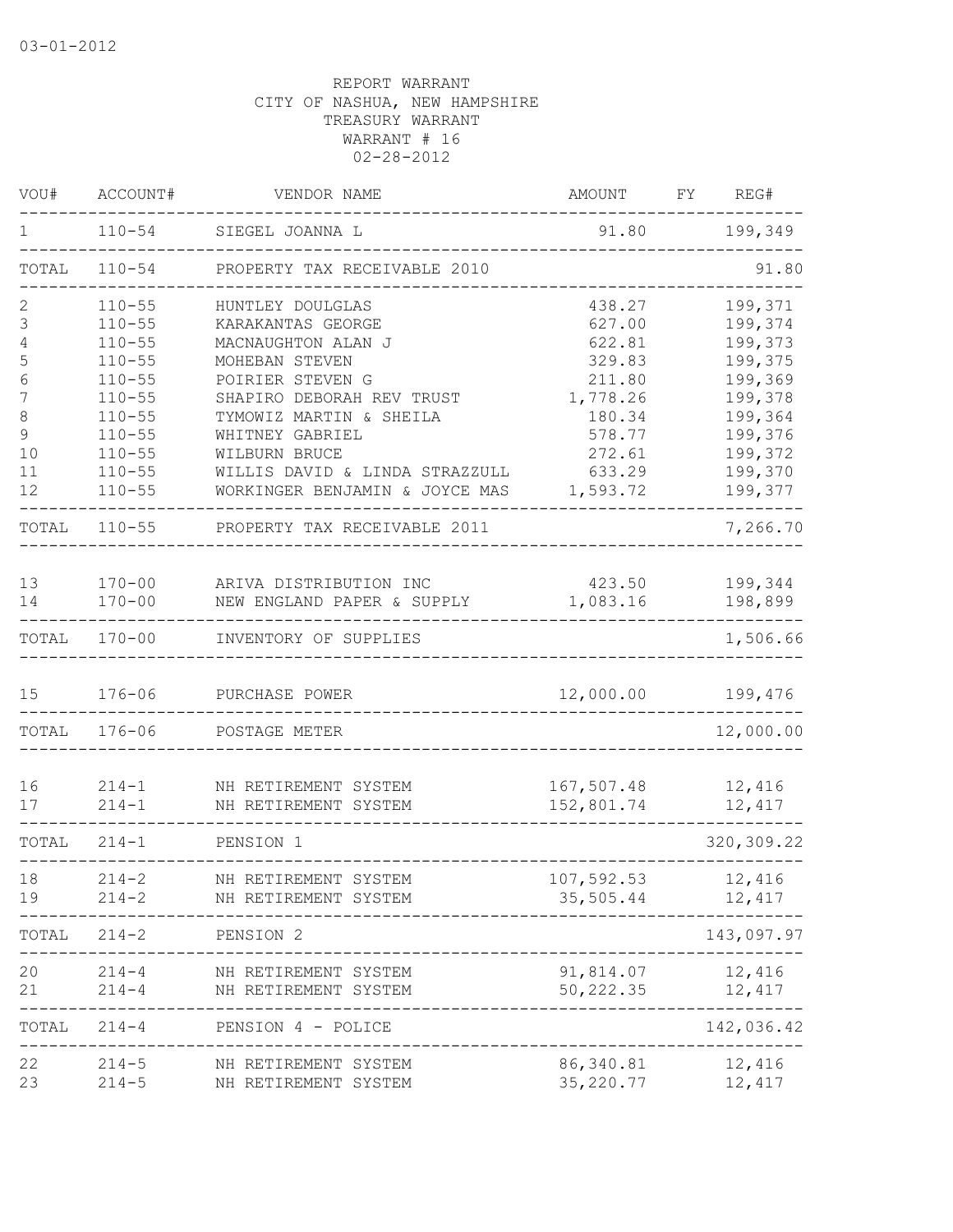|    |            | VOU# ACCOUNT# VENDOR NAME                              | AMOUNT FY REG# |            |
|----|------------|--------------------------------------------------------|----------------|------------|
|    |            | TOTAL 214-5 PENSION 4 - FIRE                           |                | 121,561.58 |
| 24 |            | 214-DC ALLEN STACEY L                                  | 769.24         | 199,040    |
| 25 | $214 - DC$ | ARRINGTON ERICA                                        | 127.00         | 199,257    |
| 26 | $214 - DC$ | BRODEUR KATERI                                         | 192.30         | 199,360    |
| 27 | $214 - DC$ | CARON CHRISTINE M                                      | 327.80         | 199,041    |
| 28 | $214-DC$   | DAVIDSON PATRICIA                                      | 192.30         | 198,937    |
| 29 | $214 - DC$ | DEHAYOS JERALYN M                                      | 192.31         | 199,042    |
| 30 | $214 - DC$ | HAMILTON DENNIS L                                      | 40.00          | 199,045    |
| 31 | $214 - DC$ | HAMILTON TINA                                          | 100.00         | 199,046    |
| 32 | $214 - DC$ | JAGENTENFL AMANDA                                      | 192.31         | 199,362    |
| 33 | $214 - DC$ | JORGENSEN HEATHER                                      | 240.00         | 199,296    |
| 34 | $214 - DC$ | LAMONTAGNE LYNNE                                       | 1,600.00       | 198,938    |
| 35 | $214 - DC$ | MAILLOUX SHAWN                                         | 1,040.00       | 199,478    |
| 36 | $214 - DC$ | MANSFIELD WILLIAM R                                    | 214.00         | 198,744    |
| 37 | $214 - DC$ | MCINTOSH LORI                                          | 134.62         | 199,335    |
| 38 | $214 - DC$ | MENARD PAUL                                            | 78.07          | 198,907    |
| 39 | $214 - DC$ | MOBLEY ARCHIE S III                                    | 673.05         | 199,340    |
| 40 | $214 - DC$ | MOREAU CHERYL                                          | 2,046.32       | 199,295    |
| 41 |            | 214-DC STANSFIELD JILL                                 | 192.30         | 199,477    |
|    |            | TOTAL 214-DC DEPENDENT CARE DEDUCTION                  |                | 8,351.62   |
|    |            | 42 214-FS BENEFIT STRATEGIES INC 27,590.90 12,423      |                |            |
|    |            | TOTAL 214-FS FLEXIBLE SPENDING-MEDICAL                 |                | 27,590.90  |
|    |            | 43 214-K PROTECTIVE LIFE INSURANCE COMP 47.08 12,427   |                |            |
|    |            | TOTAL 214-K KEMPER TERM LIFE INSURANCE                 |                | 47.08      |
|    |            | 44 214-W BOSTON MUTUAL LIFE INSURANCE 10,992.12 12,426 |                |            |
|    |            | TOTAL 214-W WHOLE LIFE DEDUCTION                       |                | 10,992.12  |
|    |            |                                                        |                |            |
| 45 | $255 - 00$ | STATE OF NH-MV                                         | 13, 271.33     | 12,409     |
| 46 | $255 - 00$ | STATE OF NH-MV                                         | 10,657.85      | 12,410     |
| 47 | $255 - 00$ | STATE OF NH-MV                                         | 11,650.16      | 12,411     |
| 48 | $255 - 00$ | STATE OF NH-MV                                         | 10,263.49      | 12,412     |
| 49 | $255 - 00$ | STATE OF NH-MV                                         | 12,640.67      | 12,413     |
| 50 | $255 - 00$ | STATE OF NH-MV                                         | 11,950.68      | 12,418     |
| 51 | $255 - 00$ | STATE OF NH-MV                                         | 11,752.26      | 12,419     |
| 52 | $255 - 00$ | STATE OF NH-MV                                         | 23, 459.37     | 12,424     |
| 53 | $255 - 00$ | STATE OF NH-MV                                         | 22,902.56      | 12,428     |
| 54 | $255 - 00$ | STATE OF NH-MV                                         | 21,724.45      | 12,433     |
| 55 | $255 - 00$ | STATE OF NH-MV                                         | 27,621.95      | 12,435     |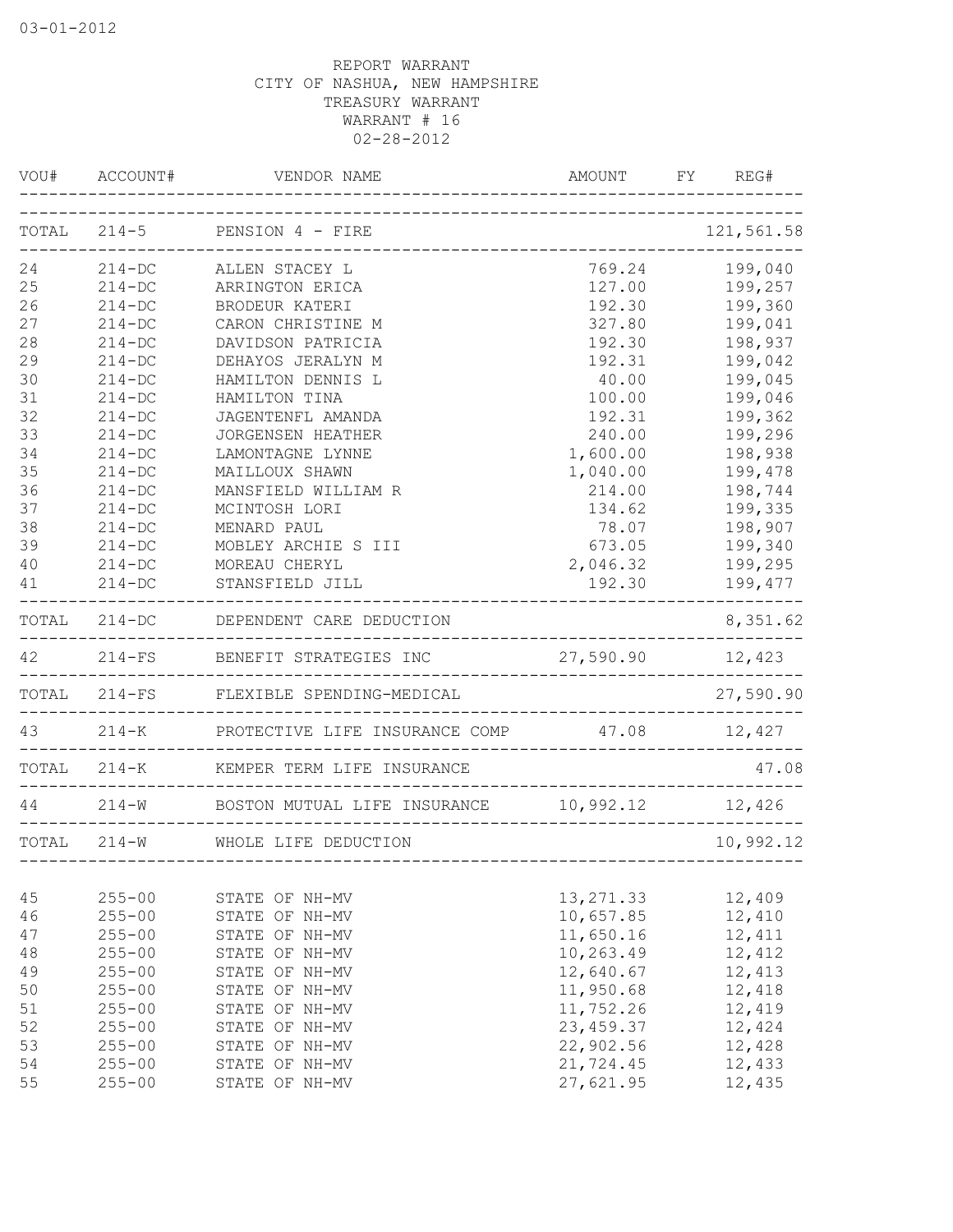| VOU#     | ACCOUNT#                 | VENDOR NAME                             | AMOUNT                 | FY | REG#             |
|----------|--------------------------|-----------------------------------------|------------------------|----|------------------|
| 56<br>57 | $255 - 00$<br>$255 - 00$ | STATE OF NH-MV<br>STATE OF NH-MV        | 24,046.23<br>18,366.19 |    | 12,436<br>12,437 |
| TOTAL    | 255-00 STATE MVR         |                                         |                        |    | 220,307.19       |
| 58       | $292 - 19$               | NORTHEAST EARTH MECHANICS INC           | 5,056.17               |    | 199,351          |
| TOTAL    | $292 - 19$               | RETAINAGE PAYABLE -                     |                        |    | 5,056.17         |
|          |                          | 58 292-20 NORTHEAST EARTH MECHANICS INC | 6.86                   |    | 199,351          |
|          |                          | TOTAL 292-20 INTEREST RETAINAGE -       |                        |    | 6.86             |
|          |                          | 59 292-31 FL MERRILL CONSTRUCTION INC   | 1,791.58               |    | 198,950          |
| TOTAL    |                          | 292-31 RETAINAGE PAYABLE - FL MERRILL   |                        |    | 1,791.58         |
| 59       | 292-32                   | FL MERRILL CONSTRUCTION INC             | 185.24                 |    | 198,950          |
| TOTAL    | 292-32                   | INTEREST PAYABLE - FL MERRILL           |                        |    | 185.24           |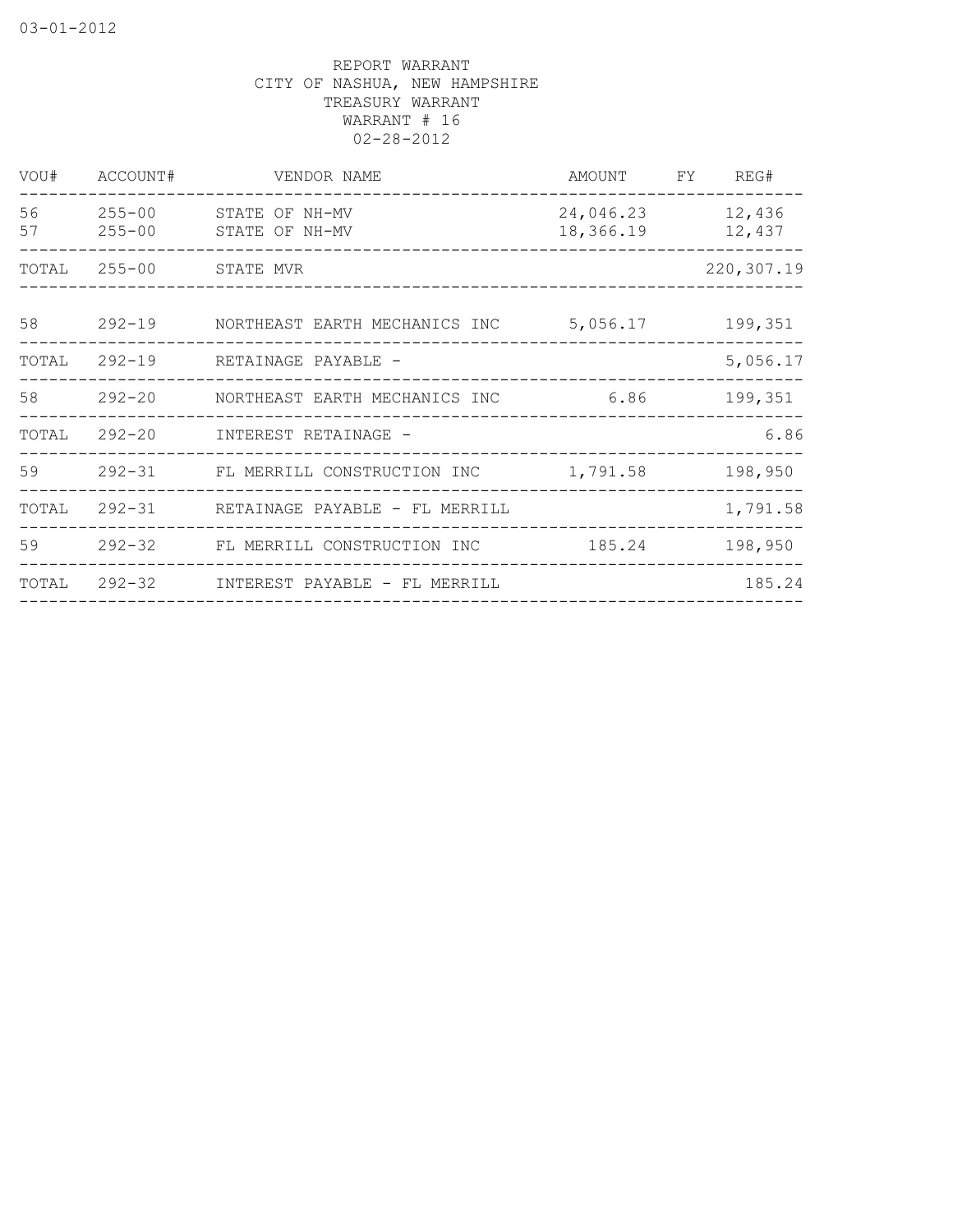| VOU#  | ACCOUNT#   | VENDOR NAME                                                 | AMOUNT      | FY | REG#     |
|-------|------------|-------------------------------------------------------------|-------------|----|----------|
| 60    | 305-32005  | PUBLIC SERVICE OF NEW HAMPSHIR                              | 265.79      |    | 199,631  |
| 61    | 305-33005  | PENNICHUCK WATER                                            | 21.09       |    | 199,572  |
| 62    | 305-34015  | NATIONAL GRID                                               | 29.44       |    | 198,727  |
| 63    | 305-59100  | HB COMMUNICATIONS INC                                       | 1,993.00    |    | 198,866  |
| 64    | 305-59286  | COLLINS JOHN                                                | 100.00      |    | 198,944  |
| 65    | 305-59286  | FRANZINI JOHN                                               | 50.00       |    | 199,338  |
| 66    | 305-59286  | JEYNES MIKE                                                 | 412.50      |    | 199,052  |
| 67    | 305-59286  | KING TOM                                                    | 200.00      |    | 199,030  |
| 68    | 305-59286  | MCLEAN JIM                                                  | 462.50      |    | 198,915  |
| 69    | 305-59286  | O'NEIL TIM                                                  | 350.00      |    | 198,918  |
| 70    | 305-59286  | RICHER RYAN                                                 | 100.00      |    | 199,356  |
| 71    | 305-59286  | WALLENT FRANK J                                             | 475.00      |    | 198,818  |
| 72    |            | 305-64030 DELL MARKETING LP                                 | 316.36      |    | 198,839  |
| TOTAL | 305        | SRF - CIVIC & COMM ACTIVITIES<br>__________________________ |             |    | 4,775.68 |
|       |            |                                                             |             |    |          |
| 73    | $308 - 40$ | DONOHUE BRUCE                                               | 843.36      |    | 199,217  |
| 74    | $308 - 40$ | HARVARD PILGRIM HEALTH CARE                                 | 127,572.99  |    | 12,430   |
| 75    | 308-41005  | STAPLES ADVANTAGE                                           | 135.12      |    | 199,033  |
| 75    | 308-41015  | STAPLES ADVANTAGE                                           | 104.19      |    | 199,033  |
| 76    | 308-59400  | ANTHEM BLUE CROSS BLUE SHIELD                               | 59,295.72   |    | 12,429   |
| 77    | 308-59400  | HARVARD PILGRIM HEALTH CARE                                 | 13,059.50   |    | 12,430   |
| 78    | 308-59402  | ANTHEM BLUE CROSS BLUE SHIELD                               | 44,936.49   |    | 12,429   |
| 79    | 308-59402  | HARVARD PILGRIM HEALTH CARE                                 | 17,072.55   |    | 12,430   |
| 80    | 308-83004  | VISION SERVICE PLAN                                         | 2,743.50    |    | 199,586  |
| 81    | 308-83010  | ANTHEM BLUE CROSS BLUE SHIELD                               | 37, 312.98  |    | 12,420   |
| 82    | 308-83010  | ANTHEM BLUE CROSS BLUE SHIELD                               | 31,408.80   |    | 12,429   |
| 83    | 308-83012  | ANTHEM BLUE CROSS BLUE SHIELD                               | 242,357.80  |    | 12,420   |
| 84    | 308-83012  | ANTHEM BLUE CROSS BLUE SHIELD                               | 227, 297.84 |    | 12,429   |
| 85    | 308-83013  | ANTHEM BLUE CROSS BLUE SHIELD                               | 203,587.34  |    | 12,420   |
| 86    | 308-83013  | ANTHEM BLUE CROSS BLUE SHIELD                               | 199,714.81  |    | 12,429   |
| 87    | 308-83016  | HARVARD PILGRIM HEALTH CARE                                 | 49,989.21   |    | 12,421   |
| 88    | 308-83016  | HARVARD PILGRIM HEALTH CARE                                 | 47,126.96   |    | 12,430   |
| 89    | 308-83017  | HARVARD PILGRIM HEALTH CARE                                 | 116,602.14  |    | 12,421   |
| 90    | 308-83017  | HARVARD PILGRIM HEALTH CARE                                 | 94,285.46   |    | 12,430   |
| 91    | 308-83018  | ANTHEM BLUE CROSS BLUE SHIELD                               | 50,053.31   |    | 12,420   |
| 92    | 308-83018  | ANTHEM BLUE CROSS BLUE SHIELD                               | 48,943.86   |    | 12,429   |
| 93    | 308-83018  | GAGNON RICHARD                                              | 206.91      |    | 198,955  |
| 94    | 308-83019  | ANTHEM BLUE CROSS BLUE SHIELD                               | 28,569.53   |    | 12,420   |
| 95    | 308-83019  | ANTHEM BLUE CROSS BLUE SHIELD                               | 31,392.08   |    | 12,429   |
| 96    | 308-83020  | NORTHEAST DELTA                                             | 16,660.28   |    | 12,425   |
| 97    | 308-83020  | NORTHEAST DELTA                                             | 18,802.60   |    | 12,432   |
| 98    | 308-83021  | NORTHEAST DELTA                                             | 6,282.55    |    | 12,425   |
| 99    | 308-83021  | NORTHEAST DELTA                                             | 9,512.64    |    | 12,432   |
| 100   | 308-83025  | FRED C CHURCH INSURANCE                                     | 6,063.00    |    | 12,434   |
| 101   | 308-83030  | ITT HARTFORD                                                | 15,712.34   |    | 12,422   |
| 101   | 308-83031  | ITT HARTFORD                                                | 19,147.01   |    | 12,422   |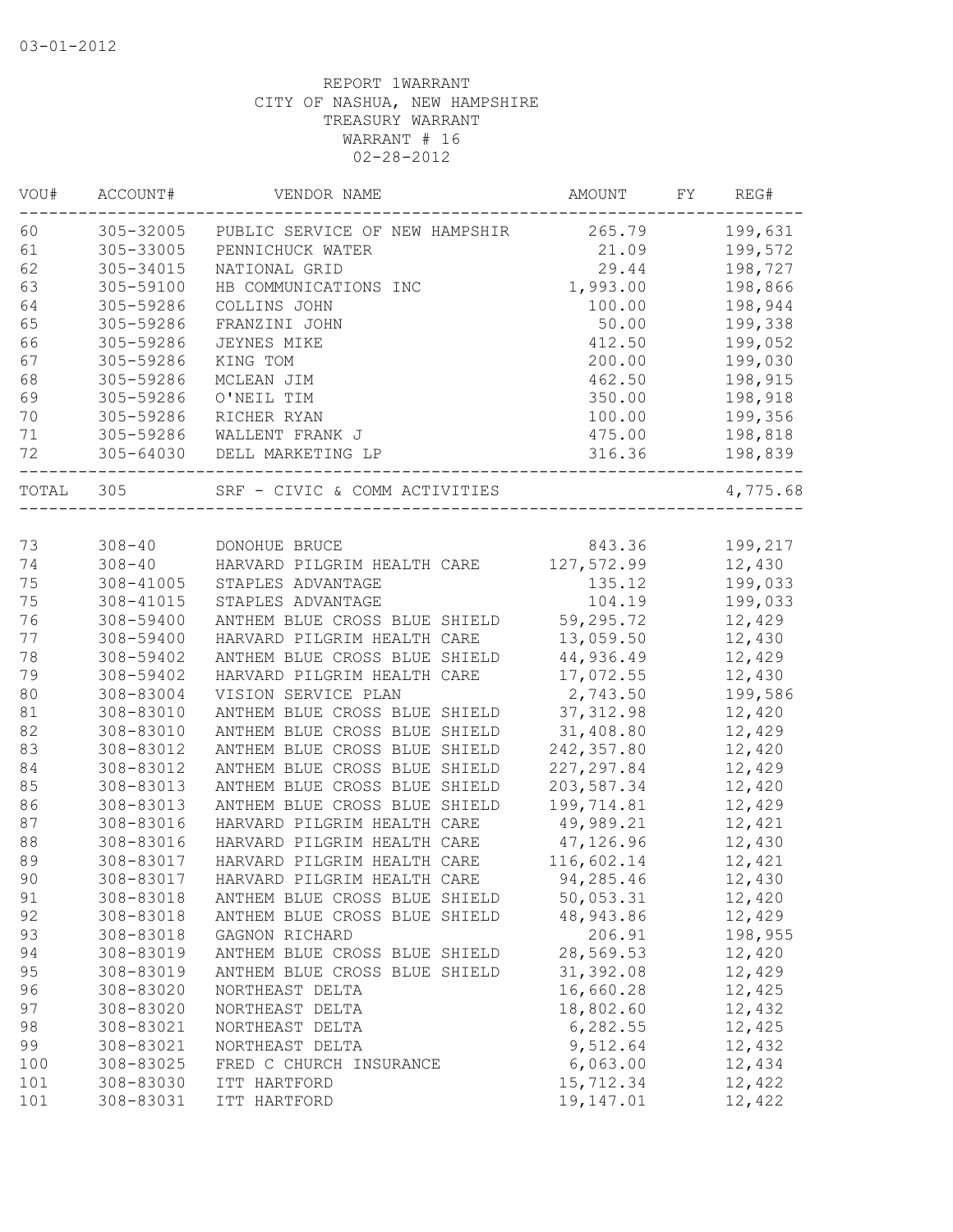| VOU# | ACCOUNT#  | VENDOR NAME                    | AMOUNT     | FY. | REG#    |
|------|-----------|--------------------------------|------------|-----|---------|
| 102  | 308-83041 | CULLENCOLLIMORE PLLC           | 5,131.00   |     | 199,014 |
| 103  | 308-83051 | ASSOCIATED RADIOLOGISTS PA     | 26.00      |     | 198,947 |
| 104  | 308-83051 | OPT-ORTHOPEDIC PHYSICAL THERAP | 185.00     |     | 198,798 |
| 105  | 308-83053 | ASSOCIATED RADIOLOGISTS PA     | 90.00      |     | 198,947 |
| 106  | 308-83053 | CONCORD ORTHOPAEDICS PA        | 110.00     |     | 198,873 |
| 107  | 308-83053 | DARTMOUTH-HITCHCOCK CLINIC     | 1,063.11   |     | 198,989 |
| 108  | 308-83053 | ELLIOT HOSPITAL                | 6,216.06   |     | 198,952 |
| 109  | 308-83053 | FIRST SCRIPT NETWORK SERVICES  | 112.11     |     | 198,893 |
| 110  | 308-83053 | FOUNDATION MEDICAL PARTNERS    | 781.00     |     | 198,966 |
| 111  | 308-83053 | FOUR SEASONS ORTHOPAEDIC CTR P | 438.00     |     | 198,970 |
| 112  | 308-83053 | HAND SURGICAL ASSOCIATES INC   | 370.00     |     | 198,963 |
| 113  | 308-83053 | OPT-ORTHOPEDIC PHYSICAL THERAP | 555.00     |     | 198,798 |
| 114  | 308-83053 | SO NH REGIONAL MEDICAL CENTER  | 5,030.89   |     | 198,948 |
| 115  | 308-83053 | SOUTHERN NH RADIOLOGY CONSULTA | 36.00      |     | 198,858 |
| 116  | 308-83053 | ST JOSEPH BUSINESS & HEALTH    | 123.00     |     | 198,863 |
| 117  | 308-83053 | ST JOSEPH'S HOSPITAL           | 8,908.25   |     | 198,792 |
| 118  | 308-83054 | APPLE NASHUA LLC               | 3,161.00   |     | 198,800 |
| 119  | 308-83054 | ASSOCIATED RADIOLOGISTS PA     | 160.00     |     | 198,947 |
| 120  | 308-83054 | DARTMOUTH-HITCHCOCK CLINIC     | 406.00     |     | 198,989 |
| 121  | 308-83054 | FOUR SEASONS ORTHOPAEDIC CTR P | 333.00     |     | 198,970 |
| 122  | 308-83054 | NASHUA EYE ASSOCIATES PA W/C   | 115.00     |     | 198,956 |
| 123  | 308-83054 | ORTHOCARE MEDICAL EQUIP LLC    | 148.21     |     | 198,844 |
| 124  | 308-83054 | SJ PHYSICIAN SERVICES          | 115.00     |     | 198,740 |
| 125  | 308-83054 | SO NH REGIONAL MEDICAL CENTER  | 2,775.05   |     | 198,948 |
| 126  | 308-83054 | ST JOSEPH'S HOSPITAL           | 984.25     |     | 198,792 |
| 127  | 308-83054 | STONERIVER PHARMACY SOLUTIONS  | 1,731.53   |     | 198,964 |
| 128  | 308-83055 | CLAIMS VERIFICATION INC        | 1,556.00   |     | 198,768 |
| 129  | 308-83055 | COVENTRY HEALTH CARE WORKERS C | 240.40     |     | 198,945 |
| 130  | 308-83055 | DEVINE MILLIMET & BRANCH PA    | 1,512.40   |     | 198,951 |
| 131  | 308-83055 | LEWIS PHYSICAL MEDICINE ASSOC  | 785.00     |     | 198,731 |
| 132  | 308-83055 | LEWIS PHYSICAL MEDICINE ASSOC  | 785.00     |     | 198,733 |
| 133  | 308-83056 | OCCUPATIONAL DRUG TESTING LLC  | 460.00     |     | 198,941 |
| 134  | 308-83056 | ST JOSEPH BUSINESS & HEALTH    | 68.50      |     | 198,863 |
| 135  | 308-83064 | CULLENCOLLIMORE PLLC           | 7,742.00   |     | 199,014 |
| 136  | 308-83064 | ENTERPRISE HOLDINGS INC        | 174.80     |     | 199,379 |
| 137  | 308-83064 | GRANITE STATE GLASS            | 183.00     |     | 199,032 |
| 138  | 308-83064 | ILLG AUTOMOTIVE CORP           | 984.89     |     | 199,306 |
| 139  | 308-83064 | MINUTEMAN TRUCKS INC           | 16,288.04  |     | 199,035 |
| 140  | 308-83064 | WINER & BENNETT LLP            | 900,000.00 |     | 198,732 |
| 141  | 308-83070 | TREASURER STATE OF NH          | 250.00     |     | 199,628 |
| 142  | 308-83075 | JW CARPENTRY/JONATHAN WARNER   | 492.62     |     | 199,386 |
| 143  | 308-83077 | HM LIFE INSURANCE COMPANY      | 67,869.44  |     | 12,431  |
| 144  | 308-83102 | HACKER PETER S MD              | 57.00      |     | 198,801 |
| 145  | 308-83160 | ST JOSEPH BUSINESS & HEALTH    | 3,900.60   |     | 198,863 |
| 146  | 308-83199 | STANLEY ELEVATOR COMPANY INC   | 4,076.28   |     | 199,289 |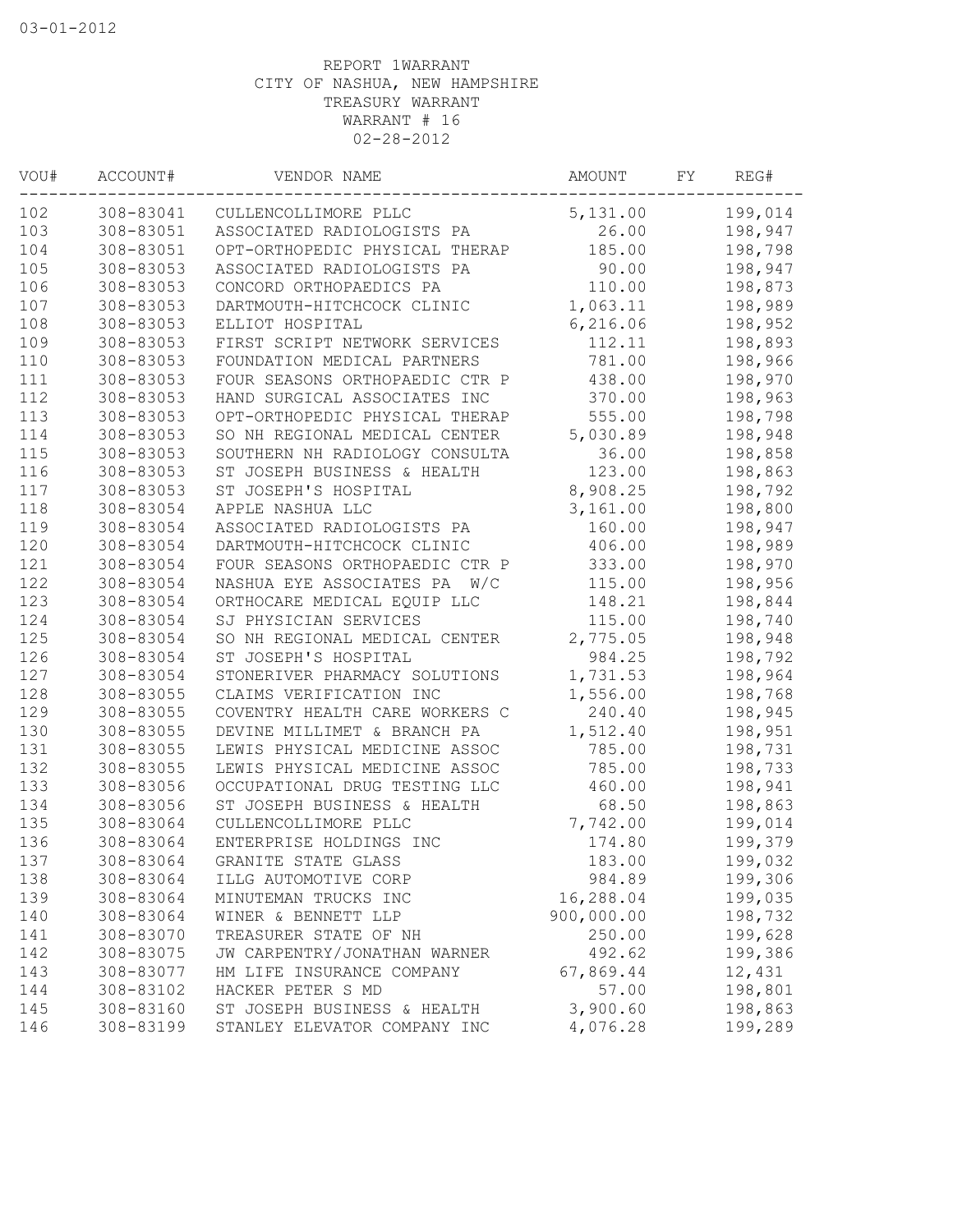| VOU#      |                    |                                                 |           | REG#                 |
|-----------|--------------------|-------------------------------------------------|-----------|----------------------|
|           |                    | TOTAL 308 SRF - INSURANCE                       |           | 2,813,323.30         |
|           |                    | 234,817 3092-49075 COSTA FRUIT & PRODUCE CO INC | 227.36    | 199,313              |
|           |                    | 234,818 3092-49075 MANSFIELD PAPER CO INC       | 121.96    | 199,267              |
|           |                    | 234,819 3092-49085 M SAUNDERS INC               | 8,481.37  | 199,132              |
| TOTAL 309 |                    | FY12 FRESH FRUIT & VEG GRANT                    |           | $------$<br>8,830.69 |
|           |                    |                                                 |           |                      |
|           | 234,820 3097-41015 | STAPLES BUSINESS ADVANTAGE                      | 737.94    | 198,998              |
|           | 234,821 3097-44005 | ACE PRINTING COMPANY                            | 455.00    | 198,967              |
|           | 234,822 3097-49075 | BLUE RIBBON MAINTENANCE SUPPLI                  | 857.32    | 199,088              |
|           | 234,823 3097-49075 | CENTRAL PAPER                                   | 921.42    | 199,117              |
|           | 234,824 3097-49075 | MANSFIELD PAPER CO INC                          | 10,148.06 | 199,267              |
|           | 234,824 3097-49075 | MANSFIELD PAPER CO INC                          | 1,816.34  | 199,268              |
|           | 234,825 3097-49085 | BERNARD FOOD INDUSTRIES INC                     | 1,488.03  | 199,097              |
|           | 234,826 3097-49085 | BOSTON PIE INC                                  | 787.75    | 199,281              |
|           | 234,827 3097-49085 | COCA-COLA BOTTLING COMPANY                      | 5,091.50  | 199,079              |
|           | 234,828 3097-49085 | COSTA FRUIT & PRODUCE CO INC                    | 18,252.65 | 199,313              |
|           | 234,828 3097-49085 | COSTA FRUIT & PRODUCE CO INC                    | 44,633.71 | 199,314              |
|           | 234,828 3097-49085 | COSTA FRUIT & PRODUCE CO INC                    | 4,776.37  | 199,315              |
|           | 234,829 3097-49085 | FANTINI BAKING CO., INC.                        | 6,166.01  | 199,160              |
|           | 234,829 3097-49085 | FANTINI BAKING CO., INC.                        | 3, 252.78 | 199,161              |
|           | 234,830 3097-49085 | GARELICK FARMS LLC                              | 34,818.34 | 198,935              |
|           | 234,830 3097-49085 | GARELICK FARMS LLC                              | 7,676.26  | 198,936              |
|           | 234,831 3097-49085 | GILL'S PIZZA CO.                                | 13,838.70 | 199,148              |
|           | 234,832 3097-49085 | GREAT STATE BEVERAGES INC                       | 1,113.68  | 199,118              |
|           | 234,833 3097-49085 | <b>GUSTIN KAREN</b>                             | 23.03     | 199,126              |
|           | 234,834 3097-49085 | M SAUNDERS INC                                  | 1,455.84  | 199,132              |
|           | 234,834 3097-49085 | M SAUNDERS INC                                  | 7,142.13  | 199,133              |
|           | 234,834 3097-49085 | M SAUNDERS INC                                  | 4,284.10  | 199,134              |
|           | 234,835 3097-49085 | MCKEE FOODS CORP                                | 1,386.40  | 198,876              |
|           | 234,836 3097-49085 | NEW ENGLAND ICE CREAM CORP                      | 3,731.40  | 199,157              |
|           | 234,837 3097-49085 | ORIGINAL CRISPY PIZZA CRUST CO                  | 7,239.09  | 198,897              |
|           | 234,838 3097-49085 | OTIS SPUNKMEYER INC                             | 412.83    | 199,071              |
|           | 234,839 3097-49085 | SURPLUS DISTRIBUTION SECTION                    | 2,662.00  | 198,920              |
|           | 234,840 3097-64330 | NORTHEAST FOOD SVC EQUIPMENT &                  | 1,746.36  | 198,784              |
|           | 234,840 3097-64335 | NORTHEAST FOOD SVC EQUIPMENT &                  | 112.88    | 198,784              |
|           | 234,841 3097-707   | BROAD ST ELEMENTARY                             | 60.00     | 199,479              |
|           | 234,842 3097-74092 | AFFILIATED HVAC SERVICES LLC                    | 686.99    | 199,101              |
|           | 234,843 3097-74092 | BASSETT SERVICES CORPORATION                    | 107.75    | 199,103              |
|           | 234,844 3097-74092 | HOBART SERVICE                                  | 304.00    | 198,772              |
|           | 3097-82025         | NH RETIREMENT SYSTEM                            | 3,952.19  | 12,416               |
|           | 3097-82025         | NH RETIREMENT SYSTEM                            | 1,509.79  | 12,417               |
|           | 234,845 3097-91005 | AXNE EVA                                        | 77.70     | 199,108              |
|           | 234,846 3097-91005 | GUSTIN KAREN                                    | 66.05     | 199,126              |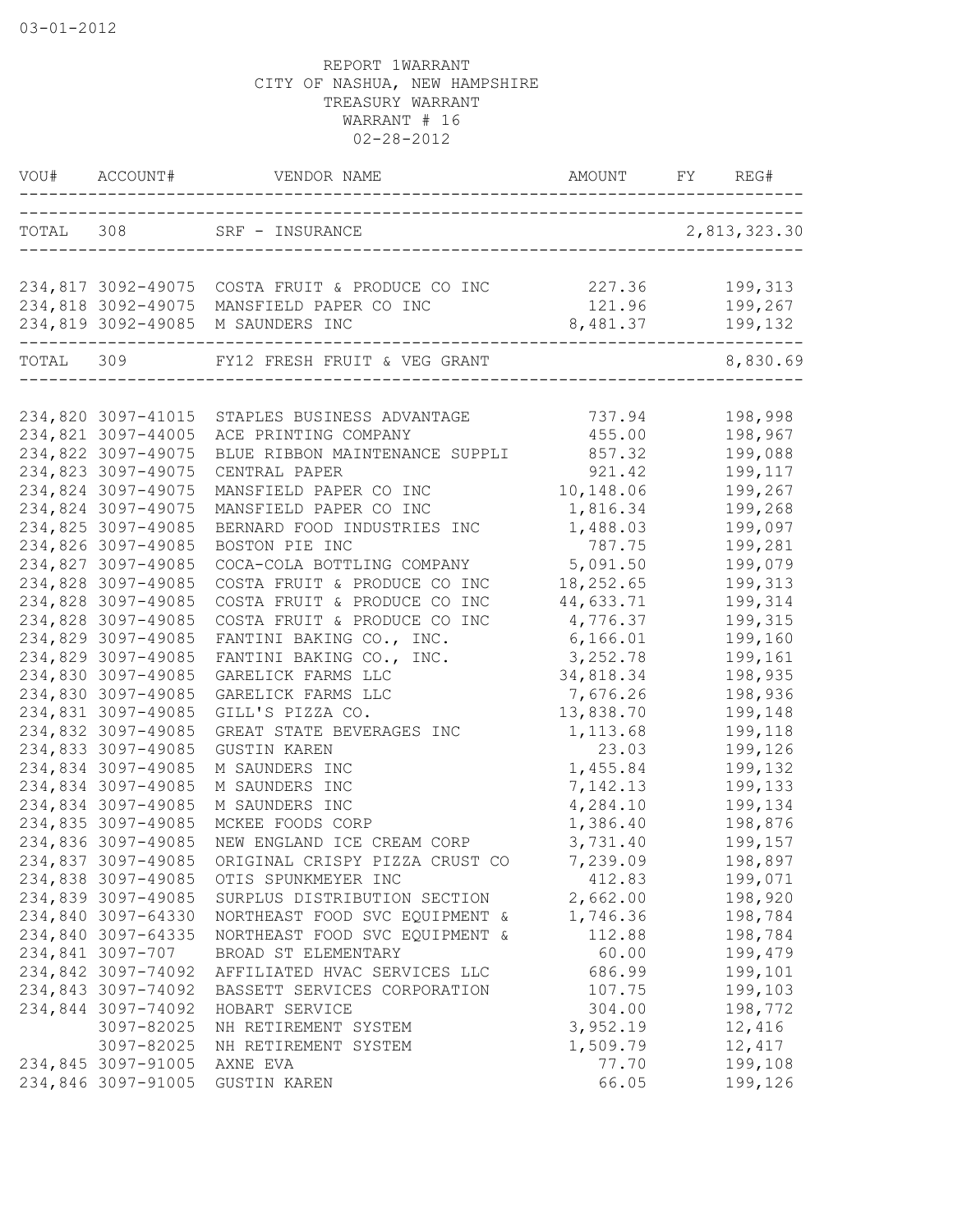|           |                                                    | VOU# ACCOUNT# VENDOR NAME                                         | AMOUNT FY REG# |                                   |
|-----------|----------------------------------------------------|-------------------------------------------------------------------|----------------|-----------------------------------|
|           |                                                    | 234,847 3097-91005 RALPH PAULE<br>234,848 3097-94005 QUIMBY DAVID |                | 59.94 199,062<br>$600.00$ 199,255 |
| TOTAL 309 |                                                    | SRF - FOOD SERVICES<br>------------------------                   |                | 194, 452.33                       |
|           | 234,849 3117-78007 BEST FORD                       |                                                                   |                | 18.04    198,761                  |
|           |                                                    | 234,850 3117-78007 RAYMOND J LEVESQUE & SONS                      | 90.00          | 199,066                           |
|           |                                                    | TOTAL 311 DRIVER'S EDUCATION                                      |                | 108.04                            |
|           |                                                    |                                                                   |                |                                   |
| 149       | 312-43005                                          | PRINTGRAPHICS OF MAINE                                            | 63.06          | 198,825                           |
| 150       | 312-46025                                          | ALEC'S SHOE STORE INC                                             | 94.95          | 198,872                           |
| 151       | $312 - 46025$                                      | BEN'S UNIFORMS                                                    | 236.00         | 199,292                           |
| 152       | 312-59100                                          | CINTAS DOCUMENT MANAGEMENT                                        | 70.00          | 199,167                           |
| 153       | 312-59182                                          | PRINTGRAPHICS OF MAINE                                            | 135.26         | 198,825                           |
| 154       | $312 - 705$                                        | 1ST PRIORITY TOWING AND RECOVE                                    | 1,040.00       | 199,334                           |
| 155       | $312 - 705$                                        | D & R TOWING INC                                                  | 250.00         | 199,264                           |
| 155       | 312-74020                                          | D & R TOWING INC                                                  | 125.00         | 199,264                           |
| 156       | 312-78007                                          | CARPARTS OF NASHUA                                                | 5.14           | 198,760                           |
| 157       | 312-78007                                          | DAVE ILLG'S COLLISION REPAIR C                                    | 89.39          | 199,305                           |
| 158       | 312-78007                                          | MAC MULKIN CHEVROLET INC                                          | 356.12         | 199,265                           |
| 159       | 312-78007                                          | SULLIVAN TIRE INC                                                 | 42.00          | 198,770                           |
| 160       | 312-78007                                          | TOWERS MOTOR PARTS CORP                                           | 5.52           | 198,979                           |
| 161       | 312-91015                                          | FREDETTE DAVID                                                    | 85.95          | 199,480                           |
| 162       | 312-91015                                          | HOULE LINDA                                                       | 90.14          | 199,359                           |
| 163       | 312-91015                                          | NAPLES NANCY<br>---------------------------------                 | 89.14          | 199,481<br>_________________      |
|           |                                                    | TOTAL 312 SRF - FINANCIAL SERVICES                                |                | 2,777.67                          |
|           |                                                    |                                                                   |                |                                   |
|           | 234,851 3122-49075 GIOVANNIS<br>234,852 3122-49075 |                                                                   | 122.52         | 199,249                           |
|           |                                                    | MARKET BASKET                                                     | 114.09         | 198,891                           |
|           | 234,853 3122-49075                                 | WALMART COMMUNITY                                                 | 129.84         | 199,036                           |
|           | 234,854 3122-705                                   | BARBER SUSAN                                                      | 450.00         | 198,898                           |
|           |                                                    | 234,855 3122-91040 PAPANICOLAU MICHELLE                           |                | 184.79 199,190                    |
|           |                                                    | TOTAL 312 ADULT ED/CONTINUING ED                                  |                | 1,001.24                          |
|           |                                                    | 164 320-59100 PETTY CASH                                          |                | 64.97 199,482                     |
|           |                                                    | TOTAL 320 SRF - HUNT BUILDING                                     |                | 64.97                             |
|           |                                                    | 234,856 3247-46040 ATHLETICA, INC.                                | 429.83         | 199,412                           |
|           | 234,857 3247-46040 PREP GEAR                       |                                                                   | 478.00         | 199,248                           |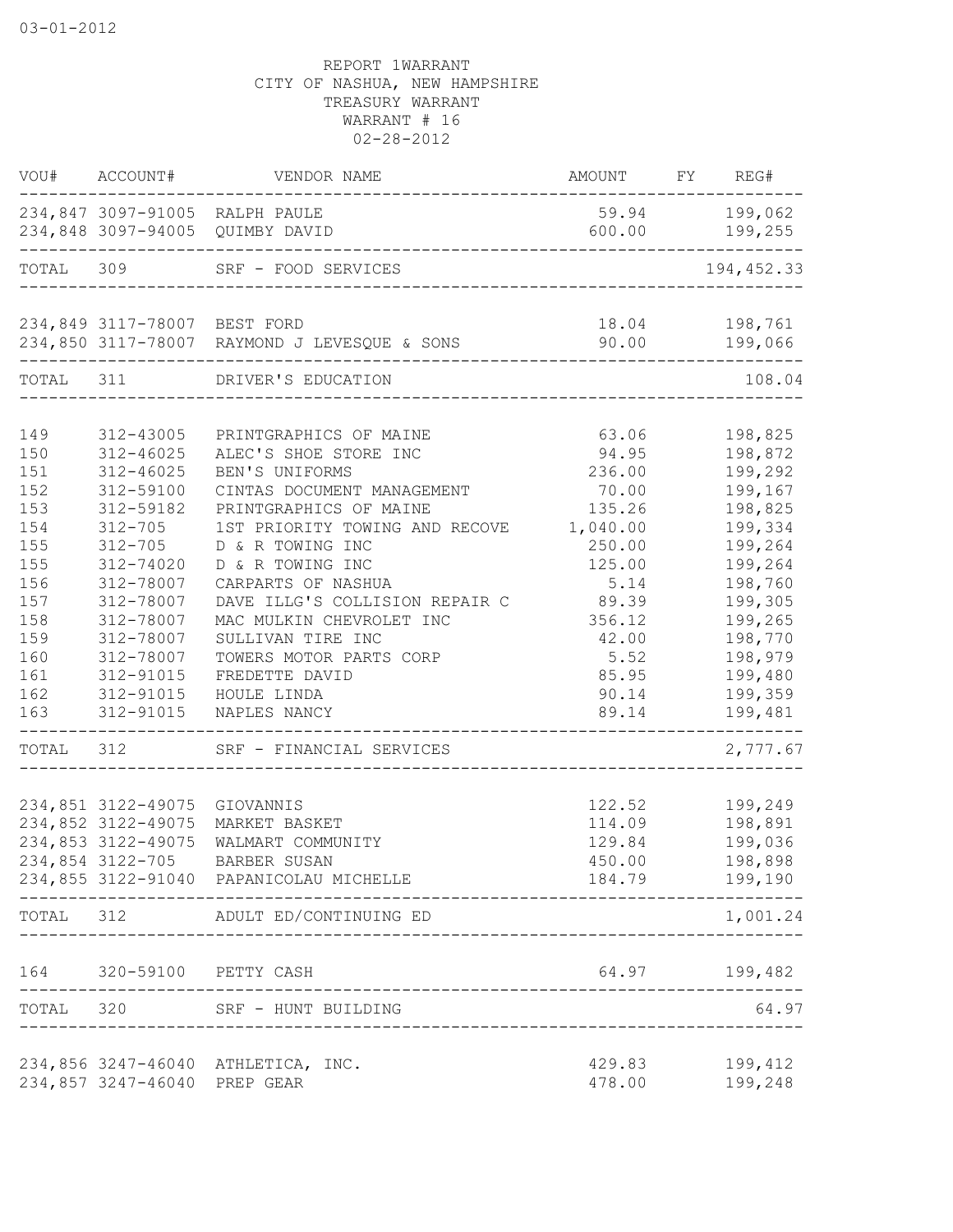|                                                                                                             | VOU# ACCOUNT#                                                                                                                                                                      | VENDOR NAME                                                                                                                                                                                                                                                                                                                                                                                                                      | AMOUNT                                                                                                                                           | FY REG#                                                                                                                                                           |
|-------------------------------------------------------------------------------------------------------------|------------------------------------------------------------------------------------------------------------------------------------------------------------------------------------|----------------------------------------------------------------------------------------------------------------------------------------------------------------------------------------------------------------------------------------------------------------------------------------------------------------------------------------------------------------------------------------------------------------------------------|--------------------------------------------------------------------------------------------------------------------------------------------------|-------------------------------------------------------------------------------------------------------------------------------------------------------------------|
|                                                                                                             |                                                                                                                                                                                    | 234,858 3247-64192 LITANIA SPORTS GROUP, INC.<br>234,859 3247-64192 M F ATHLETIC CO                                                                                                                                                                                                                                                                                                                                              | 382.00<br>403.95                                                                                                                                 | 199,413<br>199,131                                                                                                                                                |
| TOTAL 324                                                                                                   |                                                                                                                                                                                    | ATHLETICS-ENTERPRISE FUND                                                                                                                                                                                                                                                                                                                                                                                                        |                                                                                                                                                  | 1,693.78                                                                                                                                                          |
|                                                                                                             |                                                                                                                                                                                    | 234,860 3248-53102 HARRINGTON ELIZABETH                                                                                                                                                                                                                                                                                                                                                                                          | 75.00                                                                                                                                            | 199,426                                                                                                                                                           |
| TOTAL 324                                                                                                   |                                                                                                                                                                                    | REDUCING THE RISK                                                                                                                                                                                                                                                                                                                                                                                                                | _________________________                                                                                                                        | 75.00                                                                                                                                                             |
|                                                                                                             |                                                                                                                                                                                    | 3262-82025 NH RETIREMENT SYSTEM<br>3262-82025 NH RETIREMENT SYSTEM                                                                                                                                                                                                                                                                                                                                                               | 249.89<br>249.89                                                                                                                                 | 12,416<br>12,417                                                                                                                                                  |
| TOTAL 326                                                                                                   |                                                                                                                                                                                    | NH ALTERNATE ASSESS COACH                                                                                                                                                                                                                                                                                                                                                                                                        |                                                                                                                                                  | 499.78                                                                                                                                                            |
| 167<br>168<br>169<br>170<br>171<br>172<br>173<br>174<br>175<br>176<br>177<br>178<br>179<br>180<br>TOTAL 331 | 331-01420<br>331-01500<br>331-31050<br>331-46030<br>331-59100<br>331-59100<br>331-63015<br>331-63015<br>331-63015<br>331-64030<br>331-78007<br>331-78007<br>331-82030<br>331-82030 | CASH<br>PUBLIC SERVICE OF NEW HAMPSHIR<br>VERIZON WIRELESS<br>RILEY'S SPORT SHOP INC<br>COMCAST<br>LEXISNEXIS RISK DATA MGMT INC<br>AK THOMAS COMPANY INC<br>APPLE BUSINESS FURNITURE<br>OFFICE ALTERNATIVES LLC<br>AMERICAN SECURITY & FIRE PROTE<br>CARPARTS OF NASHUA<br>GRANITE STATE GLASS<br>NH RETIREMENT SYSTEM<br>NH RETIREMENT SYSTEM<br>____________________________<br>SRF - POLICE DEPARTMENT<br>------------------ | 9,500.00<br>188.69<br>608.63<br>1,875.00<br>236.83<br>50.00<br>486.61<br>827.00<br>2,000.00<br>240.00<br>77.44<br>240.50<br>2,625.64<br>1,195.32 | 198,730<br>199,556<br>199,597<br>198,749<br>199,585<br>199,596<br>198,977<br>198,906<br>199,343<br>199,591<br>198,760<br>198,942<br>12,416<br>12,417<br>20,151.66 |
|                                                                                                             |                                                                                                                                                                                    | 234,861 3362-49075 BOB'S PIZZA<br>234,862 3362-49075 OLSON KATHY                                                                                                                                                                                                                                                                                                                                                                 | 528.00                                                                                                                                           | 199,545<br>208.12 199,427                                                                                                                                         |
|                                                                                                             | _____________________<br>_______________________                                                                                                                                   | TOTAL 336 TITLE I SINI DR CRISP                                                                                                                                                                                                                                                                                                                                                                                                  |                                                                                                                                                  | 736.12                                                                                                                                                            |
| 181<br>182<br>182<br>183<br>184<br>185<br>186                                                               | 341-01963<br>341-01969<br>341-01969<br>341-91025<br>341-91030<br>341-91030                                                                                                         | SOUTHERN NH HIV/AIDS TASK FORC 9,057.00<br>341-01968 HARBOR HOMES INC<br>HARBOR HOMES INC<br>SOUTHERN NH HIV/AIDS TASK FORC<br>PETTY CASH<br>CROOKER PATRICIA<br>NACCHO                                                                                                                                                                                                                                                          | 23,982.00 198,896<br>1,678.74<br>634.00<br>49.98<br>189.00<br>125.00                                                                             | 198,922<br>198,896<br>198,922<br>199,483<br>198,726<br>199,636                                                                                                    |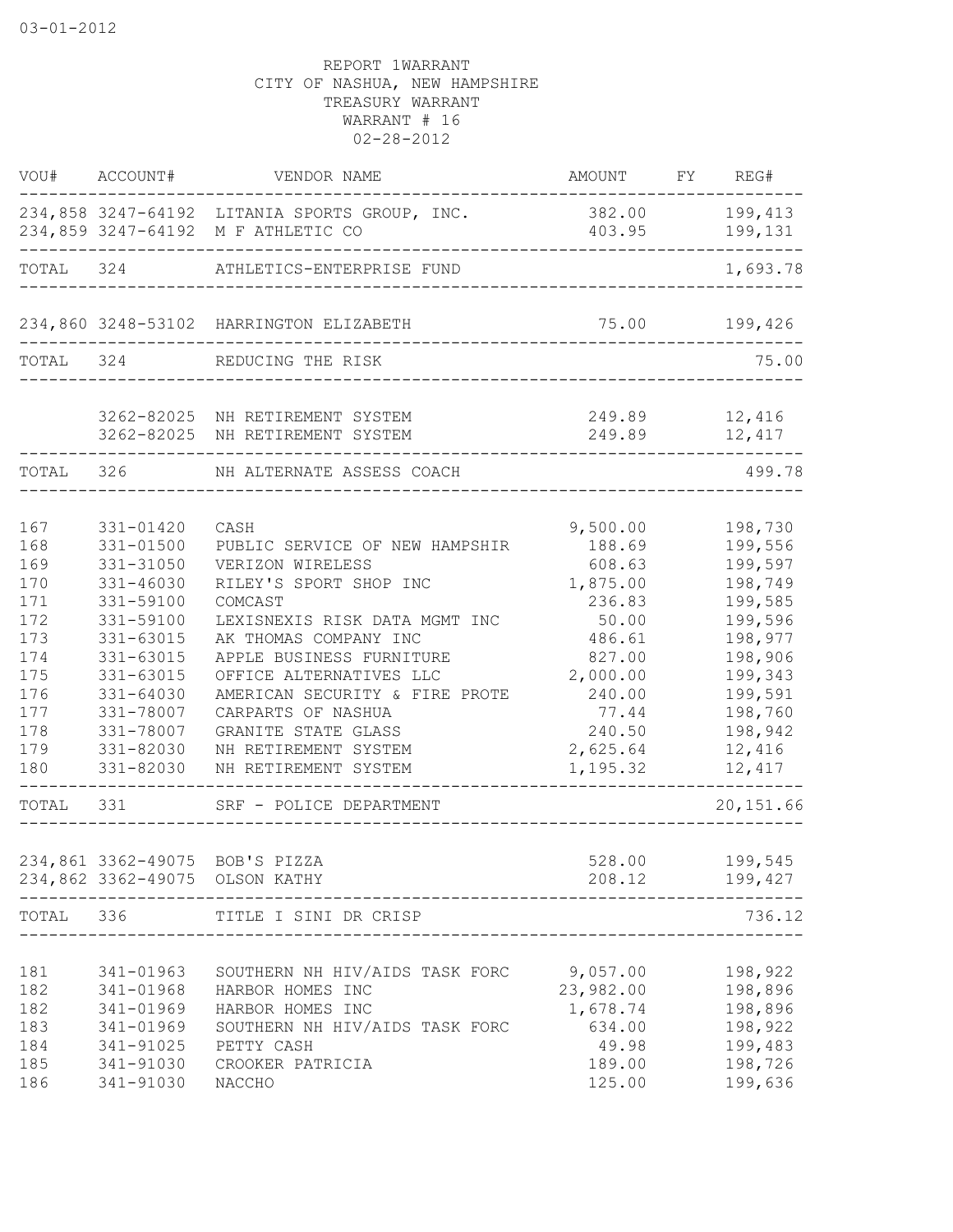| VOU#      | ACCOUNT#           | AMOUNT FY REG#<br>VENDOR NAME   |               |                          |
|-----------|--------------------|---------------------------------|---------------|--------------------------|
|           |                    | 187 341-91030 PETTY CASH        | 65.40 199,483 |                          |
| TOTAL 341 |                    | SRF - COMMUNITY SERVICES        |               | 35,781.12                |
| 188       | 342-01945          | MATKOWSKY ALBERT                | 14.59         | 198,841                  |
| 189       | 342-41015          | STAPLES ADVANTAGE               | 70.54         | 199,033                  |
| 190       | 342-83162          | MATKOWSKY ALBERT                | 192.00        | 198,841                  |
| TOTAL 342 |                    | SRF - COMMUNITY HEALTH          |               | 277.13                   |
|           |                    |                                 |               |                          |
|           | 234,863 3440-49075 | AC MOORE INC                    | 155.90        | 199,116                  |
|           | 234,864 3440-49075 | COGSWELL CATHERINE              | 60.71         | 199,109                  |
|           | 234,865 3440-49075 | DITOLLA-SLOZAK MARIE            | 10.43         | 199,405                  |
|           | 234,866 3440-49075 | GARELICK FARMS LLC              | 531.92        | 198,936                  |
|           | 234,867 3440-49075 | MARKET BASKET                   | 430.41        | 198,891                  |
|           | 234,868 3440-49075 | NEW ENGLAND ICE CREAM CORP      | 1,478.55      | 199,157                  |
|           | 234,869 3440-49075 | SAM'S CLUB                      | 29.99         | 199,642                  |
|           | 234,870 3440-49075 | WALMART COMMUNITY               | 84.78         | 199,036                  |
|           | 234,871 3440-53103 | STATE OF NH CRIMINAL RECORDS    | 110.50        | 199,484                  |
|           | 234,872 3440-55020 | FIRST STUDENT INC               | 505.39        | 199,093                  |
|           | 234,873 3440-91040 | ALMEIDA SUSAN                   | 47.24         | 199,111                  |
|           | 234,874 3440-91040 | DITOLLA-SLOZAK MARIE            | 43.41         | 199,405                  |
|           | 234,875 3440-91040 | SPOTTISWOOD LAURA               | 48.40         | 199,247<br>------------- |
|           |                    | TOTAL 344 AFTER SCHOOL PROGRAM  |               | 3,537.63                 |
|           |                    |                                 |               |                          |
|           |                    | 3452-82025 NH RETIREMENT SYSTEM | 690.96 12,416 |                          |
|           |                    | 3452-82025 NH RETIREMENT SYSTEM | 489.82 12,417 |                          |
| TOTAL 345 |                    | TITLE IV 21ST CENT ELEM         |               | 1,180.78                 |
|           |                    |                                 |               |                          |
|           |                    | 234,876 3462-49075 AC MOORE INC | 79.02         | 199,116                  |
|           | 234,877 3462-49075 | GARELICK FARMS LLC              | 195.11        | 198,936                  |
|           | 234,878 3462-49075 | HYLAND SARAH                    | 104.06        | 198,986                  |
|           | 234,879 3462-49075 | JACK'S PIZZA                    | 172.00        | 198,990                  |
|           | 234,880 3462-49075 | M SAUNDERS INC                  | 105.80        | 199,134                  |
|           | 234,881 3462-49075 | MARKET BASKET                   | 238.33        | 198,891                  |
|           | 234,882 3462-49075 | NEW ENGLAND ICE CREAM CORP      | 1,017.60      | 199,157                  |
|           | 234,883 3462-49075 | PARADISE ALAN                   | 101.13        | 199,120                  |
|           | 234,884 3462-49075 | S&S WORLDWIDE INC               | 138.45        | 199,057                  |
|           | 234,885 3462-49075 | SAM'S CLUB                      | 164.62        | 199,642                  |
|           | 234,886 3462-49075 | WALMART COMMUNITY               | 47.22         | 199,036                  |
|           | 234,887 3462-53103 | BOYS & GIRLS CLUB OF GREATER N  | 1,000.00      | 198,785                  |
|           | 234,888 3462-55020 | FIRST STUDENT INC               | 1,811.52      | 199,093                  |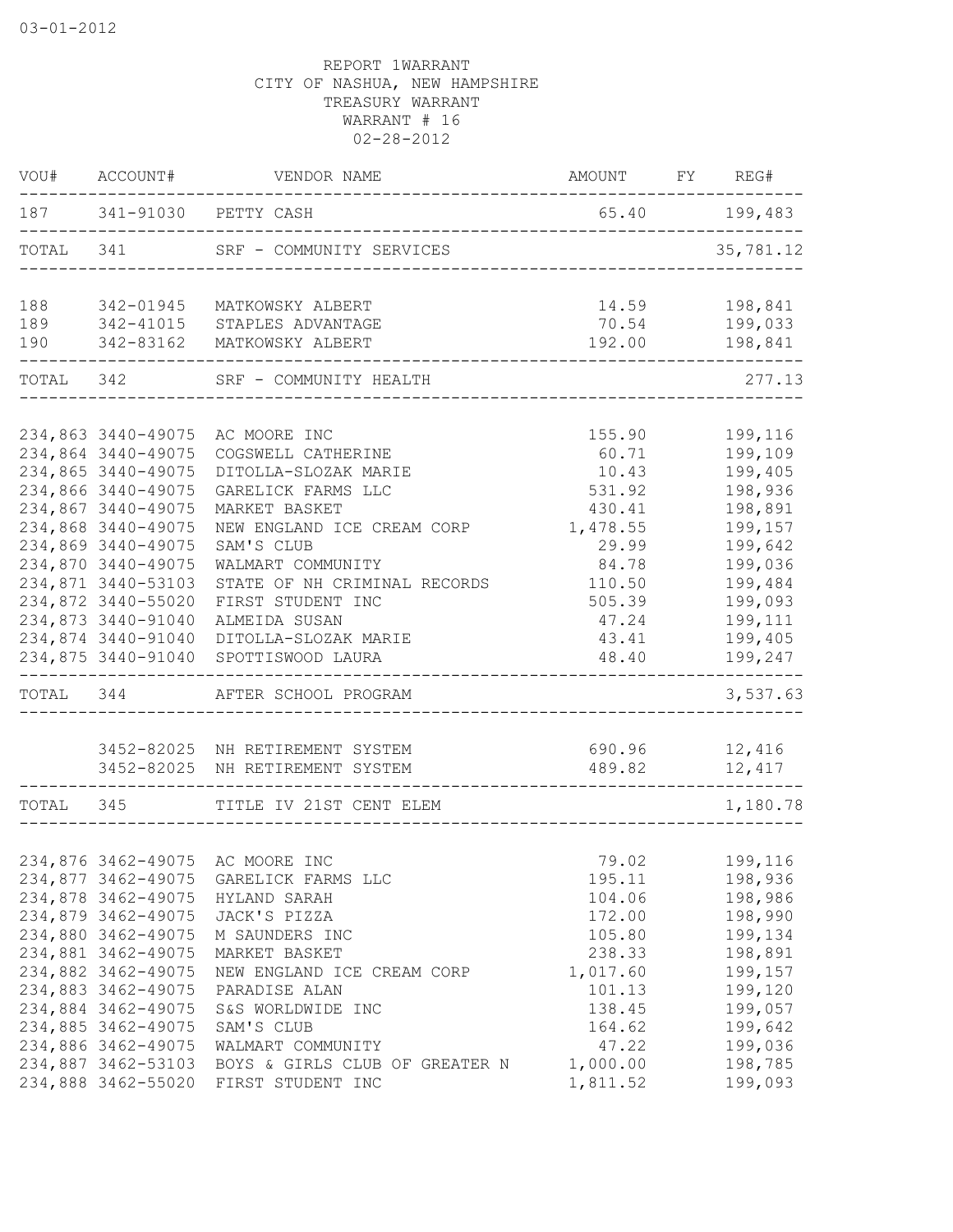| VOU#      | ACCOUNT#                                                                                                                                                                     | VENDOR NAME                                                                                                                                                                                      | AMOUNT                                                                         | FY | REG#                                                                                 |
|-----------|------------------------------------------------------------------------------------------------------------------------------------------------------------------------------|--------------------------------------------------------------------------------------------------------------------------------------------------------------------------------------------------|--------------------------------------------------------------------------------|----|--------------------------------------------------------------------------------------|
|           |                                                                                                                                                                              | 3462-82025 NH RETIREMENT SYSTEM<br>3462-82025 NH RETIREMENT SYSTEM                                                                                                                               | 97.59<br>88.56                                                                 |    | 12,416<br>12,417                                                                     |
| TOTAL     | 346                                                                                                                                                                          | TITLE IV 21ST CENT MIDDLE                                                                                                                                                                        |                                                                                |    | 5,361.01                                                                             |
|           | 3468-82025<br>3468-82025<br>234,889 3468-91040                                                                                                                               | NH RETIREMENT SYSTEM<br>NH RETIREMENT SYSTEM<br>O'BRIEN JEANNE                                                                                                                                   | 567.11<br>375.16<br>77.70                                                      |    | 12,416<br>12,417<br>199,202                                                          |
| TOTAL 346 |                                                                                                                                                                              | SMALLER LEARNING COMMUNITY                                                                                                                                                                       |                                                                                |    | 1,019.97                                                                             |
|           | 234,890 3501-49035<br>234,891 3501-49075<br>234,892 3501-91040<br>234,893 3501-91040                                                                                         | BARNES & NOBLE INC<br>O'BRIEN WALTER<br>ARBOGAST JEFFEREY<br>FOLEY CAROL                                                                                                                         | 80.20<br>140.00<br>183.47<br>288.76                                            |    | 198,736<br>199,092<br>199,100<br>199,445                                             |
| TOTAL 350 |                                                                                                                                                                              | TITLE IIA QUALITY TEACHERS                                                                                                                                                                       |                                                                                |    | 692.43                                                                               |
|           | 3502-82025                                                                                                                                                                   | 3502-82025 NH RETIREMENT SYSTEM<br>NH RETIREMENT SYSTEM                                                                                                                                          | 1,495.47<br>1,503.14                                                           |    | 12,416<br>12,417                                                                     |
| TOTAL     | 350                                                                                                                                                                          | TITLE IIA HQT                                                                                                                                                                                    |                                                                                |    | 2,998.61                                                                             |
|           | 234,894 3532-49035<br>234,895 3532-49035<br>234,896 3532-49075<br>234,897 3532-49075<br>234,898 3532-49075<br>234,899 3532-49075<br>234,900 3532-54009<br>234,901 3532-55020 | KEATING BAYRD STEPHANIE<br>MAGILL JESSICA<br>CARTRIDGE WORLD NASHUA<br>STAPLES BUSINESS ADVANTAGE<br>WALMART COMMUNITY<br>WB MASON COMPANY INC<br>TELEGRAPH PUBLISHING COMPANY<br>NASHUA TRANSIT | 87.90<br>83.99<br>142.93<br>538.62<br>533.94<br>2,177.25<br>1,250.00<br>250.00 |    | 199,158<br>199,275<br>199,166<br>198,961<br>199,036<br>198,783<br>199,283<br>199,485 |
| TOTAL     | 353                                                                                                                                                                          | ADULT BASIC ED DIPLOMA PROGRAM                                                                                                                                                                   |                                                                                |    | 5,064.63                                                                             |
|           |                                                                                                                                                                              | 3612- NH RETIREMENT SYSTEM                                                                                                                                                                       | 260.93                                                                         |    | 12,416                                                                               |
| TOTAL     | 361                                                                                                                                                                          | ED JOBS                                                                                                                                                                                          |                                                                                |    | 260.93                                                                               |
| 200       |                                                                                                                                                                              | 371-53075 NASHUA REGIONAL PLANNING COMMI                                                                                                                                                         | 1,856.25                                                                       |    | 199,293                                                                              |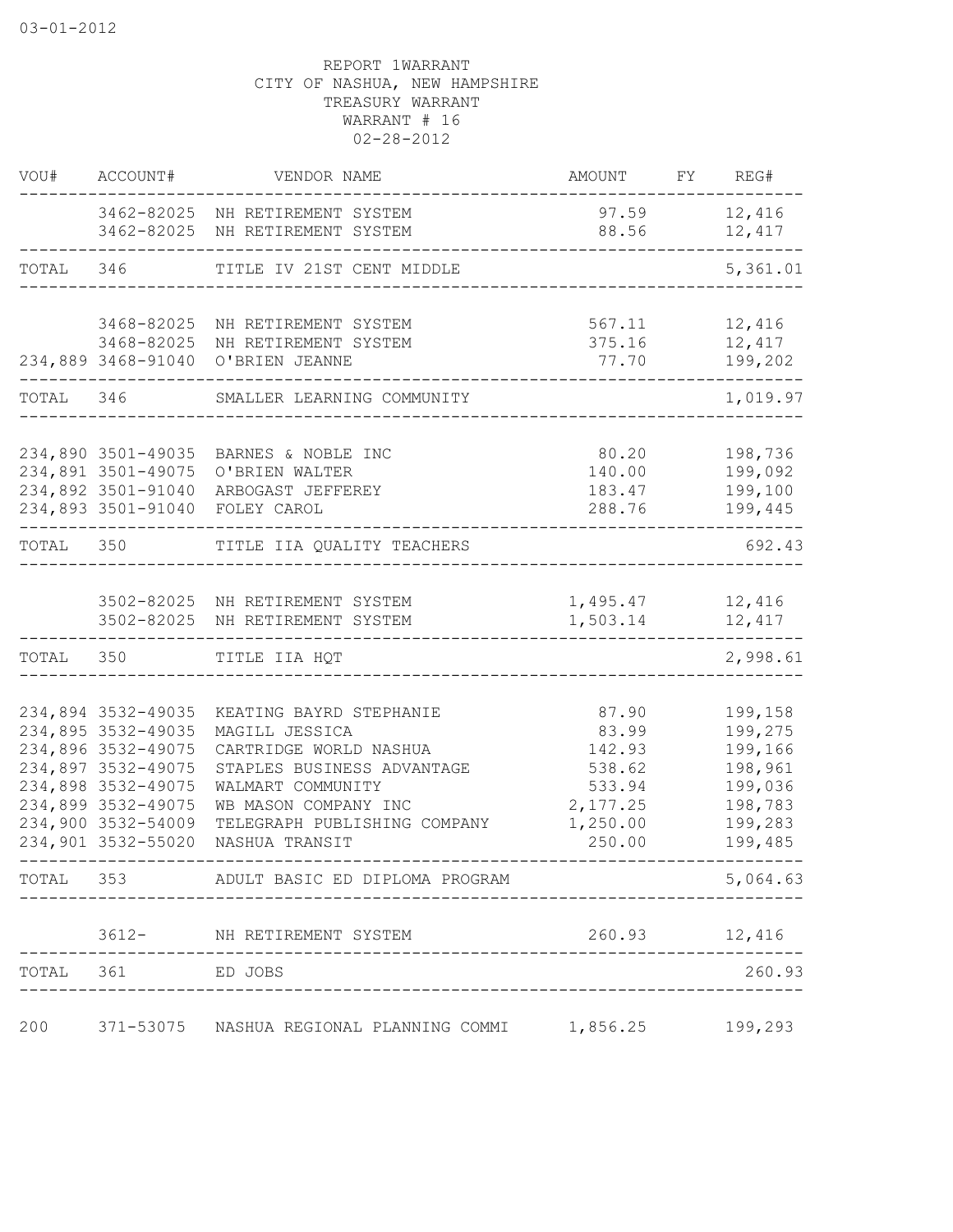|            | VOU# ACCOUNT#       | VENDOR NAME                                                                                      | AMOUNT FY REG#<br>-------------------------------- |                       |
|------------|---------------------|--------------------------------------------------------------------------------------------------|----------------------------------------------------|-----------------------|
| TOTAL 371  |                     | SRF - COMMUNITY DEVELOPMENT                                                                      |                                                    | 1,856.25              |
| 201<br>202 |                     | 373-01310 D L KING & ASSOCIATES INC 91,915.00<br>373-53075 NASHUA REGIONAL PLANNING COMMI 990.00 |                                                    | 198,805<br>199,293    |
| TOTAL 373  |                     | SRF - ECONOMIC DEVELOPMENT                                                                       |                                                    | --------<br>92,905.00 |
| 203        | 374-07070           | BOYS & GIRLS CLUB OF GREATER N                                                                   | 5,287.20                                           | 198,785               |
| 204        | 374-07340           | STAPLES ADVANTAGE                                                                                | 168.90                                             | 199,033               |
| 205        | 374-07506           | CANAL ART & FRAMING/SAMANTHA T                                                                   | 68.00                                              | 199,150               |
| 206        | 374-07506           | FREEWHEEL CYCLES LLC                                                                             | 80.00                                              | 199,350               |
| 207        | 374-07506           | TACOS COLIMA AND BARLO SIGNS                                                                     | 1,020.00                                           | 199,486               |
| 208        | 374-08034           | NORTHERN BUS SALES INC                                                                           | 350.00                                             | 198,870               |
| 209        | 374-08034           | QUIRK GM PARTS DEPOT                                                                             | 120.71                                             | 198,931               |
| 210        | 374-53075           | NASHUA REGIONAL PLANNING COMMI                                                                   | 135.00                                             | 199,293               |
| 211        | 374-59212           | PSNH                                                                                             | 77.92                                              | 198,729               |
| TOTAL 374  |                     | SRF - URBAN PROGRAMS                                                                             |                                                    | 7,307.73              |
|            |                     |                                                                                                  |                                                    |                       |
| 212        | 375-45050           | LACONIA PUBLIC LIBRARY                                                                           | 13.95                                              | 199,615               |
| 213        | 375-45050           | UNIQUE MANAGEMENT SERVICES INC 742.85                                                            |                                                    | 198,843               |
| 214        | 375-45220           | TELEVEND SERVICES INC                                                                            | 77.60                                              | 199,346               |
| TOTAL      | 375                 | SRF - PUBLIC LIBRARIES                                                                           |                                                    | 834.40                |
|            | 234,902 3762-31005  | EARTHLINK BUSINESS                                                                               | 4.18                                               |                       |
|            | 3762-31005          | FAIRPOINT COMMUNICATIONS                                                                         | 153.46                                             | 199,657<br>199,599    |
|            | 234,903 3762-49035  | BARNES & NOBLE INC                                                                               | 1, 114.50                                          | 198,736               |
|            | 234,904 3762-49035  | BRITENRIKER DEBORAH                                                                              | 187.52                                             | 199,176               |
|            | 234,905 3762-49035  | HOVEY DEBORAH                                                                                    | 24.34                                              | 198,901               |
|            | 234,906 3762-49035  | INTERNATIONAL READING ASSOC                                                                      | 69.00                                              | 199,276               |
|            | 234,907 3762-49035  | SCHOLASTIC BOOK CLUBS INC                                                                        | 41.40                                              | 198,871               |
|            | 234,908 3762-49050  | CROWDER LUCIE                                                                                    | 217.87                                             | 199,112               |
|            | 234,909 3762-49050  | SCHOOL SPECIALTY INC                                                                             | 39.43                                              | 199,076               |
|            | 234,910 3762-49050  | STAPLES BUSINESS ADVANTAGE                                                                       | 198.09                                             | 198,961               |
|            | 234, 911 3762-49050 | WB MASON COMPANY INC                                                                             | 87.09                                              | 198,783               |
|            | 234, 912 3762-49075 | HALKOSE SAMBA                                                                                    | 6.87                                               | 199,260               |
|            | 234, 913 3762-49075 | SCHOOL SPECIALTY INC                                                                             | 372.71                                             | 199,076               |
|            | 234, 914 3762-53101 | 1 CHOICE TUTORING INC                                                                            | 3,810.00                                           | 199,418               |
|            | 234, 915 3762-53101 | ACES                                                                                             | 12,309.85                                          | 199,244               |
|            | 234,916 3762-53101  | ALPHA ACADEMIC SERVICES INC                                                                      | 14,968.50                                          | 199,399               |
|            | 234,917 3762-53101  | BLUNT STEVE                                                                                      | 400.00                                             | 199,115               |
|            | 234,918 3762-53101  | EDWARDS EDUCATIONAL SERVICES,                                                                    | 3,186.76                                           | 199,220               |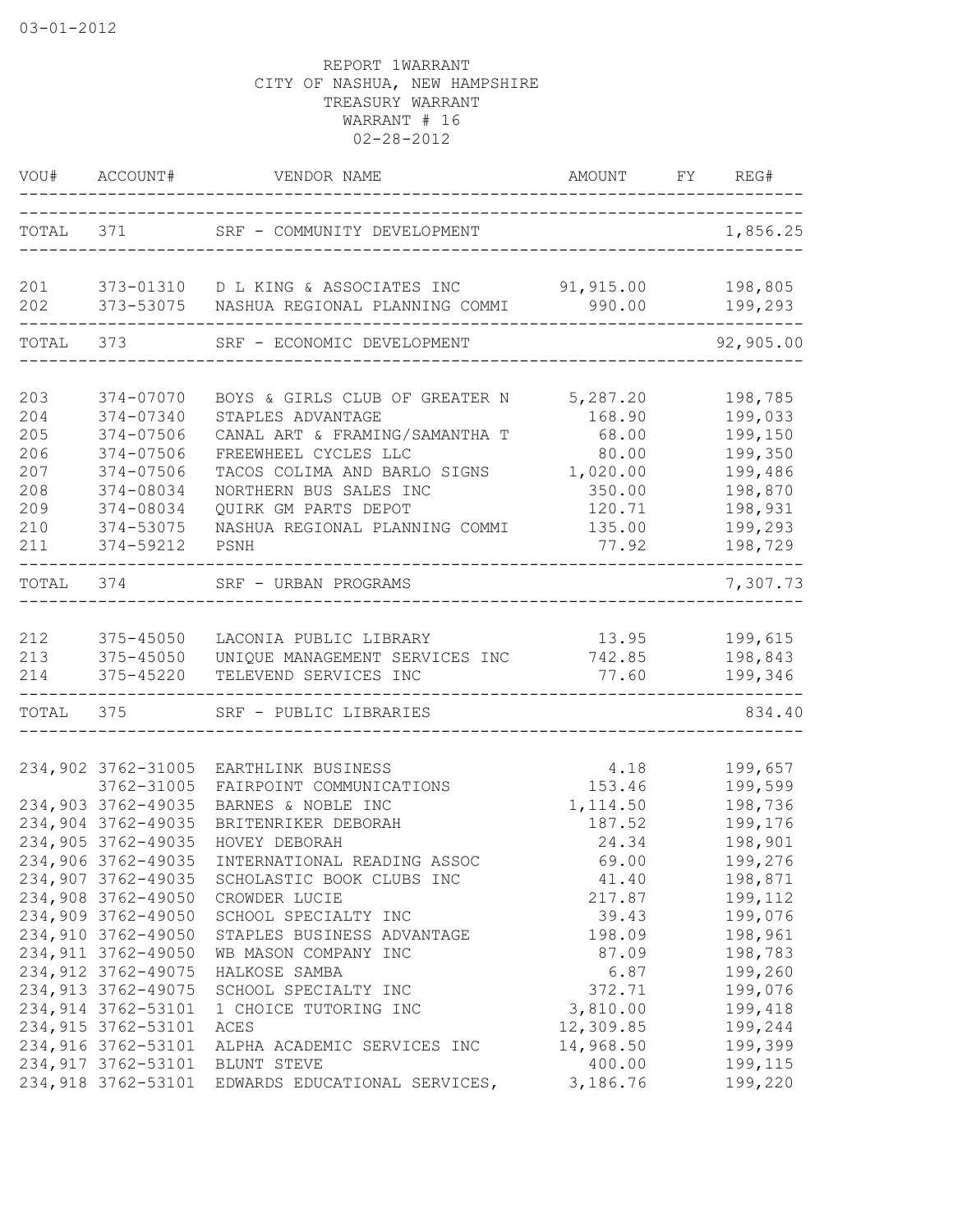|           | VOU# ACCOUNT#      | VENDOR NAME                                                   | AMOUNT            | FY REG#    |
|-----------|--------------------|---------------------------------------------------------------|-------------------|------------|
|           |                    | 234,919 3762-53101 STRAIGHT A ACADEMY                         | 835.00            | 199,421    |
|           | 234,920 3762-53101 | SYLVAN LEARNING CENTER                                        | 2,610.00          | 199,402    |
|           | 234,921 3762-56020 | FIRST CHURCH                                                  | 3,524.00          | 198,833    |
|           | 3762-82025         | NH RETIREMENT SYSTEM                                          | 1,870.33          | 12,416     |
|           | 3762-82025         | NH RETIREMENT SYSTEM                                          | 2,140.15          | 12,417     |
|           |                    | 234,922 3762-94030 NE ASCD<br>_______________________________ | 1,495.00          | 199,240    |
| TOTAL 376 |                    | TITLE I ESEA<br>_____________________________                 |                   | 49,666.05  |
|           |                    | 234,923 3771-49075 MANDELL SETH                               | 113.78    199,140 |            |
|           |                    | TOTAL 377 TITLE III ENHANCING ENG LANG                        |                   | 113.78     |
|           |                    |                                                               |                   |            |
| 218       | 378-09031          | LOOMIS                                                        | 159.83            | 199,332    |
| 219       | 378-09061          | AMBI CIRCUIT BOARD ELECTRONICS                                | 231.61            | 198,926    |
| 220       | 378-09061          | CINTAS #016                                                   | 140.95            | 199,339    |
| 221       | 378-09061          | MAYNARD & LESIEUR INCORPORATED                                | 150.00            | 199,278    |
| 222       | 378-09061          | SAFETY KLEEN INC                                              | 509.21            | 198,904    |
| 223       | 378-09071          | GLOBAL MONTELLO GROUP CORP                                    | 36,608.60         | 199,602    |
| 224       | 378-09091          | CENTRAL PAPER PRODUCTS CO                                     | 163.39            | 199,027    |
| 225       | 378-09091          | CUMMINS NORTHEAST LLC                                         | 259.90            | 198,993    |
| 226       | 378-09091          | FASTENAL COMPANY                                              | 115.07            | 198,928    |
| 227       | 378-09091          | GILLIG LLC                                                    | 1,080.93          | 198,954    |
| 228       | 378-09091          | GRAINGER                                                      | 69.74             | 198,809    |
| 229       | 378-09091          | HOME DEPOT CREDIT SERVICES                                    | 129.86            | 199,566    |
| 230       | 378-09091          | NAPA AUTO PARTS                                               | 870.71            | 198,971    |
| 231       | 378-09091          | NORTHERN BUS SALES INC                                        | 1,375.41          | 198,870    |
| 232       | 378-09091          | RYDER FLEET PRODUCTS.COM INC                                  | 158.78            | 198,975    |
| 233       | 378-09091          | STAPLES ADVANTAGE                                             | 78.82             | 199,033    |
| 234       | 378-09101          | PSNH                                                          | 1,331.15          | 198,721    |
| 235       | 378-09102          | PUBLIC SERVICE OF NEW HAMPSHIR                                | 983.43            | 199,631    |
| 236       | 378-09104          | PSNH                                                          | 304.55            | 198,721    |
| 237       | 378-09112          | NATIONAL GRID                                                 | 108.91            | 198,727    |
| 238       | 378-09115          | NATIONAL GRID                                                 | 384.06            | 198,722    |
| 239       | 378-09125          | PENNICHUCK WATER                                              | 77.32             | 199,572    |
| 240       |                    | 378-09133 FAIRPOINT COMMUNICATIONS                            | 154.50            | 199,600    |
| 241       | 378-09261          | PURE WATERS OF NEW ENGLAND LLC                                | 31.50             | 198,933    |
| TOTAL 378 |                    | TRANSPORTATION                                                |                   | 45, 478.23 |
|           |                    |                                                               |                   |            |
|           | 234,924 3902-49050 | MBAREASEARCH AND CURRICULUM CE                                | 904.37            | 199,396    |
|           | 234,925 3902-49050 | SCHWARZ RENEE                                                 | 70.00             | 199,106    |
|           | 234,926 3902-53102 | FOLEY JAMES                                                   | 90.00             | 199,341    |
|           | 234,927 3902-53102 | GEORGIANA WAYNE                                               | 90.00             | 199,451    |
|           | 234,928 3902-53102 | HASBROUCK TARA L                                              | 750.00            | 199,237    |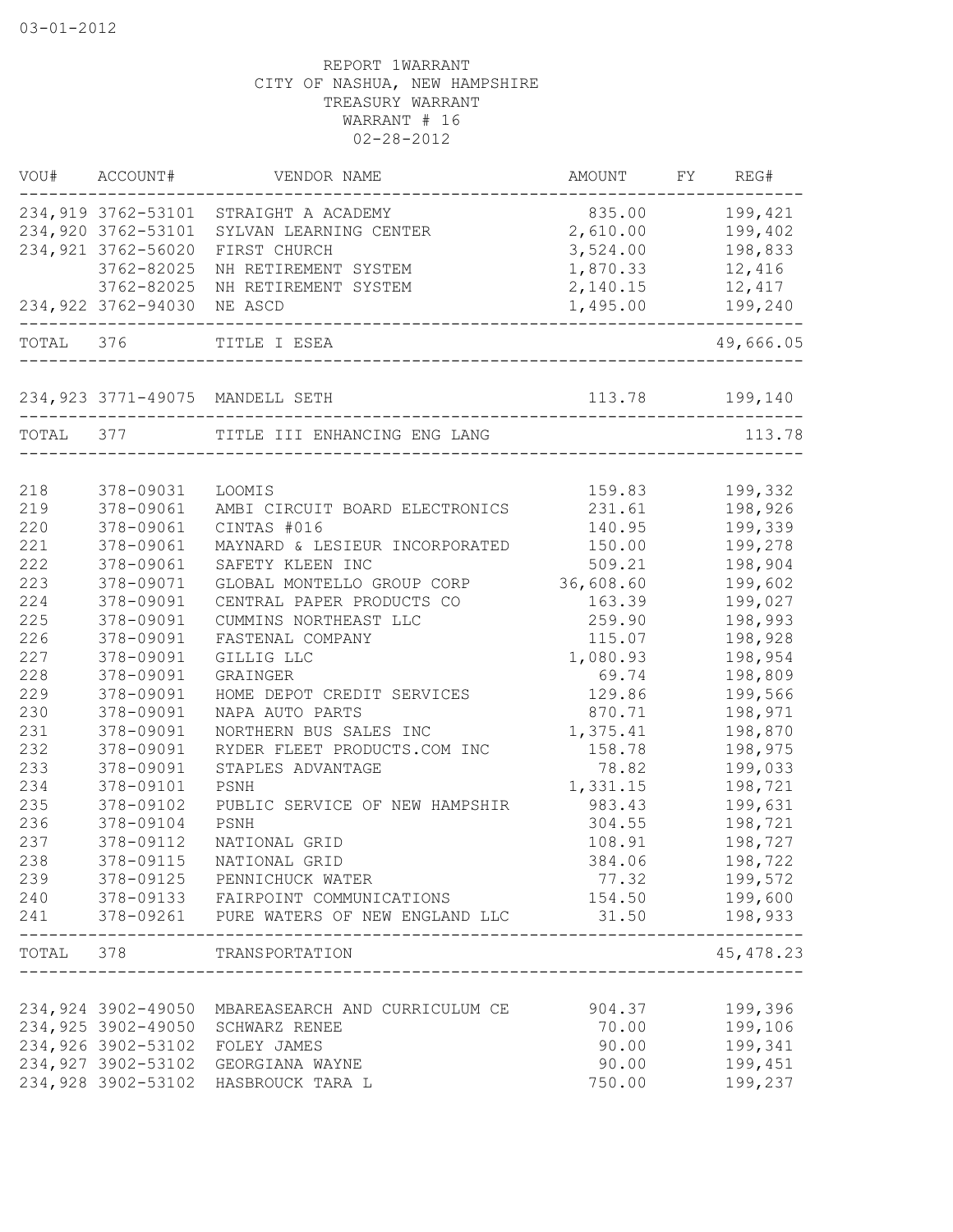|           | VOU# ACCOUNT#                            | VENDOR NAME                                               | AMOUNT           | FY REG#            |
|-----------|------------------------------------------|-----------------------------------------------------------|------------------|--------------------|
|           | 234,929 3902-53102                       | LEDUC JEFFREY                                             | 90.00            | 199,452            |
|           | 234,930 3902-53102                       | MANHEIM ZIMMERMAN AMY B                                   | 75.00            | 199,209            |
|           | 234,931 3902-53102                       | NEW ENGLAND SCHOOL OF METALWOR                            | 650.00           | 199,661            |
|           | 234,932 3902-53102                       | PROULX MARK                                               | 540.00           | 198,908            |
|           | 234,933 3902-53102                       | STECKEVICZ MICHAEL                                        | 270.00           | 199,450            |
|           | 234,934 3902-55035                       | FIRST STUDENT INC                                         | 564.52           | 199,093            |
|           | 234,935 3902-64045                       | COMPUTER HUT OF N E INC                                   | 23,597.35        | 199,288            |
|           | 234,936 3902-64192                       | AUDIO-VIDEO CORP                                          | 25, 215.00       | 199,439            |
|           | 234,937 3902-64192                       | LAPPEN'S GARAGE EQUIPMENT                                 | 10,424.00        | 199,129            |
| TOTAL 390 |                                          | VOC ED SECONDARY PERKINS                                  |                  | 63,330.24          |
|           |                                          |                                                           |                  |                    |
|           | 234,938 3927-49050<br>234,939 3927-49050 | GENERAL LINEN SERVICE INC<br>NORTHCENTER FOODSERVICES LLC | 234.99<br>673.96 | 199,250<br>199,102 |
|           | 234,940 3927-53100                       | D A BUCCI & SONS INC                                      | 27.00            | 198,781            |
|           |                                          |                                                           |                  |                    |
| TOTAL 392 |                                          | CULINARY ARTS                                             |                  | 935.95             |
|           |                                          |                                                           |                  |                    |
|           |                                          | 3937-82025 NH RETIREMENT SYSTEM                           |                  | 74.52 12,416       |
|           | 3937-82025                               | NH RETIREMENT SYSTEM                                      | 74.52            | 12,417             |
| TOTAL 393 |                                          | DAY CARE                                                  |                  | 149.04             |
|           |                                          |                                                           |                  |                    |
|           | 234,941 3952-49075                       | PHONAK LLC                                                | 312.39           | 199,143            |
|           | 234,942 3952-53109                       | CARROLL CENTER FOR THE BLIND (                            | 2,667.78         | 199,156            |
|           | 234,943 3952-53109                       | HAMILTON JEANNA                                           | 50.00            | 199,440            |
|           | 234,944 3952-53109                       | INTERIM HEALTHCARE OF THE NORT                            | 2,301.00         | 198,927            |
|           | 234,945 3952-53109                       | LAVINE HOLLY                                              | 325.00           | 199,252            |
|           | 234,946 3952-53109                       | REGENCY NURSING CARE LLC                                  | 5,240.00         | 199,437            |
|           | 234,947 3952-53109                       | SERESC                                                    | 682.50           | 198,754            |
|           | 3952-82025                               | NH RETIREMENT SYSTEM                                      | 6,780.96         | 12,416             |
|           | 3952-82025                               | NH RETIREMENT SYSTEM                                      | 7,639.37         | 12,417             |
|           | 234,948 3952-91040                       | SERESC                                                    | 1,670.00         | 199,634            |
|           |                                          | 234,949 3952-91040 UNIVERSITY OF NH                       | 1,089.00         | 199,098            |
| TOTAL     | 395                                      | IDEA B SPECIAL EDUCATION                                  |                  | 28,758.00          |
|           |                                          |                                                           |                  |                    |
|           |                                          | 234,950 3962-49075 PYRAMID EDUCATIONAL CONSULTANT         | 81.40            | 199,149            |
|           | 3962-82025                               | NH RETIREMENT SYSTEM                                      | 192.44           | 12,416             |
|           | 3962-82025                               | NH RETIREMENT SYSTEM                                      | 192.44           | 12, 417            |
| TOTAL     | 396                                      | IDEA PRESCHOOL                                            |                  | 466.28             |
|           |                                          |                                                           |                  |                    |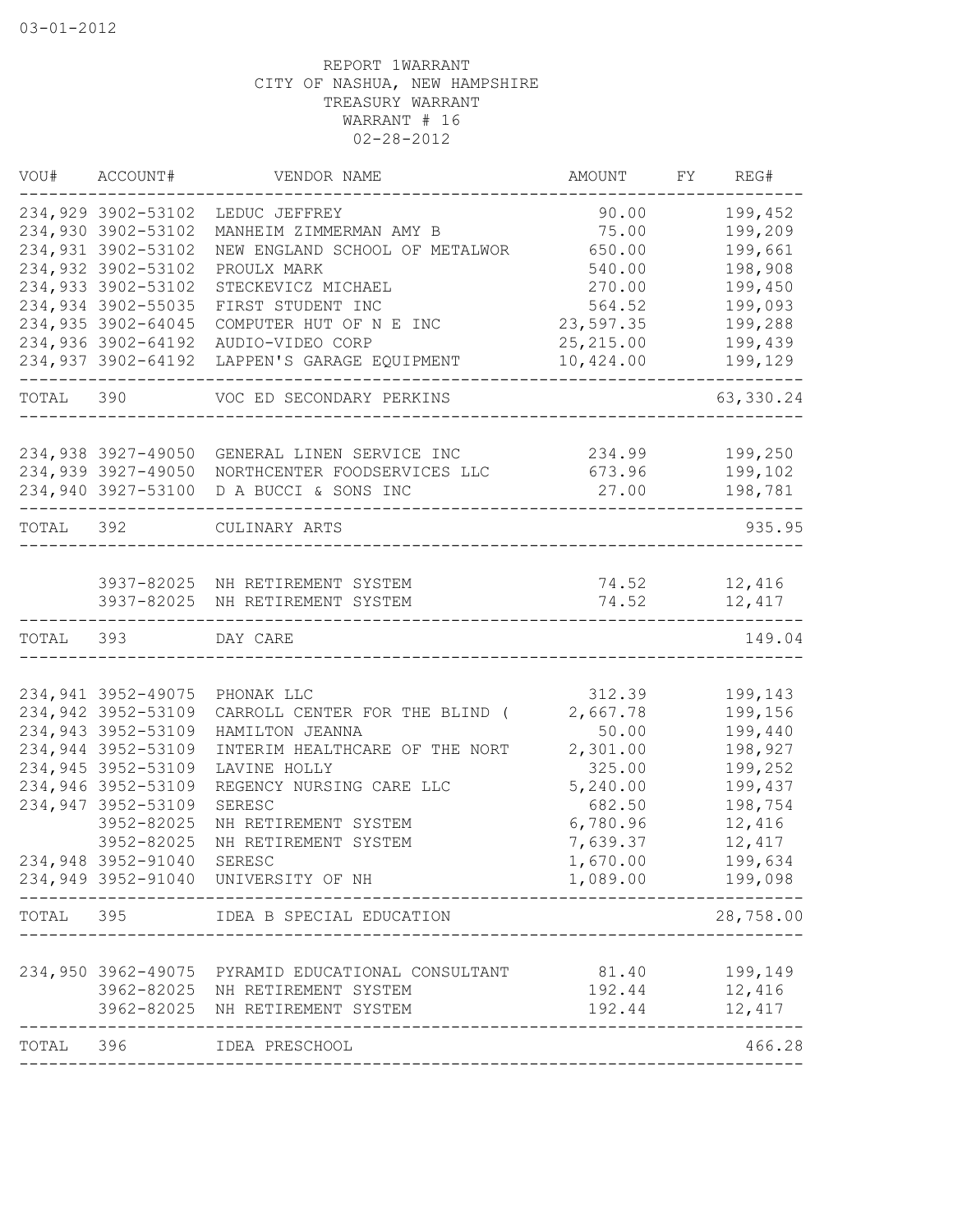| VOU#       | ACCOUNT# | VENDOR NAME                                     | AMOUNT   | FY | REG#     |
|------------|----------|-------------------------------------------------|----------|----|----------|
|            |          | 234,951 3977-53109 BOOTHBY THERAPY SERVICES LLC | 3,068.44 |    | 199,238  |
| ТОТАІ. 397 |          | SPECIAL ED LOCAL                                |          |    | 3,068.44 |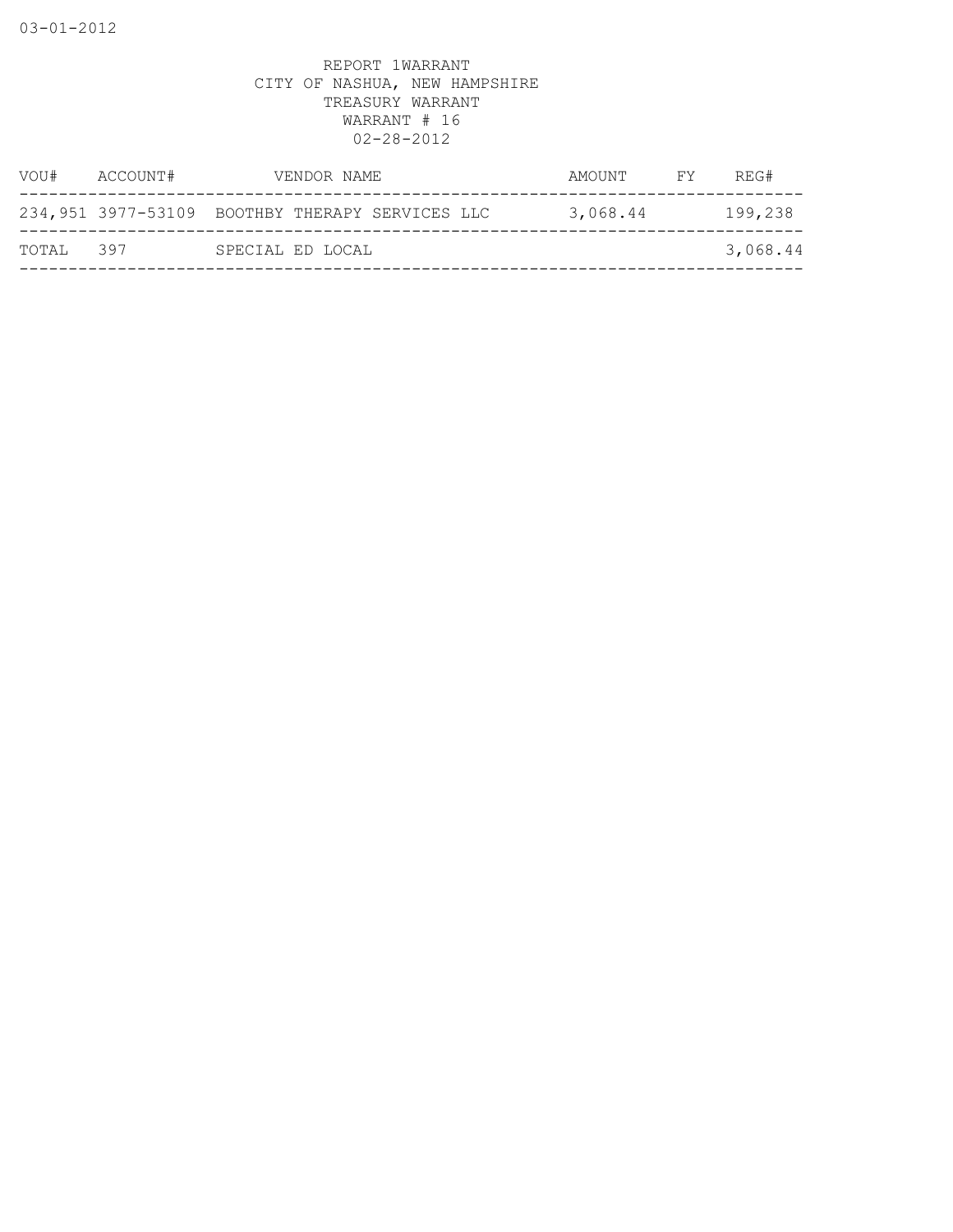| VOU#  | ACCOUNT# | VENDOR NAME                                           | AMOUNT    | FY. | REG#      |
|-------|----------|-------------------------------------------------------|-----------|-----|-----------|
| 248   |          | 413-203 TREASURER STATE OF NH                         | 1,254.00  |     | 199,578   |
|       |          | TOTAL 413-20 CITY CLERK'S OFFICE<br>MARRIAGE LICENSES |           |     | 1,254.00  |
| 248   |          | 413-303 TREASURER STATE OF NH                         | 10,325.00 |     | 199,578   |
|       |          | TOTAL 413-30 CITY CLERK'S OFFICE<br>CERTIFIED COPIES  |           |     | 10,325.00 |
| 249   |          | 431-314      NASHUA POLICE DEPARTMENT                 | 9.97      |     | 199,487   |
| TOTAL |          | 431-31 POLICE DEPARTMENT<br>SALE OF PHOTOCOPIES       |           |     | 9.97      |
|       |          |                                                       |           |     |           |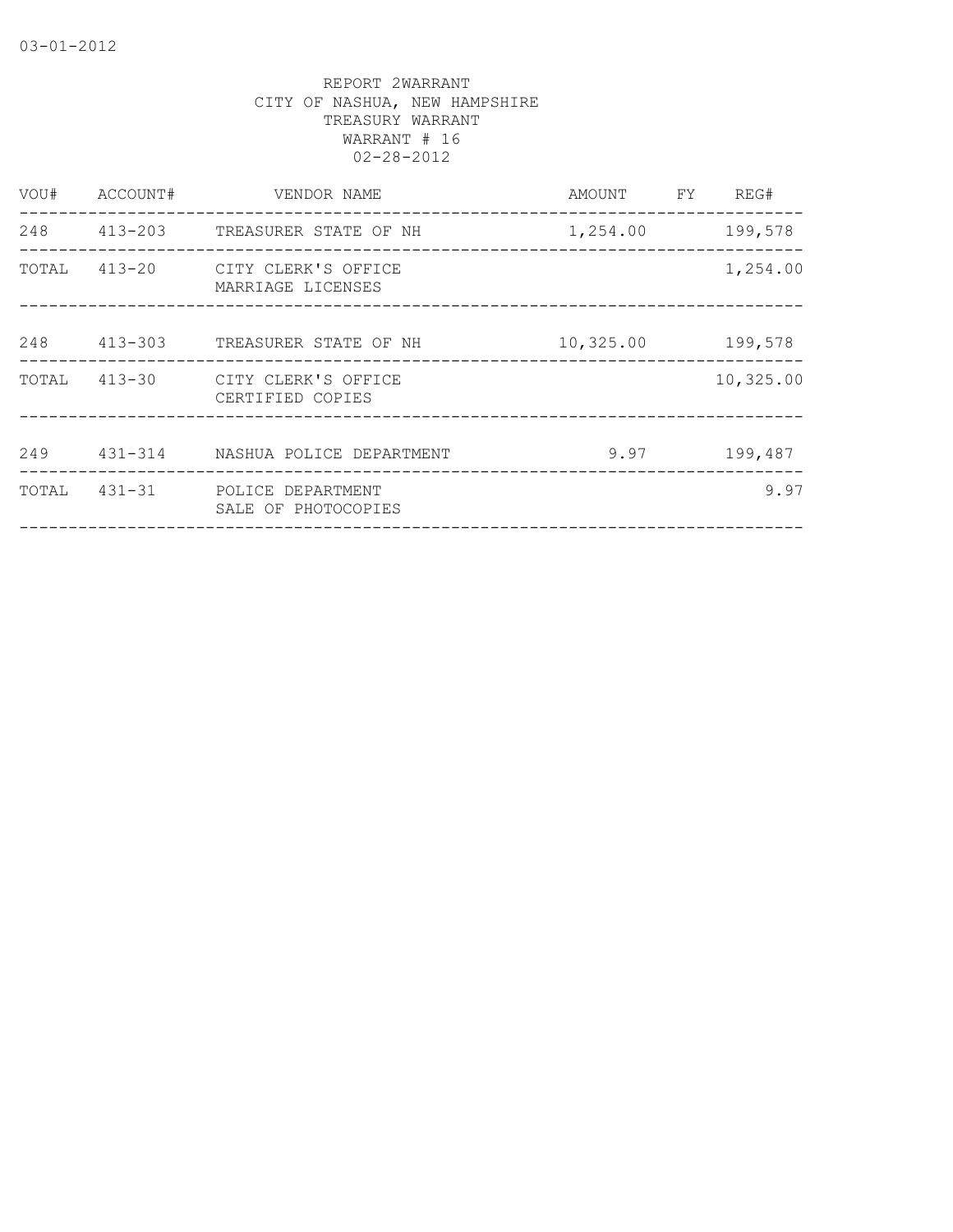| VOU#                                                               | ACCOUNT#                                                                                                                           | VENDOR NAME                                                                                                                                                                                                                                  | AMOUNT                                                                                                                                | REG#<br>FY                                                                                         |
|--------------------------------------------------------------------|------------------------------------------------------------------------------------------------------------------------------------|----------------------------------------------------------------------------------------------------------------------------------------------------------------------------------------------------------------------------------------------|---------------------------------------------------------------------------------------------------------------------------------------|----------------------------------------------------------------------------------------------------|
| 250<br>251                                                         | 501-53166<br>$501 - 94005$                                                                                                         | ALUKONIS DAVID J<br>ROTARY CLUB OF NASHUA WEST                                                                                                                                                                                               | 3,500.00<br>150.00                                                                                                                    | 199,049<br>198,723                                                                                 |
| TOTAL                                                              | 501                                                                                                                                | MAYOR'S OFFICE                                                                                                                                                                                                                               |                                                                                                                                       | 3,650.00                                                                                           |
| 252                                                                | $502 - 49025$                                                                                                                      | WEST PAYMENT CENTER                                                                                                                                                                                                                          | 135.50                                                                                                                                | 199,570                                                                                            |
| TOTAL                                                              | 502                                                                                                                                | LEGAL DEPARTMENT                                                                                                                                                                                                                             |                                                                                                                                       | 135.50                                                                                             |
| 253<br>254                                                         | 503-41015<br>503-66025                                                                                                             | ANCO SIGNS & STAMPS INC<br>US BANCORP EQUIPMENT FINANCE I                                                                                                                                                                                    | 12.45<br>150.40                                                                                                                       | 198,959<br>199,614                                                                                 |
| TOTAL                                                              | 503                                                                                                                                | BOARD OF ALDERMEN                                                                                                                                                                                                                            |                                                                                                                                       | 162.85                                                                                             |
| 255<br>256<br>257                                                  | 505-81007<br>505-81004<br>505-81129                                                                                                | BOW ROTARY CLUB<br>GATEWAYS COMMUNITY SERVICES<br>TOLLES STREET MISSION                                                                                                                                                                      | 250.00<br>750.00<br>1,776.75                                                                                                          | 199,488<br>199,031<br>199,326                                                                      |
| TOTAL                                                              | 505                                                                                                                                | CIVIC & COMM. ACTIVITIES                                                                                                                                                                                                                     |                                                                                                                                       | 2,776.75                                                                                           |
| 258<br>259<br>260<br>261<br>262<br>263                             | 506-31005<br>506-31005<br>506-31005<br>506-31005<br>506-31005<br>506-31005                                                         | AMERICAN TELECOM SERVICES LLC<br>FAIRPOINT COMMUNICATIONS<br>FAIRPOINT COMMUNICATIONS<br>LANGUAGE LINE SERVICES INC<br>LOVERING SUE<br>PAETEC COMMUNICATIONS INC                                                                             | 3,900.00<br>711.44<br>866.83<br>9.49<br>33.00<br>5,062.96                                                                             | 198,916<br>199,599<br>199,600<br>198,829<br>199,489<br>199,550                                     |
| TOTAL                                                              | 506                                                                                                                                | TELECOMMUNICATIONS                                                                                                                                                                                                                           |                                                                                                                                       | 10,583.72                                                                                          |
| 264<br>265<br>266<br>267<br>268<br>269<br>270<br>271<br>272<br>273 | 507-82020<br>507-82020<br>507-82025<br>507-82025<br>507-82030<br>507-82030<br>507-82035<br>507-82035<br>507-82040<br>$507 - 82040$ | NH RETIREMENT SYSTEM<br>NH RETIREMENT SYSTEM<br>NH RETIREMENT SYSTEM<br>NH RETIREMENT SYSTEM<br>NH RETIREMENT SYSTEM<br>NH RETIREMENT SYSTEM<br>NH RETIREMENT SYSTEM<br>NH RETIREMENT SYSTEM<br>NH RETIREMENT SYSTEM<br>NH RETIREMENT SYSTEM | 167,486.81<br>68,322.48<br>68, 917.50<br>22,746.70<br>155,961.88<br>85,552.20<br>259, 165.64<br>234, 919.38<br>60,397.83<br>19,202.83 | 12,416<br>12,417<br>12,416<br>12, 417<br>12,416<br>12, 417<br>12,416<br>12,417<br>12,416<br>12,417 |
| TOTAL                                                              | 507                                                                                                                                | PENSIONS                                                                                                                                                                                                                                     |                                                                                                                                       | 1, 142, 673.25                                                                                     |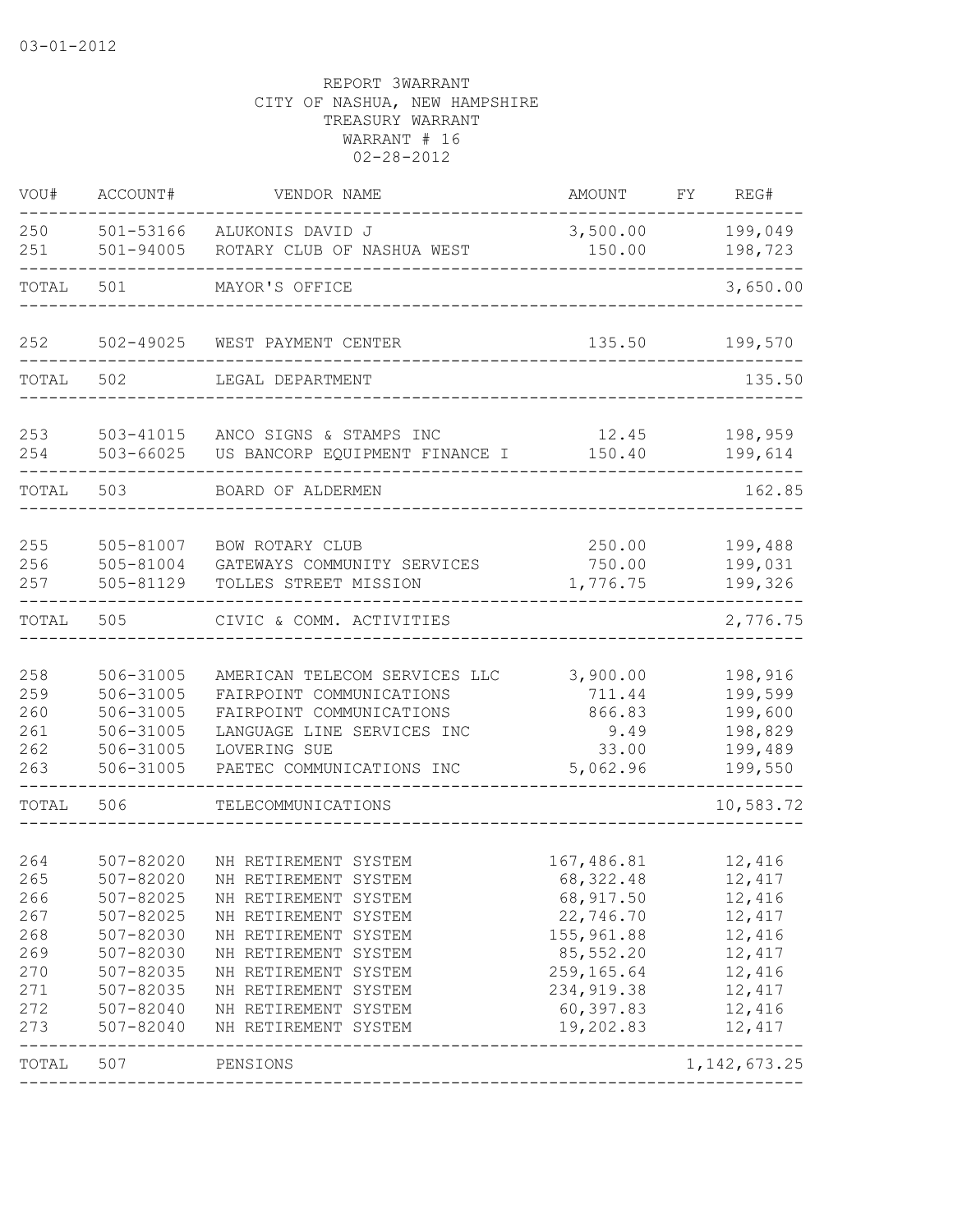| 508-83100<br>9,387.93<br>274<br>STATE OF NH UC<br>274<br>508-83101<br>STATE OF NH UC<br>10,252.77<br>508<br>TOTAL<br>INSURANCE-EMPLOYEE BENEFITS<br>275<br>511-41015<br>160.56<br>STAPLES ADVANTAGE<br>TOTAL<br>511<br>CITI-STAT<br>_____________________________<br>276<br>152.50<br>512-41015<br>CENVEO<br>512-59095<br>277<br>276.48<br>DOCULYNX INC<br>278<br>512-43005<br>63.07<br>PRINTGRAPHICS OF MAINE<br>278<br>512-59182<br>766.47<br>PRINTGRAPHICS OF MAINE<br>279<br>$512 - 41010$<br>STAPLES ADVANTAGE<br>135.12<br>279<br>512-41015<br>STAPLES ADVANTAGE<br>262.03<br>280<br>$512 - 66025$<br>US BANCORP EQUIPMENT FINANCE I<br>26.55<br>TOTAL<br>512<br>FINANCIAL SERVICES<br>281<br>513-59100<br>585.00<br>OCCUPATIONAL DRUG TESTING LLC<br>TOTAL<br>513<br>CITY CLERK'S OFFICE<br>282<br>180.00<br>515-95005<br>SOCIETY FOR HUMAN RESOURCE MGM<br>283<br>98.75<br>515-41015<br>STAPLES ADVANTAGE<br>TOTAL<br>515<br>HUMAN RESOURCES<br>284<br>795.98<br>516-45240<br>ARIVA DISTRIBUTION INC<br>285<br>516-72010<br>PITNEY BOWES INC<br>298.00<br>286<br>516-66025<br>376.75<br>US BANCORP EQUIPMENT FINANCE I<br>TOTAL 516 PURCHASING DEPARTMENT<br>-------------------------------------<br>517-75023 B & S LOCKSMITH INC<br>70.00<br>517-59135 BAIN PEST CONTROL SERVICE INC 75.00<br>288<br>289<br>517-75023 BLUE TARP FINANCIAL, INC<br>34.17<br>290<br>517-75105<br>CINTAS FIRE PROTECTION<br>550.00<br>291<br>517-75023<br>HOME DEPOT CREDIT SERVICES<br>205.33<br>292<br>25.80<br>517-75023<br>M & M ELECTRICAL SUPPLY CO INC | VOU# | ACCOUNT# | VENDOR NAME | AMOUNT | FY | REG#                                                                      |
|-------------------------------------------------------------------------------------------------------------------------------------------------------------------------------------------------------------------------------------------------------------------------------------------------------------------------------------------------------------------------------------------------------------------------------------------------------------------------------------------------------------------------------------------------------------------------------------------------------------------------------------------------------------------------------------------------------------------------------------------------------------------------------------------------------------------------------------------------------------------------------------------------------------------------------------------------------------------------------------------------------------------------------------------------------------------------------------------------------------------------------------------------------------------------------------------------------------------------------------------------------------------------------------------------------------------------------------------------------------------------------------------------------------------------------------------------------------------------------------------------------------------------------------------------------|------|----------|-------------|--------|----|---------------------------------------------------------------------------|
| 287                                                                                                                                                                                                                                                                                                                                                                                                                                                                                                                                                                                                                                                                                                                                                                                                                                                                                                                                                                                                                                                                                                                                                                                                                                                                                                                                                                                                                                                                                                                                                   |      |          |             |        |    | 199,630<br>199,630                                                        |
|                                                                                                                                                                                                                                                                                                                                                                                                                                                                                                                                                                                                                                                                                                                                                                                                                                                                                                                                                                                                                                                                                                                                                                                                                                                                                                                                                                                                                                                                                                                                                       |      |          |             |        |    | 19,640.70                                                                 |
|                                                                                                                                                                                                                                                                                                                                                                                                                                                                                                                                                                                                                                                                                                                                                                                                                                                                                                                                                                                                                                                                                                                                                                                                                                                                                                                                                                                                                                                                                                                                                       |      |          |             |        |    | 199,033                                                                   |
|                                                                                                                                                                                                                                                                                                                                                                                                                                                                                                                                                                                                                                                                                                                                                                                                                                                                                                                                                                                                                                                                                                                                                                                                                                                                                                                                                                                                                                                                                                                                                       |      |          |             |        |    | 160.56                                                                    |
|                                                                                                                                                                                                                                                                                                                                                                                                                                                                                                                                                                                                                                                                                                                                                                                                                                                                                                                                                                                                                                                                                                                                                                                                                                                                                                                                                                                                                                                                                                                                                       |      |          |             |        |    | 199,355<br>199,327<br>198,825<br>198,825<br>199,033<br>199,033<br>199,614 |
|                                                                                                                                                                                                                                                                                                                                                                                                                                                                                                                                                                                                                                                                                                                                                                                                                                                                                                                                                                                                                                                                                                                                                                                                                                                                                                                                                                                                                                                                                                                                                       |      |          |             |        |    | 1,682.22                                                                  |
|                                                                                                                                                                                                                                                                                                                                                                                                                                                                                                                                                                                                                                                                                                                                                                                                                                                                                                                                                                                                                                                                                                                                                                                                                                                                                                                                                                                                                                                                                                                                                       |      |          |             |        |    | 198,941<br>585.00                                                         |
|                                                                                                                                                                                                                                                                                                                                                                                                                                                                                                                                                                                                                                                                                                                                                                                                                                                                                                                                                                                                                                                                                                                                                                                                                                                                                                                                                                                                                                                                                                                                                       |      |          |             |        |    | 199,584<br>199,033                                                        |
|                                                                                                                                                                                                                                                                                                                                                                                                                                                                                                                                                                                                                                                                                                                                                                                                                                                                                                                                                                                                                                                                                                                                                                                                                                                                                                                                                                                                                                                                                                                                                       |      |          |             |        |    | 278.75                                                                    |
|                                                                                                                                                                                                                                                                                                                                                                                                                                                                                                                                                                                                                                                                                                                                                                                                                                                                                                                                                                                                                                                                                                                                                                                                                                                                                                                                                                                                                                                                                                                                                       |      |          |             |        |    | 199,344<br>199,562<br>199,614                                             |
|                                                                                                                                                                                                                                                                                                                                                                                                                                                                                                                                                                                                                                                                                                                                                                                                                                                                                                                                                                                                                                                                                                                                                                                                                                                                                                                                                                                                                                                                                                                                                       |      |          |             |        |    | 1,470.73                                                                  |
| 293<br>517-34015<br>NATIONAL GRID<br>919.71                                                                                                                                                                                                                                                                                                                                                                                                                                                                                                                                                                                                                                                                                                                                                                                                                                                                                                                                                                                                                                                                                                                                                                                                                                                                                                                                                                                                                                                                                                           |      |          |             |        |    | 198,921<br>199,287<br>199,607<br>199,358<br>199,566<br>199,261<br>198,722 |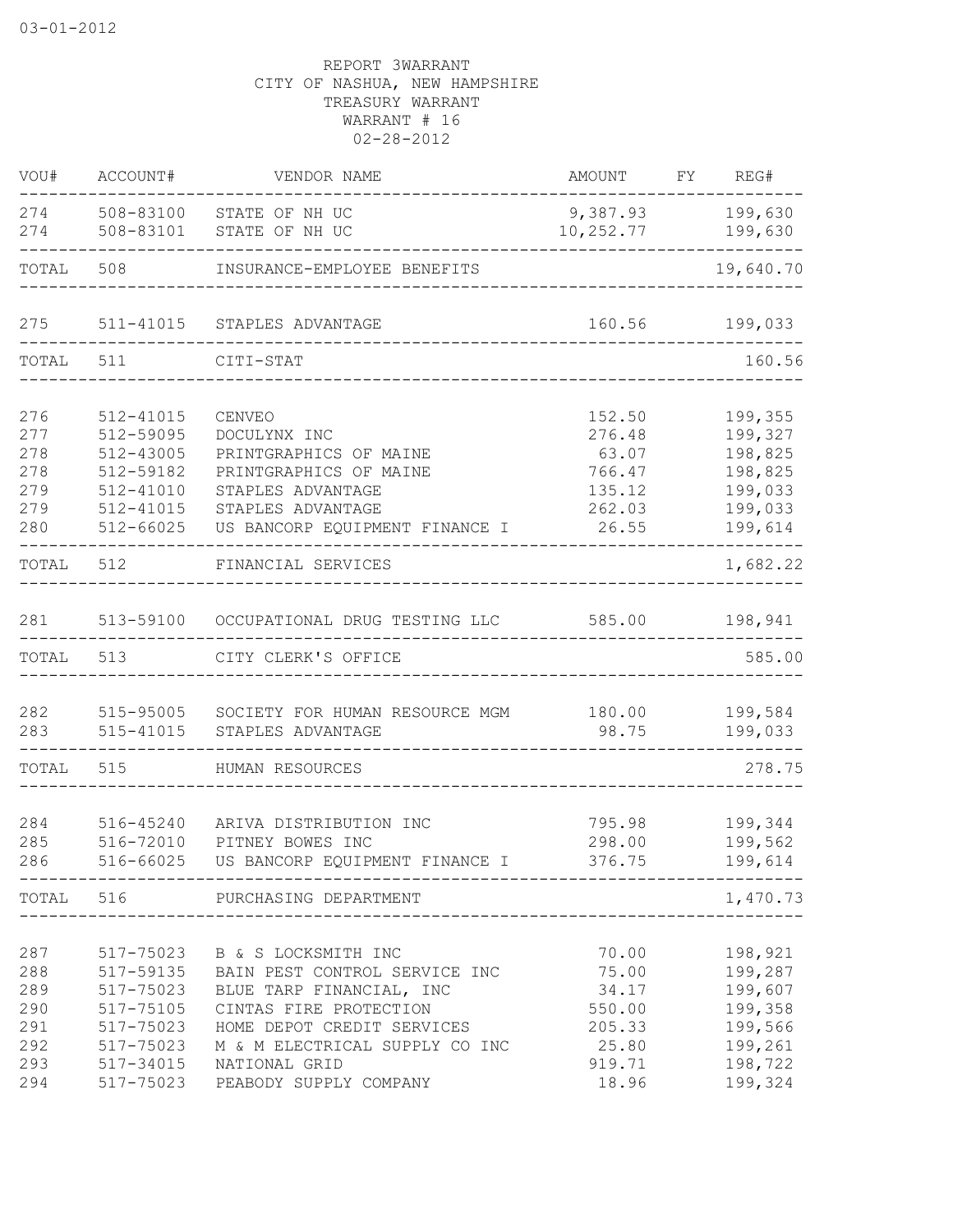| VOU#       | ACCOUNT#               | VENDOR NAME                                               | AMOUNT                | FY | REG#               |
|------------|------------------------|-----------------------------------------------------------|-----------------------|----|--------------------|
| 295        | 517-33005              | PENNICHUCK WATER                                          | 185.33                |    | 199,572            |
| 296        | 517-75023              | PROTECTION ONE INC                                        | 208.00                |    | 199,551            |
| 297        | 517-32005              | PSNH                                                      | 3,053.65              |    | 198,721            |
| 298        | 517-32005              | PUBLIC SERVICE OF NEW HAMPSHIR                            | 5,798.01              |    | 198,725            |
| 299        | 517-59100              | RIVARD PAUL                                               | 25.00                 |    | 199,391            |
| 300        | 517-75023              | SETON IDENTIFICATION PRODUCTS                             | 116.23                |    | 198,983            |
| TOTAL      | 517                    | BUILDING MAINT - CITY ADMIN                               |                       |    | 11,285.19          |
|            |                        |                                                           |                       |    |                    |
| 301        | 519-45125              | ANCO SIGNS & STAMPS INC                                   | 8.00                  |    | 199,555            |
| 302        | 519-66025              | GE CAPITAL INC                                            | 1,100.53              |    | 199,007            |
| 303        | 519-94005              | MAAO/NRAAO 2012                                           | 190.00                |    | 199,611            |
| 304        | 519-94005              | MARINO ANGELO                                             | 174.80                |    | 199,490            |
| 305        | 519-95005              | NH ASSOC OF ASSESSING OFFICIAL                            | 20.00                 |    | 199,563            |
| 306        | 519-94005              | <b>NHAAO</b>                                              | 25.00                 |    | 199,627            |
| 307        | 519-95005              | NNEREN                                                    | 54.00                 |    | 199,603            |
| 308        | 519-41015              | STAPLES ADVANTAGE                                         | 52.38                 |    | 199,033            |
| TOTAL      | 519                    | ASSESSORS                                                 |                       |    | 1,624.71           |
| 309        | 520-59100              | DEPENDABLE LOCK SERVICE INC                               | 258.00                |    | 198,996            |
| 310        | 520-59100              | JAN-PRO CLEANING SYSTEMS NORTH                            | 100.00                |    | 199,299            |
| 311        | $520 - 34015$          | NATIONAL GRID                                             | 298.48                |    | 199,593            |
| 312        | 520-59100              | NELSON PIANO SERVICE/FRANK J N                            | 100.00                |    | 198,869            |
| 313        | 520-33005              | PENNICHUCK WATER                                          | 72.27                 |    | 199,572            |
| 314        | $520 - 64192$          | PETTY CASH                                                | 70.14                 |    | 199,491            |
| 315        | $520 - 32005$          | PSNH                                                      | 437.42                |    | 198,721            |
| TOTAL      | 520                    | HUNT BUILDING                                             |                       |    | 1,336.31           |
|            |                        |                                                           |                       |    |                    |
| 316<br>317 | 522-74035<br>522-74035 | AVITAR ASSOCIATES OF NEW ENGLA<br>INTELLIGOV SOFTWARE INC | 9,000.00<br>12,000.00 |    | 199,604            |
|            | $522 - 41015$          |                                                           |                       |    | 199,026<br>199,033 |
| 318        |                        | STAPLES ADVANTAGE                                         | 107.14                |    |                    |
|            |                        | TOTAL 522 INFORMATION TECHNOLOGY                          |                       |    | 21,107.14          |
| 319        |                        | 524-64045 DELL MARKETING LP                               |                       |    | 203.01 198,839     |
|            |                        | TOTAL 524 COMPUTERS - CITYWIDE                            |                       |    | 203.01             |
|            |                        |                                                           |                       |    |                    |
| 320        | 531-75023              | A-1 REFINISHING                                           | 485.00                |    | 199,141            |
| 321        | 531-78007              | ADAMSON INDUSTRIES CORP                                   | 199.95                |    | 198,909            |
| 322        | 531-53125              | ADAMSON WILLIAM                                           | 200.00                |    | 199,499            |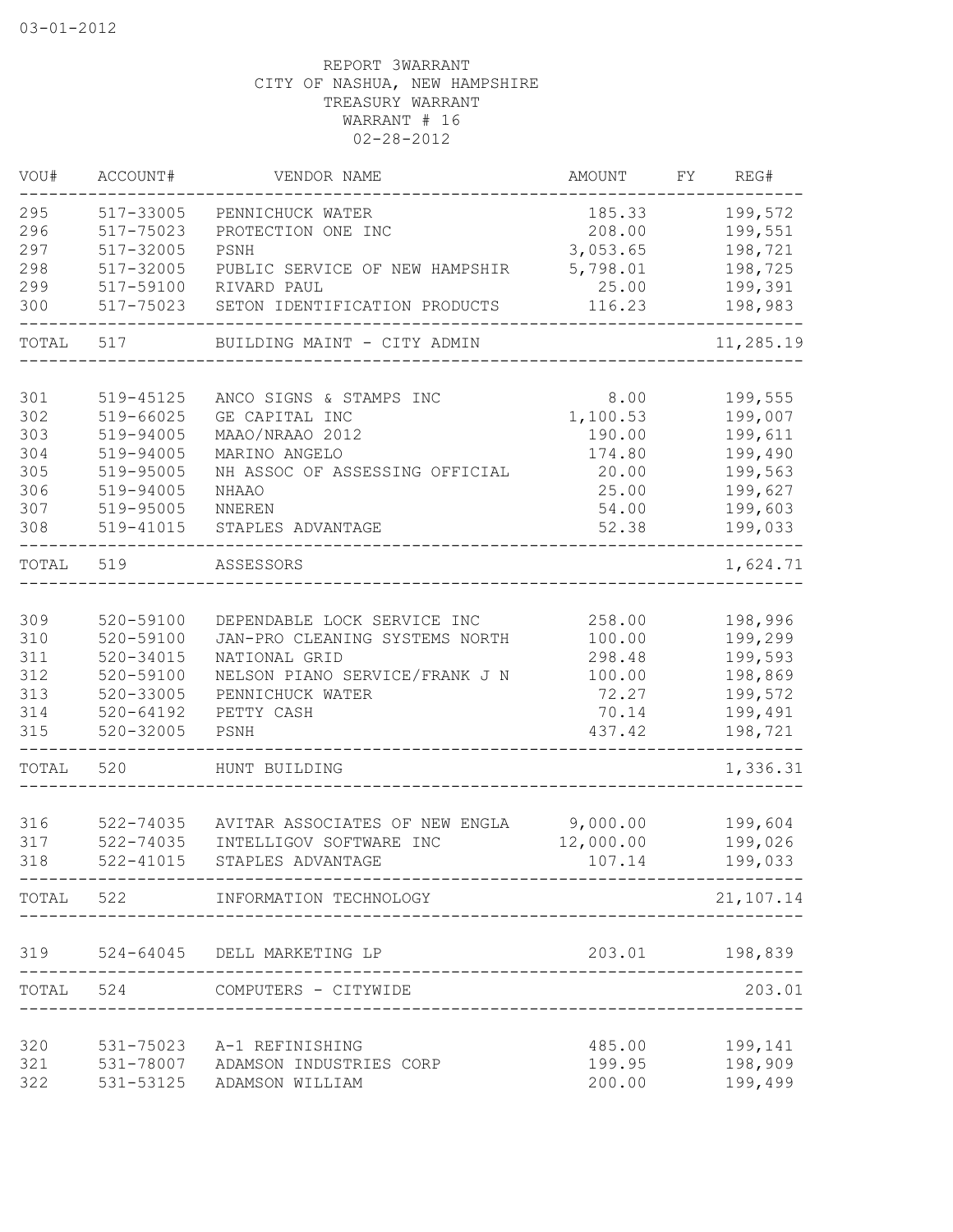| VOU# | ACCOUNT#      | VENDOR NAME                     | AMOUNT   | FY | REG#    |
|------|---------------|---------------------------------|----------|----|---------|
| 323  |               | 531-46030 ALDEN SHOE CO         | 548.40   |    | 199,000 |
| 324  |               | 531-46040 ALEC'S SHOE STORE INC | 1,224.20 |    | 198,872 |
| 324  | 531-46045     | ALEC'S SHOE STORE INC           | 149.95   |    | 198,872 |
| 325  | 531-46040     | ALL SPORTS HEROES UNIFORMS,     | 427.90   |    | 198,845 |
| 326  | 531-78007     | ALLEN MELLO DODGE INC           | 50.89    |    | 199,270 |
| 327  | 531-95000     | AMERICAN POLYGRAPH ASSOCIATION  | 150.00   |    | 199,577 |
| 328  | 531-74092     | AMERICAN SECURITY & FIRE PROTE  | 40.00    |    | 199,591 |
| 329  | 531-46040     | ANNINO EDWARD                   | 96.99    |    | 199,503 |
| 330  | $531 - 46040$ | BELANGER AARON                  | 78.00    |    | 199,496 |
| 331  | 531-42000     | BELLETETES INC                  | 6.29     |    | 198,881 |
| 331  | 531-75023     | BELLETETES INC                  | 5.76     |    | 198,881 |
| 331  | 531-78007     | BELLETETES INC                  | 20.81    |    | 198,881 |
| 332  | 531-46030     | BEN'S UNIFORMS                  | 1,308.98 |    | 199,292 |
| 332  | 531-46040     | BEN'S UNIFORMS                  | 1,742.99 |    | 199,292 |
| 332  | 531-46045     | BEN'S UNIFORMS                  | 180.00   |    | 199,292 |
| 333  | 531-78007     | BEST FORD                       | 106.36   |    | 198,761 |
| 334  | 531-47010     | BOUND TREE MEDICAL LLC          | 324.63   |    | 198,914 |
| 335  | $531 - 46040$ | BOURGEOIS FRANCIS               | 380.66   |    | 199,492 |
| 336  | 531-45005     | BROWNELLS INC                   | 74.31    |    | 198,962 |
| 337  | 531-78007     | CARPARTS OF NASHUA              | 272.21   |    | 198,760 |
| 338  | 531-42000     | CENTRAL PAPER PRODUCTS CO       | 964.09   |    | 199,027 |
| 339  | 531-31025     | COMCAST                         | 129.94   |    | 199,585 |
| 340  | 531-53075     | CONLEY DONALD                   | 93.40    |    | 199,507 |
| 341  | $531 - 46040$ | CONNORS JEFFREY                 | 26.95    |    | 199,508 |
| 342  | $531 - 46040$ | COSTA PHILLIP                   | 60.15    |    | 199,494 |
| 343  | 531-78007     | DEPENDABLE LOCK SERVICE INC     | 3.00     |    | 198,996 |
| 344  | $531 - 46040$ | DEWITT JOSEPH                   | 101.99   |    | 199,504 |
| 344  | 531-91025     | DEWITT JOSEPH                   | 44.40    |    | 199,504 |
| 345  | 531-94005     | DUNKIN DONUTS                   | 44.66    |    | 198,793 |
| 346  | 531-42000     | F W WEBB COMPANY                | 658.31   |    | 198,827 |
| 346  | 531-75023     | F W WEBB COMPANY                | 271.96   |    | 198,827 |
| 347  | 531-31020     | FAIRPOINT COMMUNICATIONS        | 204.40   |    | 199,599 |
| 348  | 531-31025     | FAIRPOINT COMMUNICATIONS        | 171.50   |    | 199,600 |
| 349  | 531-94005     | FBI - LEEDA                     | 1,950.00 |    | 199,616 |
| 350  | 531-78007     | FISHER AUTO PARTS               | 202.47   |    | 199,336 |
| 351  | 531-48015     | FLEET SERVICES                  | 1,497.89 |    | 198,911 |
| 352  | 531-75023     | GLOBAL EQUIPMENT CO INC         | 123.92   |    | 199,321 |
| 353  | 531-78065     | GOODYEAR WHOLESALE TIRE CENTER  | 1,345.44 |    | 198,978 |
| 354  | 531-46040     | GORMAN ALEXANDER                | 89.93    |    | 199,498 |
| 355  | 531-45125     | GOVCONNECTION INC               | 105.60   |    | 198,748 |
| 356  | 531-78075     | GRANITE STATE GLASS             | 430.52   |    | 198,942 |
| 357  | 531-78007     | GRAPPONE AUTOMOTIVE GROUP       | 117.97   |    | 198,923 |
| 358  | 531-95000     | GREATER NASHUA CHAMBER OF COMM  | 100.00   |    | 199,565 |
| 359  | 531-53125     | HILL SHAWN                      | 250.00   |    | 199,493 |
| 360  | $531 - 42000$ | HOME DEPOT CREDIT SERVICES      | 256.72   |    | 199,588 |
| 360  | 531-75023     | HOME DEPOT CREDIT SERVICES      | 166.40   |    | 199,588 |
| 361  | 531-45005     | INTERSTATE ARMS CORP            | 77.15    |    | 198,791 |
| 362  | 531-75130     | J LAWRENCE HALL INC             | 210.00   |    | 199,301 |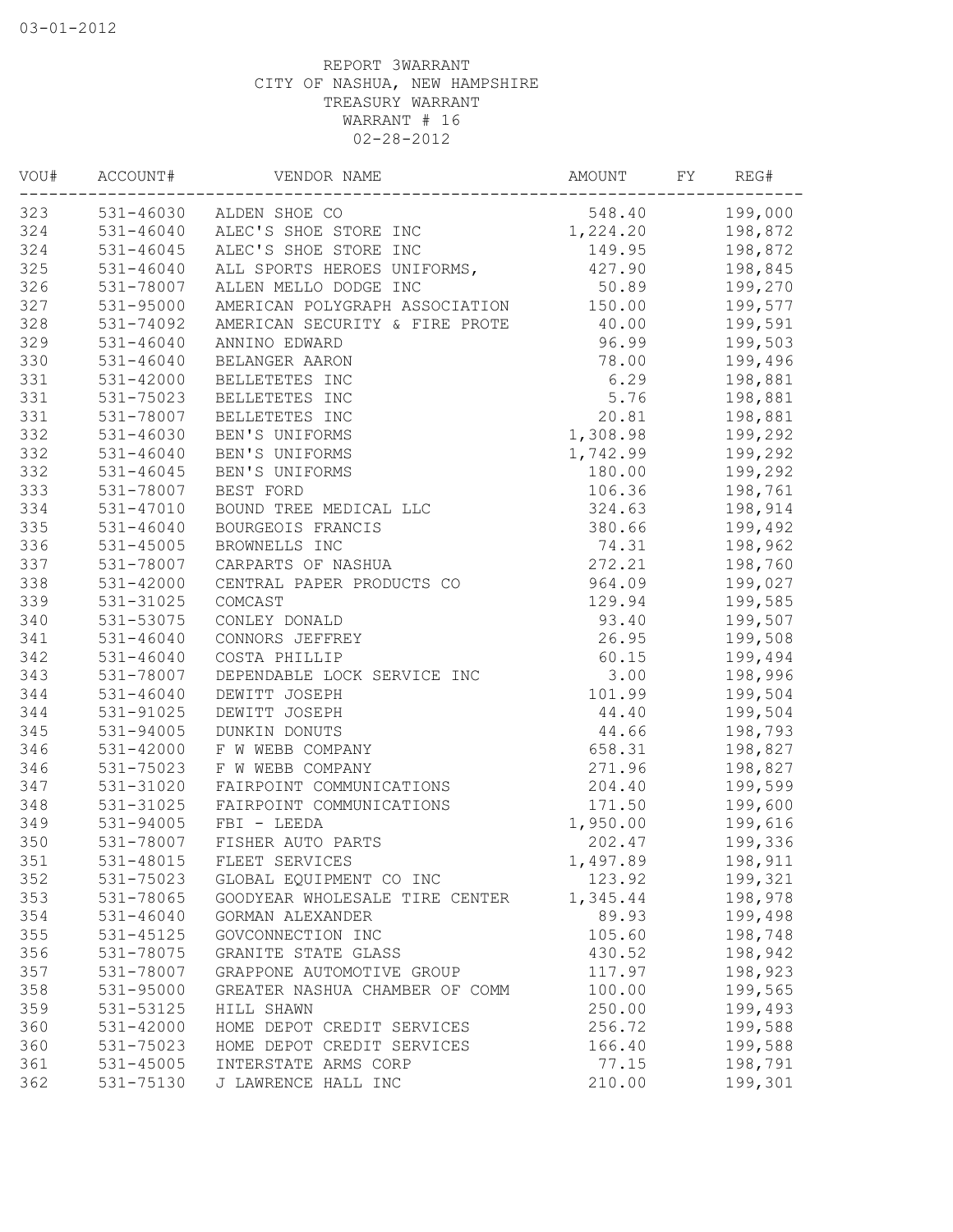| VOU# | ACCOUNT#      | VENDOR NAME                    | <b>AMOUNT</b> | FΥ | REG#    |
|------|---------------|--------------------------------|---------------|----|---------|
| 363  | 531-98025     | JACK'S PIZZA                   | 6.00          |    | 199,564 |
| 364  | 531-45005     | LAW ENFORCEMENT TARGETS INC    | 160.83        |    | 198,924 |
| 365  | 531-94005     | LEAD CONSULTANTS               | 1,800.00      |    | 199,617 |
| 366  | 531-46040     | LINEHAN DENIS                  | 164.55        |    | 199,500 |
| 367  | 531-75023     | LOWE'S                         | 305.85        |    | 199,589 |
| 368  | 531-41015     | LUCAS OFFICE SYSTEMS INC       | 677.33        |    | 198,856 |
| 369  | 531-45920     | LYNN PEAVEY CO                 | 131.82        |    | 198,755 |
| 370  | 531-78007     | MAC MULKIN CHEVROLET INC       | 397.23        |    | 199,265 |
| 371  | $531 - 46040$ | MACISAAC TIMOTHY               | 188.78        |    | 199,497 |
| 372  | $531 - 46040$ | MAHER JEFFREY                  | 124.95        |    | 199,501 |
| 373  | 531-53125     | MARSHALL BRYAN                 | 250.00        |    | 199,510 |
| 374  | 531-95000     | MASSACHUSETTS ASSN OF CRIME AN | 40.00         |    | 199,573 |
| 375  | 531-49025     | MATTHEW BENDER & CO INC        | 31.44         |    | 199,002 |
| 376  | 531-78007     | MAYNARD & LESIEUR INCORPORATED | 125.00        |    | 199,278 |
| 377  | 531-91025     | MCDERMOTT RYAN                 | 44.40         |    | 199,506 |
| 378  | 531-59100     | MCINTIRE BUSINESS PRODUCTS INC | 169.00        |    | 199,302 |
| 378  | 531-74092     | MCINTIRE BUSINESS PRODUCTS INC | 1,545.00      |    | 199,302 |
| 379  | 531-59100     | NASHUA MILLYARD ASSOCIATES INC | 978.26        |    | 198,830 |
| 380  | 531-64192     | NASHUA OUTDOOR POWER EQUIPMENT | 10.00         |    | 198,888 |
| 381  | 531-75023     | NASHUA WALLPAPER & PAINT CO    | 215.92        |    | 198,889 |
| 382  | 531-94005     | NATIONAL ASSOCIATION OF SCHOOL | 1,185.00      |    | 199,595 |
| 383  | 531-34015     | NATIONAL GRID                  | 1,995.03      |    | 198,722 |
| 384  | 531-34015     | NATIONAL GRID                  | 97.40         |    | 198,727 |
| 385  | 531-95000     | NE ASSOC OF CHIEFS OF POLICE I | 60.00         |    | 199,548 |
| 386  | 531-78007     | NEW G.H. BERLIN OIL COMPANY    | 930.09        |    | 198,903 |
| 387  | 531-95000     | NH TACTICAL OFFICERS ASSOCIATI | 300.00        |    | 199,606 |
| 388  | 531-78007     | NORTHERN FOREIGN CAR PARTS INC | 932.68        |    | 199,318 |
| 389  | 531-74055     | OFFICE ENVIRONMENTS OF NEW ENG | 500.00        |    | 198,999 |
| 390  | 531-31040     | PAETEC COMMUNICATIONS INC      | 229.76        |    | 199,550 |
| 391  | 531-33005     | PENNICHUCK WATER               | 21.45         |    | 199,572 |
| 392  | 531-66030     | PITNEY BOWES INC               | 317.13        |    | 199,562 |
| 393  | 531-32035     | PSNH                           | 159.31        |    | 198,721 |
| 394  | 531-32035     | PSNH                           | 223.83        |    | 198,729 |
| 395  | 531-32005     | PUBLIC SERVICE OF NEW HAMPSHIR | 11,520.47     |    | 199,631 |
| 395  | 531-32035     | PUBLIC SERVICE OF NEW HAMPSHIR | 451.85        |    | 199,631 |
| 396  | 531-53125     | PUCILLO KEVIN                  | 200.00        |    | 199,505 |
| 397  | 531-46045     | QRST'S & R.A.W.                | 320.00        |    | 199,309 |
| 398  | 531-78007     | QUIRK GM PARTS DEPOT           | 98.63         |    | 198,931 |
| 399  | 531-42000     | REXEL                          | 26.66         |    | 199,348 |
| 400  | $531 - 45005$ | RILEY'S SPORT SHOP INC         | 3,205.60      |    | 198,749 |
| 400  | 531-46030     | RILEY'S SPORT SHOP INC         | 1,875.00      |    | 198,749 |
| 401  | 531-78007     | SAM'S CLUB DIRECT              | 92.40         |    | 199,576 |
| 401  | 531-98025     | SAM'S CLUB DIRECT              | 299.55        |    | 199,576 |
| 402  | 531-34015     | SHATTUCK MALONE OIL CO         | 1,431.18      |    | 199,543 |
| 403  | 531-45125     | SHI INTERNATIONAL CORP         | 275.00        |    | 199,256 |
| 404  | 531-41015     | SIRCHIE FINGER PRINT LABORATOR | 225.85        |    | 198,946 |
| 405  | 531-69025     | SNAP ON TOOLS                  | 1,005.95      |    | 198,787 |
| 406  | 531-59100     | STANLEY ELEVATOR COMPANY INC   | 249.00        |    | 199,289 |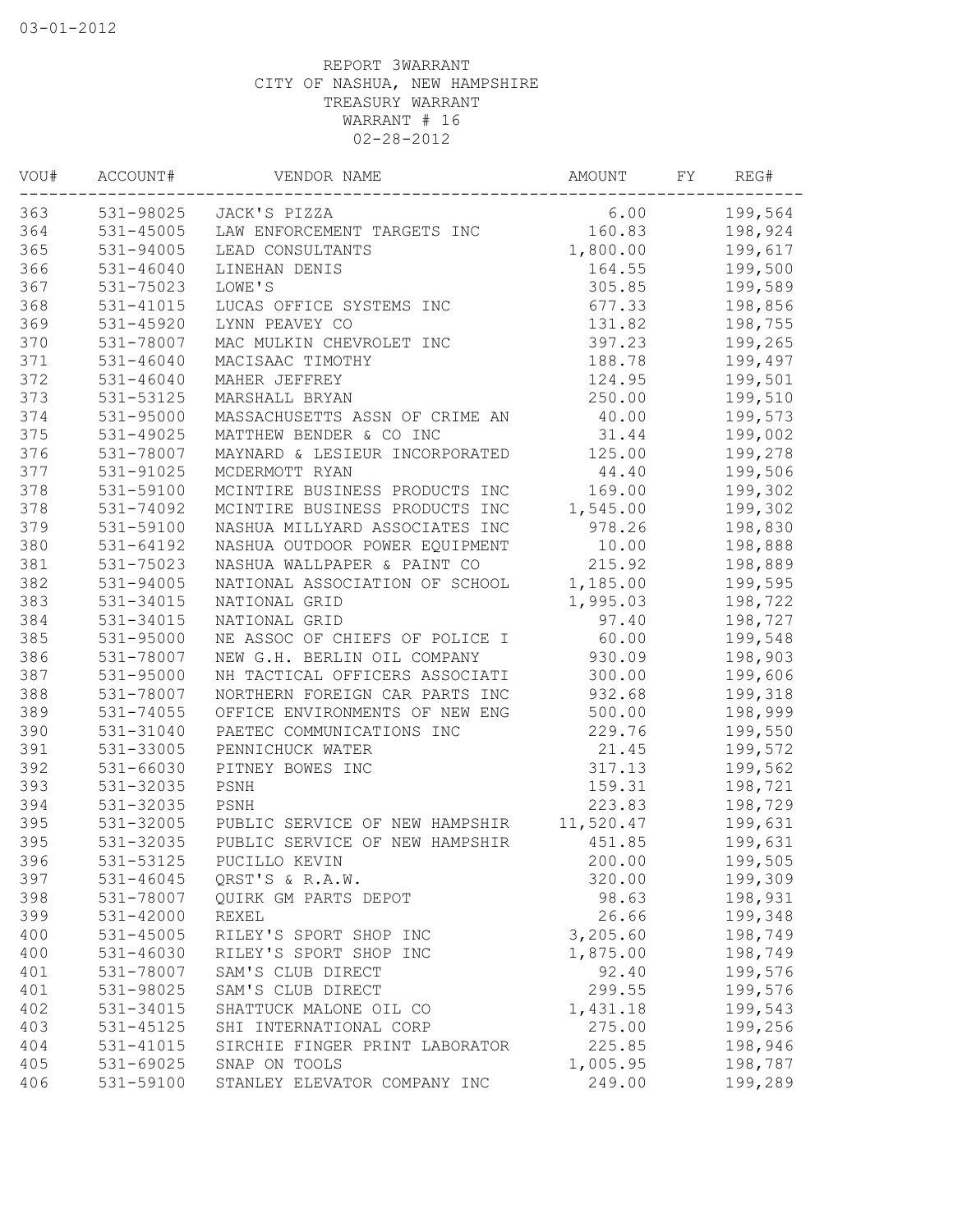| VOU#      | ACCOUNT#      | VENDOR NAME                                     | AMOUNT         | FY | REG#                 |
|-----------|---------------|-------------------------------------------------|----------------|----|----------------------|
| 407       |               | 531-41005 STAPLES ADVANTAGE                     | 733.55         |    | 199,033              |
| 407       | 531-41015     | STAPLES ADVANTAGE                               | 407.27         |    | 199,033              |
| 407       | 531-45125     | STAPLES ADVANTAGE                               | 38.56          |    | 199,033              |
| 408       | 531-53125     | SULLIVAN FRANCIS                                | 250.00         |    | 199,509              |
| 409       | 531-78065     | SULLIVAN TIRE INC                               | 3,703.24       |    | 198,770              |
| 410       | 531-53125     | SWEENEY STEPHEN                                 | 182.09         |    | 199,495              |
| 411       | 531-45125     | TESSCO INC                                      | 63.63          |    | 199,254              |
| 412       | 531-42000     | THE DURKIN CO INC                               | 309.44         |    | 198,902              |
| 413       | 531-95000     | THE TELEGRAPH                                   | 182.00         |    | 199,590              |
| 414       | 531-78007     | TOWERS MOTOR PARTS CORP                         | 86.62          |    | 198,979              |
| 415       | 531-59100     | TREASURER STATE OF NH                           | 75.00          |    | 199,547              |
| 416       | 531-74145     | TREASURER STATE OF NH                           | 241.50         |    | 199,561              |
| 417       | 531-91025     | TREFRY JOSHUA                                   | 44.40          |    | 199,502              |
| 418       | $531 - 46030$ | TSSI                                            | 70.24          |    | 199,363              |
| 419       | 531-43005     | UNITED PARCEL SERVICE                           | 45.99          |    | 199,638              |
| 420       | 531-43005     | UNITED STATES POSTAL SERVICE                    | 1,000.00       |    | 199,635              |
| 421       | $531 - 66025$ | US BANCORP EQUIPMENT FINANCE I                  | 1,385.98       |    | 199,614              |
| 422       | 531-95000     | USPCA REGION 4                                  | 45.00          |    | 199,632              |
| 423       | 531-31050     | VERIZON WIRELESS                                | 577.84         |    | 199,587              |
| 424       | 531-74035     | WEST PAYMENT CENTER                             | 272.72         |    | 198,832<br>--------- |
| TOTAL 531 |               | POLICE DEPARTMENT                               |                |    | 63,083.29            |
|           |               |                                                 |                |    |                      |
| 425       |               | 532-78075 A SIGN OF THINGS TO COME/KEITH 160.00 |                |    | 198,819              |
| 426       | 532-64192     | ADAMSON INDUSTRIES CORP                         | 459.90 198,909 |    |                      |
| 427       | 532-75023     | AE MECHANICAL INC                               | 5,538.25       |    | 199,235              |
| 427       | 532-75130     | AE MECHANICAL INC                               | 1,180.45       |    | 199,235              |
| 428       | 532-46015     | AGAN WAYNE                                      | 134.40         |    | 198,877              |
| 429       | 532-46030     | ALEC'S SHOE STORE INC                           | 99.95          |    | 198,872              |
| 430       | 532-44005     | ANCO SIGNS & STAMPS INC                         | 54.75          |    | 198,959              |
| 431       | 532-94010     | APCO INTERNATIONAL                              | 429.00         |    | 199,308              |
| 432       | 532-74020     | ARISTATEK INC                                   | 1,890.00       |    | 198,925              |
| 433       | 532-75023     | BELLETETES INC                                  | 15.77          |    | 198,881              |
| 433       | 532-75901     | BELLETETES INC                                  | 31.44          |    | 198,881              |
| 433       | 532-75902     | BELLETETES INC                                  | 566.24         |    | 198,881              |
| 433       | 532-78100     | BELLETETES INC                                  | 2.20           |    | 198,881              |
| 434       | 532-46045     | BERGERON PROTECTIVE CLOTHING                    | 123.70         |    | 199,029              |
| 435       | 532-75902     | BK SYSTEMS                                      | 578.50         |    | 199,054              |
| 436       | 532-69015     | CARROT TOP INDUSTRIES                           | 395.60         |    | 198,751              |
| 437       | $532 - 46045$ | COTE STEPHEN                                    | 50.00          |    | 199,513              |
| 438       | 532-74020     | DELL MARKETING LP                               | 614.46         |    | 198,839              |
| 439       | 532-75023     | FASTENAL COMPANY                                | 32.87          |    | 198,928              |
| 440       | 532-75100     | FIMBEL PAUNET CORPORATION                       | 300.00         |    | 198,991              |
| 441       | 532-64080     | FIRE TECH & SAFETY OF NEW ENGL                  | 1,040.00       |    | 198,987              |
| 442       | 532-73005     | FLETCHER'S APPLIANCE                            | 95.00          |    | 198,815              |
| 443       | 532-78070     | GREENFIELD INDUSTRIES INC                       | 865.00         |    | 198,790              |
| 443       | 532-78105     | GREENFIELD INDUSTRIES INC                       | 35.00          |    | 198,790              |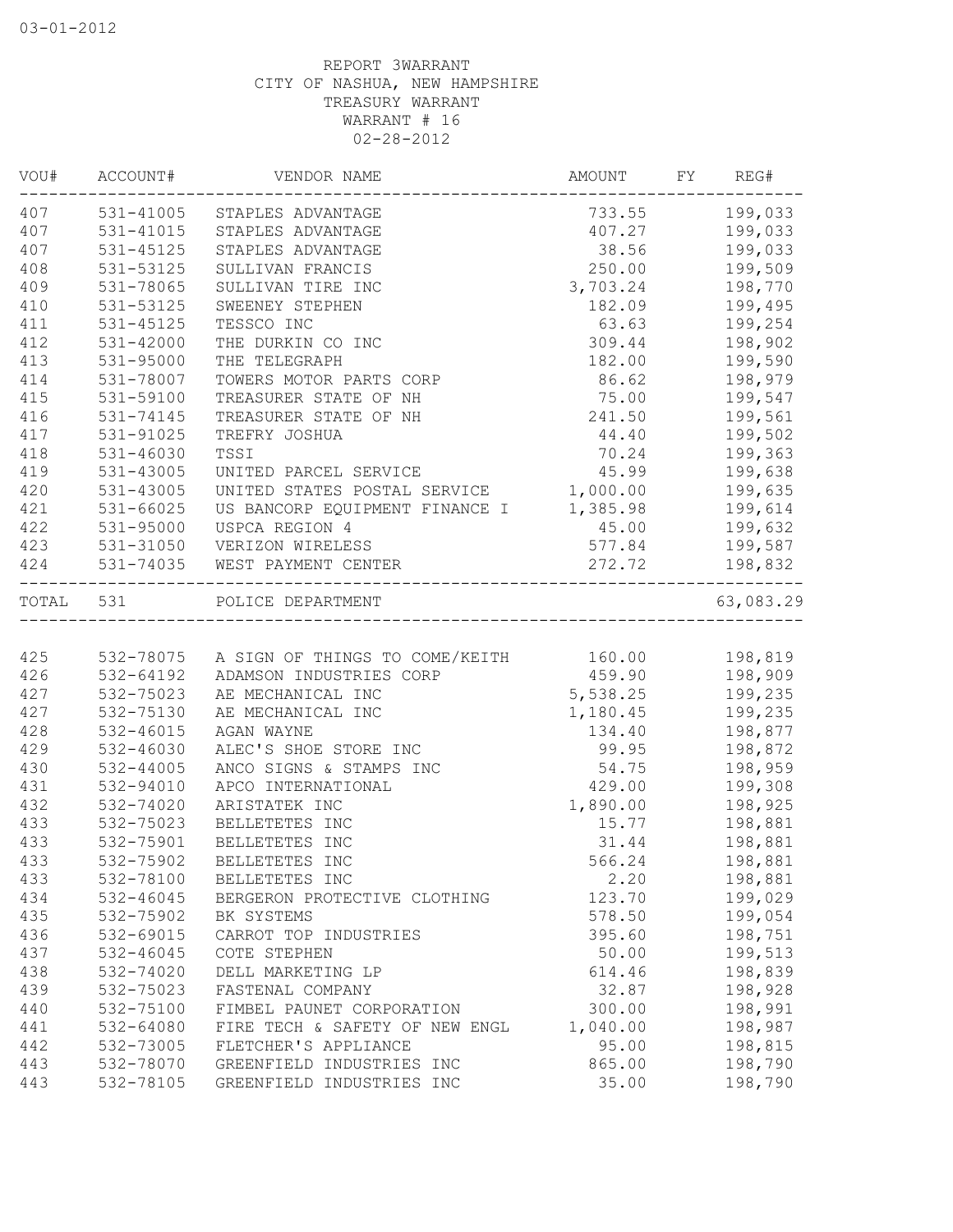| VOU# | ACCOUNT#  | VENDOR NAME                          | AMOUNT   | FΥ | REG#    |
|------|-----------|--------------------------------------|----------|----|---------|
| 444  |           | 532-79045 HOME DEPOT CREDIT SERVICES | 35.01    |    | 199,566 |
| 445  | 532-95010 | IAAI                                 | 75.00    |    | 199,575 |
| 446  | 532-64094 | INDUSTRIAL PROTECTION SERVICES       | 100.00   |    | 198,803 |
| 447  | 532-78007 | JACK YOUNG COMPANY, INC              | 103.20   |    | 199,015 |
| 448  | 532-59135 | JP PEST SERVICES                     | 170.00   |    | 198,879 |
| 449  | 532-75105 | M & M ELECTRICAL SUPPLY CO INC       | 88.63    |    | 199,261 |
| 450  | 532-94010 | MARICH CHRISTOPHER                   | 60.00    |    | 199,512 |
| 451  | 532-78060 | MAYNARD & LESIEUR INCORPORATED       | 106.00   |    | 199,278 |
| 451  | 532-78065 | MAYNARD & LESIEUR INCORPORATED       | 4,439.04 |    | 199,278 |
| 452  | 532-78075 | MIKE'S CUSTOM KANVAS                 | 50.00    |    | 198,762 |
| 453  | 532-78020 | MINUTEMAN TRUCKS INC                 | 249.04   |    | 198,913 |
| 453  | 532-78080 | MINUTEMAN TRUCKS INC                 | 91.20    |    | 198,913 |
| 453  | 532-78110 | MINUTEMAN TRUCKS INC                 | 55.51    |    | 198,913 |
| 454  | 532-47005 | MOORE MEDICAL LLC                    | 750.95   |    | 198,985 |
| 456  | 532-34015 | NATIONAL GRID                        | 1,833.13 |    | 198,722 |
| 457  | 532-34015 | NATIONAL GRID                        | 241.13   |    | 198,727 |
| 455  | 532-34015 | NATIONAL GRID                        | 462.77   |    | 199,593 |
| 458  | 532-42005 | NEW ENGLAND PAPER & SUPPLY           | 99.94    |    | 198,899 |
| 458  | 532-42010 | NEW ENGLAND PAPER & SUPPLY           | 554.55   |    | 198,899 |
| 458  | 532-42020 | NEW ENGLAND PAPER & SUPPLY           | 358.31   |    | 198,899 |
| 459  | 532-78035 | NEW G.H. BERLIN OIL COMPANY          | 2,151.23 |    | 198,903 |
| 460  | 532-95005 | NH FIRE PREVENTION SOCIETY/IAA       | 12.00    |    | 199,558 |
| 461  | 532-75100 | OVERHEAD DOOR COMPANY                | 699.07   |    | 198,875 |
| 462  | 532-31040 | PAETEC COMMUNICATIONS INC            | 8.03     |    | 199,550 |
| 463  | 532-33005 | PENNICHUCK WATER                     | 874.60   |    | 199,572 |
| 464  | 532-49025 | PETTY CASH                           | 19.99    |    | 199,511 |
| 464  | 532-73010 | PETTY CASH                           | 52.66    |    | 199,511 |
| 464  | 532-78100 | PETTY CASH                           | 9.99     |    | 199,511 |
| 465  | 532-79005 | POWER & TEL                          | 850.00   |    | 199,259 |
| 466  | 532-32005 | PSNH                                 | 7,585.33 |    | 198,721 |
| 467  | 532-74038 | R WHITE EQUIPMENT CENTER INC         | 35.00    |    | 199,280 |
| 468  | 532-78007 | SANEL AUTO PARTS CO                  | 312.42   |    | 198,885 |
| 468  | 532-78020 | SANEL AUTO PARTS CO                  | 194.84   |    | 198,885 |
| 468  | 532-78075 | SANEL AUTO PARTS CO                  | 58.28    |    | 198,885 |
| 468  | 532-78080 | SANEL AUTO PARTS CO                  | 57.28    |    | 198,885 |
| 468  | 532-78095 | SANEL AUTO PARTS CO                  | 215.07   |    | 198,885 |
| 468  | 532-79005 | SANEL AUTO PARTS CO                  | 7.04     |    | 198,885 |
| 469  | 532-44005 | SIGNS & PRINTS                       | 55.00    |    | 198,917 |
| 470  | 532-41005 | STAPLES ADVANTAGE                    | 216.27   |    | 199,033 |
| 471  | 532-94005 | TILTON-NORTHFIELD PFF LOCAL 46       | 130.00   |    | 199,610 |
| 472  | 532-59100 | TRUE BLUE CLEANERS                   | 399.85   |    | 198,912 |
| 473  | 532-78105 | TST EQUIPMENT INC                    | 171.64   |    | 198,860 |
| 474  | 532-45125 | USI EDUCATION AND GOVERNMENT S       | 262.39   |    | 199,234 |
| 475  | 532-63005 | YANKEE EQUIPMENT SYSTEMS INC         | 448.31   |    | 198,775 |
| 476  | 532-73005 | YANKEE TRUCKS                        | 87.00    |    | 198,771 |
| 476  | 532-78075 | YANKEE TRUCKS                        | 306.39   |    | 198,771 |
| 476  | 532-78080 | YANKEE TRUCKS                        | 19.84    |    | 198,771 |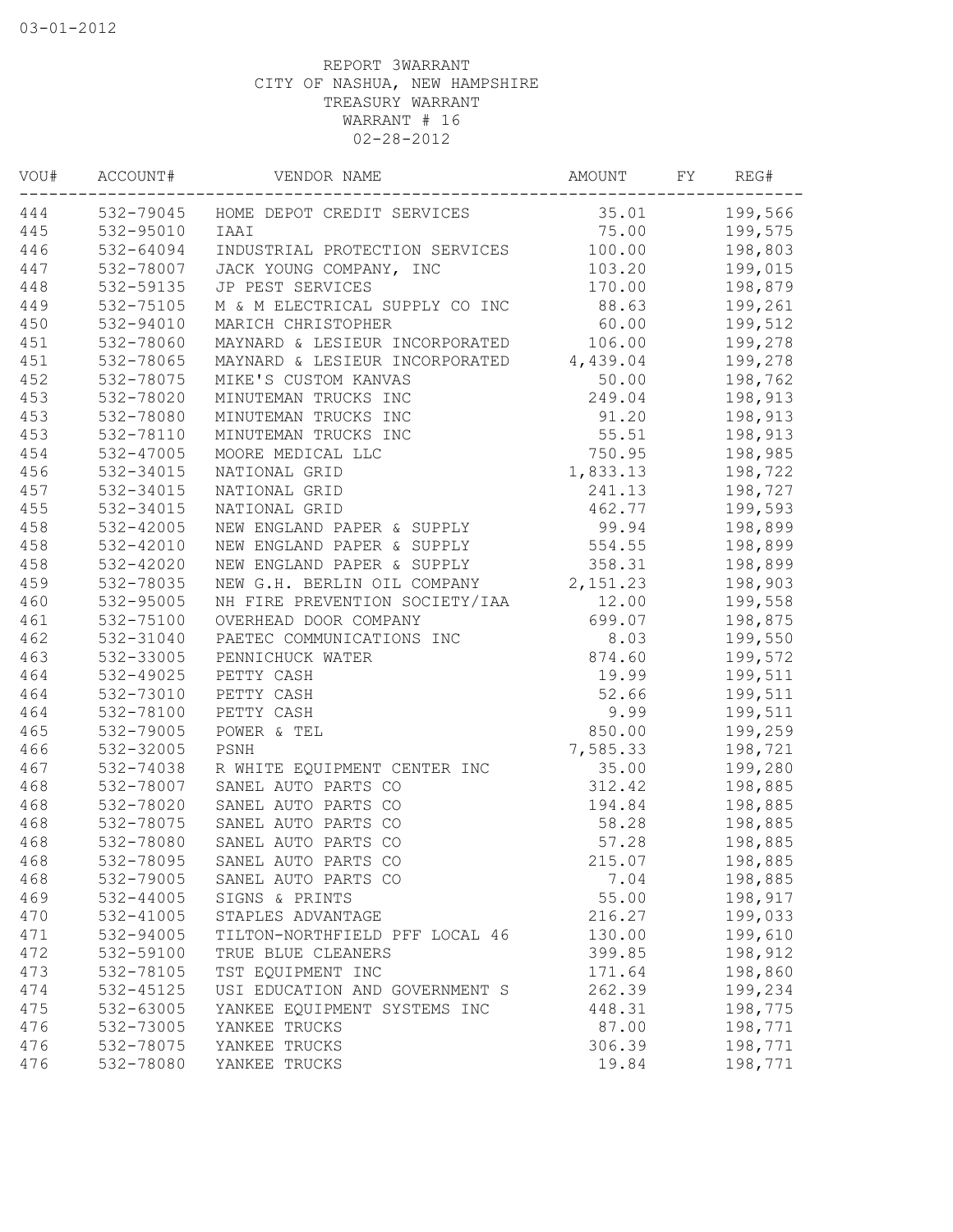| VOU#      | ACCOUNT#  | VENDOR NAME                    | <b>AMOUNT</b> | FY | REG#       |
|-----------|-----------|--------------------------------|---------------|----|------------|
| TOTAL     | 532       | FIRE DEPARTMENT                |               |    | 39,855.41  |
| 478       | 534-32020 | PSNH                           | 379.16        |    | 198,719    |
| 477       | 534-32020 | PSNH                           | 331.57        |    | 199,621    |
| 479       | 534-32020 | PUBLIC SERVICE OF NEW HAMPSHIR | 63,666.91     |    | 198,725    |
| TOTAL     | 534       | STREET LIGHTING                |               |    | 64, 377.64 |
| 480       | 536-74150 | DELMMAR COMMUNICATIONS         | 13.45         |    | 199,325    |
| 482       | 536-32035 | PSNH                           | 971.56        |    | 198,729    |
| 481       | 536-32035 | PSNH                           | 318.03        |    | 199,621    |
| 483       | 536-64255 | TESSCO INC                     | 148.40        |    | 199,254    |
| 484       | 536-31050 | VERIZON WIRELESS               | 74.93         |    | 199,587    |
| TOTAL     | 536       | CITYWIDE COMMUNICATIONS        |               |    | 1,526.37   |
| 485       | 541-41015 | PETTY CASH                     | 12.99         |    | 199,514    |
| 485       | 541-53072 | PETTY CASH                     | 11.08         |    | 199,514    |
| 485       | 541-91015 | PETTY CASH                     | 41.85         |    | 199,514    |
| 486       | 541-32005 | PUBLIC SERVICE OF NEW HAMPSHIR | 932.44        |    | 198,725    |
| 487       | 541-34005 | SHATTUCK MALONE OIL CO         | 3,328.57      |    | 199,543    |
| 488       | 541-41015 | STAPLES ADVANTAGE              | 364.82        |    | 199,033    |
| TOTAL     | 541       | COMMUNITY SERVICES DIVISION    |               |    | 4,691.75   |
| 489       | 542-91005 | O'MEARA JILL                   | 185.94        |    | 199,515    |
| 490       | 542-91005 | PETTY CASH                     | 46.40         |    | 199,514    |
| TOTAL     | 542       | COMMUNITY HEALTH               |               |    | 232.34     |
| 491       |           | 543-91005 LYONS MEREDITH       | 141.57        |    | 199,011    |
| 492       |           | 543-49075 PETTY CASH           | 7.45          |    | 199,516    |
| TOTAL 543 |           | ENVIRONMENTAL HEALTH DEPT.     |               |    | 149.02     |
| 493       | 545-97020 | 201 MAIN ST REALTY INC         | 500.00        |    | 199,382    |
| 494       | 545-97020 | 23-25 TEMPLE ST REALTY LLC     | 120.00        |    | 198,953    |
| 495       | 545-97020 | 28-34 RR SQUARE LLC            | 150.00        |    | 198,779    |
| 496       | 545-97020 | B 36 REAL ESTATE LLC           | 410.00        |    | 198,813    |
| 497       | 545-97020 | BC-AD PROPERTIES               | 600.00        |    | 198,883    |
| 498       | 545-97015 | BOT-L-GAS INC                  | 1, 111.74     |    | 198,797    |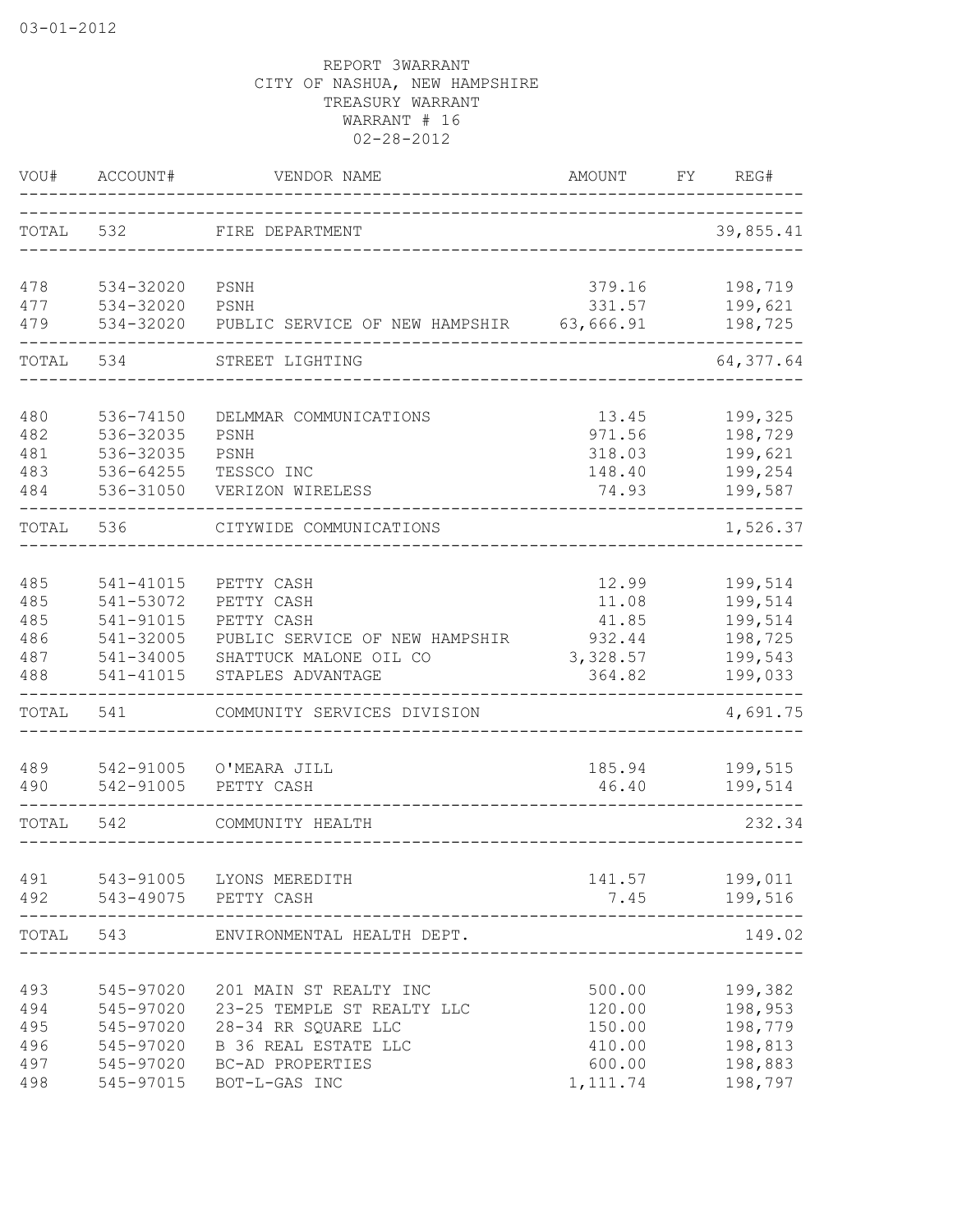| VOU#      | ACCOUNT#      | VENDOR NAME                    | AMOUNT   | FY | REG#      |
|-----------|---------------|--------------------------------|----------|----|-----------|
| 499       | 545-97020     | DAVIS FUNERAL HOME             | 750.00   |    | 198,776   |
| 500       | 545-97015     | DEMOULAS SUPERMARKETS INC      | 1,045.41 |    | 199,544   |
| 501       | 545-97020     | GANDER PROP MANAGEMENT LLC     | 344.10   |    | 198,859   |
| 502       | 545-97020     | GAUTHIER REALTY/CONNIE GAUTHIE | 1,780.00 |    | 199,023   |
| 503       | 545-97020     | GP NASHUA LIMITED PARTNERSHIP  | 990.08   |    | 198,804   |
| 504       | 545-97020     | GRUH LLC                       | 950.00   |    | 199,038   |
| 505       | 545-97020     | LAMERAND ENTERPRISES/KYLE LAME | 640.00   |    | 198,973   |
| 506       | 545-97015     | MCLAUGHLIN OIL COMPANY         | 554.25   |    | 199,637   |
| 507       | 545-97020     | MELE STEPHANIE                 | 700.00   |    | 198,943   |
| 508       | 545-97020     | NASHUA HOUSING AUTHORITY       | 615.00   |    | 198,984   |
| 509       | 545-97020     | PAQUIN EDWARD                  | 660.00   |    | 198,759   |
| 510       | 545-97015     | PENNICHUCK WATER WORKS INC     | 131.42   |    | 199,569   |
| 511       | 545-97020     | POITRAS THERESA                | 238.00   |    | 199,381   |
| 512       | 545-97015     | PSNH                           | 362.27   |    | 199,624   |
| 513       | 545-97020     | RAMOS JOSE                     | 730.27   |    | 199,010   |
| 514       | 545-97020     | RIENDEAU JOHN                  | 1,179.21 |    | 199,380   |
| 515       | 545-97020     | SHNEIDER EVAN                  | 750.00   |    | 199,039   |
| 516       | 545-97015     | WINGATE'S PHARMACY INC         | 5,806.34 |    | 199,546   |
| 517       | 545-97020     | XUEBIN ZHENG                   | 259.00   |    | 199,388   |
| TOTAL 545 |               | WELFARE COSTS                  |          |    | 21,377.09 |
|           |               |                                |          |    |           |
| 518       | 551-49025     | AASHTO                         | 504.00   |    | 199,581   |
| 519       | $551 - 64040$ | DLT SOLUTIONS INC              | 1,033.97 |    | 199,579   |
| 520       | 551-34015     | NATIONAL GRID                  | 105.97   |    | 198,727   |
| 521       | $551 - 41015$ | NEW ENGLAND PAPER & SUPPLY     | 53.78    |    | 198,899   |
| 522       | 551-94005     | NHLSA                          | 225.00   |    | 199,594   |
| 523       | 551-31040     | PAETEC COMMUNICATIONS INC      | 5.09     |    | 199,550   |
| 524       | 551-33005     | PENNICHUCK WATER               | 77.31    |    | 199,572   |
| 525       | 551-32005     | PUBLIC SERVICE OF NEW HAMPSHIR | 956.85   |    | 199,631   |
| 526       | 551-41015     | STAPLES ADVANTAGE              | 198.44   |    | 199,033   |
| 527       | $551 - 66020$ | US BANCORP EQUIPMENT FINANCE I | 198.72   |    | 199,614   |
| TOTAL     | 551           | PUBLIC WORKS DIV & ENGINEERING |          |    | 3,359.13  |
|           |               |                                |          |    |           |
| 528       | $552 - 45250$ | AIRGAS EAST                    | 206.00   |    | 198,806   |
| 529       | 552-75021     | BALCOM BROS INC                | 1,100.00 |    | 198,789   |
| 530       | 552-75022     | BELLETETES INC                 | 29.80    |    | 198,881   |
| 531       | 552-78007     | BEST FORD                      | 57.02    |    | 198,761   |
| 532       | 552-59050     | BOYKIN CLYDE                   | 88.00    |    | 199,365   |
| 533       | 552-59050     | COY GREG                       | 232.00   |    | 198,939   |
| 534       | 552-59050     | DROWN JOYCE                    | 330.00   |    | 198,965   |
| 535       | 552-59050     | DUVAL CAMERON                  | 94.00    |    | 199,294   |
| 536       | 552-75040     | HAMPDEN ENGINEERING CORP       | 1,045.74 |    | 199,113   |
| 537       | 552-75021     | HOME DEPOT CREDIT SERVICES     | 177.03   |    | 199,566   |
| 537       | 552-75022     | HOME DEPOT CREDIT SERVICES     | 76.64    |    | 199,566   |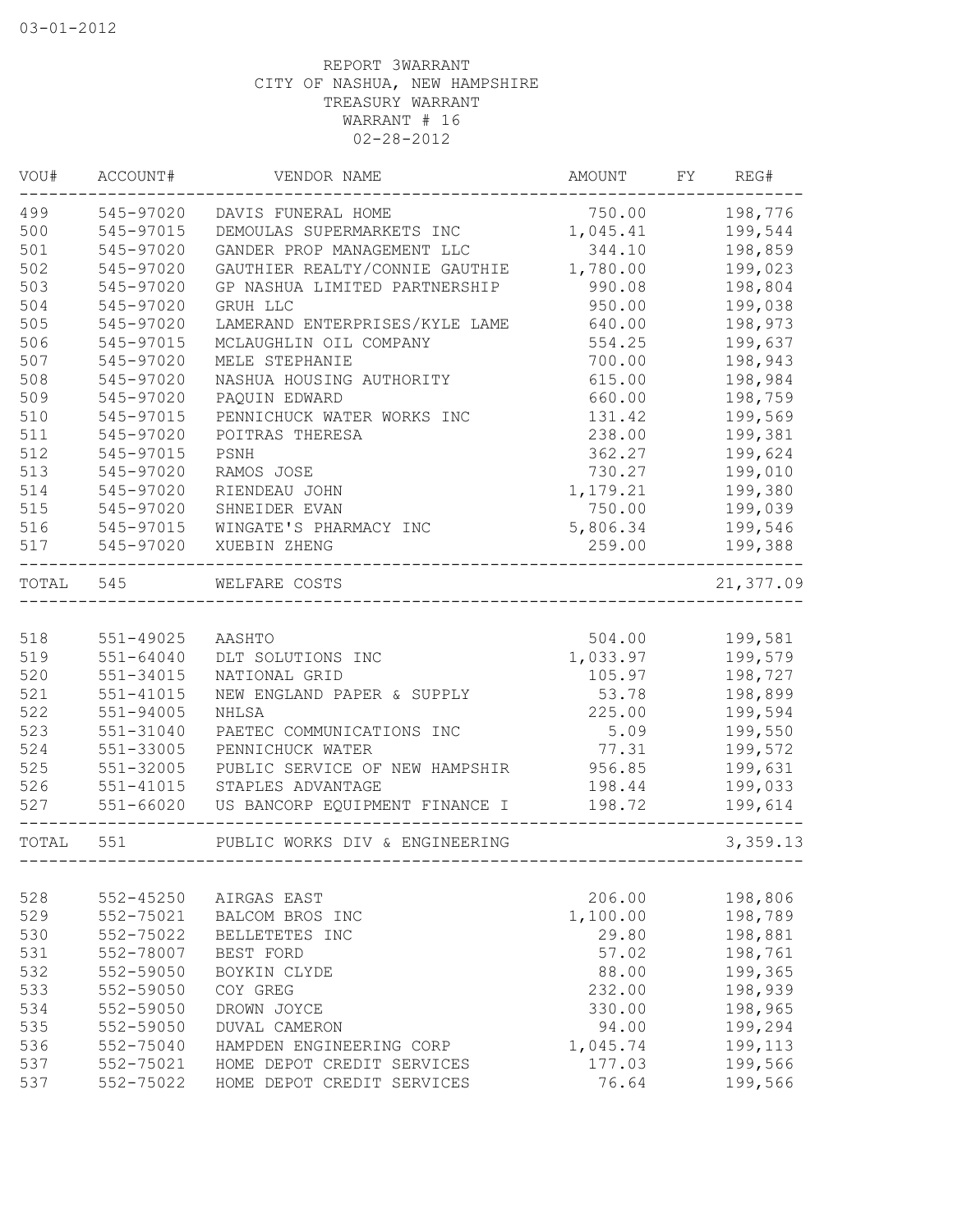| WOU#  | ACCOUNT#      | VENDOR NAME                          | AMOUNT   | FY. | REG#             |
|-------|---------------|--------------------------------------|----------|-----|------------------|
| 537   |               | 552-75040 HOME DEPOT CREDIT SERVICES | 62.34    |     | 199,566          |
| 538   | 552-59050     | HROBAK DAN                           | 330.00   |     | 199,383          |
| 539   | 552-46030     | HUDSON SMALL ENGINE                  | 230.00   |     | 198,874          |
| 539   | $552 - 64192$ | HUDSON SMALL ENGINE                  | 25.00    |     | 198,874          |
| 539   | 552-74085     | HUDSON SMALL ENGINE                  | 90.00    |     | 198,874          |
| 540   | 552-75021     | JOHNSON'S ELECTRIC INC               | 883.10   |     | 198,831          |
| 541   | 552-59050     | KLEIN TIMOTHY                        | 564.00   |     | 199,367          |
| 542   | 552-59050     | LANG SEAN                            | 154.00   |     | 199,368          |
| 543   | 552-75022     | LOWE'S                               | 134.12   |     | 199,589          |
| 544   | 552-75022     | M & M ELECTRICAL SUPPLY CO INC       | 36.94    |     | 199,261          |
| 545   | 552-59050     | MALONEY JARED                        | 88.00    |     | 199,320          |
| 546   | 552-59050     | MURTAGH GARY                         | 396.00   |     | 199,004          |
| 547   | 552-78007     | NAPA AUTO PARTS                      | 473.12   |     | 198,971          |
| 548   | 552-75021     | NASHUA WALLPAPER & PAINT CO          | 43.99    |     | 198,889          |
| 548   | 552-75135     | NASHUA WALLPAPER & PAINT CO          | 98.01    |     | 198,889          |
| 549   | 552-34015     | NATIONAL GRID                        | 405.60   |     | 198,722          |
| 550   | 552-31040     | PAETEC COMMUNICATIONS INC            | 12.77    |     | 199,550          |
| 551   | 552-33005     | PENNICHUCK WATER                     | 568.67   |     | 199,572          |
| 551   | 552-33045     | PENNICHUCK WATER                     | 484.71   |     | 199,572          |
| 552   | 552-59050     | PERRIN DAVID                         | 396.00   |     | 199,366          |
| 553   | 552-59020     | PETTY CASH                           | 60.55    |     | 199,517          |
| 553   | 552-78100     | PETTY CASH                           | 8.00     |     | 199,517          |
| 553   | $552 - 94005$ | PETTY CASH                           | 18.00    |     | 199,517          |
| 554   | 552-59180     | PIONEER TREE SERVICE LLC             | 2,050.00 |     | 199,089          |
| 556   | 552-32005     | PSNH                                 | 447.51   |     | 198,717          |
| 557   | 552-32005     | PSNH                                 | 3,425.85 |     | 198,720          |
| 558   | 552-32005     | PSNH                                 | 13.53    |     | 198,721          |
| 555   | 552-32005     | PSNH                                 | 5,316.95 |     | 199,621          |
| 555   | 552-32005     | PSNH                                 | 1,042.14 |     | 199,622          |
| 560   | 552-32030     | PSNH                                 | 228.74   |     | 198,720          |
| 559   | 552-32030     | PSNH                                 | 258.60   |     | 199,621          |
| 559   | 552-32030     | PSNH                                 | 1,100.79 |     | 199,622          |
| 560   | 552-33005     | PSNH                                 | 36.99    |     | 198,720          |
| 561   | 552-32040     | PUBLIC SERVICE OF NEW HAMPSHIR       | 2,232.13 |     | 199,631          |
| 562   | 552-59050     | RABASCO GARRETT                      | 94.00    |     | 199,387          |
| 563   | 552-59050     | REYNOLDS SCOTT                       | 232.00   |     | 199,050          |
| 564   | 552-59050     | ROBICHAUD ROGER                      | 362.00   |     | 198,981          |
| 565   | 552-59050     | ROCHELEAU ROBERT                     | 220.00   |     | 199,333          |
| 566   | 552-59050     | SAIA FRANK                           | 555.00   |     | 198,808          |
| 567   | 552-59050     | STUART ALISTAIR                      | 204.00   |     | 198,853          |
| 568   | 552-66000     | UNITED SITE SERVICES NORTHEAST       | 54.97    |     | 199,601          |
| 569   | 552-59050     | WELLIVER RON                         | 264.00   |     | 198,846          |
| 570   | 552-59050     | WHEELER DOUG                         | 175.00   |     | 198,940          |
| 571   | 552-59050     | ZAPENAS BRAD                         | 1,150.00 |     | 198,910<br>----- |
| TOTAL | 552           | PARKS AND RECREATION                 |          |     | 28, 463.35       |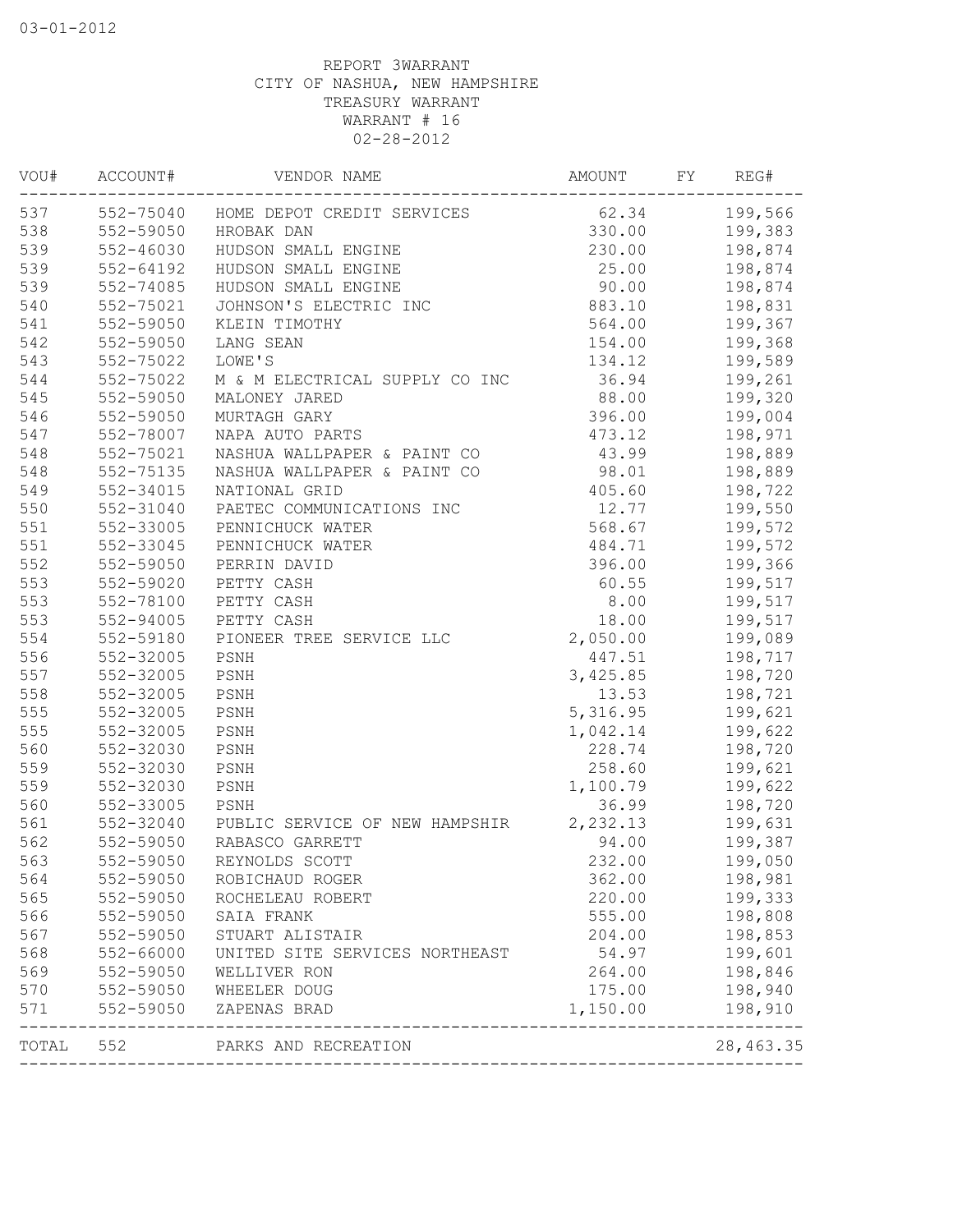| VOU# | ACCOUNT#      | VENDOR NAME                    | AMOUNT    | FΥ | REG#    |
|------|---------------|--------------------------------|-----------|----|---------|
| 572  | 553-45175     | AIRGAS EAST                    | 78.98     |    | 198,806 |
| 572  | 553-69025     | AIRGAS EAST                    | 21.08     |    | 198,806 |
| 573  | 553-59100     | AMERICAN SECURITY & FIRE PROTE | 850.00    |    | 199,591 |
| 574  | 553-75130     | ARROW EQUIPMENT INC            | 528.00    |    | 198,992 |
| 575  | 553-45060     | BELLETETES INC                 | 1,239.26  |    | 198,881 |
| 575  | 553-69025     | BELLETETES INC                 | 116.37    |    | 198,881 |
| 575  | 553-75023     | BELLETETES INC                 | 61.29     |    | 198,881 |
| 575  | 553-78100     | BELLETETES INC                 | 13.60     |    | 198,881 |
| 576  | 553-78100     | BEST FORD                      | 62.10     |    | 198,761 |
| 577  | $553 - 45010$ | BROX INDUSTRIES INC            | 610.40    |    | 198,788 |
| 577  | $553 - 45015$ | BROX INDUSTRIES INC            | 1,034.76  |    | 198,788 |
| 577  | 553-45025     | BROX INDUSTRIES INC            | 157.69    |    | 198,788 |
| 577  | 553-45190     | BROX INDUSTRIES INC            | 834.14    |    | 198,788 |
| 578  | 553-59100     | CONCRETE CORING CO             | 830.00    |    | 198,812 |
| 579  | 553-45060     | CORRIVEAU ROUTHIER INC         | 47.61     |    | 199,263 |
| 580  | 553-48015     | DENNIS K BURKE INC             | 22,841.76 |    | 199,639 |
| 581  | 553-78100     | FREIGHTLINER OF NH INC         | 167.35    |    | 198,994 |
| 582  | 553-64192     | GE CAPITAL INC                 | 1,100.53  |    | 199,007 |
| 583  | 553-45260     | GRANITE STATE MINERALS INC     | 3,222.26  |    | 198,739 |
| 584  | 553-59187     | LAVOIE DANIEL                  | 170.00    |    | 198,756 |
| 585  | 553-49075     | LIBERTY INTN'L TRUCKS OF NH LL | $-90.22$  |    | 199,272 |
| 585  | 553-78100     | LIBERTY INTN'L TRUCKS OF NH LL | 1,126.61  |    | 199,272 |
| 586  | 553-59100     | M & M ELECTRICAL SUPPLY CO INC | 2,197.80  |    | 199,261 |
| 586  | 553-75023     | M & M ELECTRICAL SUPPLY CO INC | 496.84    |    | 199,261 |
| 587  | 553-49075     | MAC MULKIN CHEVROLET INC       | 14.28     |    | 199,265 |
| 587  | 553-77020     | MAC MULKIN CHEVROLET INC       | 43.72     |    | 199,265 |
| 587  | 553-78100     | MAC MULKIN CHEVROLET INC       | 130.27    |    | 199,265 |
| 588  | 553-78065     | MAYNARD & LESIEUR INCORPORATED | 1,616.96  |    | 199,278 |
| 589  | 553-78100     | MILL METALS CORP               | 1,933.08  |    | 198,960 |
| 590  | 553-49075     | NAPA AUTO PARTS                | 30.87     |    | 198,971 |
| 590  | 553-49075     | NAPA AUTO PARTS                | 17.56     |    | 198,972 |
| 590  | 553-69030     | NAPA AUTO PARTS                | 58.94     |    | 198,971 |
| 590  | 553-78100     | NAPA AUTO PARTS                | 1,586.42  |    | 198,971 |
| 590  | 553-78100     | NAPA AUTO PARTS                | 927.08    |    | 198,972 |
| 591  | 553-59100     | NASHUA CAR WASH & DETAIL CENTE | 300.00    |    | 198,796 |
| 592  | 553-34015     | NATIONAL GRID                  | 1,873.40  |    | 198,722 |
| 593  | $553 - 46045$ | NH BRAGG & SONS INC            | 640.51    |    | 198,753 |
| 594  | 553-95005     | NH PUBLIC WORKS MUTUAL AID PRO | 25.00     |    | 199,559 |
| 595  | 553-31040     | PAETEC COMMUNICATIONS INC      | 19.15     |    | 199,550 |
| 596  | 553-78100     | PINE MOTOR PARTS               | 15.00     |    | 199,279 |
| 597  | 553-32005     | PUBLIC SERVICE OF NEW HAMPSHIR | 2,663.06  |    | 199,631 |
| 598  | 553-49075     | SANEL AUTO PARTS CO            | 60.38     |    | 198,885 |
| 598  | 553-78100     | SANEL AUTO PARTS CO            | 334.59    |    | 198,885 |
| 599  | 553-48005     | SHATTUCK MALONE OIL CO         | 20,904.90 |    | 199,543 |
| 600  | 553-69025     | SNAP ON TOOLS                  | 124.95    |    | 198,787 |
| 601  | 553-59150     | STANLEY CONVERGENT SECURITY SO | 25.00     |    | 199,598 |
| 602  | 553-41015     | STAPLES ADVANTAGE              | 194.75    |    | 199,033 |
| 603  | 553-75100     | STEVE SHUMSKY UNLIMITED DOOR S | 933.00    |    | 199,385 |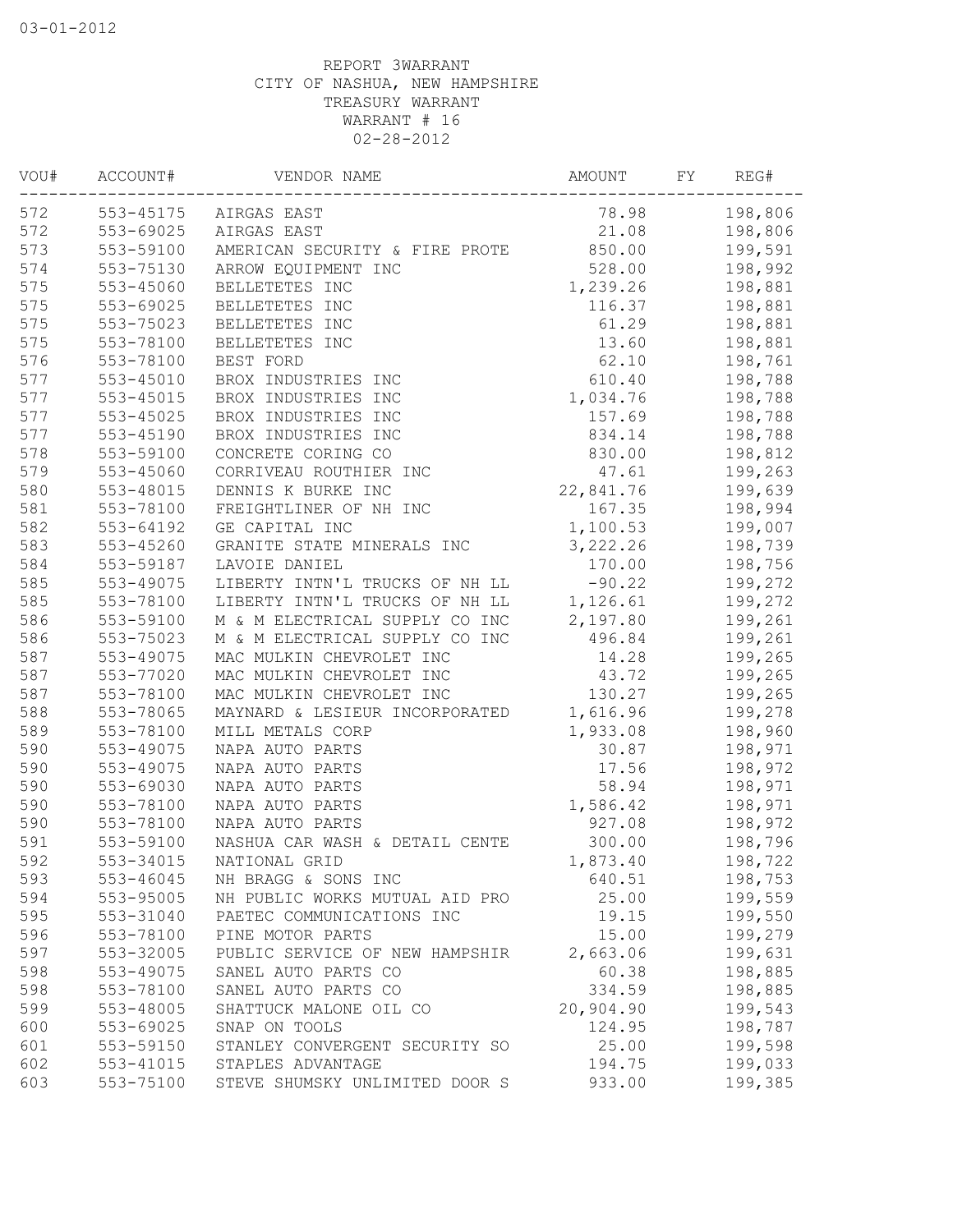| VOU#      | ACCOUNT#               | VENDOR NAME                                                 | AMOUNT         | FY | REG#               |
|-----------|------------------------|-------------------------------------------------------------|----------------|----|--------------------|
| 604       | 553-78100              | TST EQUIPMENT INC                                           | 40.94          |    | 198,860            |
| 605       | 553-46045              | UNIFIRST CORP                                               | 1,942.79       |    | 199,020            |
| 606       | 553-59100              | WILLARDS AUTO RADIATOR SHOP                                 | 750.00         |    | 199,290            |
| TOTAL 553 |                        | STREET DEPARTMENT                                           |                |    | 74,924.81          |
| 607       |                        |                                                             |                |    |                    |
| 608       | 555-49075<br>555-31040 | BELLETETES INC                                              | 41.78<br>19.16 |    | 198,881<br>199,550 |
| 609       | 555-45285              | PAETEC COMMUNICATIONS INC<br>PERMA-LINE CORP OF NEW ENGLAND | 228.55         |    | 198,769            |
| 611       | 555-32025              | PSNH                                                        | 804.82         |    | 198,717            |
| 612       | 555-32025              | PSNH                                                        | 1,017.13       |    | 198,718            |
| 613       | 555-32025              | PSNH                                                        | 968.10         |    | 198,719            |
| 614       | 555-32025              | PSNH                                                        | 77.31          |    | 198,721            |
| 610       | 555-32025              | PSNH                                                        | 1,066.27       |    | 199,622            |
| 610       | 555-32025              | PSNH                                                        | 944.21         |    | 199,623            |
| 615       | 555-34015              | PSNH                                                        | 40.10          |    | 199,622            |
| 616       | 555-78140              | SANEL AUTO PARTS CO                                         | 30.58          |    | 198,885            |
| 617       | 555-75023              | UNIFIRST CORPORATION                                        | 26.55          |    | 198,995            |
| 618       | 555-43005              | UNITED PARCEL SERVICE                                       | 64.43          |    | 199,638            |
| TOTAL     | 555                    | TRAFFIC DEPARTMENT                                          |                |    | 5,328.99           |
|           |                        |                                                             |                |    |                    |
| 619       | 557-69025              | HOME DEPOT CREDIT SERVICES                                  | 137.63         |    | 199,566            |
| 619       | 557-75023              | HOME DEPOT CREDIT SERVICES                                  | 363.07         |    | 199,566            |
| 620       | 557-59100              | LOOMIS                                                      | 43.27          |    | 199,332            |
| 621       | 557-31040              | PAETEC COMMUNICATIONS INC                                   | 7.40           |    | 199,550            |
| 622       | 557-43005              | POM INCORPORATED                                            | 10.00          |    | 199,328            |
| 622       | 557-64035              | POM INCORPORATED                                            | 224.80         |    | 199,328            |
| 623       | 557-44005              | PRINT FACTORY                                               | 312.00         |    | 198,734            |
| 625       | 557-32005              | PSNH                                                        | 712.39         |    | 198,718            |
| 624       | 557-32005              | PSNH                                                        | 638.91         |    | 199,623            |
| 626       | 557-32005              | PUBLIC SERVICE OF NEW HAMPSHIR                              | 2,300.61       |    | 198,725            |
| 627       | 557-59100              | STANSFIELD JILL                                             | 75.00          |    | 199,518            |
| 627       | 557-91005              | STANSFIELD JILL                                             | 26.85          |    | 199,518            |
| 628       |                        | 557-59100 UNITED SITE SERVICES NORTHEAST 66.75              |                |    | 199,601            |
| TOTAL 557 |                        | PARKING LOTS<br>_____________________                       |                |    | 4,918.68           |
|           |                        |                                                             |                |    |                    |
| 629       | 561-75023              | HOME DEPOT CREDIT SERVICES                                  | 5.30           |    | 199,566            |
| 630       | 561-94005              | NHCA                                                        | 50.00          |    | 199,574            |
| 631       | 561-33005              | PENNICHUCK WATER                                            | 264.22         |    | 199,572            |
| 632       | 561-32005              | PSNH                                                        | 112.86         |    | 198,721            |
| 633       | 561-48005              | SHATTUCK MALONE OIL CO                                      | 301.08         |    | 199,543            |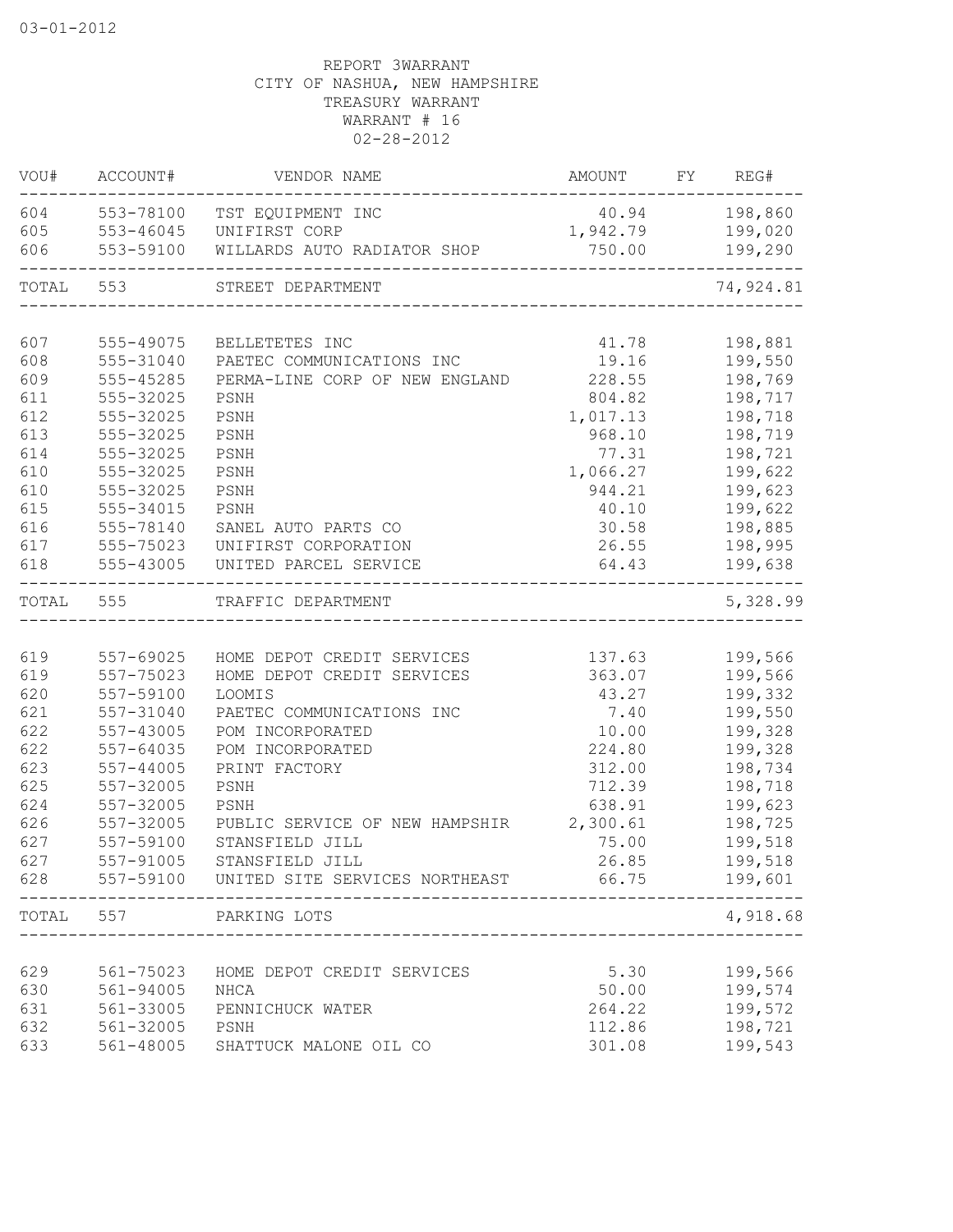| VOU#  | ACCOUNT#                        | VENDOR NAME<br>-----------------------------------    | <b>AMOUNT</b>                      | FY. | REG#     |
|-------|---------------------------------|-------------------------------------------------------|------------------------------------|-----|----------|
|       |                                 | TOTAL 561 EDGEWOOD CEMETERY                           |                                    |     | 733.46   |
| 634   | 563-45195                       | GRIFFIN GREENHOUSE SUPPLIES IN                        | 731.28                             |     | 198,716  |
| 635   | 563-75023                       | HOME DEPOT CREDIT SERVICES                            | 13.12                              |     | 199,566  |
| 636   | 563-34015                       | NATIONAL GRID                                         | 71.08                              |     | 198,722  |
| 637   | 563-31040                       | PAETEC COMMUNICATIONS INC                             | 15.90                              |     | 199,550  |
| 638   | 563-32005                       | PSNH                                                  | 315.43                             |     | 198,721  |
| TOTAL | 563                             | WOODLAWN CEMETERY                                     |                                    |     | 1,146.81 |
| 639   | 571-41005                       | SPILLERS SUPPLIES & EQUIPMENT                         | 291.15                             |     | 199,080  |
| 640   | 571-41015                       | STAPLES ADVANTAGE                                     | 141.93                             |     | 199,033  |
| 641   | 571-62025<br>------------------ | US BANCORP EQUIPMENT FINANCE I                        | 364.19                             |     | 199,614  |
| TOTAL | 571                             | COMMUNITY DEVELOPMENT                                 | __________________________________ |     | 797.27   |
| 642   | 572-91005                       | HOUSTON ROGER                                         | 136.53                             |     | 199,519  |
| TOTAL |                                 | 572 PLANNING DEPARTMENT                               |                                    |     | 136.53   |
|       |                                 |                                                       |                                    |     |          |
| 643   |                                 | 573-91005 GALLIGANI THOMAS<br>----------------------- | 92.36                              |     | 199,520  |
| TOTAL | 573                             | ECONOMIC DEVELOPMENT                                  |                                    |     | 92.36    |
| 644   | 575-45090                       | AC MOORE INC                                          | 31.72                              |     | 198,900  |
| 645   | 575-41015                       | ANCO SIGNS & STAMPS INC                               | 28.95                              |     | 198,959  |
| 646   | 575-45050                       | BAKER & TAYLOR                                        | 2,143.22                           |     | 198,821  |
| 646   | $575 - 45050$                   | BAKER & TAYLOR                                        | 2,384.41                           |     | 198,822  |
| 646   | $575 - 45050$                   | BAKER & TAYLOR                                        | 429.47                             |     | 198,823  |
| 647   | 575-45085                       | BAKER & TAYLOR ENTERTAINMENT                          | 62.84                              |     | 198,810  |
| 647   | 575-45315                       | BAKER & TAYLOR ENTERTAINMENT                          | 851.55                             |     | 198,810  |
| 648   | 575-45220                       | BRODART COMPANY                                       | 225.20                             |     | 199,271  |
| 649   | 575-95005                       | CANTERBURY SHAKER VILLAGE INC                         | 100.00                             |     | 199,619  |
| 650   | 575-45220                       | GAYLORD BROS INC                                      | 548.31                             |     | 199,284  |
| 651   | 575-75160                       | GRANITE GROUP                                         | 325.12                             |     | 199,069  |
| 652   | 575-91015                       | HINDERER JENNIFER                                     | 269.60                             |     | 199,523  |
| 653   | 575-42010                       | HOME DEPOT CREDIT SERVICES                            | 231.01                             |     | 199,566  |
| 654   | 575-75105                       | HUFF & GAUTHIER INC                                   | 549.30                             |     | 199,018  |
| 655   | 575-75130                       | JOHNSON CONTROLS INC                                  | 3,687.00                           |     | 198,857  |
| 656   | 575-45085                       | MICROMARKETING LLC                                    | 16.95                              |     | 198,880  |
| 657   | 575-45315                       | MULTICULTURAL BOOKS & VIDEOS                          | 107.75                             |     | 198,894  |
| 658   | 575-34015                       | NATIONAL GRID                                         | 948.89                             |     | 198,722  |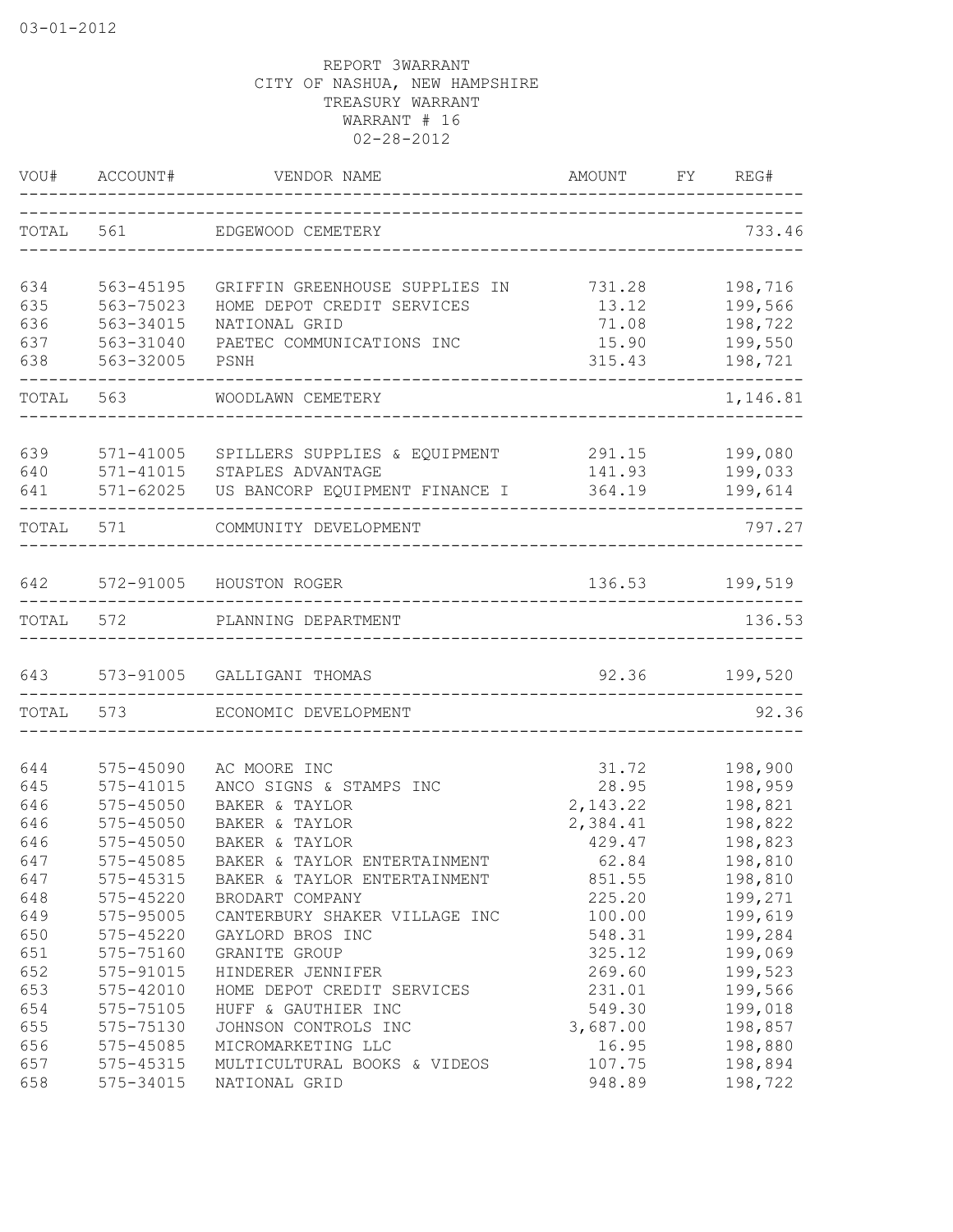| 575-31040<br>12.77<br>199,550<br>PAETEC COMMUNICATIONS INC<br>199,572<br>575-33005<br>329.17<br>PENNICHUCK WATER<br>575-43005<br>37.43<br>199,521<br>PETTY CASH<br>575-45090<br>48.91<br>199,521<br>PETTY CASH<br>199,521<br>575-45150<br>70.78<br>PETTY CASH<br>10.99<br>199,521<br>575-45315<br>PETTY CASH<br>150.00<br>199,522<br>575-59100<br>PRESCOTT LAURA<br>188.00<br>199,037<br>575-45085<br>RANDOM HOUSE INC<br>575-45085<br>RECORDED BOOKS LLC<br>775.00<br>199,557<br>200.24<br>199,576<br>575-45315<br>SAM'S CLUB DIRECT<br>2,020.00<br>199,592<br>575-74010<br>SIRSIDYNIX<br>199,524<br>575-59100<br>200.00<br>SMITH SUSAN H<br>668<br>199,033<br>575-41015<br>670.73<br>STAPLES ADVANTAGE<br>669<br>199,347<br>575-45150<br>UPSTART<br>175.65<br>575-45050<br>WOODALL'S PUBLICATIONS CORP<br>16.95<br>198,836<br>TOTAL 575<br>PUBLIC LIBRARIES<br>576-94005<br>60.00<br>199,526<br>CONDRA BILL<br>576-94005<br>70.00<br>199,525<br>DUPONT TIMOTHY<br>673<br>576-91005<br>MARCUM RUSS<br>53.95<br>199,527<br>673<br>576-94005<br>MARCUM RUSS<br>75.00<br>199,527<br>576-94005<br>465.00<br>199,560<br>NHBOA<br>TOTAL 576<br>BUILDING DEPARTMENT<br>577-94005<br>199,530<br>34.19<br>METCALF KYLE<br>577-91005<br>ORTEGA NELSON<br>615.45<br>199,528<br>577-94005<br>SOUSA ROBERT<br>30.92<br>199,529<br>577<br>CODE ENFORCEMENT<br>234,952 581-49075<br>199,316<br>ABLENET INC<br>77.00<br>234,953 581-56030<br>1,000.00<br>199,416<br>ABSOLUTE GYMNASTICS & CHEER AC<br>234,954 581-53101<br>27,000.00<br>198,997<br>ADULT LEARNING CENTER<br>234,955 581-74092<br>198,868<br>AFFILIATED HVAC SERVICES LLC<br>378.21<br>234,956 581-49050<br>62.85<br>198,854<br>AIMS EDUCATION FOUNDATION<br>234,957 581-42110<br>199,056<br>ALARMAX DISTRIBUTORS INC<br>749.40<br>234,958 581-72065<br>198,969<br>ALTERNATIVE COMMUNICATIONS SER<br>100.00<br>234,959 581-49050<br>61.89<br>199,468<br>AMERICAN ACRYLICS USA LLC<br>234,960 581-95005<br>205.00<br>199,075<br>AMERICAN MATHEMATICS COMPETITI<br>234,961 581-42110<br>95.00<br>198,742<br>AMERICAN SECURITY & FIRE PROTE<br>234,962 581-91005<br>29.00<br>199,277<br>ANASTAS ROBERT<br>234,963 581-64192<br>499.00<br>199,104<br>APPLE COMPUTER INC<br>234,964 581-42110<br>APS LIGHTING-SOUND-A/V<br>394.00<br>199,213 | VOU#  | ACCOUNT# | VENDOR NAME | AMOUNT | FY REG#   |
|-----------------------------------------------------------------------------------------------------------------------------------------------------------------------------------------------------------------------------------------------------------------------------------------------------------------------------------------------------------------------------------------------------------------------------------------------------------------------------------------------------------------------------------------------------------------------------------------------------------------------------------------------------------------------------------------------------------------------------------------------------------------------------------------------------------------------------------------------------------------------------------------------------------------------------------------------------------------------------------------------------------------------------------------------------------------------------------------------------------------------------------------------------------------------------------------------------------------------------------------------------------------------------------------------------------------------------------------------------------------------------------------------------------------------------------------------------------------------------------------------------------------------------------------------------------------------------------------------------------------------------------------------------------------------------------------------------------------------------------------------------------------------------------------------------------------------------------------------------------------------------------------------------------------------------------------------------------------------------------------------------------------------------------------------------------------------------------------------------------------------------------------------------------------------------------------------------------------------------------------------------------------------------------------|-------|----------|-------------|--------|-----------|
|                                                                                                                                                                                                                                                                                                                                                                                                                                                                                                                                                                                                                                                                                                                                                                                                                                                                                                                                                                                                                                                                                                                                                                                                                                                                                                                                                                                                                                                                                                                                                                                                                                                                                                                                                                                                                                                                                                                                                                                                                                                                                                                                                                                                                                                                                         | 659   |          |             |        |           |
|                                                                                                                                                                                                                                                                                                                                                                                                                                                                                                                                                                                                                                                                                                                                                                                                                                                                                                                                                                                                                                                                                                                                                                                                                                                                                                                                                                                                                                                                                                                                                                                                                                                                                                                                                                                                                                                                                                                                                                                                                                                                                                                                                                                                                                                                                         | 660   |          |             |        |           |
|                                                                                                                                                                                                                                                                                                                                                                                                                                                                                                                                                                                                                                                                                                                                                                                                                                                                                                                                                                                                                                                                                                                                                                                                                                                                                                                                                                                                                                                                                                                                                                                                                                                                                                                                                                                                                                                                                                                                                                                                                                                                                                                                                                                                                                                                                         | 661   |          |             |        |           |
|                                                                                                                                                                                                                                                                                                                                                                                                                                                                                                                                                                                                                                                                                                                                                                                                                                                                                                                                                                                                                                                                                                                                                                                                                                                                                                                                                                                                                                                                                                                                                                                                                                                                                                                                                                                                                                                                                                                                                                                                                                                                                                                                                                                                                                                                                         | 661   |          |             |        |           |
|                                                                                                                                                                                                                                                                                                                                                                                                                                                                                                                                                                                                                                                                                                                                                                                                                                                                                                                                                                                                                                                                                                                                                                                                                                                                                                                                                                                                                                                                                                                                                                                                                                                                                                                                                                                                                                                                                                                                                                                                                                                                                                                                                                                                                                                                                         | 661   |          |             |        |           |
|                                                                                                                                                                                                                                                                                                                                                                                                                                                                                                                                                                                                                                                                                                                                                                                                                                                                                                                                                                                                                                                                                                                                                                                                                                                                                                                                                                                                                                                                                                                                                                                                                                                                                                                                                                                                                                                                                                                                                                                                                                                                                                                                                                                                                                                                                         | 661   |          |             |        |           |
|                                                                                                                                                                                                                                                                                                                                                                                                                                                                                                                                                                                                                                                                                                                                                                                                                                                                                                                                                                                                                                                                                                                                                                                                                                                                                                                                                                                                                                                                                                                                                                                                                                                                                                                                                                                                                                                                                                                                                                                                                                                                                                                                                                                                                                                                                         | 662   |          |             |        |           |
|                                                                                                                                                                                                                                                                                                                                                                                                                                                                                                                                                                                                                                                                                                                                                                                                                                                                                                                                                                                                                                                                                                                                                                                                                                                                                                                                                                                                                                                                                                                                                                                                                                                                                                                                                                                                                                                                                                                                                                                                                                                                                                                                                                                                                                                                                         | 663   |          |             |        |           |
|                                                                                                                                                                                                                                                                                                                                                                                                                                                                                                                                                                                                                                                                                                                                                                                                                                                                                                                                                                                                                                                                                                                                                                                                                                                                                                                                                                                                                                                                                                                                                                                                                                                                                                                                                                                                                                                                                                                                                                                                                                                                                                                                                                                                                                                                                         | 664   |          |             |        |           |
|                                                                                                                                                                                                                                                                                                                                                                                                                                                                                                                                                                                                                                                                                                                                                                                                                                                                                                                                                                                                                                                                                                                                                                                                                                                                                                                                                                                                                                                                                                                                                                                                                                                                                                                                                                                                                                                                                                                                                                                                                                                                                                                                                                                                                                                                                         | 665   |          |             |        |           |
|                                                                                                                                                                                                                                                                                                                                                                                                                                                                                                                                                                                                                                                                                                                                                                                                                                                                                                                                                                                                                                                                                                                                                                                                                                                                                                                                                                                                                                                                                                                                                                                                                                                                                                                                                                                                                                                                                                                                                                                                                                                                                                                                                                                                                                                                                         | 666   |          |             |        |           |
|                                                                                                                                                                                                                                                                                                                                                                                                                                                                                                                                                                                                                                                                                                                                                                                                                                                                                                                                                                                                                                                                                                                                                                                                                                                                                                                                                                                                                                                                                                                                                                                                                                                                                                                                                                                                                                                                                                                                                                                                                                                                                                                                                                                                                                                                                         | 667   |          |             |        |           |
|                                                                                                                                                                                                                                                                                                                                                                                                                                                                                                                                                                                                                                                                                                                                                                                                                                                                                                                                                                                                                                                                                                                                                                                                                                                                                                                                                                                                                                                                                                                                                                                                                                                                                                                                                                                                                                                                                                                                                                                                                                                                                                                                                                                                                                                                                         |       |          |             |        |           |
|                                                                                                                                                                                                                                                                                                                                                                                                                                                                                                                                                                                                                                                                                                                                                                                                                                                                                                                                                                                                                                                                                                                                                                                                                                                                                                                                                                                                                                                                                                                                                                                                                                                                                                                                                                                                                                                                                                                                                                                                                                                                                                                                                                                                                                                                                         |       |          |             |        |           |
|                                                                                                                                                                                                                                                                                                                                                                                                                                                                                                                                                                                                                                                                                                                                                                                                                                                                                                                                                                                                                                                                                                                                                                                                                                                                                                                                                                                                                                                                                                                                                                                                                                                                                                                                                                                                                                                                                                                                                                                                                                                                                                                                                                                                                                                                                         | 670   |          |             |        |           |
|                                                                                                                                                                                                                                                                                                                                                                                                                                                                                                                                                                                                                                                                                                                                                                                                                                                                                                                                                                                                                                                                                                                                                                                                                                                                                                                                                                                                                                                                                                                                                                                                                                                                                                                                                                                                                                                                                                                                                                                                                                                                                                                                                                                                                                                                                         |       |          |             |        | 17,847.91 |
|                                                                                                                                                                                                                                                                                                                                                                                                                                                                                                                                                                                                                                                                                                                                                                                                                                                                                                                                                                                                                                                                                                                                                                                                                                                                                                                                                                                                                                                                                                                                                                                                                                                                                                                                                                                                                                                                                                                                                                                                                                                                                                                                                                                                                                                                                         |       |          |             |        |           |
|                                                                                                                                                                                                                                                                                                                                                                                                                                                                                                                                                                                                                                                                                                                                                                                                                                                                                                                                                                                                                                                                                                                                                                                                                                                                                                                                                                                                                                                                                                                                                                                                                                                                                                                                                                                                                                                                                                                                                                                                                                                                                                                                                                                                                                                                                         | 671   |          |             |        |           |
|                                                                                                                                                                                                                                                                                                                                                                                                                                                                                                                                                                                                                                                                                                                                                                                                                                                                                                                                                                                                                                                                                                                                                                                                                                                                                                                                                                                                                                                                                                                                                                                                                                                                                                                                                                                                                                                                                                                                                                                                                                                                                                                                                                                                                                                                                         | 672   |          |             |        |           |
|                                                                                                                                                                                                                                                                                                                                                                                                                                                                                                                                                                                                                                                                                                                                                                                                                                                                                                                                                                                                                                                                                                                                                                                                                                                                                                                                                                                                                                                                                                                                                                                                                                                                                                                                                                                                                                                                                                                                                                                                                                                                                                                                                                                                                                                                                         |       |          |             |        |           |
|                                                                                                                                                                                                                                                                                                                                                                                                                                                                                                                                                                                                                                                                                                                                                                                                                                                                                                                                                                                                                                                                                                                                                                                                                                                                                                                                                                                                                                                                                                                                                                                                                                                                                                                                                                                                                                                                                                                                                                                                                                                                                                                                                                                                                                                                                         |       |          |             |        |           |
|                                                                                                                                                                                                                                                                                                                                                                                                                                                                                                                                                                                                                                                                                                                                                                                                                                                                                                                                                                                                                                                                                                                                                                                                                                                                                                                                                                                                                                                                                                                                                                                                                                                                                                                                                                                                                                                                                                                                                                                                                                                                                                                                                                                                                                                                                         | 674   |          |             |        |           |
|                                                                                                                                                                                                                                                                                                                                                                                                                                                                                                                                                                                                                                                                                                                                                                                                                                                                                                                                                                                                                                                                                                                                                                                                                                                                                                                                                                                                                                                                                                                                                                                                                                                                                                                                                                                                                                                                                                                                                                                                                                                                                                                                                                                                                                                                                         |       |          |             |        | 723.95    |
|                                                                                                                                                                                                                                                                                                                                                                                                                                                                                                                                                                                                                                                                                                                                                                                                                                                                                                                                                                                                                                                                                                                                                                                                                                                                                                                                                                                                                                                                                                                                                                                                                                                                                                                                                                                                                                                                                                                                                                                                                                                                                                                                                                                                                                                                                         |       |          |             |        |           |
|                                                                                                                                                                                                                                                                                                                                                                                                                                                                                                                                                                                                                                                                                                                                                                                                                                                                                                                                                                                                                                                                                                                                                                                                                                                                                                                                                                                                                                                                                                                                                                                                                                                                                                                                                                                                                                                                                                                                                                                                                                                                                                                                                                                                                                                                                         | 675   |          |             |        |           |
|                                                                                                                                                                                                                                                                                                                                                                                                                                                                                                                                                                                                                                                                                                                                                                                                                                                                                                                                                                                                                                                                                                                                                                                                                                                                                                                                                                                                                                                                                                                                                                                                                                                                                                                                                                                                                                                                                                                                                                                                                                                                                                                                                                                                                                                                                         | 676   |          |             |        |           |
|                                                                                                                                                                                                                                                                                                                                                                                                                                                                                                                                                                                                                                                                                                                                                                                                                                                                                                                                                                                                                                                                                                                                                                                                                                                                                                                                                                                                                                                                                                                                                                                                                                                                                                                                                                                                                                                                                                                                                                                                                                                                                                                                                                                                                                                                                         | 677   |          |             |        |           |
|                                                                                                                                                                                                                                                                                                                                                                                                                                                                                                                                                                                                                                                                                                                                                                                                                                                                                                                                                                                                                                                                                                                                                                                                                                                                                                                                                                                                                                                                                                                                                                                                                                                                                                                                                                                                                                                                                                                                                                                                                                                                                                                                                                                                                                                                                         | TOTAL |          |             |        | 680.56    |
|                                                                                                                                                                                                                                                                                                                                                                                                                                                                                                                                                                                                                                                                                                                                                                                                                                                                                                                                                                                                                                                                                                                                                                                                                                                                                                                                                                                                                                                                                                                                                                                                                                                                                                                                                                                                                                                                                                                                                                                                                                                                                                                                                                                                                                                                                         |       |          |             |        |           |
|                                                                                                                                                                                                                                                                                                                                                                                                                                                                                                                                                                                                                                                                                                                                                                                                                                                                                                                                                                                                                                                                                                                                                                                                                                                                                                                                                                                                                                                                                                                                                                                                                                                                                                                                                                                                                                                                                                                                                                                                                                                                                                                                                                                                                                                                                         |       |          |             |        |           |
|                                                                                                                                                                                                                                                                                                                                                                                                                                                                                                                                                                                                                                                                                                                                                                                                                                                                                                                                                                                                                                                                                                                                                                                                                                                                                                                                                                                                                                                                                                                                                                                                                                                                                                                                                                                                                                                                                                                                                                                                                                                                                                                                                                                                                                                                                         |       |          |             |        |           |
|                                                                                                                                                                                                                                                                                                                                                                                                                                                                                                                                                                                                                                                                                                                                                                                                                                                                                                                                                                                                                                                                                                                                                                                                                                                                                                                                                                                                                                                                                                                                                                                                                                                                                                                                                                                                                                                                                                                                                                                                                                                                                                                                                                                                                                                                                         |       |          |             |        |           |
|                                                                                                                                                                                                                                                                                                                                                                                                                                                                                                                                                                                                                                                                                                                                                                                                                                                                                                                                                                                                                                                                                                                                                                                                                                                                                                                                                                                                                                                                                                                                                                                                                                                                                                                                                                                                                                                                                                                                                                                                                                                                                                                                                                                                                                                                                         |       |          |             |        |           |
|                                                                                                                                                                                                                                                                                                                                                                                                                                                                                                                                                                                                                                                                                                                                                                                                                                                                                                                                                                                                                                                                                                                                                                                                                                                                                                                                                                                                                                                                                                                                                                                                                                                                                                                                                                                                                                                                                                                                                                                                                                                                                                                                                                                                                                                                                         |       |          |             |        |           |
|                                                                                                                                                                                                                                                                                                                                                                                                                                                                                                                                                                                                                                                                                                                                                                                                                                                                                                                                                                                                                                                                                                                                                                                                                                                                                                                                                                                                                                                                                                                                                                                                                                                                                                                                                                                                                                                                                                                                                                                                                                                                                                                                                                                                                                                                                         |       |          |             |        |           |
|                                                                                                                                                                                                                                                                                                                                                                                                                                                                                                                                                                                                                                                                                                                                                                                                                                                                                                                                                                                                                                                                                                                                                                                                                                                                                                                                                                                                                                                                                                                                                                                                                                                                                                                                                                                                                                                                                                                                                                                                                                                                                                                                                                                                                                                                                         |       |          |             |        |           |
|                                                                                                                                                                                                                                                                                                                                                                                                                                                                                                                                                                                                                                                                                                                                                                                                                                                                                                                                                                                                                                                                                                                                                                                                                                                                                                                                                                                                                                                                                                                                                                                                                                                                                                                                                                                                                                                                                                                                                                                                                                                                                                                                                                                                                                                                                         |       |          |             |        |           |
|                                                                                                                                                                                                                                                                                                                                                                                                                                                                                                                                                                                                                                                                                                                                                                                                                                                                                                                                                                                                                                                                                                                                                                                                                                                                                                                                                                                                                                                                                                                                                                                                                                                                                                                                                                                                                                                                                                                                                                                                                                                                                                                                                                                                                                                                                         |       |          |             |        |           |
|                                                                                                                                                                                                                                                                                                                                                                                                                                                                                                                                                                                                                                                                                                                                                                                                                                                                                                                                                                                                                                                                                                                                                                                                                                                                                                                                                                                                                                                                                                                                                                                                                                                                                                                                                                                                                                                                                                                                                                                                                                                                                                                                                                                                                                                                                         |       |          |             |        |           |
|                                                                                                                                                                                                                                                                                                                                                                                                                                                                                                                                                                                                                                                                                                                                                                                                                                                                                                                                                                                                                                                                                                                                                                                                                                                                                                                                                                                                                                                                                                                                                                                                                                                                                                                                                                                                                                                                                                                                                                                                                                                                                                                                                                                                                                                                                         |       |          |             |        |           |
|                                                                                                                                                                                                                                                                                                                                                                                                                                                                                                                                                                                                                                                                                                                                                                                                                                                                                                                                                                                                                                                                                                                                                                                                                                                                                                                                                                                                                                                                                                                                                                                                                                                                                                                                                                                                                                                                                                                                                                                                                                                                                                                                                                                                                                                                                         |       |          |             |        |           |
|                                                                                                                                                                                                                                                                                                                                                                                                                                                                                                                                                                                                                                                                                                                                                                                                                                                                                                                                                                                                                                                                                                                                                                                                                                                                                                                                                                                                                                                                                                                                                                                                                                                                                                                                                                                                                                                                                                                                                                                                                                                                                                                                                                                                                                                                                         |       |          |             |        |           |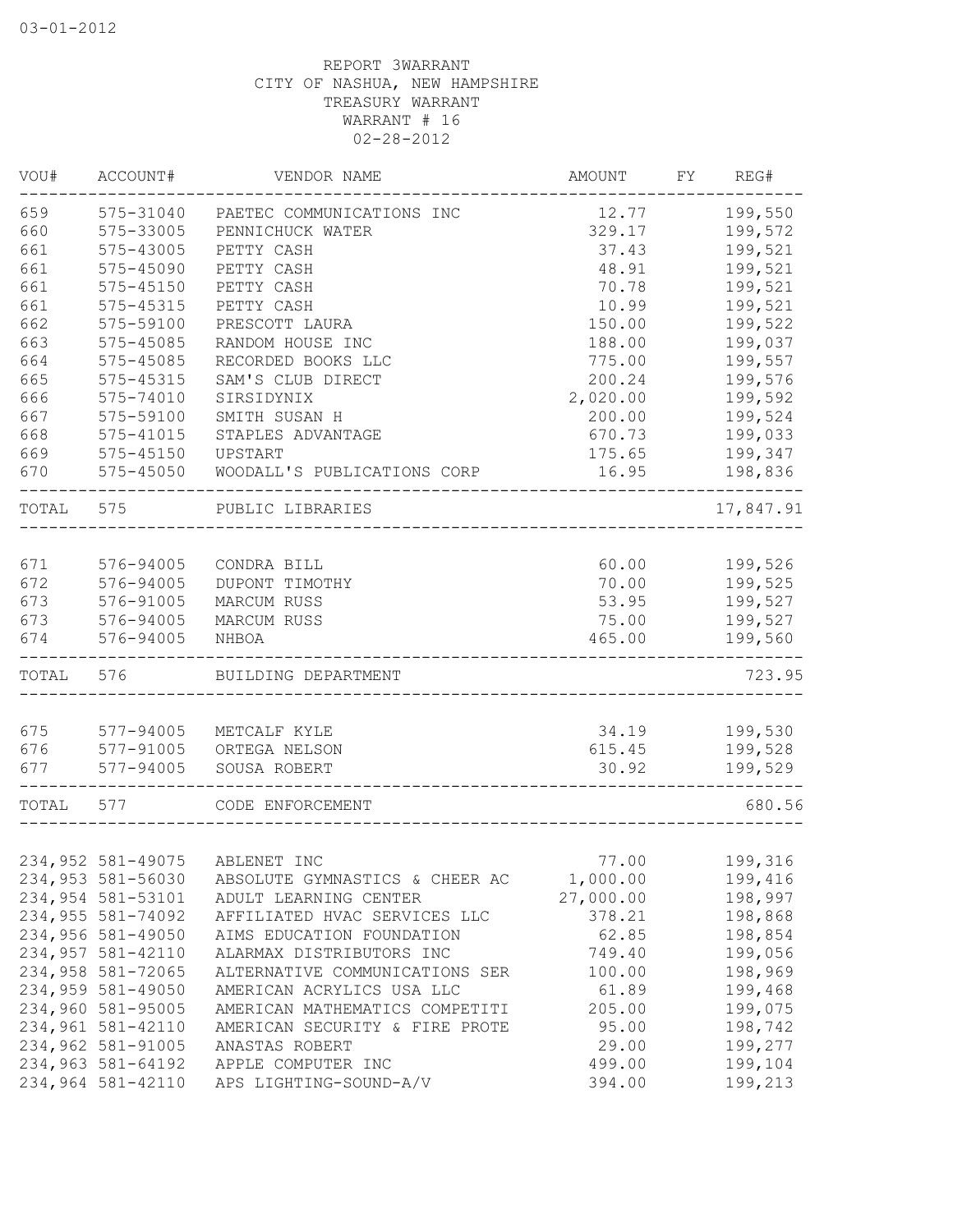|                   | AMOUNT FY<br>---------------------------<br>VOU# ACCOUNT# VENDOR NAME |                  | REG#               |
|-------------------|-----------------------------------------------------------------------|------------------|--------------------|
|                   | 234,965 581-91005 ARCARO JANICE                                       | 125.43           | 199,065            |
|                   | 234,966 581-42130 ARCSOURCE INC                                       |                  | 327.47 198,887     |
| 234,967 581-91005 | ARRIA THOMAS                                                          | 59.94 199,425    |                    |
| 234,968 581-49050 | ASCD                                                                  | 49.00 199,640    |                    |
| 234,968 581-95005 | ASCD                                                                  | 1,471.00         | 199,640            |
| 234,969 581-31040 | AT&T                                                                  | 50.60            | 199,625            |
| 234,970 581-49075 | B & S LOCKSMITH INC                                                   | 918.12           | 198,921            |
| 234,971 581-91005 | BAGLEY MARCIA                                                         | 159.27           | 199,214            |
| 234,972 581-74092 | BAILEY DAVID                                                          | 40.00            | 198,807            |
| 234,973 581-94030 | BARBER ELLEN                                                          | 45.00            | 199,110            |
| 234,974 581-49030 | BARNES & NOBLE INC                                                    | 11.99 198,736    |                    |
| 234,974 581-49050 | BARNES & NOBLE INC                                                    | 135.80 198,736   |                    |
| 234,975 581-42110 | BATTERY SPECIALISTS OF NH LLC 506.59 199,222                          |                  |                    |
| 234,976 581-59130 | BAXTER DANIELLE                                                       | 138.00           | 199,447            |
| 234,977 581-59130 | BELANGER SHANE                                                        | 80.00            | 199,206            |
| 234,978 581-49050 | BELLANTUONI PATRICIA                                                  | 17.95            | 198,855            |
| 234,979 581-49050 | BELLETETES INC                                                        | 382.07           | 198,882            |
| 234,979 581-49075 | BELLETETES INC                                                        | 499.43           | 198,881            |
| 234,979 581-49075 | BELLETETES INC                                                        | 1,258.13 198,882 |                    |
| 234,980 581-41015 | BELTRONICS INC                                                        | 39.00            | 199,266            |
| 234,981 581-49075 | BERRY KATHLEEN                                                        | 58.75            | 198,834            |
| 234,982 581-59130 | BESSERER MICHAEL                                                      | 60.00            | 199,269            |
| 234,983 581-78007 | BEST FORD                                                             | 21.04            | 198,761            |
| 234,984 581-59130 | BILODEAU MAURICE                                                      | 160.00           | 198,867            |
| 234,985 581-49050 | BLICK ART MATERIALS                                                   | 114.74           | 199,191            |
| 234,986 581-49075 | BLUETARP FINANCIAL INC                                                | 3.86             | 199,406            |
| 234,987 581-59130 | BONTATIBUS MICHAEL                                                    | 80.00            | 199,207            |
| 234,988 581-59130 | BOOTH DOUGLAS                                                         | 360.00           | 199,403            |
| 234,989 581-59130 | BOOTH KELLI                                                           | 80.00            | 199,422            |
| 234,990 581-53103 | BOOTHBY THERAPY SERVICES LLC                                          | 1,906.82         | 199,238            |
| 234,991 581-49050 | BOUTIN DANIELLE                                                       | 89.95            | 199,471            |
| 234,992 581-49055 | BRAINPOP LLC                                                          | 275.00           | 199,128            |
|                   | 234,993 581-95010 BRODART COMPANY                                     | 100.24           | 199,271            |
|                   | 234,994 581-91005 BROWN LYNNE                                         | 5.55             |                    |
| 234,995 581-49910 | BUCKLEY ASSOCIATES INC                                                | 220.00           | 199,125<br>198,957 |
|                   | 234,996 581-94010 BUE PAMELA                                          | 486.49           | 199,408            |
| 234,997 581-59130 | BUFAGNA BRIAN                                                         | 345.74           | 199,171            |
| 234,998 581-59130 | BURKHART PETER                                                        | 80.00            | 199,223            |
| 234,999 581-49050 | C&S SALES INC                                                         | 79.50            | 199,472            |
| 235,000 581-59130 | CAHILL BRIAN                                                          | 60.00            | 199,187            |
| 235,001 581-91005 | CALABRIA PAUL                                                         | 19.54            | 199,436            |
| 235,002 581-94010 | CAMPBELL MARIAH                                                       | 324.32           | 199,465            |
| 235,003 581-42130 | CAPP INC                                                              | 1,543.00         | 199,044            |
| 235,004 581-53040 | CAPPETTA CHARLES MD                                                   | 2,500.00         | 199,153            |
| 235,005 581-55018 | CARING HANDS TRANSPORTATION LL                                        | 6,930.00         | 199,203            |
| 235,006 581-49050 | CARLEX                                                                | 49.15            | 198,774            |
| 235,007 581-49050 | CARPARTS OF NASHUA                                                    | 252.51           | 199,262            |
| 235,008 581-49050 | CARTRIDGE WORLD NASHUA                                                | 1,366.82         | 199,166            |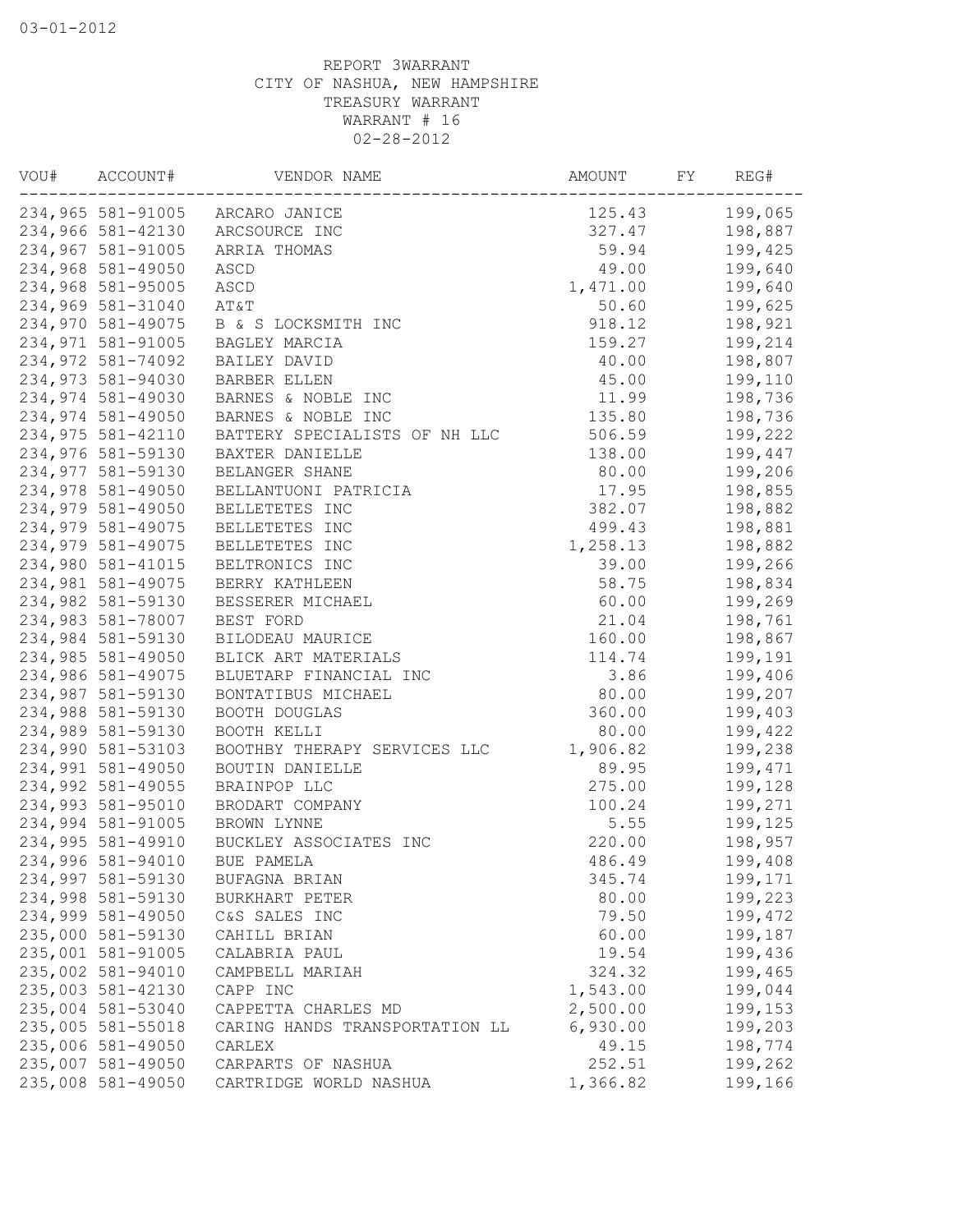| ACCOUNT#          | VENDOR NAME                                                                                                                                                                                                                                                                                                                                                                                                                                                                                                                                                                                                                                                                          | AMOUNT                                                                                                                                                                                                                                                                                                                                                                                                                                                                                                                                                                                                                                        | FΥ                                                                                                                                                                                                                                                                                                              | REG#    |
|-------------------|--------------------------------------------------------------------------------------------------------------------------------------------------------------------------------------------------------------------------------------------------------------------------------------------------------------------------------------------------------------------------------------------------------------------------------------------------------------------------------------------------------------------------------------------------------------------------------------------------------------------------------------------------------------------------------------|-----------------------------------------------------------------------------------------------------------------------------------------------------------------------------------------------------------------------------------------------------------------------------------------------------------------------------------------------------------------------------------------------------------------------------------------------------------------------------------------------------------------------------------------------------------------------------------------------------------------------------------------------|-----------------------------------------------------------------------------------------------------------------------------------------------------------------------------------------------------------------------------------------------------------------------------------------------------------------|---------|
|                   | CASEY'S WOOD PRODUCTS INC                                                                                                                                                                                                                                                                                                                                                                                                                                                                                                                                                                                                                                                            | 156.50                                                                                                                                                                                                                                                                                                                                                                                                                                                                                                                                                                                                                                        |                                                                                                                                                                                                                                                                                                                 | 199,236 |
| 235,010 581-42110 | CED                                                                                                                                                                                                                                                                                                                                                                                                                                                                                                                                                                                                                                                                                  | 92.50                                                                                                                                                                                                                                                                                                                                                                                                                                                                                                                                                                                                                                         |                                                                                                                                                                                                                                                                                                                 | 198,814 |
| 235,011 581-42010 | CENTRAL PAPER PRODUCTS CO                                                                                                                                                                                                                                                                                                                                                                                                                                                                                                                                                                                                                                                            | 9,446.78                                                                                                                                                                                                                                                                                                                                                                                                                                                                                                                                                                                                                                      |                                                                                                                                                                                                                                                                                                                 | 199,285 |
| 235,011 581-42020 | CENTRAL PAPER PRODUCTS CO                                                                                                                                                                                                                                                                                                                                                                                                                                                                                                                                                                                                                                                            | 6,939.42                                                                                                                                                                                                                                                                                                                                                                                                                                                                                                                                                                                                                                      |                                                                                                                                                                                                                                                                                                                 | 199,285 |
| 235,012 581-59130 | CHANDLER RONALD                                                                                                                                                                                                                                                                                                                                                                                                                                                                                                                                                                                                                                                                      | 60.00                                                                                                                                                                                                                                                                                                                                                                                                                                                                                                                                                                                                                                         |                                                                                                                                                                                                                                                                                                                 | 199,181 |
|                   | CHAPPELL TRACTOR SALES, INC                                                                                                                                                                                                                                                                                                                                                                                                                                                                                                                                                                                                                                                          | 102.92                                                                                                                                                                                                                                                                                                                                                                                                                                                                                                                                                                                                                                        |                                                                                                                                                                                                                                                                                                                 | 199,323 |
|                   | CHESTNUTT DAVE                                                                                                                                                                                                                                                                                                                                                                                                                                                                                                                                                                                                                                                                       | 60.00                                                                                                                                                                                                                                                                                                                                                                                                                                                                                                                                                                                                                                         |                                                                                                                                                                                                                                                                                                                 | 198,794 |
|                   | CHISHOLM DEB                                                                                                                                                                                                                                                                                                                                                                                                                                                                                                                                                                                                                                                                         |                                                                                                                                                                                                                                                                                                                                                                                                                                                                                                                                                                                                                                               |                                                                                                                                                                                                                                                                                                                 | 199,218 |
|                   |                                                                                                                                                                                                                                                                                                                                                                                                                                                                                                                                                                                                                                                                                      |                                                                                                                                                                                                                                                                                                                                                                                                                                                                                                                                                                                                                                               |                                                                                                                                                                                                                                                                                                                 | 198,795 |
|                   |                                                                                                                                                                                                                                                                                                                                                                                                                                                                                                                                                                                                                                                                                      |                                                                                                                                                                                                                                                                                                                                                                                                                                                                                                                                                                                                                                               |                                                                                                                                                                                                                                                                                                                 | 199,449 |
|                   |                                                                                                                                                                                                                                                                                                                                                                                                                                                                                                                                                                                                                                                                                      |                                                                                                                                                                                                                                                                                                                                                                                                                                                                                                                                                                                                                                               |                                                                                                                                                                                                                                                                                                                 | 199,644 |
|                   |                                                                                                                                                                                                                                                                                                                                                                                                                                                                                                                                                                                                                                                                                      |                                                                                                                                                                                                                                                                                                                                                                                                                                                                                                                                                                                                                                               |                                                                                                                                                                                                                                                                                                                 | 199,322 |
|                   |                                                                                                                                                                                                                                                                                                                                                                                                                                                                                                                                                                                                                                                                                      |                                                                                                                                                                                                                                                                                                                                                                                                                                                                                                                                                                                                                                               |                                                                                                                                                                                                                                                                                                                 | 199,225 |
|                   |                                                                                                                                                                                                                                                                                                                                                                                                                                                                                                                                                                                                                                                                                      |                                                                                                                                                                                                                                                                                                                                                                                                                                                                                                                                                                                                                                               |                                                                                                                                                                                                                                                                                                                 | 199,123 |
|                   |                                                                                                                                                                                                                                                                                                                                                                                                                                                                                                                                                                                                                                                                                      |                                                                                                                                                                                                                                                                                                                                                                                                                                                                                                                                                                                                                                               |                                                                                                                                                                                                                                                                                                                 | 199,174 |
|                   |                                                                                                                                                                                                                                                                                                                                                                                                                                                                                                                                                                                                                                                                                      |                                                                                                                                                                                                                                                                                                                                                                                                                                                                                                                                                                                                                                               |                                                                                                                                                                                                                                                                                                                 | 198,895 |
|                   |                                                                                                                                                                                                                                                                                                                                                                                                                                                                                                                                                                                                                                                                                      |                                                                                                                                                                                                                                                                                                                                                                                                                                                                                                                                                                                                                                               |                                                                                                                                                                                                                                                                                                                 | 199,288 |
|                   |                                                                                                                                                                                                                                                                                                                                                                                                                                                                                                                                                                                                                                                                                      |                                                                                                                                                                                                                                                                                                                                                                                                                                                                                                                                                                                                                                               |                                                                                                                                                                                                                                                                                                                 | 199,288 |
|                   |                                                                                                                                                                                                                                                                                                                                                                                                                                                                                                                                                                                                                                                                                      |                                                                                                                                                                                                                                                                                                                                                                                                                                                                                                                                                                                                                                               |                                                                                                                                                                                                                                                                                                                 | 199,288 |
|                   |                                                                                                                                                                                                                                                                                                                                                                                                                                                                                                                                                                                                                                                                                      |                                                                                                                                                                                                                                                                                                                                                                                                                                                                                                                                                                                                                                               |                                                                                                                                                                                                                                                                                                                 | 199,067 |
|                   |                                                                                                                                                                                                                                                                                                                                                                                                                                                                                                                                                                                                                                                                                      |                                                                                                                                                                                                                                                                                                                                                                                                                                                                                                                                                                                                                                               |                                                                                                                                                                                                                                                                                                                 | 199,047 |
|                   |                                                                                                                                                                                                                                                                                                                                                                                                                                                                                                                                                                                                                                                                                      |                                                                                                                                                                                                                                                                                                                                                                                                                                                                                                                                                                                                                                               |                                                                                                                                                                                                                                                                                                                 | 198,850 |
|                   |                                                                                                                                                                                                                                                                                                                                                                                                                                                                                                                                                                                                                                                                                      |                                                                                                                                                                                                                                                                                                                                                                                                                                                                                                                                                                                                                                               |                                                                                                                                                                                                                                                                                                                 |         |
|                   |                                                                                                                                                                                                                                                                                                                                                                                                                                                                                                                                                                                                                                                                                      |                                                                                                                                                                                                                                                                                                                                                                                                                                                                                                                                                                                                                                               |                                                                                                                                                                                                                                                                                                                 | 199,180 |
|                   |                                                                                                                                                                                                                                                                                                                                                                                                                                                                                                                                                                                                                                                                                      |                                                                                                                                                                                                                                                                                                                                                                                                                                                                                                                                                                                                                                               |                                                                                                                                                                                                                                                                                                                 | 198,864 |
|                   |                                                                                                                                                                                                                                                                                                                                                                                                                                                                                                                                                                                                                                                                                      |                                                                                                                                                                                                                                                                                                                                                                                                                                                                                                                                                                                                                                               |                                                                                                                                                                                                                                                                                                                 | 199,394 |
|                   |                                                                                                                                                                                                                                                                                                                                                                                                                                                                                                                                                                                                                                                                                      |                                                                                                                                                                                                                                                                                                                                                                                                                                                                                                                                                                                                                                               |                                                                                                                                                                                                                                                                                                                 | 199,063 |
|                   |                                                                                                                                                                                                                                                                                                                                                                                                                                                                                                                                                                                                                                                                                      |                                                                                                                                                                                                                                                                                                                                                                                                                                                                                                                                                                                                                                               |                                                                                                                                                                                                                                                                                                                 | 199,303 |
|                   |                                                                                                                                                                                                                                                                                                                                                                                                                                                                                                                                                                                                                                                                                      |                                                                                                                                                                                                                                                                                                                                                                                                                                                                                                                                                                                                                                               |                                                                                                                                                                                                                                                                                                                 | 199,205 |
|                   |                                                                                                                                                                                                                                                                                                                                                                                                                                                                                                                                                                                                                                                                                      |                                                                                                                                                                                                                                                                                                                                                                                                                                                                                                                                                                                                                                               |                                                                                                                                                                                                                                                                                                                 | 199,264 |
|                   |                                                                                                                                                                                                                                                                                                                                                                                                                                                                                                                                                                                                                                                                                      |                                                                                                                                                                                                                                                                                                                                                                                                                                                                                                                                                                                                                                               |                                                                                                                                                                                                                                                                                                                 | 198,817 |
|                   |                                                                                                                                                                                                                                                                                                                                                                                                                                                                                                                                                                                                                                                                                      |                                                                                                                                                                                                                                                                                                                                                                                                                                                                                                                                                                                                                                               |                                                                                                                                                                                                                                                                                                                 | 199,404 |
|                   |                                                                                                                                                                                                                                                                                                                                                                                                                                                                                                                                                                                                                                                                                      |                                                                                                                                                                                                                                                                                                                                                                                                                                                                                                                                                                                                                                               |                                                                                                                                                                                                                                                                                                                 | 199,475 |
|                   |                                                                                                                                                                                                                                                                                                                                                                                                                                                                                                                                                                                                                                                                                      |                                                                                                                                                                                                                                                                                                                                                                                                                                                                                                                                                                                                                                               |                                                                                                                                                                                                                                                                                                                 | 199,327 |
|                   |                                                                                                                                                                                                                                                                                                                                                                                                                                                                                                                                                                                                                                                                                      |                                                                                                                                                                                                                                                                                                                                                                                                                                                                                                                                                                                                                                               |                                                                                                                                                                                                                                                                                                                 | 199,173 |
|                   |                                                                                                                                                                                                                                                                                                                                                                                                                                                                                                                                                                                                                                                                                      |                                                                                                                                                                                                                                                                                                                                                                                                                                                                                                                                                                                                                                               |                                                                                                                                                                                                                                                                                                                 | 199,400 |
|                   |                                                                                                                                                                                                                                                                                                                                                                                                                                                                                                                                                                                                                                                                                      |                                                                                                                                                                                                                                                                                                                                                                                                                                                                                                                                                                                                                                               |                                                                                                                                                                                                                                                                                                                 | 198,786 |
|                   | DRISCOLL PETER                                                                                                                                                                                                                                                                                                                                                                                                                                                                                                                                                                                                                                                                       | 80.00                                                                                                                                                                                                                                                                                                                                                                                                                                                                                                                                                                                                                                         |                                                                                                                                                                                                                                                                                                                 | 199,455 |
| 235,042 581-53100 | DTS.COMMUNICATIONS LLC                                                                                                                                                                                                                                                                                                                                                                                                                                                                                                                                                                                                                                                               | 716.94                                                                                                                                                                                                                                                                                                                                                                                                                                                                                                                                                                                                                                        |                                                                                                                                                                                                                                                                                                                 | 199,409 |
| 235,043 581-49050 | DURACO EXPRESS CHICAGO                                                                                                                                                                                                                                                                                                                                                                                                                                                                                                                                                                                                                                                               | 481.20                                                                                                                                                                                                                                                                                                                                                                                                                                                                                                                                                                                                                                        |                                                                                                                                                                                                                                                                                                                 | 199,253 |
| 235,044 581-91005 | DUSTIN MARIANNE                                                                                                                                                                                                                                                                                                                                                                                                                                                                                                                                                                                                                                                                      | 5.00                                                                                                                                                                                                                                                                                                                                                                                                                                                                                                                                                                                                                                          |                                                                                                                                                                                                                                                                                                                 | 199,068 |
| 235,045 581-91005 | DYER JENNIFER                                                                                                                                                                                                                                                                                                                                                                                                                                                                                                                                                                                                                                                                        | 44.96                                                                                                                                                                                                                                                                                                                                                                                                                                                                                                                                                                                                                                         |                                                                                                                                                                                                                                                                                                                 | 198,884 |
| 235,046 581-31005 | EARTHLINK BUSINESS                                                                                                                                                                                                                                                                                                                                                                                                                                                                                                                                                                                                                                                                   | 5,703.00                                                                                                                                                                                                                                                                                                                                                                                                                                                                                                                                                                                                                                      |                                                                                                                                                                                                                                                                                                                 | 199,656 |
| 235,047 581-31005 | EARTHLINK BUSINESS                                                                                                                                                                                                                                                                                                                                                                                                                                                                                                                                                                                                                                                                   | 3, 472.15                                                                                                                                                                                                                                                                                                                                                                                                                                                                                                                                                                                                                                     |                                                                                                                                                                                                                                                                                                                 | 199,657 |
| 235,047 581-31040 | EARTHLINK BUSINESS                                                                                                                                                                                                                                                                                                                                                                                                                                                                                                                                                                                                                                                                   | 786.02                                                                                                                                                                                                                                                                                                                                                                                                                                                                                                                                                                                                                                        |                                                                                                                                                                                                                                                                                                                 | 199,657 |
| 235,048 581-84030 | EASTER SEALS OF NH INC                                                                                                                                                                                                                                                                                                                                                                                                                                                                                                                                                                                                                                                               | 15,258.78                                                                                                                                                                                                                                                                                                                                                                                                                                                                                                                                                                                                                                     |                                                                                                                                                                                                                                                                                                                 | 199,003 |
| 235,048 581-84055 | EASTER SEALS OF NH INC                                                                                                                                                                                                                                                                                                                                                                                                                                                                                                                                                                                                                                                               | 8,600.88                                                                                                                                                                                                                                                                                                                                                                                                                                                                                                                                                                                                                                      |                                                                                                                                                                                                                                                                                                                 | 199,003 |
| 235,049 581-59130 | EDWARDS SEAN                                                                                                                                                                                                                                                                                                                                                                                                                                                                                                                                                                                                                                                                         | 60.00                                                                                                                                                                                                                                                                                                                                                                                                                                                                                                                                                                                                                                         |                                                                                                                                                                                                                                                                                                                 | 199,448 |
| 235,050 581-91005 | EGAN JESSICA                                                                                                                                                                                                                                                                                                                                                                                                                                                                                                                                                                                                                                                                         | 78.01                                                                                                                                                                                                                                                                                                                                                                                                                                                                                                                                                                                                                                         |                                                                                                                                                                                                                                                                                                                 | 199,233 |
|                   | 235,013 581-78007<br>235,014 581-59130<br>235,015 581-49050<br>235,016 581-53103<br>235,017 581-94030<br>235,018 581-43005<br>235,019 581-51005<br>235,020 581-91005<br>235,021 581-94010<br>235,022 581-59130<br>235,023 581-53103<br>235,024 581-49050<br>235,024 581-64192<br>235,024 581-74092<br>235,025 581-91005<br>235,026 581-42130<br>235,027 581-44005<br>235,028 581-59130<br>235,029 581-59130<br>235,030 581-55015<br>235,031 581-84030<br>235,032 581-49050<br>235,033 581-49050<br>235,034 581-78007<br>235,035 581-64045<br>235,036 581-91005<br>235,037 581-49050<br>581-53100<br>235,038 581-59130<br>235,039 581-91005<br>235,040 581-78007<br>235,041 581-59130 | 235,009 581-49050<br>CLARK ASSOCIATES/DEBRA P CLARK<br>CMI EDUCATION INSTITUTE INC<br>CMRS-POC<br>COCHRAN JOHN ESQ<br>COCHRANE DONALD<br>COLE DEBORAH<br>COLLETTI ROBERT<br>COMPASSIONATE STAFFING LLC<br>COMPUTER HUT OF N E INC<br>COMPUTER HUT OF N E INC<br>COMPUTER HUT OF N E INC<br>CONRAD MARK<br>CONTROL TECHNOLOGIES INC<br>COPY SHOP<br>CORMIER MARK<br>CORMIER MARY JANE<br>CRATEAU SALLY<br>CROTCHED MOUNTAIN REHAB CTR<br>CRYSTAL PRODUCTIONS<br>CRYSTAL ROCK BOTTLED WATER<br>D & R TOWING INC<br>DEMCO INC<br>DICHARD ALLAN<br>DISTINCTIVE SIGNS<br>DOCULYNX INC<br>DOKMO LEW<br>DONOVAN DANIEL<br>DONOVAN SPRING COMPANY INC | 390.00<br>33,166.50<br>379.98<br>2,000.00<br>1,418.00<br>104.90<br>324.32<br>120.00<br>1,755.00<br>249.92<br>1,569.90<br>1,883.65<br>215.52<br>991.89<br>1,104.19<br>80.00<br>180.00<br>790.32<br>12, 173.31<br>121.94<br>114.07<br>1,212.50<br>507.10<br>153.46<br>62.25<br>65.64<br>140.00<br>34.19<br>931.90 |         |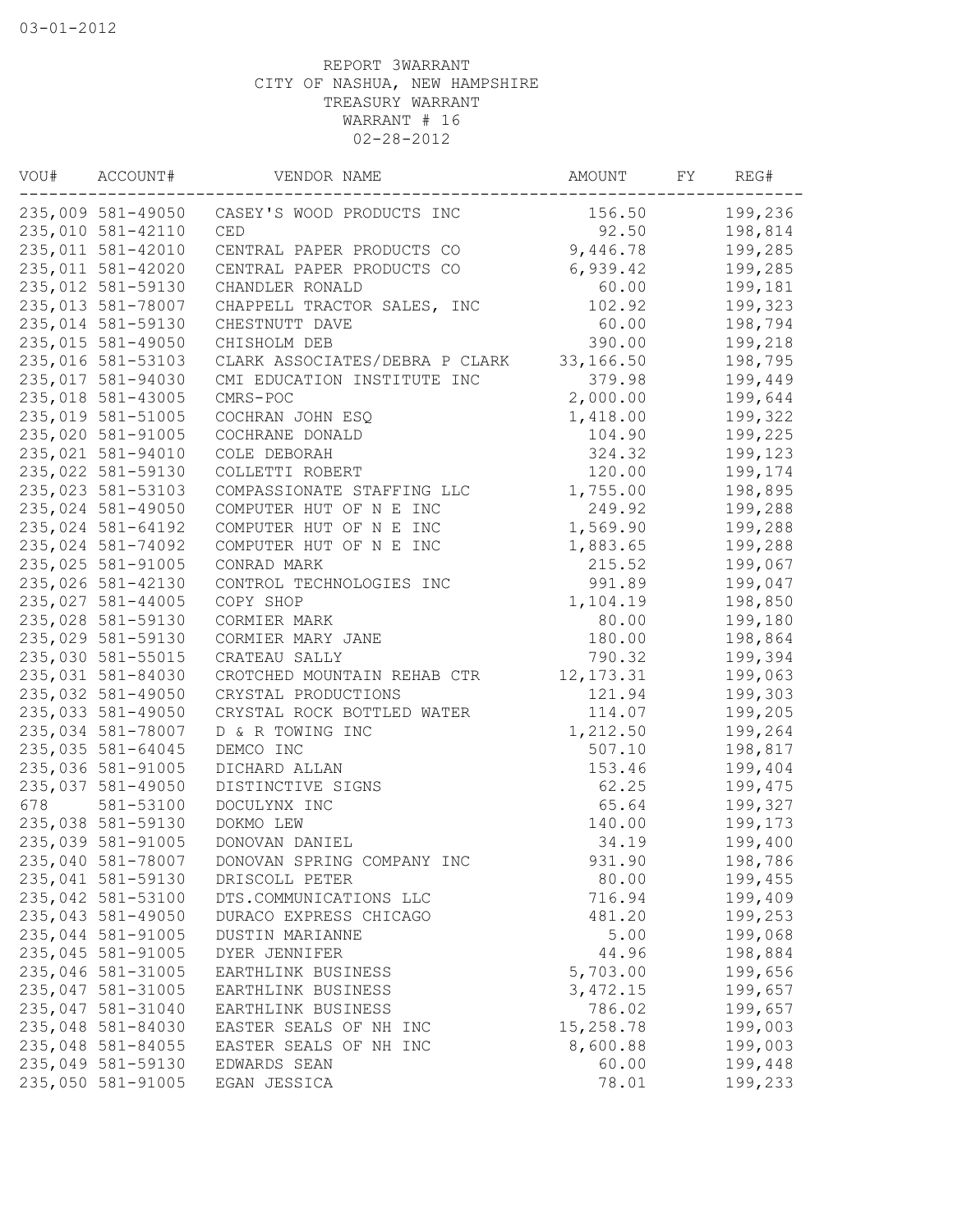| VOU# | ACCOUNT#          | VENDOR NAME                          | AMOUNT     | FY. | REG#    |
|------|-------------------|--------------------------------------|------------|-----|---------|
|      |                   | 235,051 581-74092 ELLIS MUSIC CO INC | 308.50     |     | 199,430 |
|      | 235,052 581-47010 | EMERGENCY MEDICAL PRODUCTS INC       | 218.69     |     | 198,974 |
|      | 235,053 581-94030 | ERCSD-SPDC                           | 129.00     |     | 199,660 |
|      | 235,054 581-43005 | ESSON VIRGINIA                       | 5.75       |     | 199,074 |
|      | 235,054 581-91005 | ESSON VIRGINIA                       | 10.66      |     | 199,074 |
|      | 235,055 581-42130 | F W WEBB COMPANY                     | 732.65     |     | 198,827 |
|      | 235,056 581-31005 | FAIR POINT COMMUNICATIONS INC        | 52.42      |     | 199,646 |
| 679  | 581-31005         | FAIRPOINT COMMUNICATIONS             | 767.67     |     | 199,599 |
|      | 235,057 581-31005 | FAIRPOINT COMMUNICATIONS INC         | 36.44      |     | 199,647 |
|      | 235,058 581-31005 | FAIRPOINT COMMUNICATIONS INC         | 28.69      |     | 199,648 |
|      | 235,059 581-34015 | FAIRPOINT COMMUNICATIONS INC         | 28.69      |     | 199,649 |
|      | 235,060 581-34015 | FAIRPOINT COMMUNICATIONS INC         | 31.66      |     | 199,650 |
|      | 235,061 581-34015 | FAIRPOINT COMMUNICATIONS INC         | 28.69      |     | 199,651 |
|      | 235,062 581-31005 | FAIRPOINT COMMUNICATIONS INC         | 28.69      |     | 199,652 |
|      | 235,063 581-94010 | FANNING HELEN                        | 1,137.60   |     | 199,462 |
|      | 235,064 581-91005 | FARRENKOPF RICHARD                   | 214.79     |     | 199,145 |
|      | 235,065 581-49075 | FASTENAL CO                          | 44.36      |     | 198,778 |
|      | 235,066 581-59130 | FAULKNER PATRICIA                    | 138.00     |     | 199,454 |
|      | 235,067 581-43005 | FEDEX                                | 18.19      |     | 199,618 |
|      | 235,068 581-59130 | FERNANDES DON                        | 60.00      |     | 199,224 |
|      | 235,069 581-55005 | FIRST STUDENT INC                    | 6,521.42   |     | 199,093 |
|      | 235,069 581-55005 | FIRST STUDENT INC                    | 3,390.43   |     | 199,094 |
|      | 235,069 581-55005 | FIRST STUDENT INC                    | 3,076.27   |     | 199,095 |
|      | 235,069 581-55010 | FIRST STUDENT INC                    | 864.52     |     | 199,094 |
|      | 235,069 581-55015 | FIRST STUDENT INC                    | 78,758.24  |     | 199,094 |
|      | 235,069 581-55018 | FIRST STUDENT INC                    | 950.13     |     | 199,094 |
|      | 235,069 581-55020 | FIRST STUDENT INC                    | 233.87     |     | 199,094 |
|      | 235,069 581-55025 | FIRST STUDENT INC                    | 114,648.04 |     | 199,094 |
|      | 235,069 581-55035 | FIRST STUDENT INC                    | 2,232.72   |     | 199,094 |
|      | 235,070 581-55015 | FIRST STUDENT INC                    | 128,406.00 |     | 199,534 |
|      | 235,070 581-55025 | FIRST STUDENT INC                    | 209,505.81 |     | 199,534 |
|      | 235,071 581-94010 | FITTS FRANCY                         | 216.22     |     | 199,466 |
|      | 235,072 581-49050 | FLINN SCIENTIFIC INC                 | 108.49     |     | 198,835 |
|      | 235,073 581-59130 | FLOWERS WILLIAM                      | 80.00      |     | 199,415 |
|      | 235,074 581-49050 | FOLLETT EDUCATIONAL SRVS INC         | 2,199.90   |     | 198,765 |
|      | 235,075 581-49030 | FOLLETT LIBRARY RESOURCES            | 309.20     |     | 198,767 |
|      | 235,075 581-49055 | FOLLETT LIBRARY RESOURCES            | 348.28     |     | 198,767 |
|      | 235,076 581-49050 | FOLLETT SOFTWARE COMPANY             | 87.85      |     | 199,297 |
|      | 235,076 581-94030 | FOLLETT SOFTWARE COMPANY             | 350.00     |     | 199,297 |
|      | 235,077 581-42120 | FRANK P MCCARTIN CO INC              | 492.00     |     | 199,055 |
|      | 235,078 581-49050 | FREY SCIENTIFIC                      | 148.00     |     | 198,851 |
|      | 235,079 581-59130 | GABRIEL SCOTT                        | 120.00     |     | 199,193 |
|      | 235,080 581-59130 | GALVIN KEITH                         | 80.00      |     | 199,170 |
|      | 235,081 581-75023 | GATE CITY FENCE CO INC               | 995.00     |     | 198,861 |
|      | 235,082 581-84030 | GATEWAYS COMMUNITY SERVICES          | 4,645.50   |     | 199,231 |
|      | 235,083 581-49050 | GOPHER SPORT                         | 448.76     |     | 199,058 |
|      | 235,084 581-59130 | GOULET GRANT                         | 80.00      |     | 199,397 |
|      | 235,085 581-42130 | GRAINGER                             | 1,654.52   |     | 198,840 |
|      |                   |                                      |            |     |         |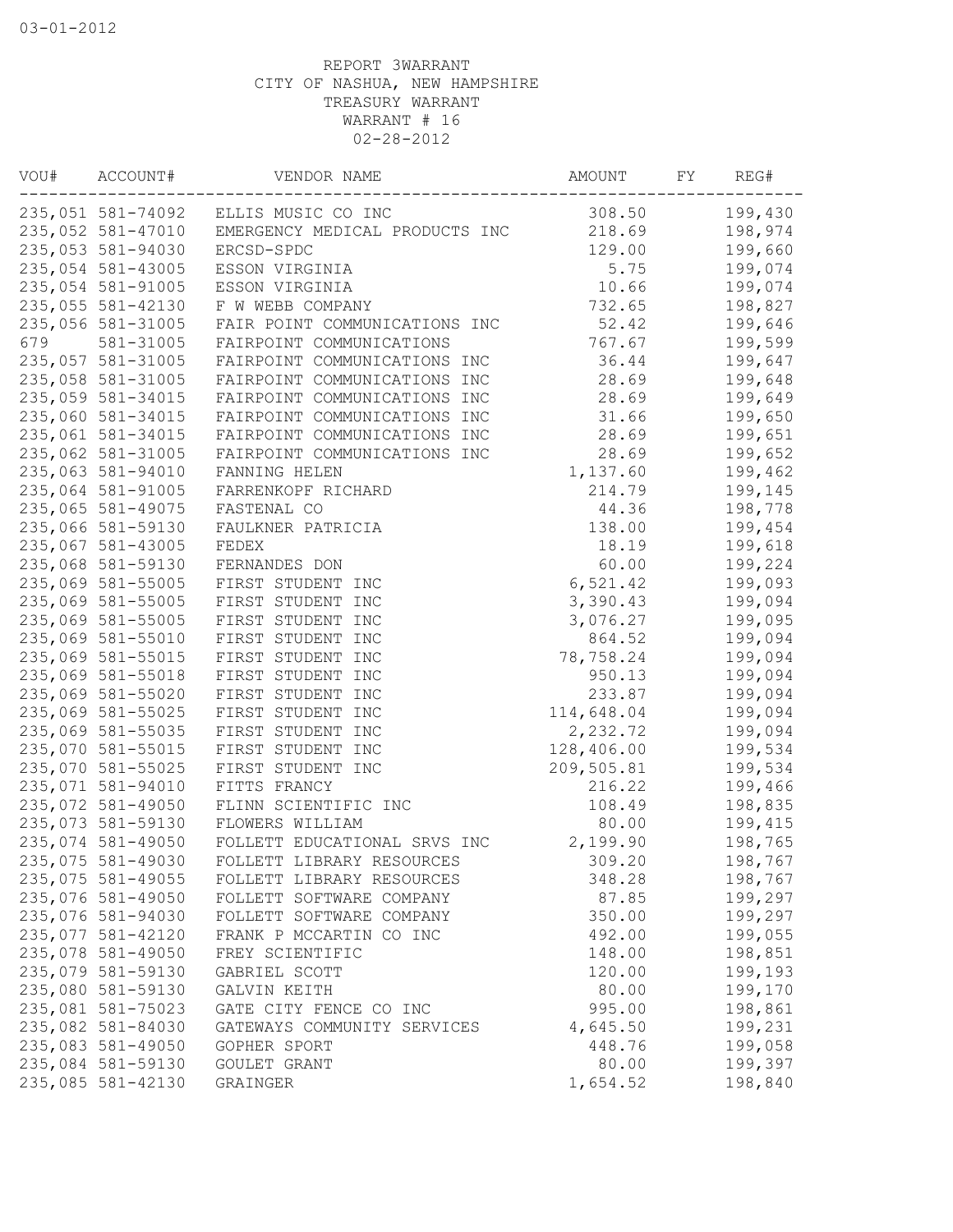| VOU# | ACCOUNT#           | VENDOR NAME                           | AMOUNT    | FΥ | REG#    |
|------|--------------------|---------------------------------------|-----------|----|---------|
|      |                    | 235,086 581-78007 GRANITE STATE GLASS | 633.00    |    | 198,942 |
|      | 235,087 581-95005  | GREATER NASHUA CHAMBER OF COMM        | 100.00    |    | 198,988 |
|      | 235,088 581-94010  | GREENE ROBERT                         | 4,800.00  |    | 199,431 |
|      | 235,089 581-59130  | GREENWOOD STEVE                       | 60.00     |    | 199,178 |
|      | 235,090 581-75023  | GREGORY J FLOORING & DESIGN LL        | 1,872.27  |    | 199,232 |
|      | 235,091 581-55018  | H A MARSTON INC                       | 700.00    |    | 199,443 |
|      | 235,092 581-49050  | HANNAFORD                             | 434.51    |    | 199,013 |
|      | 235,093 581-59130  | HARRINGTON BRIAN                      | 60.00     |    | 199,215 |
|      | 235,094 581-59130  | HARRINGTON KENNETH                    | 110.00    |    | 199,274 |
|      | 235,095 581-49050  | HEINEMANN                             | 47.00     |    | 199,078 |
|      | 235,096 581-59130  | HERMAN ROBERT                         | 120.00    |    | 199,446 |
|      | 235,097 581-74092  | HILLYARD/MANCHESTER                   | 780.72    |    | 199,410 |
|      | 235,098 581-49050  | HM RECEIVABLES CO LLC                 | 695.75    |    | 199,246 |
|      | 235,098 581-49095  | HM RECEIVABLES CO LLC                 |           |    | 199,246 |
|      | 235,099 581-59130  | HOEPF KATHLEEN                        | 80.00     |    | 199,165 |
|      | 235,100 581-59130  | HOLEWA ROBERT                         | 120.00    |    | 198,758 |
|      | 235,101 581-49075  | HOME DEPOT CREDIT SERVICES            | 59.97     |    | 199,084 |
|      | 235,102 581-49050  | HOME DEPOT CREDIT SERVICES            | 1,557.91  |    | 199,122 |
|      | 235,103 581-59130  | HURLEY DONALD                         | 120.00    |    | 199,164 |
|      | 235, 104 581-94030 | HYATT TIFFANY                         | 69.00     |    | 199,395 |
|      | 235,105 581-49050  | IN TUNE PARTNERS LLC                  | 208.50    |    | 199,060 |
|      | 235,106 581-84030  | INSTITUTE OF PROFESSIONAL PRAC        | 3,422.32  |    | 199,179 |
|      | 235, 107 581-53103 | INTERIM HEALTHCARE OF THE NORT        | 754.00    |    | 198,927 |
|      | 235,108 581-94030  | ISTE                                  | 89.00     |    | 199,643 |
|      | 235,109 581-55018  | J S C TRANSPORTATION SERVICES         | 420.00    |    | 199,021 |
|      | 235, 110 581-59130 | JACOBUS JAMIE                         | 92.00     |    | 199,473 |
|      | 235, 111 581-91005 | JALBERT DONALD                        | 263.63    |    | 199,434 |
|      | 235, 112 581-49050 | JOYCE DONNA                           | 144.15    |    | 199,467 |
|      | 235, 113 581-53100 | JP PEST SERVICES                      | 100.00    |    | 198,879 |
|      | 235, 114 581-49050 | JUNIOR LIBRARY GUILD                  | 63.00     |    | 199,061 |
|      | 235, 115 581-59130 | KAJEN CHARLES                         | 60.00     |    | 199,227 |
|      | 235, 116 581-53100 | KEY ALLIANCE STAFFING LLC             | 1,000.00  |    | 199,460 |
|      | 235, 117 581-42110 | KEYSTONE BATTERY                      | 36.56     |    | 199,083 |
|      | 235, 118 581-59130 | KO JAE                                | 345.74    |    | 199,239 |
|      | 235, 119 581-91005 | KOSOW CARMEN                          | 13.88     |    | 199,082 |
|      | 235,120 581-59130  | KUBA GARY                             | 120.00    |    | 199,182 |
|      | 235, 121 581-59130 | KUZMICH DAVID                         | 80.00     |    | 199,189 |
|      | 235, 122 581-59130 | LABELLE SYLVAIN                       | 80.00     |    | 199,186 |
|      | 235, 123 581-59130 | LAFORGE STEPHEN                       | 60.00     |    | 199,183 |
|      | 235, 124 581-91005 | LAQUERRE MARC                         | 92.13     |    | 199,105 |
|      | 235, 125 581-49910 | LARCHMONT ENGINEERING & IRRIGA        | 482.43    |    | 198,862 |
|      | 235, 126 581-91005 | LATINA DONNA                          | 36.77     |    | 199,121 |
|      | 235, 127 581-84030 | LEARNING CENTER FOR THE DEAF          | 13,062.00 |    | 199,204 |
|      | 235, 128 581-91005 | LEWIS SUSAN A                         | 7.08      |    | 199,124 |
|      | 235, 129 581-84030 | LIGHTHOUSE SCHOOL INC                 | 63,108.32 |    | 199,064 |
|      | 235, 130 581-84055 | LITCHFIELD SCHOOL DISTRICT            | 6,094.72  |    | 199,107 |
|      | 235, 131 581-94010 | LOPEZ ANASTASIA                       | 486.49    |    | 199,464 |
|      | 235, 132 581-49075 | LOWE'S                                | 2.93      |    | 199,197 |
|      |                    |                                       |           |    |         |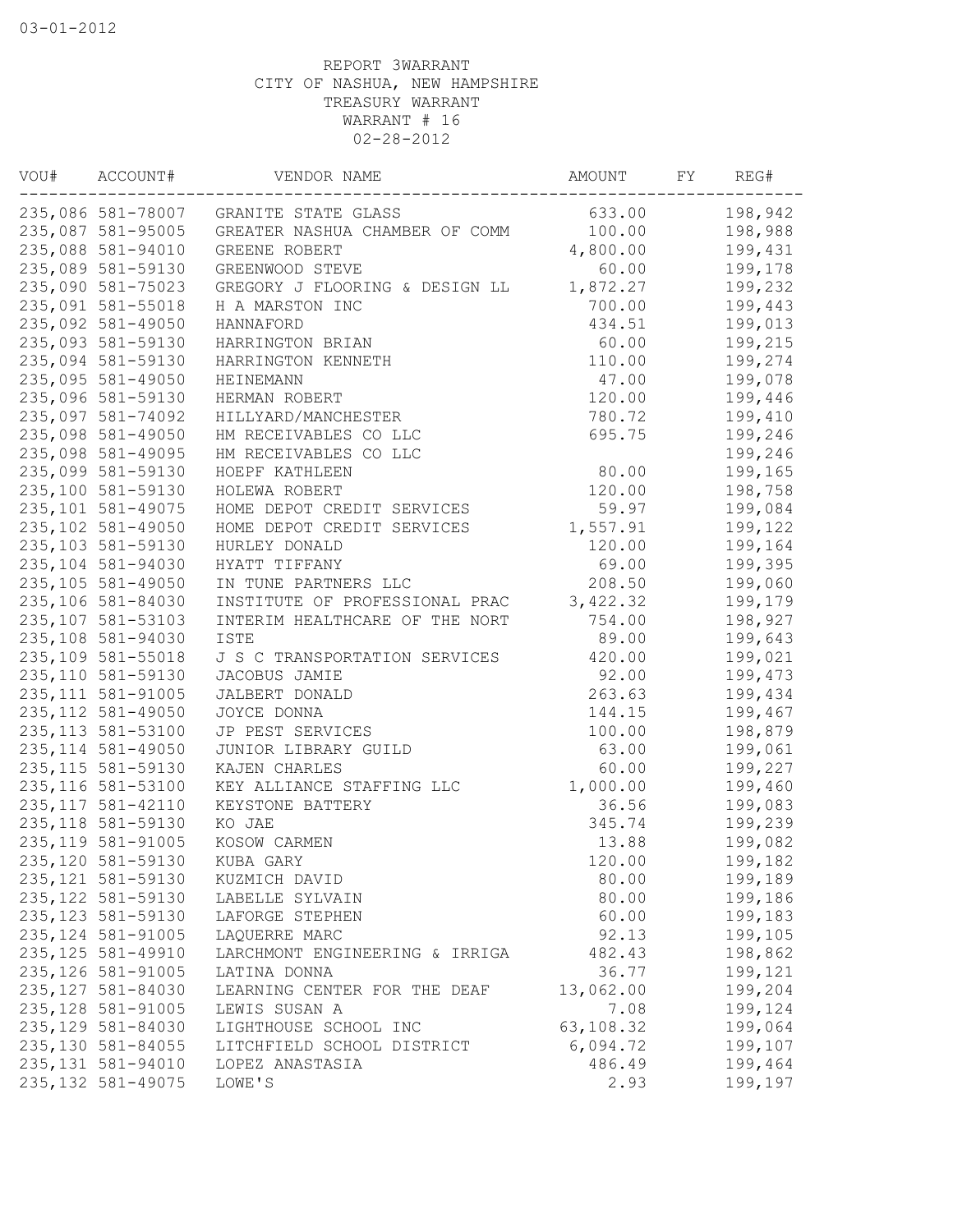| VOU# | ACCOUNT#           | VENDOR NAME                    | AMOUNT             | FY | REG#    |
|------|--------------------|--------------------------------|--------------------|----|---------|
|      | 235,133 581-53100  | LUTHERAN COMMUNITY SERVICES OF | 90.00              |    | 199,210 |
|      | 235, 134 581-42110 | M & M ELECTRICAL SUPPLY CO INC | 3,153.87           |    | 199,261 |
|      | 235, 135 581-91005 | MARANDOS SARAH                 | 48.15              |    | 199,251 |
|      | 235, 136 581-59130 | MARCOTTE DONALD                | 80.00              |    | 199,177 |
|      | 235, 137 581-49050 | MARCOUS SERA                   | 33.20              |    | 199,411 |
|      | 235, 138 581-49050 | MARKET BASKET                  | 969.83             |    | 198,891 |
|      | 235, 138 581-49050 | MARKET BASKET                  | 394.32             |    | 198,892 |
|      | 235, 138 581-49075 | MARKET BASKET                  | 173.16             |    | 198,891 |
|      | 235, 138 581-49075 | MARKET BASKET                  | 27.93              |    | 198,892 |
|      | 235, 139 581-59130 | MARTINEAU PAUL                 | 60.00              |    | 199,019 |
|      | 235, 140 581-75090 | MARVELL PLATE GLASS INC        | 513.66             |    | 198,764 |
|      | 235, 141 581-53103 | MAS MEDICAL STAFFING           | 297.25             |    | 199,441 |
|      | 235, 142 581-59130 | MATTHEWS DUNCAN                | 92.00              |    | 199,211 |
|      | 235, 143 581-78007 | MAYNARD & LESIEUR INCORPORATED | 439.60             |    | 199,278 |
|      | 235, 144 581-59130 | MAYNARD RAYMOND                | 80.00              |    | 199,184 |
|      | 235, 145 581-68003 | MB TRACTOR & EQUIPMENT         | 39,924.00          |    | 199,291 |
|      | 235, 146 581-59130 | MCCARTHY DENNIS                | 120.00             |    | 198,958 |
|      | 235, 147 581-53103 | MCCARTNEY AMY                  | 7,221.00           |    | 199,208 |
|      | 235, 148 581-49095 | MCGRAW HILL COMPANIES          | 331.85             |    | 198,865 |
|      | 235, 149 581-49910 | MCMASTER-CARR SUPPLY CO        | 14.36              |    | 198,878 |
|      | 235,150 581-94010  | MCNULTY PAMELA                 | 162.16             |    | 199,245 |
|      | 235, 151 581-47010 | MEDCO SUPPLY INC               | 2,443.24           |    | 199,090 |
|      | 235, 152 581-55015 | MELANSON BARBARA               | 63.27              |    | 199,433 |
|      | 235, 153 581-59130 | MELANSON DENNIS                | 60.00              |    | 198,763 |
|      | 235, 154 581-95005 | MENC                           | 100.00             |    | 199,070 |
|      | 235, 155 581-49075 | MERRIMACK BUILDING SUPPLY INC  |                    |    | 199,053 |
|      | 235, 156 581-34015 | METROMEDIA ENERGY INC          | 7.46<br>174,057.32 |    | 199,645 |
|      | 235, 157 581-49050 | MONOPRICE INC                  |                    |    |         |
|      | 235, 158 581-94010 |                                | 111.43             |    | 199,016 |
|      |                    | MOORE SANDY                    | 832.00             |    | 199,393 |
|      | 235, 159 581-84055 | MOUNT PROSPECT ACADEMY         | 9,365.58           |    | 199,137 |
|      | 235,160 581-59130  | MOYLAN JAMES JR                | 92.00              |    | 198,976 |
|      | 235,161 581-49050  | MSC INDUSTRIAL SUPPLY CO INC   | 1,183.28           |    | 199,081 |
|      | 235,162 581-53100  | MULTI-STATE BILLING SERVICES L | 4,379.61           |    | 199,212 |
|      | 235, 163 581-78007 | NAPA AUTO PARTS                | 402.56             |    | 198,972 |
|      | 235, 164 581-49050 | NASCO                          | 291.42             |    | 199,286 |
|      | 235, 165 581-49050 | NASHUA HIGH SCHOOL SOUTH       | 90.00              |    | 199,539 |
|      | 235,166 581-49910  | NASHUA OUTDOOR POWER EQUIPMENT | 340.46             |    | 198,888 |
|      | 235, 167 581-49075 | NASHUA WALLPAPER & PAINT CO    | 750.00             |    | 198,889 |
|      | 235, 168 581-34015 | NATIONAL GRID                  | 38,188.99          |    | 199,662 |
|      | 235,169 581-49050  | NATIONAL HOSPITALITY SUPPLY CO | 196.21             |    | 199,658 |
|      | 235, 170 581-64192 | NATIONAL INSTRUMENTS CORP      | 543.79             |    | 199,424 |
|      | 235, 171 581-49050 | NATIONAL SAFETY COMPLIANCE INC | 943.00             |    | 198,848 |
|      | 235, 172 581-42010 | NATIONWIDE SALES & SERVICE     | 2,428.62           |    | 199,072 |
|      | 235, 173 581-49050 | NCS PEARSON INC                | $-126.95$          |    | 199,099 |
|      | 235, 173 581-49095 | NCS PEARSON INC                | 345.81             |    | 199,099 |
|      | 235, 174 581-49050 | NELSON PIANO SERVICE/FRANK J N | 360.00             |    | 198,869 |
|      | 235, 174 581-74092 | NELSON PIANO SERVICE/FRANK J N | 315.00             |    | 198,869 |
|      | 235, 175 581-53100 | NEW ENGLAND DOCUMENTS SYSTEMS  | 390.00             |    | 199,168 |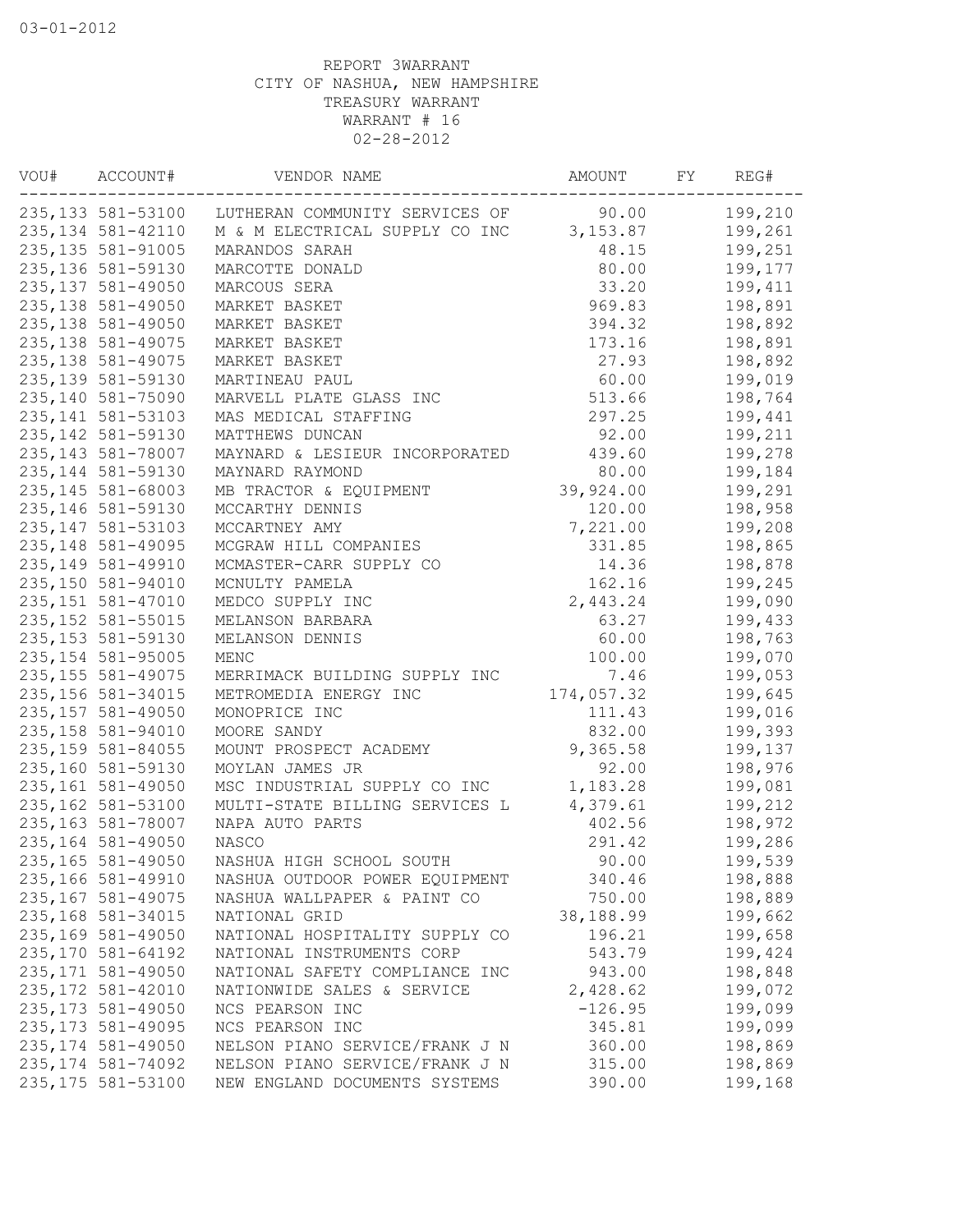| VOU# | ACCOUNT#           | VENDOR NAME                       | AMOUNT   | FY | REG#    |
|------|--------------------|-----------------------------------|----------|----|---------|
|      |                    | 235,176 581-49075 NEWS-2-YOU INC. | 1,330.00 |    | 199,139 |
|      | 235, 177 581-31005 | NEXTEL COMMUNICATIONS             | 891.07   |    | 199,549 |
|      | 235, 178 581-84055 | NFI NORTH INC                     | 1,897.80 |    | 199,048 |
|      | 235, 179 581-75023 | NH DEPT OF ENVIRONMENTAL SVCS     | 531.08   |    | 199,655 |
|      | 235,180 581-91040  | NHASP                             | 270.00   |    | 198,773 |
|      | 235,181 581-94030  | NHSTE                             | 60.00    |    | 199,159 |
|      | 235, 182 581-49050 | NORTHCENTER FOODSERVICES LLC      | 2,308.74 |    | 199,102 |
|      | 235, 183 581-49050 | NORTHEAST FOOD SVC EQUIPMENT &    | 132.00   |    | 198,784 |
|      | 235, 183 581-64192 | NORTHEAST FOOD SVC EQUIPMENT &    | 200.00   |    | 198,784 |
|      | 235, 184 581-59130 | NUNNALLY WILLIAM                  | 80.00    |    | 199,162 |
|      | 235, 185 581-59130 | O'DONNELL JEFFREY                 | 60.00    |    | 199,458 |
|      | 235, 186 581-47010 | O'DONNELL KARIN                   | 39.15    |    | 199,442 |
|      | 235, 187 581-59130 | O'MEARA COLIN                     | 60.00    |    | 199,457 |
|      | 235,188 581-91005  | O'NEIL DEBORAH                    | 47.15    |    | 199,135 |
|      | 235, 189 581-41015 | OCE IMAGISTICS INC                | 120.00   |    | 199,444 |
|      | 235,189 581-49050  | OCE IMAGISTICS INC                | 902.00   |    | 199,444 |
|      | 235, 189 581-74092 | OCE IMAGISTICS INC                | 1,046.00 |    | 199,444 |
|      | 235,190 581-55010  | OLSEN KRISTIN                     | 33.02    |    | 199,006 |
|      | 235, 191 581-59130 | ORDWAY DENNIS                     | 160.00   |    | 199,414 |
|      | 235, 192 581-49050 | PAETZOLD KATHY                    | 161.33   |    | 199,216 |
|      | 235, 193 581-59130 | PALANSKI KEVIN                    | 80.00    |    | 199,172 |
|      | 235, 194 581-41015 | PAR CODE SYMBOLOGY INC            | 217.00   |    | 199,073 |
|      | 235, 195 581-49050 | PARADISE MALCOLM                  | 69.95    |    | 199,194 |
|      | 235, 196 581-94010 |                                   | 324.32   |    | 199,188 |
|      | 235, 197 581-56030 | PARENT TAMMY                      |          |    |         |
|      |                    | PATS PEAK LLC                     | 4,406.00 |    | 199,138 |
|      | 235, 198 581-59130 | PAUL MICHAEL                      | 80.00    |    | 199,242 |
|      | 235, 199 581-42120 | PEABODY SUPPLY CO INC             | 832.89   |    | 199,407 |
|      | 235,200 581-33005  | PENNICHUCK WATER WORKS INC        | 8,837.73 |    | 199,554 |
|      | 235, 201 581-49075 | PERKINS PRODUCTS                  | 42.45    |    | 199,474 |
|      | 235, 202 581-49035 | PERMA-BOUND                       | 2,777.50 |    | 199,282 |
|      | 235, 203 581-49050 | PETTY CASH                        | 169.22   |    | 199,531 |
|      | 235, 204 581-43005 | PETTY CASH                        | 5.20     |    | 199,532 |
|      | 235, 204 581-49050 | PETTY CASH                        | 95.29    |    | 199,532 |
|      | 235, 205 581-43005 | PETTY CASH                        | 50.69    |    | 199,533 |
|      | 235, 205 581-49050 | PETTY CASH                        | 32.00    |    | 199,533 |
|      | 235, 206 581-41015 | PETTY CASH                        | 29.98    |    | 199,535 |
|      | 235,206 581-43005  | PETTY CASH                        | 5.20     |    | 199,535 |
|      | 235,206 581-49050  | PETTY CASH                        | 43.00    |    | 199,535 |
|      | 235, 206 581-49075 | PETTY CASH                        | 36.96    |    | 199,535 |
|      | 235,206 581-55015  | PETTY CASH                        | 25.00    |    | 199,535 |
|      | 235, 207 581-41015 | PETTY CASH                        | 102.11   |    | 199,536 |
|      | 235, 208 581-49050 | PETTY CASH                        | 200.00   |    | 199,538 |
|      | 235, 209 581-94010 | PINHEIRO LENA                     | 486.49   |    | 199,423 |
|      | 235, 210 581-49050 | PLANK ROAD PUBLISHING INC         | 126.69   |    | 199,304 |
|      | 235, 211 581-84030 | PLUS CO INC (THE)                 | 250.00   |    | 198,968 |
|      | 235, 212 581-94010 | PREVOST SHAWNA                    | 864.86   |    | 199,114 |
|      | 235, 213 581-59130 | PRITCHARD MICHELLE                | 116.00   |    | 199,453 |
|      | 235, 214 581-49050 | PRIVE VIRGINIA A                  | 39.29    |    | 198,949 |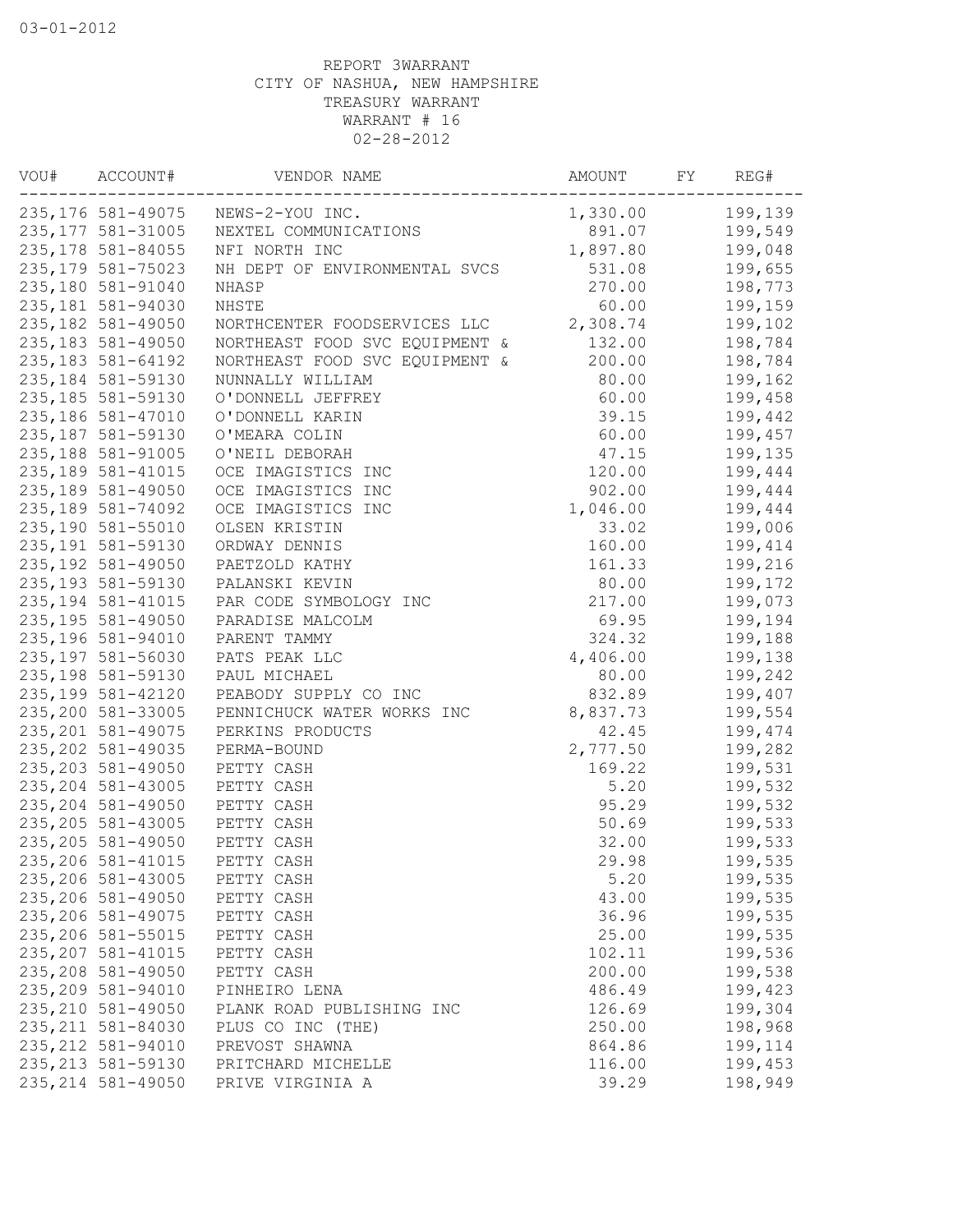| 235, 215 581-49050 PRO AV SYSTEMS INC<br>287.00<br>199,169<br>238.76<br>199,096<br>235, 216 581-49050<br>PROJECT LEAD THE WAY INC<br>235, 217 581-41015<br>199,119<br>140.00<br>PROLMAN MARGARET<br>235, 218 581-74092<br>171.50<br>199,199<br>PROTECH FITNESS LLC<br>13,390.00<br>235, 219 581-55015<br>199,085<br>PROVIDER ENTERPRISES INC (THE)<br>235, 219 581-55018<br>28,565.00<br>199,085<br>PROVIDER ENTERPRISES INC (THE)<br>235, 220 581-32005<br>199,629<br>PSNH<br>1,785.59<br>235, 221 581-32005<br>123, 195.40<br>199,626<br>PUBLIC SERVICE OF NH<br>235, 222 581-59130<br>199,175<br>RADIL SHAWN<br>80.00<br>235, 223 581-91005<br>RAUSSEO DAVID<br>18.09<br>199,540<br>235, 224 581-78007<br>RAYMOND J LEVESQUE & SONS<br>713.64<br>199,066<br>235, 225 581-59130<br>80.00<br>RAYMOND JR PAUL<br>199,420<br>235, 226 581-53103<br>963.01<br>READYNURSE STAFFING SERVICES<br>198,838<br>235, 227 581-84030<br>1,582.42<br>198,757<br>REGIONAL SERVICES & EDUCATION<br>235, 228 581-42110<br>31.11<br>199,348<br>REXEL<br>235, 229 581-49050<br>107.95<br>199,432<br>RICE COLLEEN<br>235, 230 581-91005<br>49.95<br>198,849<br>RICKER RONALD L<br>235, 231 581-74092<br>5,987.29<br>RIDDELL/ALL AMERICAN<br>199,230<br>235, 232 581-84030<br>RIVERVIEW SCHOOL INC<br>8,575.80<br>199,142<br>235, 233 581-91005<br>199,429<br>ROJAS MARIA<br>80.75<br>2,750.00<br>235, 234 581-94010<br>RYAN DAVID<br>199,200<br>235, 235 581-59130<br>SAMOLYK BRIAN<br>120.00<br>199,419<br>235, 236 581-78007<br>335.48<br>198,885<br>SANEL AUTO PARTS CO<br>235, 236 581-78007<br>SANEL AUTO PARTS CO<br>355.40<br>198,886<br>235, 237 581-49050<br>SCANTRON CORP<br>371.31<br>199,192<br>235, 238 581-49050<br>SCANTRON CORPORATION<br>68.79<br>199,043<br>235, 239 581-49050<br>SCHOLASTIC MAGAZINES<br>131.67<br>198,905<br>235, 239 581-95010<br>SCHOLASTIC MAGAZINES<br>148.50<br>198,905<br>235, 240 581-49050<br>199,459<br>SCHOLASTIC STORE ONLINE<br>214.74<br>235, 241 581-49050<br>SCHOOL HEALTH CORP<br>214.49<br>198,766<br>235, 242 581-47010<br>SCHOOL NURSE SUPPLY INC<br>128.55<br>199,059<br>235, 243 581-41015<br>SCHOOL SPECIALTY INC<br>2.16<br>199,076<br>235, 243 581-49035<br>SCHOOL SPECIALTY INC<br>80.74<br>199,076<br>235, 243 581-49050<br>SCHOOL SPECIALTY INC<br>11,692.20<br>199,076<br>235, 243 581-49050<br>SCHOOL SPECIALTY INC<br>283.55<br>199,077<br>235, 244 581-91040<br>199,198<br>SCHOOLLAW.COM<br>370.00<br>235, 245 581-59130<br>199,461<br>SCRIVENER STEPHEN<br>80.00<br>235, 246 581-84030<br>2,259.95<br>198,754<br><b>SERESC</b><br>235, 246 581-94030<br>125.00<br>198,754<br>SERESC<br>235, 247 581-74092<br>617.64<br>199,185<br>SHANAHAN SOUND AND ELECTRONICS<br>235, 248 581-91005<br>58.69<br>199,144<br>SHEAFF ALTHEA<br>235, 249 581-42130<br>199,147<br>350.00<br>SIEMENS INDUSTRY, INC<br>235, 250 581-59130<br>60.00<br>198,752<br>SIMONEAU KEVIN<br>235, 251 581-59130<br>60.00<br>198,802<br>SIMONEAU KEVIN<br>235, 252 581-59130<br>80.00<br>199,241<br>SINCLAIR DAVID<br>235, 253 581-95005<br>199,229<br>168.00<br>SKILLSUSA INC<br>235, 254 581-59130<br>80.00<br>199,163<br>SMITH MIKE<br>235, 255 581-49050 | VOU# | ACCOUNT# | VENDOR NAME                   | AMOUNT | FΥ | REG#    |
|---------------------------------------------------------------------------------------------------------------------------------------------------------------------------------------------------------------------------------------------------------------------------------------------------------------------------------------------------------------------------------------------------------------------------------------------------------------------------------------------------------------------------------------------------------------------------------------------------------------------------------------------------------------------------------------------------------------------------------------------------------------------------------------------------------------------------------------------------------------------------------------------------------------------------------------------------------------------------------------------------------------------------------------------------------------------------------------------------------------------------------------------------------------------------------------------------------------------------------------------------------------------------------------------------------------------------------------------------------------------------------------------------------------------------------------------------------------------------------------------------------------------------------------------------------------------------------------------------------------------------------------------------------------------------------------------------------------------------------------------------------------------------------------------------------------------------------------------------------------------------------------------------------------------------------------------------------------------------------------------------------------------------------------------------------------------------------------------------------------------------------------------------------------------------------------------------------------------------------------------------------------------------------------------------------------------------------------------------------------------------------------------------------------------------------------------------------------------------------------------------------------------------------------------------------------------------------------------------------------------------------------------------------------------------------------------------------------------------------------------------------------------------------------------------------------------------------------------------------------------------------------------------------------------------------------------------------------------------------------------------------------------------------------------------------------------------------------------------------------------------------------------------------------------------------|------|----------|-------------------------------|--------|----|---------|
|                                                                                                                                                                                                                                                                                                                                                                                                                                                                                                                                                                                                                                                                                                                                                                                                                                                                                                                                                                                                                                                                                                                                                                                                                                                                                                                                                                                                                                                                                                                                                                                                                                                                                                                                                                                                                                                                                                                                                                                                                                                                                                                                                                                                                                                                                                                                                                                                                                                                                                                                                                                                                                                                                                                                                                                                                                                                                                                                                                                                                                                                                                                                                                                 |      |          |                               |        |    |         |
|                                                                                                                                                                                                                                                                                                                                                                                                                                                                                                                                                                                                                                                                                                                                                                                                                                                                                                                                                                                                                                                                                                                                                                                                                                                                                                                                                                                                                                                                                                                                                                                                                                                                                                                                                                                                                                                                                                                                                                                                                                                                                                                                                                                                                                                                                                                                                                                                                                                                                                                                                                                                                                                                                                                                                                                                                                                                                                                                                                                                                                                                                                                                                                                 |      |          |                               |        |    |         |
|                                                                                                                                                                                                                                                                                                                                                                                                                                                                                                                                                                                                                                                                                                                                                                                                                                                                                                                                                                                                                                                                                                                                                                                                                                                                                                                                                                                                                                                                                                                                                                                                                                                                                                                                                                                                                                                                                                                                                                                                                                                                                                                                                                                                                                                                                                                                                                                                                                                                                                                                                                                                                                                                                                                                                                                                                                                                                                                                                                                                                                                                                                                                                                                 |      |          |                               |        |    |         |
|                                                                                                                                                                                                                                                                                                                                                                                                                                                                                                                                                                                                                                                                                                                                                                                                                                                                                                                                                                                                                                                                                                                                                                                                                                                                                                                                                                                                                                                                                                                                                                                                                                                                                                                                                                                                                                                                                                                                                                                                                                                                                                                                                                                                                                                                                                                                                                                                                                                                                                                                                                                                                                                                                                                                                                                                                                                                                                                                                                                                                                                                                                                                                                                 |      |          |                               |        |    |         |
|                                                                                                                                                                                                                                                                                                                                                                                                                                                                                                                                                                                                                                                                                                                                                                                                                                                                                                                                                                                                                                                                                                                                                                                                                                                                                                                                                                                                                                                                                                                                                                                                                                                                                                                                                                                                                                                                                                                                                                                                                                                                                                                                                                                                                                                                                                                                                                                                                                                                                                                                                                                                                                                                                                                                                                                                                                                                                                                                                                                                                                                                                                                                                                                 |      |          |                               |        |    |         |
|                                                                                                                                                                                                                                                                                                                                                                                                                                                                                                                                                                                                                                                                                                                                                                                                                                                                                                                                                                                                                                                                                                                                                                                                                                                                                                                                                                                                                                                                                                                                                                                                                                                                                                                                                                                                                                                                                                                                                                                                                                                                                                                                                                                                                                                                                                                                                                                                                                                                                                                                                                                                                                                                                                                                                                                                                                                                                                                                                                                                                                                                                                                                                                                 |      |          |                               |        |    |         |
|                                                                                                                                                                                                                                                                                                                                                                                                                                                                                                                                                                                                                                                                                                                                                                                                                                                                                                                                                                                                                                                                                                                                                                                                                                                                                                                                                                                                                                                                                                                                                                                                                                                                                                                                                                                                                                                                                                                                                                                                                                                                                                                                                                                                                                                                                                                                                                                                                                                                                                                                                                                                                                                                                                                                                                                                                                                                                                                                                                                                                                                                                                                                                                                 |      |          |                               |        |    |         |
|                                                                                                                                                                                                                                                                                                                                                                                                                                                                                                                                                                                                                                                                                                                                                                                                                                                                                                                                                                                                                                                                                                                                                                                                                                                                                                                                                                                                                                                                                                                                                                                                                                                                                                                                                                                                                                                                                                                                                                                                                                                                                                                                                                                                                                                                                                                                                                                                                                                                                                                                                                                                                                                                                                                                                                                                                                                                                                                                                                                                                                                                                                                                                                                 |      |          |                               |        |    |         |
|                                                                                                                                                                                                                                                                                                                                                                                                                                                                                                                                                                                                                                                                                                                                                                                                                                                                                                                                                                                                                                                                                                                                                                                                                                                                                                                                                                                                                                                                                                                                                                                                                                                                                                                                                                                                                                                                                                                                                                                                                                                                                                                                                                                                                                                                                                                                                                                                                                                                                                                                                                                                                                                                                                                                                                                                                                                                                                                                                                                                                                                                                                                                                                                 |      |          |                               |        |    |         |
|                                                                                                                                                                                                                                                                                                                                                                                                                                                                                                                                                                                                                                                                                                                                                                                                                                                                                                                                                                                                                                                                                                                                                                                                                                                                                                                                                                                                                                                                                                                                                                                                                                                                                                                                                                                                                                                                                                                                                                                                                                                                                                                                                                                                                                                                                                                                                                                                                                                                                                                                                                                                                                                                                                                                                                                                                                                                                                                                                                                                                                                                                                                                                                                 |      |          |                               |        |    |         |
|                                                                                                                                                                                                                                                                                                                                                                                                                                                                                                                                                                                                                                                                                                                                                                                                                                                                                                                                                                                                                                                                                                                                                                                                                                                                                                                                                                                                                                                                                                                                                                                                                                                                                                                                                                                                                                                                                                                                                                                                                                                                                                                                                                                                                                                                                                                                                                                                                                                                                                                                                                                                                                                                                                                                                                                                                                                                                                                                                                                                                                                                                                                                                                                 |      |          |                               |        |    |         |
|                                                                                                                                                                                                                                                                                                                                                                                                                                                                                                                                                                                                                                                                                                                                                                                                                                                                                                                                                                                                                                                                                                                                                                                                                                                                                                                                                                                                                                                                                                                                                                                                                                                                                                                                                                                                                                                                                                                                                                                                                                                                                                                                                                                                                                                                                                                                                                                                                                                                                                                                                                                                                                                                                                                                                                                                                                                                                                                                                                                                                                                                                                                                                                                 |      |          |                               |        |    |         |
|                                                                                                                                                                                                                                                                                                                                                                                                                                                                                                                                                                                                                                                                                                                                                                                                                                                                                                                                                                                                                                                                                                                                                                                                                                                                                                                                                                                                                                                                                                                                                                                                                                                                                                                                                                                                                                                                                                                                                                                                                                                                                                                                                                                                                                                                                                                                                                                                                                                                                                                                                                                                                                                                                                                                                                                                                                                                                                                                                                                                                                                                                                                                                                                 |      |          |                               |        |    |         |
|                                                                                                                                                                                                                                                                                                                                                                                                                                                                                                                                                                                                                                                                                                                                                                                                                                                                                                                                                                                                                                                                                                                                                                                                                                                                                                                                                                                                                                                                                                                                                                                                                                                                                                                                                                                                                                                                                                                                                                                                                                                                                                                                                                                                                                                                                                                                                                                                                                                                                                                                                                                                                                                                                                                                                                                                                                                                                                                                                                                                                                                                                                                                                                                 |      |          |                               |        |    |         |
|                                                                                                                                                                                                                                                                                                                                                                                                                                                                                                                                                                                                                                                                                                                                                                                                                                                                                                                                                                                                                                                                                                                                                                                                                                                                                                                                                                                                                                                                                                                                                                                                                                                                                                                                                                                                                                                                                                                                                                                                                                                                                                                                                                                                                                                                                                                                                                                                                                                                                                                                                                                                                                                                                                                                                                                                                                                                                                                                                                                                                                                                                                                                                                                 |      |          |                               |        |    |         |
|                                                                                                                                                                                                                                                                                                                                                                                                                                                                                                                                                                                                                                                                                                                                                                                                                                                                                                                                                                                                                                                                                                                                                                                                                                                                                                                                                                                                                                                                                                                                                                                                                                                                                                                                                                                                                                                                                                                                                                                                                                                                                                                                                                                                                                                                                                                                                                                                                                                                                                                                                                                                                                                                                                                                                                                                                                                                                                                                                                                                                                                                                                                                                                                 |      |          |                               |        |    |         |
|                                                                                                                                                                                                                                                                                                                                                                                                                                                                                                                                                                                                                                                                                                                                                                                                                                                                                                                                                                                                                                                                                                                                                                                                                                                                                                                                                                                                                                                                                                                                                                                                                                                                                                                                                                                                                                                                                                                                                                                                                                                                                                                                                                                                                                                                                                                                                                                                                                                                                                                                                                                                                                                                                                                                                                                                                                                                                                                                                                                                                                                                                                                                                                                 |      |          |                               |        |    |         |
|                                                                                                                                                                                                                                                                                                                                                                                                                                                                                                                                                                                                                                                                                                                                                                                                                                                                                                                                                                                                                                                                                                                                                                                                                                                                                                                                                                                                                                                                                                                                                                                                                                                                                                                                                                                                                                                                                                                                                                                                                                                                                                                                                                                                                                                                                                                                                                                                                                                                                                                                                                                                                                                                                                                                                                                                                                                                                                                                                                                                                                                                                                                                                                                 |      |          |                               |        |    |         |
|                                                                                                                                                                                                                                                                                                                                                                                                                                                                                                                                                                                                                                                                                                                                                                                                                                                                                                                                                                                                                                                                                                                                                                                                                                                                                                                                                                                                                                                                                                                                                                                                                                                                                                                                                                                                                                                                                                                                                                                                                                                                                                                                                                                                                                                                                                                                                                                                                                                                                                                                                                                                                                                                                                                                                                                                                                                                                                                                                                                                                                                                                                                                                                                 |      |          |                               |        |    |         |
|                                                                                                                                                                                                                                                                                                                                                                                                                                                                                                                                                                                                                                                                                                                                                                                                                                                                                                                                                                                                                                                                                                                                                                                                                                                                                                                                                                                                                                                                                                                                                                                                                                                                                                                                                                                                                                                                                                                                                                                                                                                                                                                                                                                                                                                                                                                                                                                                                                                                                                                                                                                                                                                                                                                                                                                                                                                                                                                                                                                                                                                                                                                                                                                 |      |          |                               |        |    |         |
|                                                                                                                                                                                                                                                                                                                                                                                                                                                                                                                                                                                                                                                                                                                                                                                                                                                                                                                                                                                                                                                                                                                                                                                                                                                                                                                                                                                                                                                                                                                                                                                                                                                                                                                                                                                                                                                                                                                                                                                                                                                                                                                                                                                                                                                                                                                                                                                                                                                                                                                                                                                                                                                                                                                                                                                                                                                                                                                                                                                                                                                                                                                                                                                 |      |          |                               |        |    |         |
|                                                                                                                                                                                                                                                                                                                                                                                                                                                                                                                                                                                                                                                                                                                                                                                                                                                                                                                                                                                                                                                                                                                                                                                                                                                                                                                                                                                                                                                                                                                                                                                                                                                                                                                                                                                                                                                                                                                                                                                                                                                                                                                                                                                                                                                                                                                                                                                                                                                                                                                                                                                                                                                                                                                                                                                                                                                                                                                                                                                                                                                                                                                                                                                 |      |          |                               |        |    |         |
|                                                                                                                                                                                                                                                                                                                                                                                                                                                                                                                                                                                                                                                                                                                                                                                                                                                                                                                                                                                                                                                                                                                                                                                                                                                                                                                                                                                                                                                                                                                                                                                                                                                                                                                                                                                                                                                                                                                                                                                                                                                                                                                                                                                                                                                                                                                                                                                                                                                                                                                                                                                                                                                                                                                                                                                                                                                                                                                                                                                                                                                                                                                                                                                 |      |          |                               |        |    |         |
|                                                                                                                                                                                                                                                                                                                                                                                                                                                                                                                                                                                                                                                                                                                                                                                                                                                                                                                                                                                                                                                                                                                                                                                                                                                                                                                                                                                                                                                                                                                                                                                                                                                                                                                                                                                                                                                                                                                                                                                                                                                                                                                                                                                                                                                                                                                                                                                                                                                                                                                                                                                                                                                                                                                                                                                                                                                                                                                                                                                                                                                                                                                                                                                 |      |          |                               |        |    |         |
|                                                                                                                                                                                                                                                                                                                                                                                                                                                                                                                                                                                                                                                                                                                                                                                                                                                                                                                                                                                                                                                                                                                                                                                                                                                                                                                                                                                                                                                                                                                                                                                                                                                                                                                                                                                                                                                                                                                                                                                                                                                                                                                                                                                                                                                                                                                                                                                                                                                                                                                                                                                                                                                                                                                                                                                                                                                                                                                                                                                                                                                                                                                                                                                 |      |          |                               |        |    |         |
|                                                                                                                                                                                                                                                                                                                                                                                                                                                                                                                                                                                                                                                                                                                                                                                                                                                                                                                                                                                                                                                                                                                                                                                                                                                                                                                                                                                                                                                                                                                                                                                                                                                                                                                                                                                                                                                                                                                                                                                                                                                                                                                                                                                                                                                                                                                                                                                                                                                                                                                                                                                                                                                                                                                                                                                                                                                                                                                                                                                                                                                                                                                                                                                 |      |          |                               |        |    |         |
|                                                                                                                                                                                                                                                                                                                                                                                                                                                                                                                                                                                                                                                                                                                                                                                                                                                                                                                                                                                                                                                                                                                                                                                                                                                                                                                                                                                                                                                                                                                                                                                                                                                                                                                                                                                                                                                                                                                                                                                                                                                                                                                                                                                                                                                                                                                                                                                                                                                                                                                                                                                                                                                                                                                                                                                                                                                                                                                                                                                                                                                                                                                                                                                 |      |          |                               |        |    |         |
|                                                                                                                                                                                                                                                                                                                                                                                                                                                                                                                                                                                                                                                                                                                                                                                                                                                                                                                                                                                                                                                                                                                                                                                                                                                                                                                                                                                                                                                                                                                                                                                                                                                                                                                                                                                                                                                                                                                                                                                                                                                                                                                                                                                                                                                                                                                                                                                                                                                                                                                                                                                                                                                                                                                                                                                                                                                                                                                                                                                                                                                                                                                                                                                 |      |          |                               |        |    |         |
|                                                                                                                                                                                                                                                                                                                                                                                                                                                                                                                                                                                                                                                                                                                                                                                                                                                                                                                                                                                                                                                                                                                                                                                                                                                                                                                                                                                                                                                                                                                                                                                                                                                                                                                                                                                                                                                                                                                                                                                                                                                                                                                                                                                                                                                                                                                                                                                                                                                                                                                                                                                                                                                                                                                                                                                                                                                                                                                                                                                                                                                                                                                                                                                 |      |          |                               |        |    |         |
|                                                                                                                                                                                                                                                                                                                                                                                                                                                                                                                                                                                                                                                                                                                                                                                                                                                                                                                                                                                                                                                                                                                                                                                                                                                                                                                                                                                                                                                                                                                                                                                                                                                                                                                                                                                                                                                                                                                                                                                                                                                                                                                                                                                                                                                                                                                                                                                                                                                                                                                                                                                                                                                                                                                                                                                                                                                                                                                                                                                                                                                                                                                                                                                 |      |          |                               |        |    |         |
|                                                                                                                                                                                                                                                                                                                                                                                                                                                                                                                                                                                                                                                                                                                                                                                                                                                                                                                                                                                                                                                                                                                                                                                                                                                                                                                                                                                                                                                                                                                                                                                                                                                                                                                                                                                                                                                                                                                                                                                                                                                                                                                                                                                                                                                                                                                                                                                                                                                                                                                                                                                                                                                                                                                                                                                                                                                                                                                                                                                                                                                                                                                                                                                 |      |          |                               |        |    |         |
|                                                                                                                                                                                                                                                                                                                                                                                                                                                                                                                                                                                                                                                                                                                                                                                                                                                                                                                                                                                                                                                                                                                                                                                                                                                                                                                                                                                                                                                                                                                                                                                                                                                                                                                                                                                                                                                                                                                                                                                                                                                                                                                                                                                                                                                                                                                                                                                                                                                                                                                                                                                                                                                                                                                                                                                                                                                                                                                                                                                                                                                                                                                                                                                 |      |          |                               |        |    |         |
|                                                                                                                                                                                                                                                                                                                                                                                                                                                                                                                                                                                                                                                                                                                                                                                                                                                                                                                                                                                                                                                                                                                                                                                                                                                                                                                                                                                                                                                                                                                                                                                                                                                                                                                                                                                                                                                                                                                                                                                                                                                                                                                                                                                                                                                                                                                                                                                                                                                                                                                                                                                                                                                                                                                                                                                                                                                                                                                                                                                                                                                                                                                                                                                 |      |          |                               |        |    |         |
|                                                                                                                                                                                                                                                                                                                                                                                                                                                                                                                                                                                                                                                                                                                                                                                                                                                                                                                                                                                                                                                                                                                                                                                                                                                                                                                                                                                                                                                                                                                                                                                                                                                                                                                                                                                                                                                                                                                                                                                                                                                                                                                                                                                                                                                                                                                                                                                                                                                                                                                                                                                                                                                                                                                                                                                                                                                                                                                                                                                                                                                                                                                                                                                 |      |          |                               |        |    |         |
|                                                                                                                                                                                                                                                                                                                                                                                                                                                                                                                                                                                                                                                                                                                                                                                                                                                                                                                                                                                                                                                                                                                                                                                                                                                                                                                                                                                                                                                                                                                                                                                                                                                                                                                                                                                                                                                                                                                                                                                                                                                                                                                                                                                                                                                                                                                                                                                                                                                                                                                                                                                                                                                                                                                                                                                                                                                                                                                                                                                                                                                                                                                                                                                 |      |          |                               |        |    |         |
|                                                                                                                                                                                                                                                                                                                                                                                                                                                                                                                                                                                                                                                                                                                                                                                                                                                                                                                                                                                                                                                                                                                                                                                                                                                                                                                                                                                                                                                                                                                                                                                                                                                                                                                                                                                                                                                                                                                                                                                                                                                                                                                                                                                                                                                                                                                                                                                                                                                                                                                                                                                                                                                                                                                                                                                                                                                                                                                                                                                                                                                                                                                                                                                 |      |          |                               |        |    |         |
|                                                                                                                                                                                                                                                                                                                                                                                                                                                                                                                                                                                                                                                                                                                                                                                                                                                                                                                                                                                                                                                                                                                                                                                                                                                                                                                                                                                                                                                                                                                                                                                                                                                                                                                                                                                                                                                                                                                                                                                                                                                                                                                                                                                                                                                                                                                                                                                                                                                                                                                                                                                                                                                                                                                                                                                                                                                                                                                                                                                                                                                                                                                                                                                 |      |          |                               |        |    |         |
|                                                                                                                                                                                                                                                                                                                                                                                                                                                                                                                                                                                                                                                                                                                                                                                                                                                                                                                                                                                                                                                                                                                                                                                                                                                                                                                                                                                                                                                                                                                                                                                                                                                                                                                                                                                                                                                                                                                                                                                                                                                                                                                                                                                                                                                                                                                                                                                                                                                                                                                                                                                                                                                                                                                                                                                                                                                                                                                                                                                                                                                                                                                                                                                 |      |          |                               |        |    |         |
|                                                                                                                                                                                                                                                                                                                                                                                                                                                                                                                                                                                                                                                                                                                                                                                                                                                                                                                                                                                                                                                                                                                                                                                                                                                                                                                                                                                                                                                                                                                                                                                                                                                                                                                                                                                                                                                                                                                                                                                                                                                                                                                                                                                                                                                                                                                                                                                                                                                                                                                                                                                                                                                                                                                                                                                                                                                                                                                                                                                                                                                                                                                                                                                 |      |          |                               |        |    |         |
|                                                                                                                                                                                                                                                                                                                                                                                                                                                                                                                                                                                                                                                                                                                                                                                                                                                                                                                                                                                                                                                                                                                                                                                                                                                                                                                                                                                                                                                                                                                                                                                                                                                                                                                                                                                                                                                                                                                                                                                                                                                                                                                                                                                                                                                                                                                                                                                                                                                                                                                                                                                                                                                                                                                                                                                                                                                                                                                                                                                                                                                                                                                                                                                 |      |          |                               |        |    |         |
|                                                                                                                                                                                                                                                                                                                                                                                                                                                                                                                                                                                                                                                                                                                                                                                                                                                                                                                                                                                                                                                                                                                                                                                                                                                                                                                                                                                                                                                                                                                                                                                                                                                                                                                                                                                                                                                                                                                                                                                                                                                                                                                                                                                                                                                                                                                                                                                                                                                                                                                                                                                                                                                                                                                                                                                                                                                                                                                                                                                                                                                                                                                                                                                 |      |          |                               |        |    |         |
|                                                                                                                                                                                                                                                                                                                                                                                                                                                                                                                                                                                                                                                                                                                                                                                                                                                                                                                                                                                                                                                                                                                                                                                                                                                                                                                                                                                                                                                                                                                                                                                                                                                                                                                                                                                                                                                                                                                                                                                                                                                                                                                                                                                                                                                                                                                                                                                                                                                                                                                                                                                                                                                                                                                                                                                                                                                                                                                                                                                                                                                                                                                                                                                 |      |          |                               |        |    |         |
|                                                                                                                                                                                                                                                                                                                                                                                                                                                                                                                                                                                                                                                                                                                                                                                                                                                                                                                                                                                                                                                                                                                                                                                                                                                                                                                                                                                                                                                                                                                                                                                                                                                                                                                                                                                                                                                                                                                                                                                                                                                                                                                                                                                                                                                                                                                                                                                                                                                                                                                                                                                                                                                                                                                                                                                                                                                                                                                                                                                                                                                                                                                                                                                 |      |          |                               |        |    |         |
|                                                                                                                                                                                                                                                                                                                                                                                                                                                                                                                                                                                                                                                                                                                                                                                                                                                                                                                                                                                                                                                                                                                                                                                                                                                                                                                                                                                                                                                                                                                                                                                                                                                                                                                                                                                                                                                                                                                                                                                                                                                                                                                                                                                                                                                                                                                                                                                                                                                                                                                                                                                                                                                                                                                                                                                                                                                                                                                                                                                                                                                                                                                                                                                 |      |          |                               |        |    |         |
|                                                                                                                                                                                                                                                                                                                                                                                                                                                                                                                                                                                                                                                                                                                                                                                                                                                                                                                                                                                                                                                                                                                                                                                                                                                                                                                                                                                                                                                                                                                                                                                                                                                                                                                                                                                                                                                                                                                                                                                                                                                                                                                                                                                                                                                                                                                                                                                                                                                                                                                                                                                                                                                                                                                                                                                                                                                                                                                                                                                                                                                                                                                                                                                 |      |          |                               |        |    |         |
|                                                                                                                                                                                                                                                                                                                                                                                                                                                                                                                                                                                                                                                                                                                                                                                                                                                                                                                                                                                                                                                                                                                                                                                                                                                                                                                                                                                                                                                                                                                                                                                                                                                                                                                                                                                                                                                                                                                                                                                                                                                                                                                                                                                                                                                                                                                                                                                                                                                                                                                                                                                                                                                                                                                                                                                                                                                                                                                                                                                                                                                                                                                                                                                 |      |          |                               |        |    |         |
|                                                                                                                                                                                                                                                                                                                                                                                                                                                                                                                                                                                                                                                                                                                                                                                                                                                                                                                                                                                                                                                                                                                                                                                                                                                                                                                                                                                                                                                                                                                                                                                                                                                                                                                                                                                                                                                                                                                                                                                                                                                                                                                                                                                                                                                                                                                                                                                                                                                                                                                                                                                                                                                                                                                                                                                                                                                                                                                                                                                                                                                                                                                                                                                 |      |          |                               |        |    |         |
|                                                                                                                                                                                                                                                                                                                                                                                                                                                                                                                                                                                                                                                                                                                                                                                                                                                                                                                                                                                                                                                                                                                                                                                                                                                                                                                                                                                                                                                                                                                                                                                                                                                                                                                                                                                                                                                                                                                                                                                                                                                                                                                                                                                                                                                                                                                                                                                                                                                                                                                                                                                                                                                                                                                                                                                                                                                                                                                                                                                                                                                                                                                                                                                 |      |          | SOCIAL STUDIES SCHOOL SERVICE | 321.61 |    | 198,847 |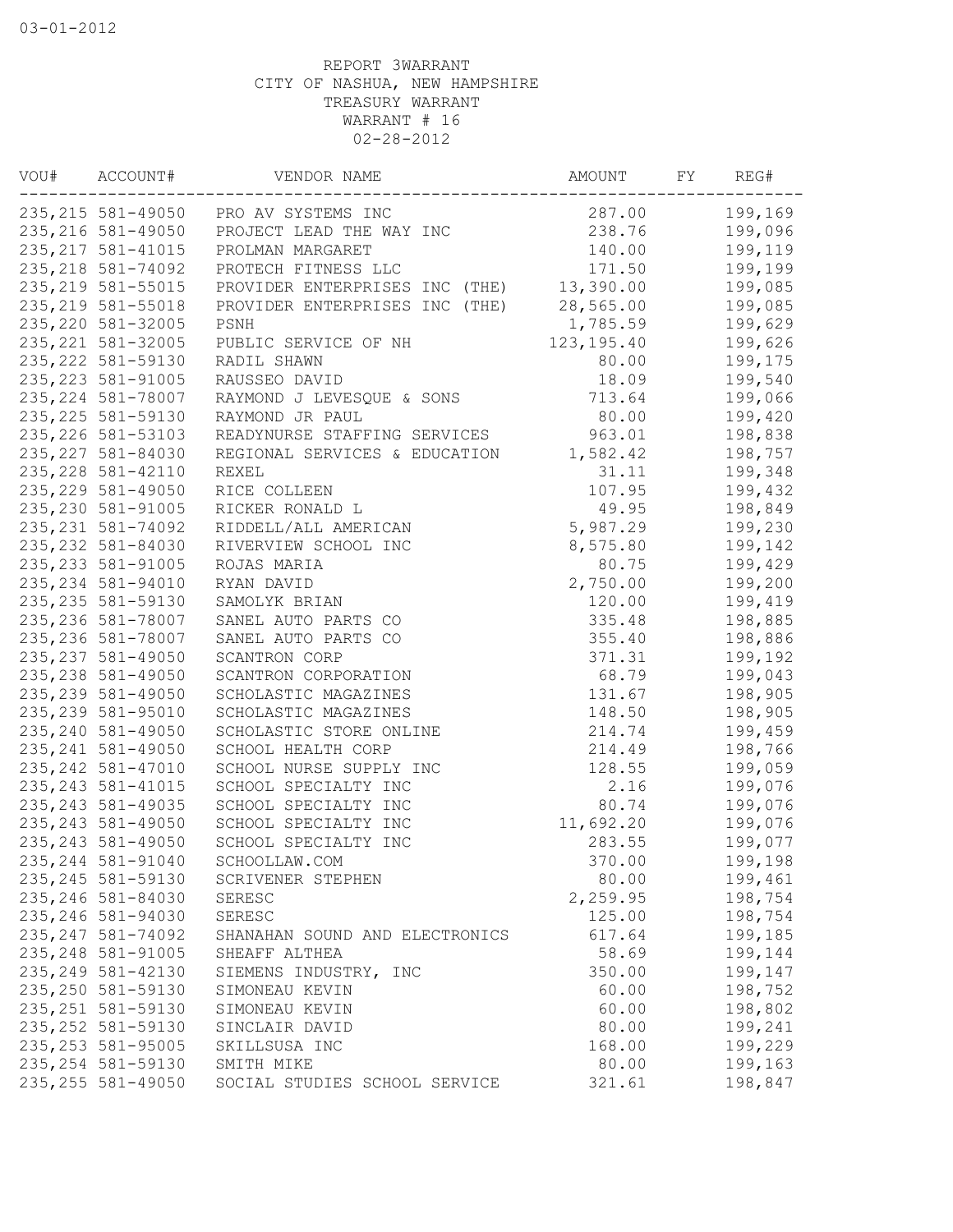| VOU#  | ACCOUNT#           | VENDOR NAME                    | AMOUNT    | FΥ | REG#         |
|-------|--------------------|--------------------------------|-----------|----|--------------|
|       | 235,256 581-84030  | SPAULDING YOUTH CENTER         | 16,416.00 |    | 198,743      |
|       | 235, 257 581-84030 | ST ANN'S HOME INC              | 5,209.40  |    | 198,828      |
|       | 235, 258 581-94030 | ST ANSELM COLLEGE              | 99.00     |    | 199,582      |
|       | 235, 259 581-43005 | STAMP FULFILLMENT SERVICES     | 540.00    |    | 199,641      |
|       | 235, 260 581-41015 | STAPLES BUSINESS ADVANTAGE     | 1,083.87  |    | 198,961      |
|       | 235, 260 581-49050 | STAPLES BUSINESS ADVANTAGE     | 4,859.31  |    | 198,961      |
|       | 235, 260 581-49075 | STAPLES BUSINESS ADVANTAGE     | 233.13    |    | 198,961      |
|       | 235, 261 581-53100 | STATE OF NH CRIMINAL RECORDS   | 161.00    |    | 199,537      |
|       | 235, 262 581-53100 | STATE OF NH-CRIMINAL RECORDS   | 206.75    |    | 199,633      |
|       | 235, 263 581-59130 | STERLING ALFRED                | 80.00     |    | 199,226      |
|       | 235, 264 581-59130 | STEVENS DOUG                   | 120.00    |    | 199,195      |
|       | 235, 265 581-59130 | SULLIVAN JACQUELINE            | 113.00    |    | 199,401      |
|       | 235, 266 581-49050 | SUPER DUPER PUBLICATIONS       | 518.69    |    | 198,777      |
|       | 235, 267 581-41015 | SURPLUS OFFICE EQUIPMENT INC   | 129.00    |    | 199,005      |
|       | 235, 268 581-49075 | SYSCO BOSTON LLC               | 9.65      |    | 199,438      |
|       | 235, 269 581-94010 | TARANTO KELLY ANGELA           | 324.32    |    | 199,435      |
|       | 235, 270 581-59130 | TARBELL EATON                  | 80.00     |    | 199,243      |
|       | 235, 271 581-49050 | TEACHER DIRECT                 | 72.52     |    | 199,196      |
|       | 235, 272 581-49050 | TEACHER'S DISCOVERY            | 947.32    |    | 199,086      |
|       | 235, 273 581-49050 | TECHNICAL EDUCATION SOLUTIONS  | 250.00    |    | 199,654      |
|       | 235, 274 581-53100 | TERMINIX PROCESSING CENTER     | 282.00    |    | 199,155      |
|       | 235, 275 581-59130 | TOSTEVIN WILLIAM               | 80.00     |    | 199,456      |
|       | 235, 276 581-49050 | TOWERS MOTOR PARTS CORP        | 373.95    |    | 198,979      |
|       | 235, 276 581-78007 | TOWERS MOTOR PARTS CORP        | 2.58      |    | 198,979      |
|       | 235, 277 581-43005 | UNITED PARCEL SERVICE          | 9.50      |    | 199,051      |
|       | 235, 278 581-83102 | UNUM LIFE INSURANCE            | 2,875.92  |    | 199,659      |
|       | 235, 278 581-83103 | UNUM LIFE INSURANCE            | 1,839.60  |    | 199,659      |
|       | 235, 279 581-43005 | USPS HASLER                    | 2,000.00  |    | 199,653      |
|       | 235,280 581-94030  | VARANO DAVID                   | 90.00     |    | 199,228      |
|       | 235, 281 581-84030 | VERMONT CTR FOR THE DEAF &     | 270.00    |    | 199,221      |
|       | 235, 282 581-75180 | VIKING ROOFING, INC.           | 860.00    |    | 199,154      |
|       | 235, 283 581-49050 | WARD'S NATURAL SCIENCE         | 119.44    |    | 198,932      |
|       | 235, 284 581-49050 | WAYFAIR LLC                    | 1,027.84  |    | 199,463      |
|       | 235, 285 581-41045 | WB MASON COMPANY INC           | 13,324.77 |    | 198,783      |
|       | 235, 285 581-49050 | WB MASON COMPANY INC           | 2,903.00  |    | 198,783      |
|       | 235, 286 581-84055 | WEDIKO CHILDREN'S SERVICES     | 5,223.02  |    | 198,934      |
|       | 235, 287 581-49050 | WELSH PRODUCTS INC             | 236.45    |    | 199,312      |
|       | 235, 288 581-59130 | WHITE LEO                      | 60.00     |    | 199,469      |
|       | 235, 289 581-42110 | WILLIAMS COMMUNICATIONS SERVIC | 1,074.00  |    | 199,130      |
|       | 235, 290 581-49095 | WILSON LANGUAGE TRAINING CORP  | 121.00    |    | 199,146      |
|       | 235, 291 581-59130 | WONG GARY                      | 60.00     |    | 199,398      |
|       | 235, 292 581-49030 | WORLD BOOK INC                 | 599.99    |    | 199,087      |
|       | 235, 293 581-91005 | WYBORNEY DAN                   | 274.73    |    | 199,470      |
| TOTAL | 581                | SCHOOL DEPARTMENT              |           |    | 1,432,830.84 |

680 592-85004 US BANK 2,000.00 198,799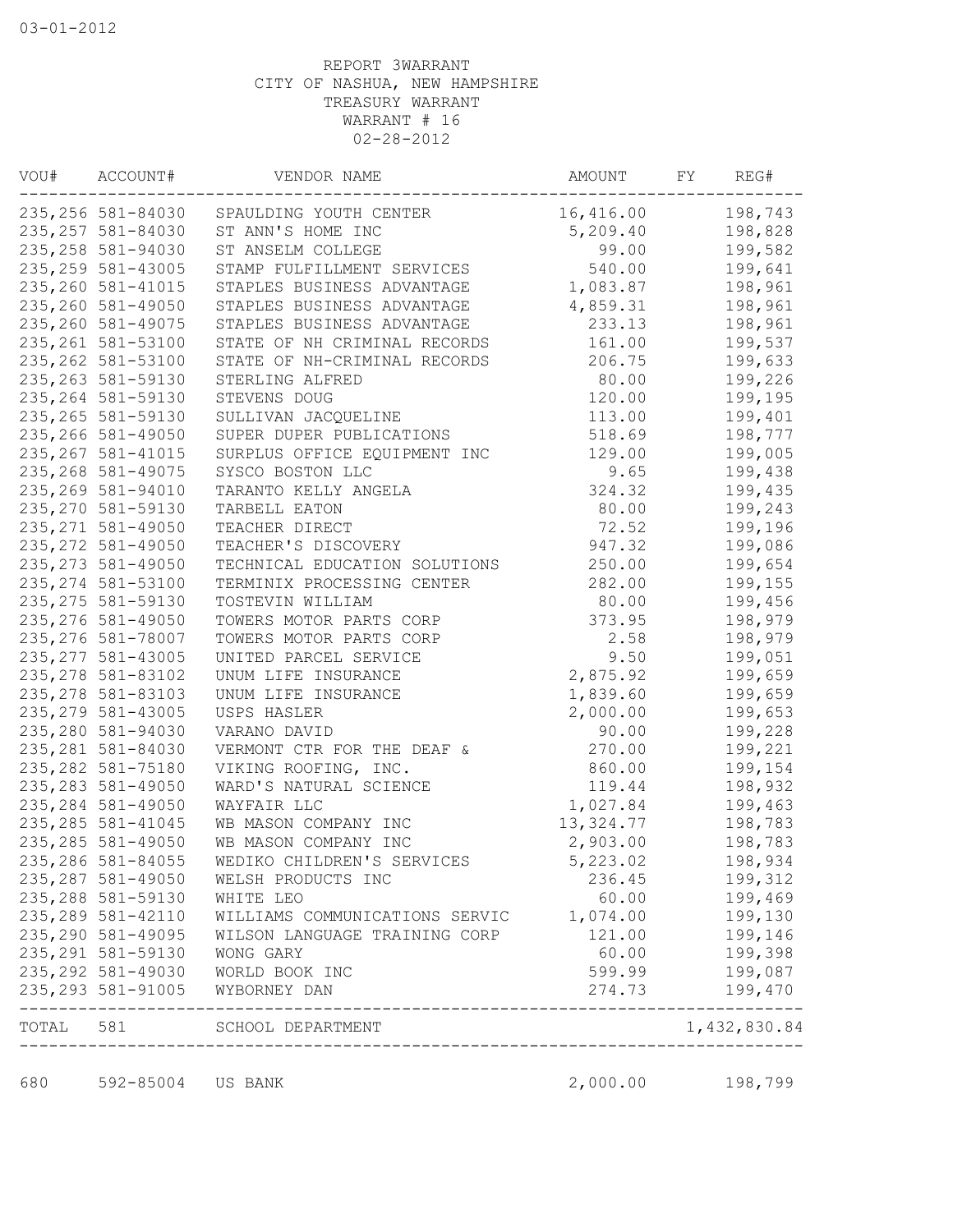|     |                   | VOU# ACCOUNT# VENDOR NAME                                  | AMOUNT FY REG# |           |
|-----|-------------------|------------------------------------------------------------|----------------|-----------|
|     |                   | TOTAL 592 BONDED DEBT SERVICE                              |                | 2,000.00  |
|     |                   |                                                            |                |           |
| 681 | 595-22015         | HUNTLEY DOULGLAS                                           | 6.02           | 199,371   |
| 682 | 595-22015         | KARAKANTAS GEORGE                                          | 8.70           | 199,374   |
| 683 | 595-22015         | MACNAUGHTON ALAN J                                         | 6.30           | 199,373   |
| 684 | 595-22015         | MOHEBAN STEVEN                                             | 4.60           | 199,375   |
| 685 | 595-22015         | POIRIER STEVEN G                                           | 2.76           | 199,369   |
| 686 | 595-22015         | SHAPIRO DEBORAH REV TRUST                                  | 27.26          | 199,378   |
| 687 | 595-22015         | SIEGEL JOANNA L                                            | 4.24           | 199,349   |
| 688 | 595-22015         | TYMOWIZ MARTIN & SHEILA                                    | 2.55           | 199,364   |
| 689 | 595-22015         | WHITNEY GABRIEL                                            | 9.80           | 199,376   |
| 690 | 595-22015         | WILBURN BRUCE                                              | 3.48           | 199,372   |
| 691 | 595-22015         | WILLIS DAVID & LINDA STRAZZULL                             | 8.50           | 199,370   |
| 692 | 595-22015         | WORKINGER BENJAMIN & JOYCE MAS 22.10                       |                | 199,377   |
| 693 |                   | $595-22025$ GARDNER FULTON & WAUGH PLLC $2,494.34$         |                | 199,311   |
|     | TOTAL 595 OVERLAY |                                                            |                | 2,600.65  |
|     |                   |                                                            |                |           |
|     |                   | 235,294 599-68009 MB TRACTOR & EQUIPMENT 57,002.00 199,291 |                |           |
|     |                   | TOTAL 599 "CERF" - EQUIPMENT PURCHASES                     |                | 57,002.00 |
|     |                   |                                                            |                |           |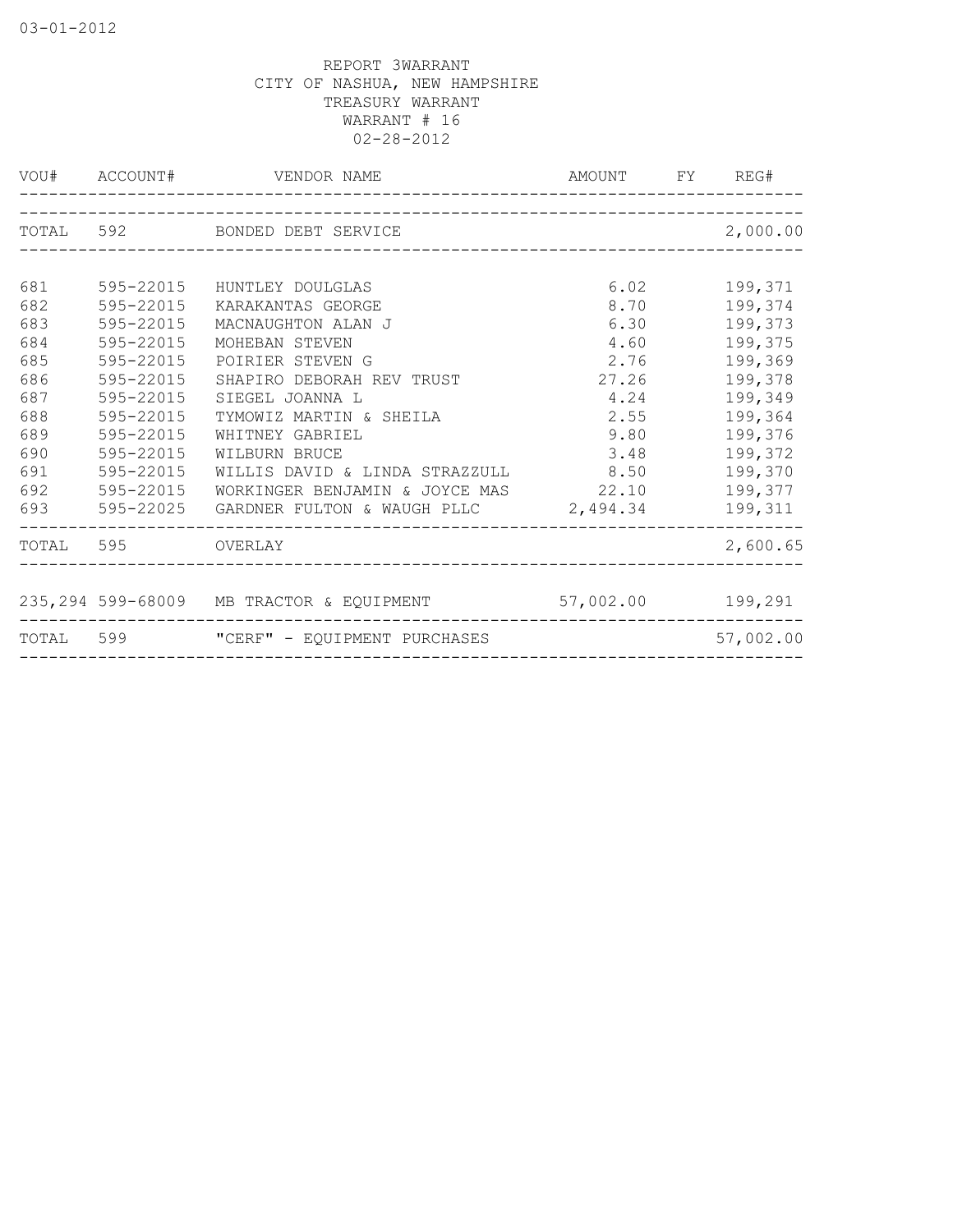| VOU#       | ACCOUNT#         | VENDOR NAME                                             | AMOUNT               | FY | REG#               |
|------------|------------------|---------------------------------------------------------|----------------------|----|--------------------|
| 694<br>695 | 617-01<br>617-01 | PROJECT RESOURCE GROUP LLC<br>SMRT INC                  | 2,000.00<br>3,528.20 |    | 199,541<br>198,826 |
| TOTAL      | 617-01           | CAP IMP - BUILDING MAINT<br>GENERAL REPAIRS - CITY HALL |                      |    | 5,528.20           |
| 696        | 632-10           | J LAWRENCE HALL INC                                     | 4,761.00             |    | 199,301            |
| TOTAL      | $632 - 10$       | CAP IMP - FIRE<br>DEFERRED BUILDING MAINT FY10          |                      |    | 4,761.00           |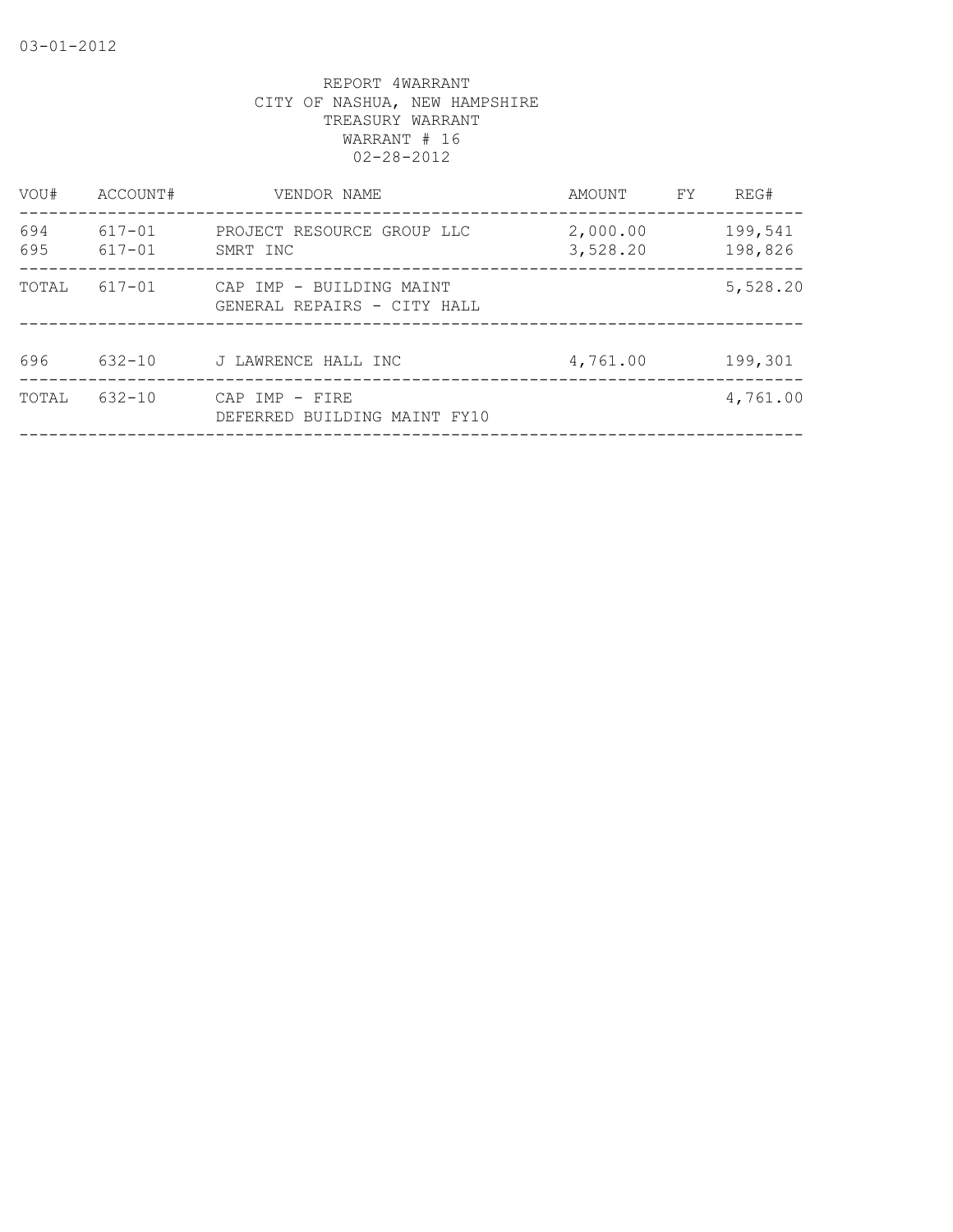| VOU#       | ACCOUNT#               | PROGRAM<br>VENDOR NAME                                                 | AMOUNT                | FY | REG#               |
|------------|------------------------|------------------------------------------------------------------------|-----------------------|----|--------------------|
| 697        | 701-01340              | 3753 MURPHY & COMPANY                                                  | 3,713.04              |    | 199,001            |
| 698        | 701-01340              | 3753 TERRYBERRY                                                        | 2,004.02              |    | 199,384            |
| 699        | 701-51005              | 3753 RATH YOUNG & PIGNATELLI PC                                        | 93,098.41             |    | 199,028            |
| 700        | 701-53025              | 3753 EDWARDS WILDMAN                                                   | 155,000.00            |    | 199,613            |
| 701        | 701-53025              | 3753 FITCH INC                                                         | 48,000.00             |    | 199,608            |
| 702        | 701-53025              | 3753 MOODY'S INVESTORS SERVICE                                         | 53,900.00             |    | 199,568            |
| TOTAL      | 701                    | CPF-MAYOR'S OFFICE                                                     | 355,715.47            |    |                    |
|            |                        |                                                                        |                       |    |                    |
| 703        | $720 - 41$             | 3738 SCHROEDER CONSTRUCTION MANAGEM                                    | 22, 179.25            |    | 199,342            |
| 703        | $720 - 42$             | 3738 SCHROEDER CONSTRUCTION MANAGEM                                    | 45.20                 |    | 199,342            |
| 704        | 720-53186              | 3738 NASHUA WALLPAPER & PAINT CO                                       | 5,255.98              |    | 198,889            |
| 705<br>706 | 720-53186<br>720-53186 | 3738 PROJECT RESOURCE GROUP LLC<br>3738 SCHROEDER CONSTRUCTION MANAGEM | 2,250.00<br>16,975.70 |    | 199,541<br>199,342 |
| TOTAL      | 720                    | CPF - HUNT BUILDING                                                    | 46,706.13             |    |                    |
|            |                        |                                                                        |                       |    |                    |
| 707        | 722-12890              | 3735 OFFICETEAM                                                        | 321.60                |    | 199,219            |
| 708        | 722-53029              | 3735 AFFILIATED COMPUTER SERVICES I                                    | 40,752.00             |    | 199,337            |
| 709        | 722-53029              | 3735 KRONOS INC                                                        | 88.80                 |    | 199,353            |
| 710        | 722-53029              | 3735 VELOCITY TECHNOLOGY SOLUTIONS                                     | 49,627.03             |    | 198,724            |
| 711        | 722-53036              | 3735 COURTYARD BY MARRIOTT NASHUA                                      | 2,784.00              |    | 199,361            |
| 712        | 722-53036              | 3735 CROWNE PLAZA HOTEL                                                | 2,070.00              |    | 198,890            |
| 713        | 722-53036              | 3735 VELOCITY TECHNOLOGY SOLUTIONS                                     | 13, 151.37            |    | 199,331            |
| 714        | 722-53140              | 3735 BERRY DUNN MCNEIL & PARKER                                        | 5,336.00              |    | 199,136            |
| 715        | 722-53140              | 3735 CAREER CONNECTIONS                                                | 1,730.54              |    | 198,852            |
| TOTAL      | 722                    | CPF-INFORMATION TECHNOLOGY                                             | 115,861.34            |    |                    |
| 716        |                        | 751-53030 3719 VANASSE HANGEN BRUSTLIN INC                             | 10,180.87             |    | 198,741            |
| TOTAL      | 751                    | CPF-PWD & ENGINEERING                                                  | 10,180.87             |    |                    |
|            |                        |                                                                        |                       |    |                    |
| 717        |                        | 753-53075 3740 HAYNER/SWANSON INC                                      | 62,676.69             |    | 199,127            |
| TOTAL      | 753                    | CPF-STREET DEPT                                                        | 62,676.69             |    |                    |
|            |                        |                                                                        |                       |    |                    |
| 718<br>718 | 757-53140<br>757-53140 | 3736 PROJECT RESOURCE GROUP LLC<br>3737 PROJECT RESOURCE GROUP LLC     | 1,000.00<br>1,000.00  |    | 199,541<br>199,541 |
|            |                        |                                                                        |                       |    |                    |
| TOTAL      | 757                    | CPF-PARKING LOTS                                                       | 2,000.00              |    |                    |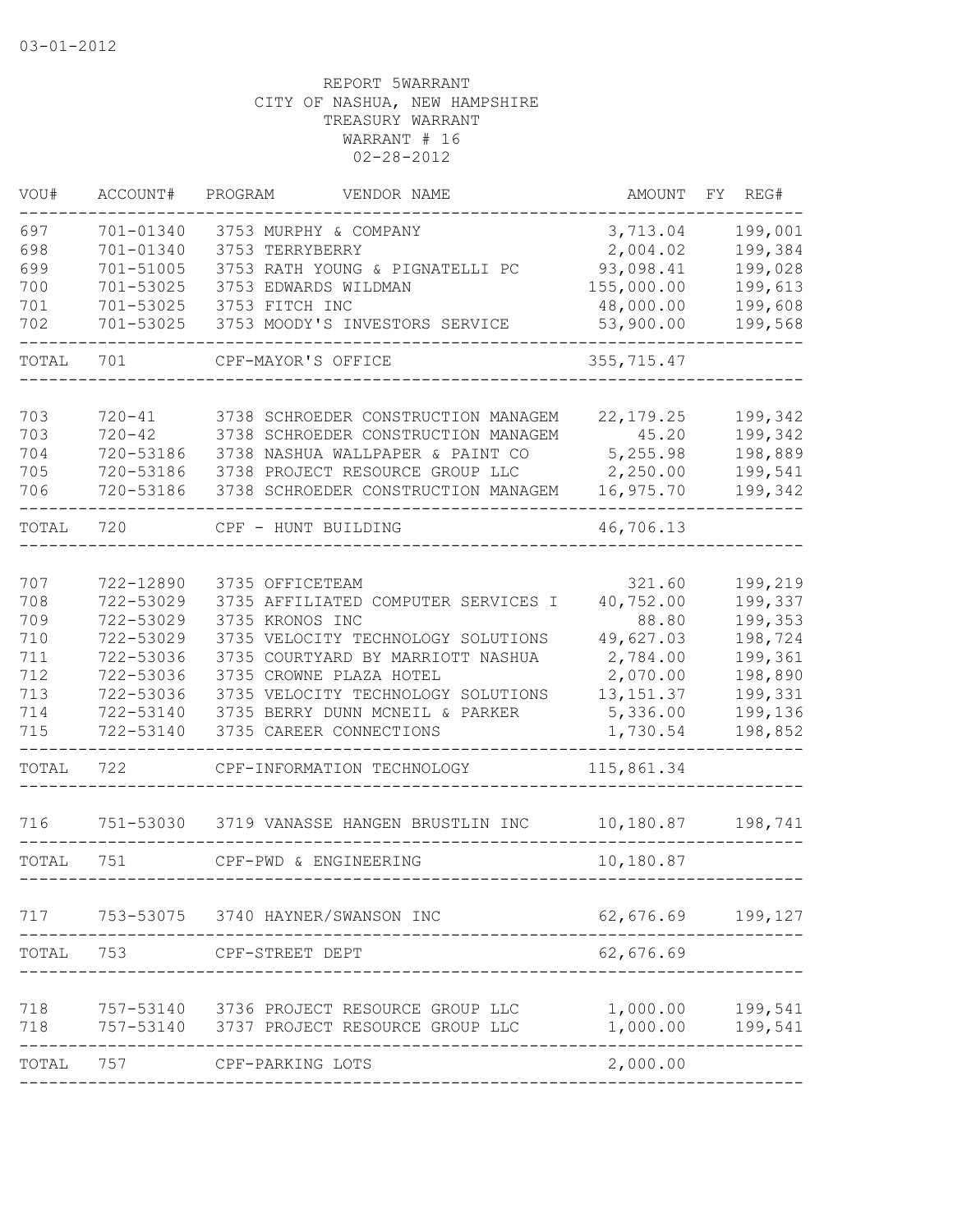| VOU#      | ACCOUNT# PROGRAM                                               | VENDOR NAME                                                                                      | AMOUNT                        | FY REG#                       |  |
|-----------|----------------------------------------------------------------|--------------------------------------------------------------------------------------------------|-------------------------------|-------------------------------|--|
|           | 235, 295 781-01310<br>235, 296 781-01680<br>235, 297 781-01680 | 3775 HARVEY CONSTRUCTION CO<br>3775 DESMARAIS ENVIRONMENTAL INC<br>3775 PAGE STREET LEASING, LLC | 61,401.11<br>504.00<br>380.00 | 198,737<br>199,091<br>198,747 |  |
|           | 235, 298 781-01695                                             | 3775 CX ASSOCIATES LLC                                                                           | 4,795.25                      | 199,428                       |  |
|           | 235, 299 781-01695                                             | 3775 HARVEY CONSTRUCTION CO                                                                      | 92,126.07                     | 198,737                       |  |
|           | 235,300 781-53095                                              | 3775 TURNER BUILDING SCIENCE LLC                                                                 | 34,012.33                     | 199,201                       |  |
|           | 235,301 781-56020                                              | 3775 BOYS & GIRLS CLUB OF GREATER N                                                              | 2,000.00                      | 198,785                       |  |
| TOTAL 781 |                                                                | CPF-SCHOOL DEPARTMENT                                                                            | 195,218.76                    |                               |  |
|           |                                                                |                                                                                                  |                               |                               |  |
| 719       |                                                                | 791-68048 3786 MCNEILUS                                                                          | 266,146.00                    | 199,357                       |  |
| TOTAL     | 791                                                            | CPF-SOLID WASTE DISPOSAL                                                                         | 266,146.00                    |                               |  |
|           |                                                                |                                                                                                  |                               |                               |  |
| 720       | 792-01310                                                      | 3748 DEFELICE CORPORATION                                                                        | 121,872.79                    | 199,352                       |  |
| 721       | 792-53030                                                      | 3799 AECOM TECHNOLOGY CORPORATION                                                                | 10,684.14                     | 199,151                       |  |
| 722       | 792-53030                                                      | 3746 HAZEN AND SAWYER PC                                                                         | 43,558.39                     | 198,930                       |  |
| 723       | 792-53030                                                      | 3797 WRIGHT PIERCE                                                                               | 34,543.04                     | 199,310                       |  |
| 723       | 792-53030                                                      | 3799 WRIGHT PIERCE                                                                               | 179.88                        | 199,310                       |  |
| 724       | 792-53075                                                      | 3748 HAYNER/SWANSON INC                                                                          | 4,160.82                      | 199,127                       |  |
| 725       | $792 - 83$                                                     | 3795 FL MERRILL CONSTRUCTION INC                                                                 | 39,085.27                     | 198,950                       |  |
| 725       | 792-84                                                         | 3795 FL MERRILL CONSTRUCTION INC                                                                 | 185.24                        | 198,950                       |  |
| TOTAL     | 792                                                            | CPF-WASTEWATER USER FUND                                                                         | 254, 269.57                   |                               |  |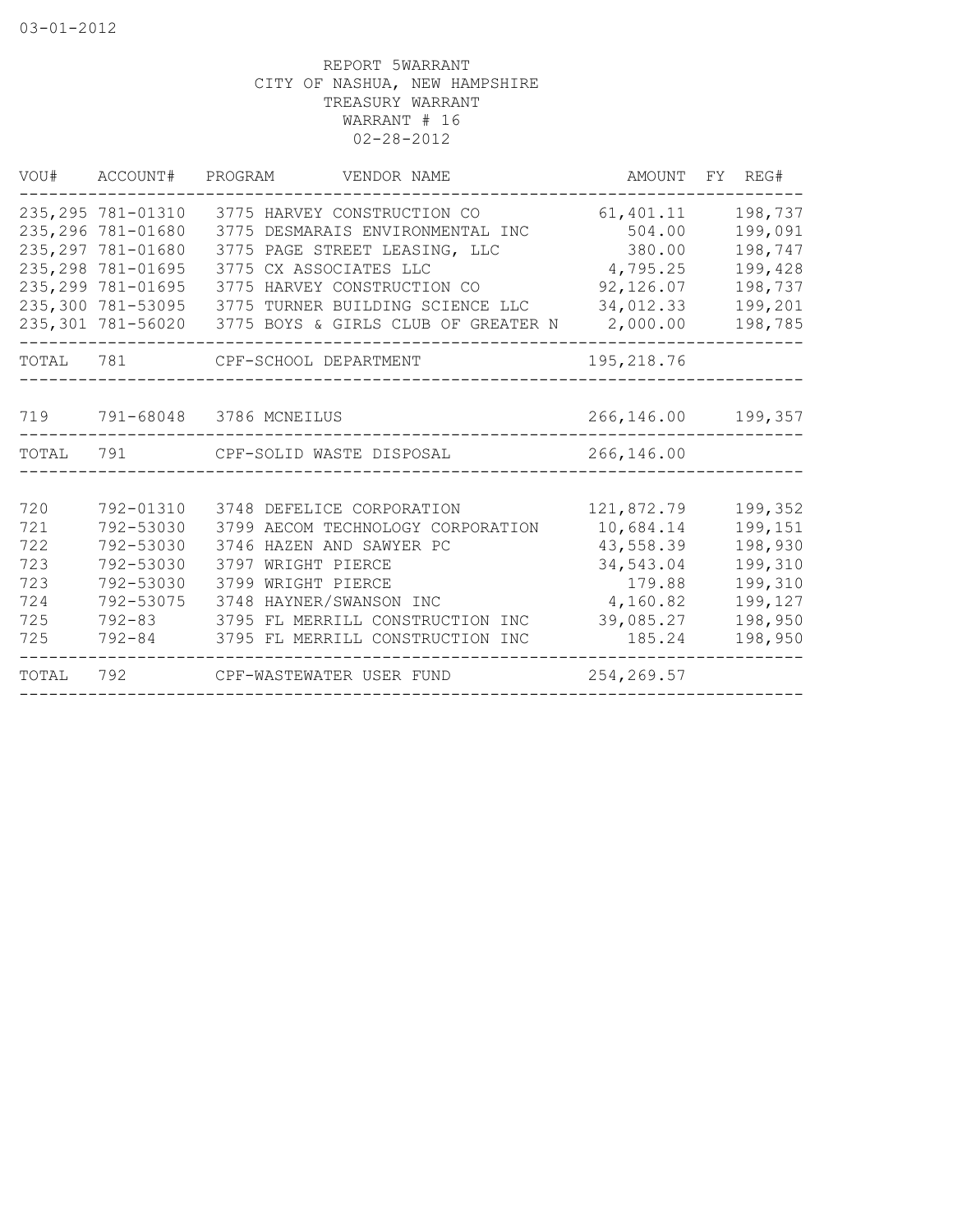| VOU# | ACCOUNT#  | VENDOR NAME                    | AMOUNT    | FΥ | REG#    |
|------|-----------|--------------------------------|-----------|----|---------|
| 726  | 801-31005 | FAIRPOINT COMMUNICATIONS       | 28.69     |    | 199,600 |
| 727  | 801-31040 | PAETEC COMMUNICATIONS INC      | 5.25      |    | 199,550 |
| 729  | 801-32005 | PSNH                           | 798.73    |    | 198,718 |
| 728  | 801-32005 | PSNH                           | 923.51    |    | 199,623 |
| 730  | 801-32005 | PUBLIC SERVICE OF NEW HAMPSHIR | 675.63    |    | 199,631 |
| 731  | 801-34015 | ENERGYNORTH PROPANE            | 1,435.08  |    | 199,567 |
| 732  | 801-41015 | STAPLES ADVANTAGE              | 59.69     |    | 199,033 |
| 733  | 801-48005 | SHATTUCK MALONE OIL CO         | 14,440.34 |    | 199,543 |
| 733  | 801-48005 | SHATTUCK MALONE OIL CO         | 12,556.83 |    | 199,543 |
| 733  | 801-48005 | SHATTUCK MALONE OIL CO         | 4,394.88  |    | 199,543 |
| 734  | 801-48014 | AVSG LP                        | 3,455.10  |    | 199,612 |
| 734  | 801-48014 | AVSG LP                        | 3,626.65  |    | 199,612 |
| 735  | 801-49040 | UNIFIRST CORPORATION           | 285.62    |    | 198,995 |
| 736  | 801-53030 | TREASURER STATE OF NH          | 202.20    |    | 199,605 |
| 737  | 801-53109 | INTEGRATED PAPER RECYCLERS     | 2,923.07  |    | 199,319 |
| 738  | 801-53130 | ECS, INC                       | 9,250.95  |    | 199,024 |
| 739  | 801-59100 | FEDEX                          | 56.16     |    | 199,553 |
| 740  | 801-59100 | MARK LAMBERT ELECTRIC LLC      | 490.00    |    | 199,392 |
| 741  | 801-59100 | PHOTOVAC INC                   | 574.72    |    | 199,300 |
| 742  | 801-59100 | THE DIRT DOCTORS               | 9,400.00  |    | 199,345 |
| 742  | 801-59100 | THE DIRT DOCTORS               | 7,980.00  |    | 199,345 |
| 743  | 801-59100 | UNIVERSAL SIGNWORKS            | 885.00    |    | 199,354 |
| 744  | 801-59238 | DOCULYNX INC                   | 19.58     |    | 199,327 |
| 745  | 801-59238 | US BANCORP EQUIPMENT FINANCE I | 26.55     |    | 199,614 |
| 746  | 801-59245 | D & R TOWING INC               | 165.00    |    | 199,264 |
| 747  | 801-64040 | DLT SOLUTIONS INC              | 620.38    |    | 199,579 |
| 748  | 801-64192 | NORTHEAST SCALE CO INC         | 800.00    |    | 198,746 |
| 749  | 801-64192 | TOTER INC                      | 20,975.00 |    | 198,824 |
| 750  | 801-75023 | BELLETETES INC                 | 65.68     |    | 198,882 |
| 751  | 801-75023 | F W WEBB COMPANY               | 109.94    |    | 198,827 |
| 752  | 801-75023 | GRAINGER                       | 289.80    |    | 198,809 |
| 753  | 801-75023 | HOME DEPOT CREDIT SERVICES     | 365.02    |    | 199,566 |
| 754  | 801-77020 | EASTERN NEW ENGLAND HYDRAULICS | 1,190.00  |    | 199,417 |
| 755  | 801-77020 | MCDEVITT TRUCKS INC            | 654.43    |    | 199,009 |
| 755  | 801-77020 | MCDEVITT TRUCKS INC            | 16.38     |    | 199,009 |
| 756  | 801-77020 | NAPA AUTO PARTS                | 433.69    |    | 198,972 |
| 757  | 801-77020 | NORTRAX INC                    | 551.15    |    | 199,609 |
| 758  | 801-77020 | SOUTHWORTH MILTON INC          | 1,579.92  |    | 198,780 |
| 759  | 801-78065 | MAYNARD & LESIEUR INCORPORATED | 758.00    |    | 199,278 |
| 759  | 801-78065 | MAYNARD & LESIEUR INCORPORATED | 1,131.46  |    | 199,278 |
| 760  | 801-78065 | SOUTHWORTH MILTON INC          | 3,773.51  |    | 198,780 |
| 761  | 801-78100 | ALLEN MELLO DODGE INC          | 633.00    |    | 199,270 |
| 761  | 801-78100 | ALLEN MELLO DODGE INC          | 98.27     |    | 199,270 |
| 762  | 801-78100 | AUTO ELECTRIC WAREHOUSE INC    | 295.00    |    | 198,735 |
| 763  | 801-78100 | CN WOOD CO INC                 | 142.21    |    | 199,152 |
| 764  | 801-78100 | FREIGHTLINER OF NH INC         | 4,544.73  |    | 198,994 |
| 765  | 801-78100 | NEW G.H. BERLIN OIL COMPANY    | $-6.00$   |    | 198,903 |
| 766  | 801-78100 | SANEL AUTO PARTS CO            | 178.42    |    | 198,886 |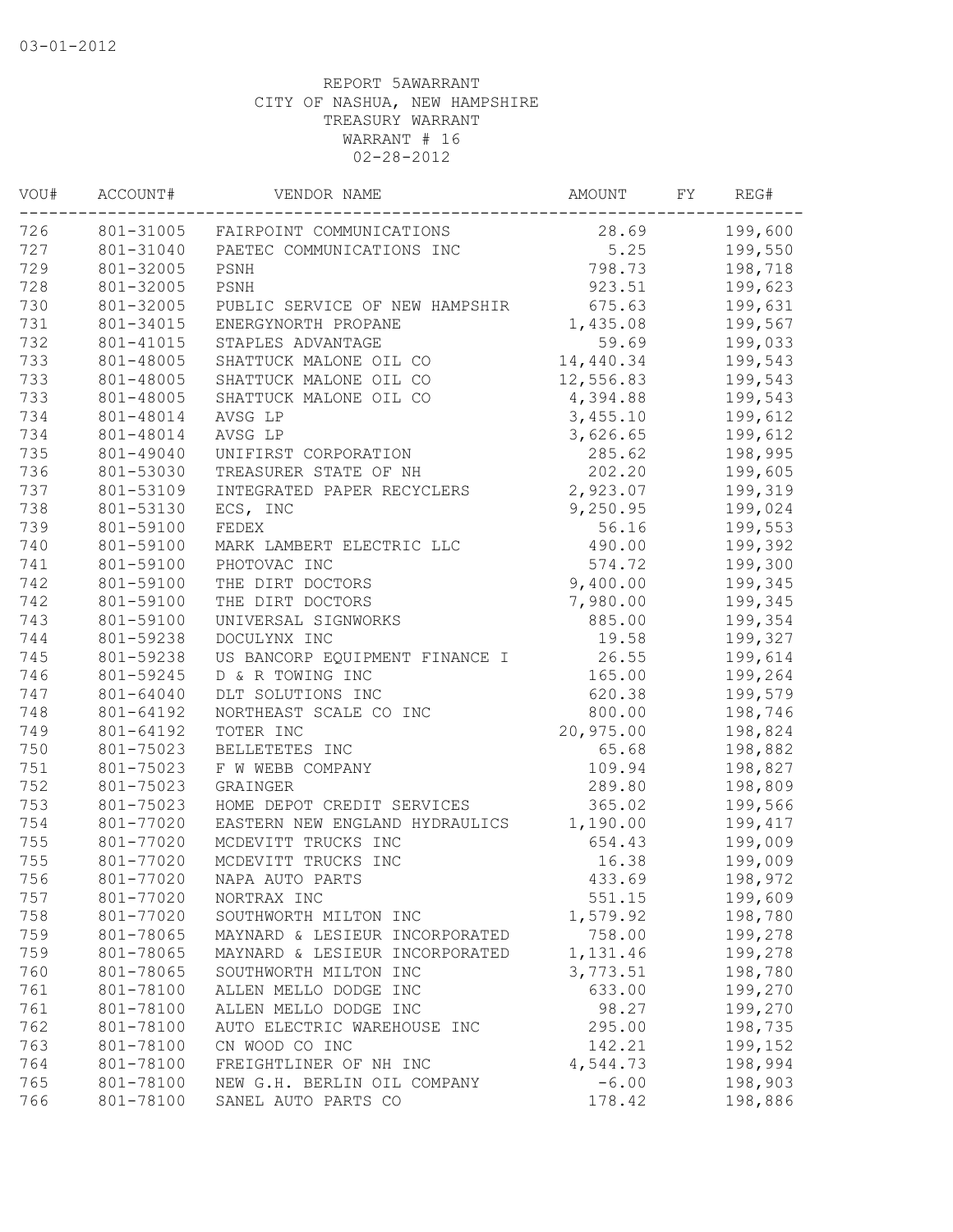| VOU#  | ACCOUNT#         | VENDOR NAME                    | AMOUNT    | FY | REG#       |
|-------|------------------|--------------------------------|-----------|----|------------|
| 767   | 801-82025        | NH RETIREMENT SYSTEM           | 392.47    |    | 12,416     |
| 768   | 801-82025        | NH RETIREMENT SYSTEM           | 130.82    |    | 12,417     |
| 769   | 801-94005        | SWANA                          | 183.00    |    | 199,571    |
| 770   | 801-94005        | THE NEW ENGLAND CONSORTIUM     | 150.00    |    | 199,583    |
| 771   | 801-95010        | THE TELEGRAPH                  | 130.00    |    | 199,590    |
| 772   | 801-98029        | TJ'S DELI                      | 119.19    |    | 198,738    |
| TOTAL | 801              | SOLID WASTE DISPOSAL           |           |    | 114,964.70 |
|       |                  |                                |           |    |            |
| 773   | $802 - 215 - 00$ | BUGABOO CREEK STEAK HOUSE      | 2,240.67  |    | 199,390    |
| 774   | $802 - 215 - 00$ | NAMBURI HARIBABU               | 57.65     |    | 199,389    |
| 775   | 802-31005        | FAIRPOINT COMMUNICATIONS       | 675.59    |    | 199,599    |
| 776   | 802-31040        | PAETEC COMMUNICATIONS INC      | 5.42      |    | 199,550    |
| 777   | 802-32005        | PSNH                           | 1,969.15  |    | 198,720    |
| 778   | 802-32005        | PUBLIC SERVICE OF NEW HAMPSHIR | 34,903.64 |    | 198,728    |
| 779   | 802-33005        | PENNICHUCK WATER               | 199.51    |    | 199,572    |
| 780   | 802-34015        | NATIONAL GRID                  | 4,005.80  |    | 198,722    |
| 781   | 802-42010        | CENTRAL PAPER PRODUCTS CO      | 180.25    |    | 199,027    |
| 782   | 802-45101        | BASF CORPORATION               | 4,739.04  |    | 199,317    |
| 783   | 802-45103        | JCI JONES                      | 3,136.65  |    | 199,329    |
| 784   | 802-45105        | HOLLAND COMPANY INC            | 5,760.00  |    | 198,842    |
| 785   | 802-46045        | GRAINGER                       | 94.06     |    | 198,809    |
| 786   | 802-46045        | UNIFIRST CORPORATION           | 126.51    |    | 198,995    |
| 786   | 802-46045        | UNIFIRST CORPORATION           | 611.08    |    | 198,995    |
| 787   | 802-49070        | HACH COMPANY                   | 306.95    |    | 198,982    |
| 788   | 802-49070        | VWR INTERNATIONAL INC          | 100.20    |    | 199,034    |
| 789   | 802-49075        | STAPLES ADVANTAGE              | 142.01    |    | 199,033    |
| 790   | 802-53075        | FLOW ASSESSMENT SERVICES LLC   | 7,633.32  |    | 199,258    |
| 791   | 802-59100        | ANSWERING SERVICES OF NH LLC   | 99.60     |    | 198,919    |
| 792   | 802-59100        | HAZEN AND SAWYER PC            | 2,603.98  |    | 198,930    |
| 793   | 802-59220        | PRINTGRAPHICS OF MAINE         | 3,819.43  |    | 198,825    |
| 794   | 802-59225        | RESOURCE MANAGEMENT INC        | 19,460.78 |    | 199,307    |
| 795   | 802-59230        | BROX INDUSTRIES INC            | 375.15    |    | 198,788    |
| 796   | 802-59238        | CENVEO                         | 152.50    |    | 199,355    |
| 797   | 802-59238        | DOCULYNX INC                   | 366.58    |    | 199,327    |
| 798   | 802-59238        | US BANCORP EQUIPMENT FINANCE I | 26.55     |    | 199,614    |
| 799   | 802-59265        | CITIZENS BANK                  | 2,209.92  |    | 12,414     |
| 800   | 802-59265        | CITIZENS BANK                  | 1,029.28  |    | 12,415     |
| 801   | 802-59320        | D & R TOWING INC               | 210.00    |    | 199,264    |
| 802   | 802-64040        | DLT SOLUTIONS INC              | 1,240.76  |    | 199,579    |
| 802   | 802-64040        | DLT SOLUTIONS INC              | 1,240.76  |    | 199,579    |
| 803   | 802-64095        | BELLETETES INC                 | 52.15     |    | 198,882    |
| 804   | 802-64192        | GRAINGER                       | 172.40    |    | 198,809    |
| 805   | 802-77066        | EASTERN INDUSTRIAL AUTOMATION  | 432.92    |    | 199,330    |
| 806   | 802-77066        | M & M ELECTRICAL SUPPLY CO INC | 265.10    |    | 199,261    |
| 807   | 802-77066        | NEW HAMPSHIRE HYDRAULICS INC   | 1,040.00  |    | 199,017    |
| 808   | 802-77066        | PEABODY SUPPLY COMPANY         | 65.44     |    | 199,324    |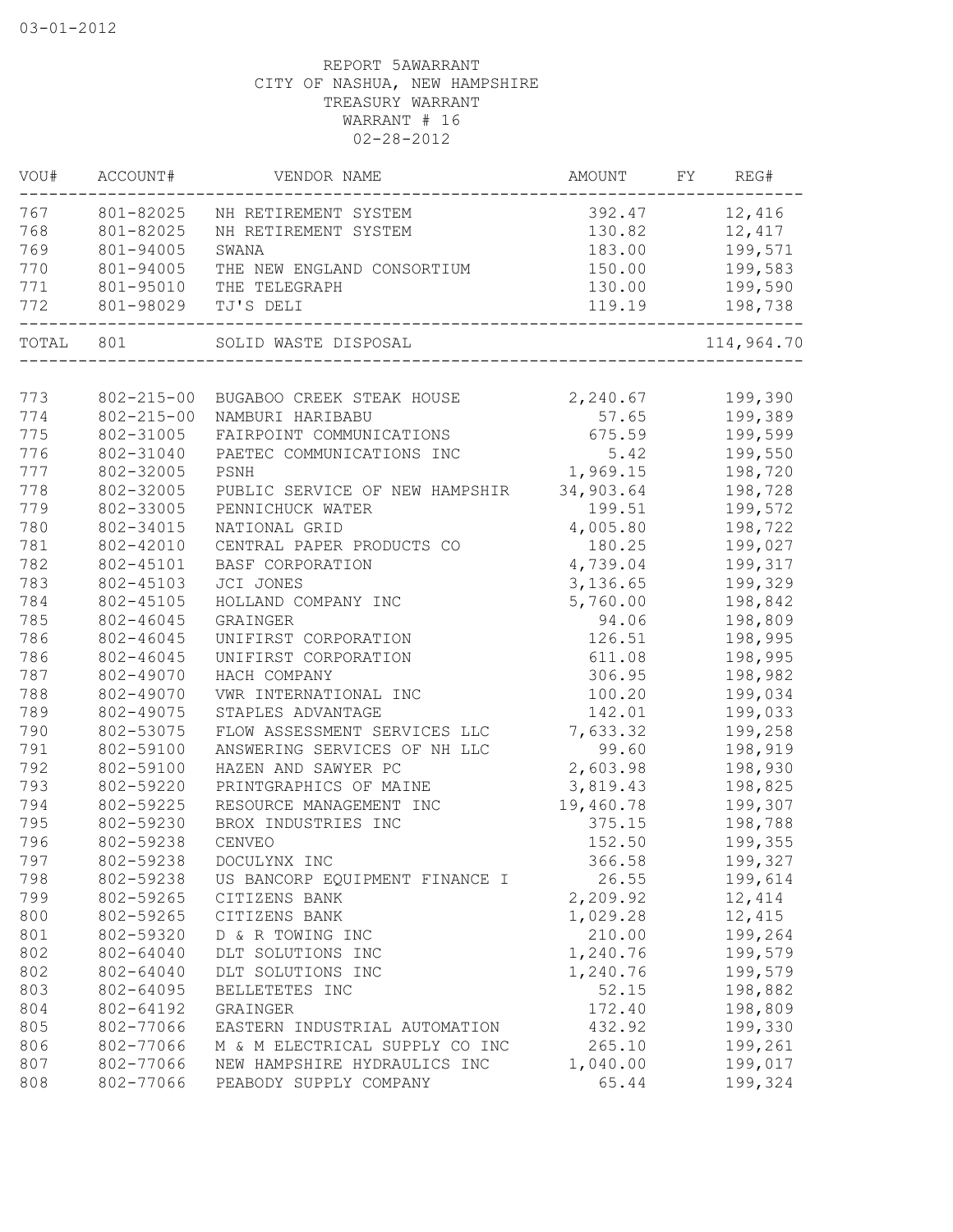| VOU#  | ACCOUNT#  | VENDOR NAME                      | <b>AMOUNT</b> | FY | REG#       |
|-------|-----------|----------------------------------|---------------|----|------------|
| 809   |           | 802-77066 PINE MOTOR PARTS       | 56.13         |    | 199,279    |
| 810   |           | 802-77067 F W WEBB COMPANY       | 230.87        |    | 198,827    |
| 811   | 802-77067 | GRAINGER                         | 67.14         |    | 198,809    |
| 812   | 802-77067 | M & B MACHINING AND WELDING      | 628.00        |    | 199,273    |
| 813   | 802-77067 | M & M ELECTRICAL SUPPLY CO INC   | 391.16        |    | 199,261    |
| 814   | 802-77067 | MCMASTER-CARR SUPPLY CO          | 366.94        |    | 198,878    |
| 815   | 802-77067 | SANEL AUTO PARTS CO              | 93.18         |    | 198,886    |
| 816   | 802-77067 | SULLIVAN ASSOCIATES              | 725.44        |    | 198,782    |
| 817   | 802-77069 | ATCO INTERNATIONAL               | 1,932.21      |    | 199,008    |
| 818   | 802-77069 | BELLETETES INC                   | 31.84         |    | 198,882    |
| 819   | 802-77069 | DEPENDABLE LOCK SERVICE INC      | 120.00        |    | 198,996    |
| 820   | 802-77069 | EASTERN INDUSTRIAL AUTOMATION    | 80.29         |    | 199,330    |
| 821   | 802-77069 | FASTENAL COMPANY                 | 93.78         |    | 198,928    |
| 822   | 802-77069 | GRAINGER                         | 240.30        |    | 198,809    |
| 823   | 802-77069 | HOME DEPOT CREDIT SERVICES       | 413.00        |    | 199,566    |
| 824   | 802-77069 | M & M ELECTRICAL SUPPLY CO INC   | 733.41        |    | 199,261    |
| 825   | 802-77069 | MCMASTER-CARR SUPPLY CO          | 133.96        |    | 198,878    |
| 825   | 802-77069 | MCMASTER-CARR SUPPLY CO          | 80.85         |    | 198,878    |
| 826   | 802-77069 | NH BRAGG & SONS INC              | 732.00        |    | 198,753    |
| 827   | 802-77069 | OMEGA INDUSTRIAL SUPPLY INC      | 743.79        |    | 198,929    |
| 828   | 802-77069 | VWR INTERNATIONAL INC            | 127.58        |    | 199,034    |
| 829   | 802-77070 | BELLETETES INC                   | 143.79        |    | 198,882    |
| 830   | 802-77070 | GRAINGER                         | 555.30        |    | 198,809    |
| 831   | 802-77070 | WINDWARD PETROLEUM INC           | 156.39        |    | 198,816    |
| 832   | 802-77072 | HIGHLAND POWER                   | 2,340.00      |    | 199,022    |
| 833   | 802-82025 | NH RETIREMENT SYSTEM             | 131.07        |    | 12,416     |
| 833   | 802-82025 | NH RETIREMENT SYSTEM             | 500.61        |    | 12,416     |
| 834   | 802-82025 | NH RETIREMENT SYSTEM             | 43.69         |    | 12,417     |
| 834   | 802-82025 | NH RETIREMENT SYSTEM             | 166.87        |    | 12,417     |
| 835   | 802-95010 | MSDS ONLINE INC                  | 399.00        |    | 199,552    |
| 836   | 802-95075 | TREASURER STATE OF NH            | 500.00        |    | 199,580    |
| 837   |           | 802-96004 HORIZON SOLUTIONS CORP | 6,387.81      |    | 198,745    |
| TOTAL | 802       | SEWERAGE DISPOSAL SYSTEM         |               |    | 121,097.20 |
|       |           |                                  |               |    |            |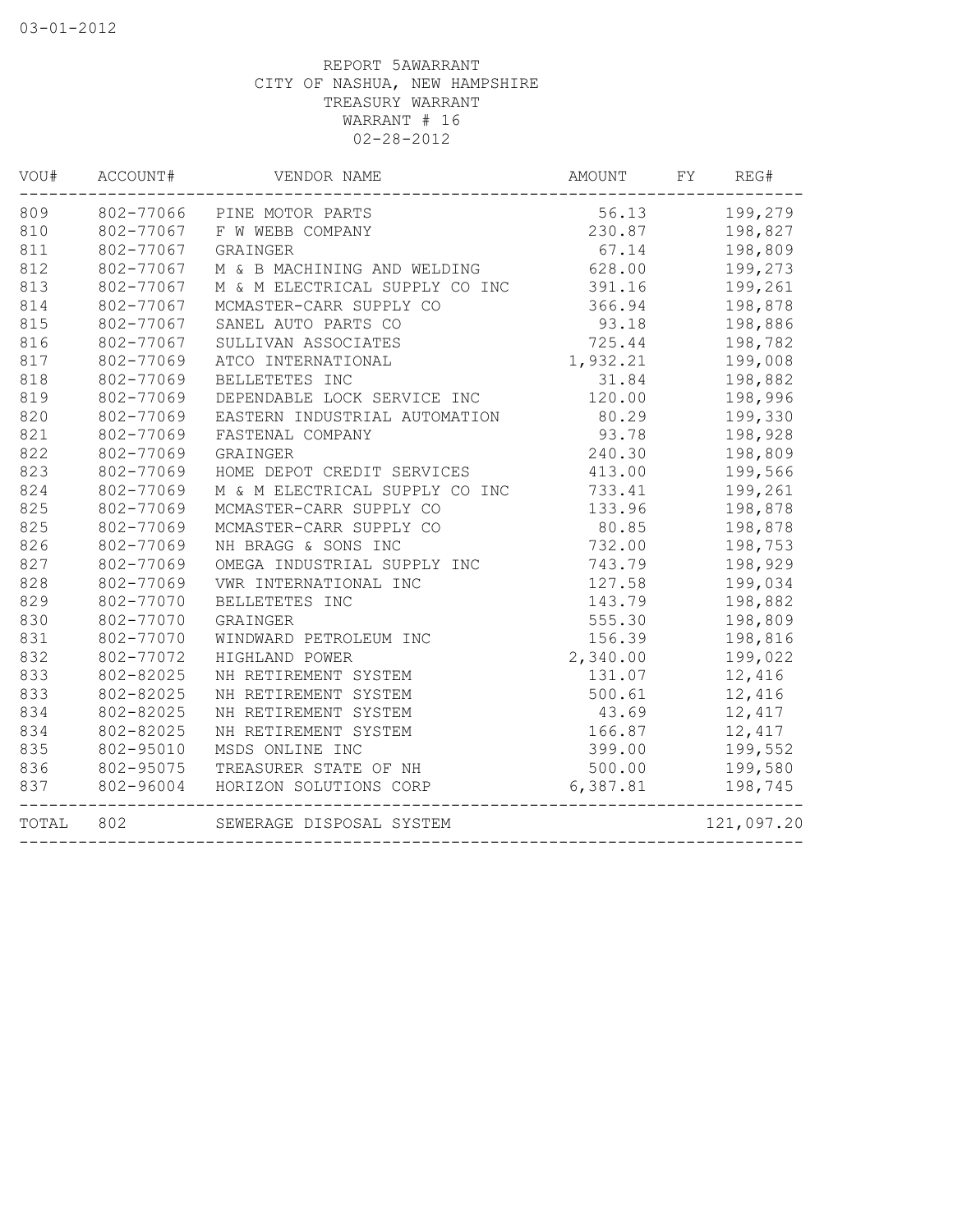| VOU#                                                 | ACCOUNT#                                                                                                 | VENDOR NAME                                                                                                                                                                                             | AMOUNT                                                                          | FY | REG#                                                                                 |
|------------------------------------------------------|----------------------------------------------------------------------------------------------------------|---------------------------------------------------------------------------------------------------------------------------------------------------------------------------------------------------------|---------------------------------------------------------------------------------|----|--------------------------------------------------------------------------------------|
| 838                                                  |                                                                                                          | 901-59100 UNIVERSAL RECYCLING TECH LLC 4,816.76 199,298                                                                                                                                                 |                                                                                 |    |                                                                                      |
| TOTAL                                                | 901                                                                                                      | SOLID WASTE TRUST FUND                                                                                                                                                                                  |                                                                                 |    | 4,816.76                                                                             |
| 839                                                  | 941-98029                                                                                                | BOARD OF HEALTH/PETTY CASH                                                                                                                                                                              | 52.00                                                                           |    | 199,542                                                                              |
| TOTAL                                                | 941                                                                                                      | HEALTH & COMM SVCS TRUST FUND                                                                                                                                                                           |                                                                                 |    | 52.00                                                                                |
| 840<br>841                                           | 951-01510<br>951-05060                                                                                   | STAPLES ADVANTAGE<br>HOOKER & HOLCOMBE INC                                                                                                                                                              | 69.99<br>11,500.00                                                              |    | 199,033<br>199,620                                                                   |
| TOTAL                                                | 951                                                                                                      | PWD & ENG TRUST FUND                                                                                                                                                                                    |                                                                                 |    | 11,569.99                                                                            |
| 842<br>843<br>844<br>845<br>846<br>847<br>848<br>849 | $952 - 05058$<br>952-75021<br>952-75021<br>952-75021<br>952-75021<br>952-75021<br>952-75021<br>952-75022 | UNITED SITE SERVICES NORTHEAST<br>AFFILIATED HVAC SERVICES LLC<br>BALCOM BROS INC<br>GRAINGER<br>GUSTAVO PRESTON CO INC<br>HOME DEPOT CREDIT SERVICES<br>NASHUA WALLPAPER & PAINT CO<br>SIMPLEXGRINNELL | 54.97<br>142.00<br>2,660.00<br>328.30<br>4,402.45<br>44.64<br>22.99<br>1,011.00 |    | 199,601<br>198,868<br>198,789<br>198,809<br>198,820<br>199,566<br>198,889<br>198,750 |
| TOTAL                                                | 952                                                                                                      | PARK & RECREATION TRUST FUND                                                                                                                                                                            |                                                                                 |    | 8,666.35                                                                             |
| 850<br>851<br>852                                    | 963-34005<br>963-45195<br>963-45195                                                                      | MCLAUGHLIN OIL COMPANY<br>JP BARTLETT CO INC<br>PAUL LAVOIE'S GREENHOUSES                                                                                                                               | 806.30<br>1,926.13<br>322.20                                                    |    | 198,837<br>198,715<br>198,714                                                        |
| TOTAL                                                | 963                                                                                                      | WOODLAWN CEMETERY TRUST FUND                                                                                                                                                                            |                                                                                 |    | 3,054.63                                                                             |
| 854<br>853<br>855<br>856<br>857<br>858<br>859        | 975-32005<br>975-32005<br>975-34015<br>975-45050<br>975-45050<br>975-53160                               | PSNH<br>PSNH<br>NATIONAL GRID<br>GALE<br>INGRAM LIBRARY SERVICES INC<br>975-45050 SIMON & SCHUSTER<br>TENNANT/WALLACE ARCHITECTS AIA                                                                    | 107.45<br>65.70<br>163.61<br>267.08<br>1,031.07<br>35.22<br>3,003.00            |    | 198,718<br>199,623<br>198,722<br>198,980<br>199,025<br>198,811<br>199,012            |
| TOTAL                                                | 975                                                                                                      | LIBRARY TRUST FUND                                                                                                                                                                                      |                                                                                 |    | 4,673.13                                                                             |
|                                                      |                                                                                                          |                                                                                                                                                                                                         |                                                                                 |    |                                                                                      |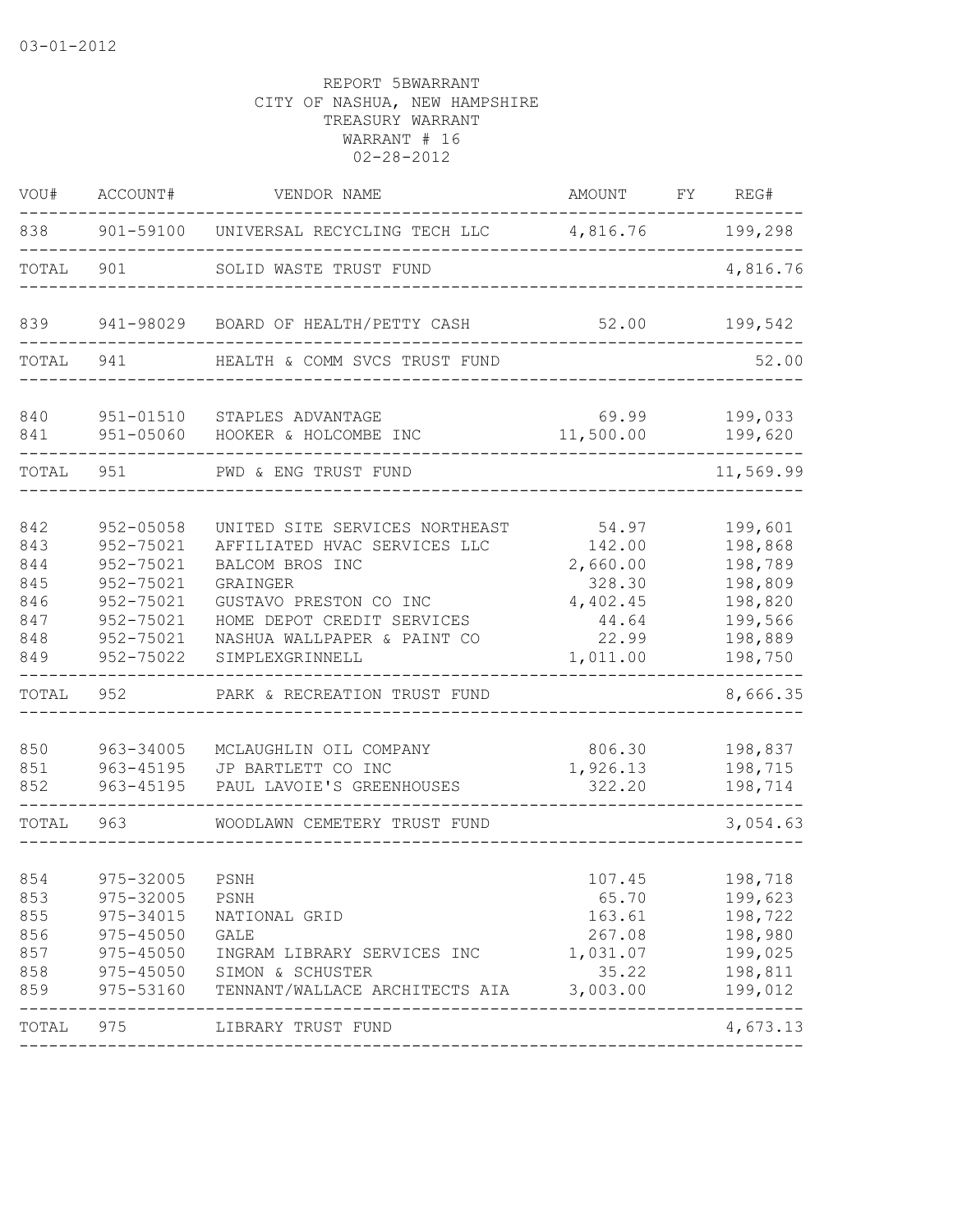|           | ACCOUNT# PAYROLL WEEK ENDING | AMOUNT |
|-----------|------------------------------|--------|
| TOTAL 951 |                              |        |
|           |                              |        |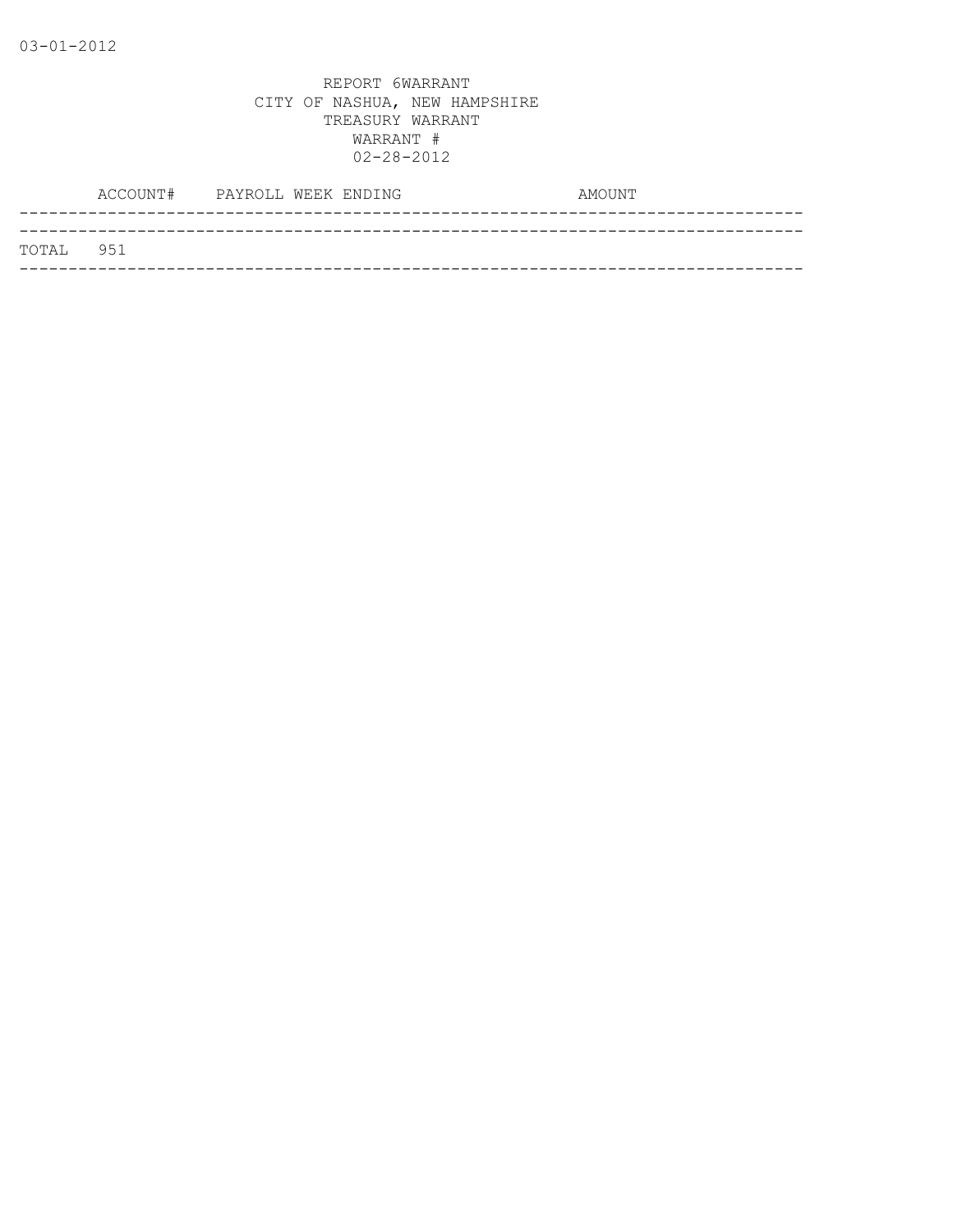|           | ACCOUNT# PAYROLL WEEK ENDING  | AMOUNT   |          |
|-----------|-------------------------------|----------|----------|
| 305-11125 | 11-FEB-2012                   | 962.06   |          |
| 305-11125 | 18-FEB-2012                   | 962.06   |          |
| 305-11125 | 25-FEB-2012                   | 962.06   |          |
| 305-11239 | 11-FEB-2012                   | 1,080.52 |          |
| 305-11239 | 18-FEB-2012                   | 1,080.52 |          |
| 305-11239 | 25-FEB-2012                   | 1,080.51 |          |
|           | 305-31050  18-FEB-2012        | 50.00    |          |
| TOTAL 305 | SRF - CIVIC & COMM ACTIVITIES |          | 6,177.73 |
|           |                               |          |          |
| 308-11130 | 11-FEB-2012                   | 862.73   |          |
| 308-11130 | 18-FEB-2012                   | 862.73   |          |
| 308-11130 | 25-FEB-2012                   | 862.73   |          |
| 308-11418 | 11-FEB-2012                   | 526.34   |          |
| 308-11418 | 18-FEB-2012                   | 526.34   |          |
| 308-11418 | 25-FEB-2012                   | 526.34   |          |
| 308-11441 | 11-FEB-2012                   | 1,453.63 |          |
| 308-11441 | 18-FEB-2012                   | 1,453.63 |          |
|           | 308-11441 25-FEB-2012         | 1,453.64 |          |
| 308-11446 | 11-FEB-2012                   | 1,156.28 |          |
| 308-11446 | 18-FEB-2012                   | 1,156.28 |          |
| 308-11446 | 25-FEB-2012                   | 1,156.28 |          |
| 308-11447 | 11-FEB-2012                   | 257.36   |          |
| 308-11447 | 18-FEB-2012                   | 257.36   |          |
| 308-11447 | 25-FEB-2012                   | 257.36   |          |
| 308-11540 | 11-FEB-2012                   | 1,083.90 |          |
| 308-11540 | 18-FEB-2012                   | 1,083.90 |          |
| 308-11540 | 25-FEB-2012                   | 1,083.90 |          |
| 308-11578 | 11-FEB-2012                   | 997.83   |          |
| 308-11578 | 18-FEB-2012                   | 997.84   |          |
| 308-11578 | 25-FEB-2012                   | 997.83   |          |
| 308-11589 | 11-FEB-2012                   | 1,080.53 |          |
| 308-11589 | 18-FEB-2012                   | 1,080.52 |          |
| 308-11589 | 25-FEB-2012                   | 1,080.52 |          |
| 308-11608 | 11-FEB-2012                   | 976.17   |          |
| 308-11608 | 18-FEB-2012                   | 976.17   |          |
| 308-11608 | 25-FEB-2012                   | 976.17   |          |
| 308-83051 | 11-FEB-2012                   | 272.98   |          |
| 308-83051 | 18-FEB-2012                   | 1,626.12 |          |
| 308-83051 | 25-FEB-2012                   | 2,907.34 |          |
| 308-83052 | 11-FEB-2012                   | 1,530.79 |          |
| 308-83052 | 18-FEB-2012                   | 1,830.79 |          |
| 308-83052 | 25-FEB-2012                   | 1,603.37 |          |
| 308-83102 | 11-FEB-2012                   | 2,274.73 |          |
| 308-83102 | 18-FEB-2012                   | 2,175.83 |          |
| 308-83102 | 25-FEB-2012                   | 2,076.93 |          |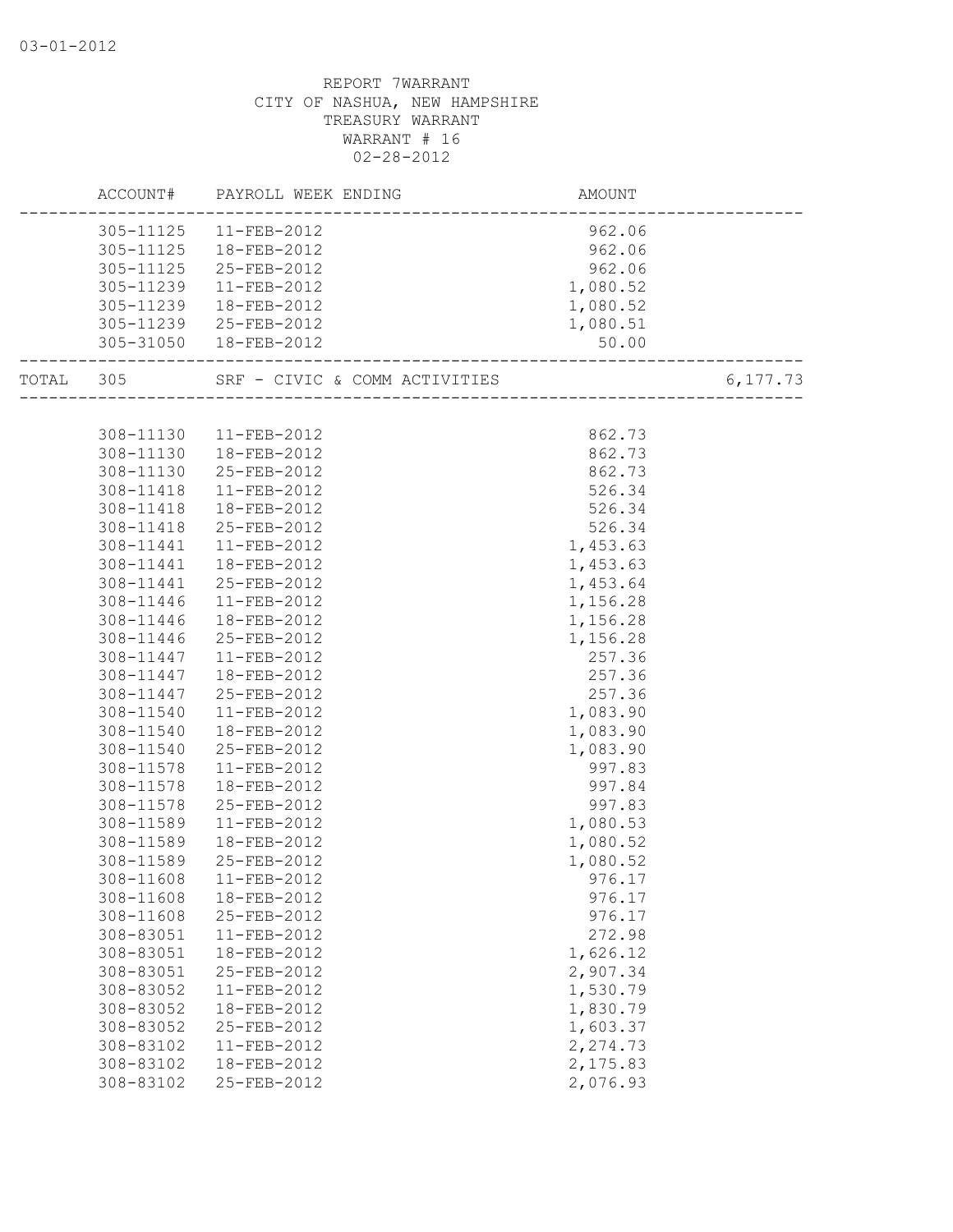|       |            | ACCOUNT# PAYROLL WEEK ENDING                             | AMOUNT               |              |
|-------|------------|----------------------------------------------------------|----------------------|--------------|
|       |            | TOTAL 308 SRF - INSURANCE<br>___________________________ |                      | 41,483.19    |
|       |            |                                                          |                      |              |
|       |            | 3092-13004 11-FEB-2012                                   | 1,178.78             |              |
|       |            | 3092-13004 18-FEB-2012                                   | 636.83               |              |
|       |            | 3092-13004 25-FEB-2012                                   | 1,787.71             |              |
|       |            | TOTAL 309 FRESH FRUIT & VEGETABLE GRANT                  |                      | 3,603.32     |
|       |            |                                                          |                      |              |
|       |            | 3097-11162 11-FEB-2012                                   | 645.75               |              |
|       |            | 3097-11162  18-FEB-2012                                  | 645.75               |              |
|       |            | 3097-11162 25-FEB-2012                                   | 645.75               |              |
|       |            | 3097-11408 11-FEB-2012                                   | 780.18               |              |
|       | 3097-11408 | 18-FEB-2012                                              | 825.24               |              |
|       | 3097-11408 | 25-FEB-2012                                              | 701.76               |              |
|       | 3097-12112 | 11-FEB-2012                                              | 634.66               |              |
|       | 3097-12112 | 18-FEB-2012                                              | 653.14               |              |
|       | 3097-12112 | 25-FEB-2012                                              | 630.22               |              |
|       | 3097-12830 | 11-FEB-2012                                              | 87.76                |              |
|       |            | 3097-12830  18-FEB-2012                                  | 153.21               |              |
|       | 3097-12830 | 25-FEB-2012                                              | 180.78               |              |
|       | 3097-19138 | 11-FEB-2012                                              | 3,029.27             |              |
|       | 3097-19138 | 25-FEB-2012                                              | 3,029.27             |              |
|       | 3097-19139 | 11-FEB-2012                                              | 13, 142. 23          |              |
|       | 3097-19139 | 25-FEB-2012                                              | 13, 142. 24          |              |
|       | 3097-19140 | 11-FEB-2012                                              | 8,907.51             |              |
|       | 3097-19140 | 18-FEB-2012                                              | 8,742.02             |              |
|       | 3097-19140 | 25-FEB-2012                                              | 10,689.00            |              |
|       | 3097-19540 | 11-FEB-2012                                              | 24,549.43            |              |
|       | 3097-19540 | 18-FEB-2012                                              | 25, 374.67           |              |
|       | 3097-19540 | 25-FEB-2012                                              | 29, 412.22           |              |
|       | 3097-19544 | 11-FEB-2012                                              | 688.96               |              |
|       | 3097-19544 | 18-FEB-2012                                              | 691.18               |              |
|       | 3097-19544 | 25-FEB-2012                                              | 700.06               |              |
|       | 3097-19545 | 11-FEB-2012<br>3097-19545  18-FEB-2012                   | 1,886.93             |              |
|       |            | 3097-19545 25-FEB-2012                                   | 1,514.98<br>1,143.02 |              |
| TOTAL | 309        | SRF - FOOD SERVICES                                      |                      | 153, 227. 19 |
|       |            | ________________                                         |                      |              |
|       | 3117-12006 | 11-FEB-2012                                              | 1,325.00             |              |
|       | 3117-12006 | 25-FEB-2012                                              | 2,800.00             |              |
|       |            | 3117-13032 18-FEB-2012                                   | 108.44               |              |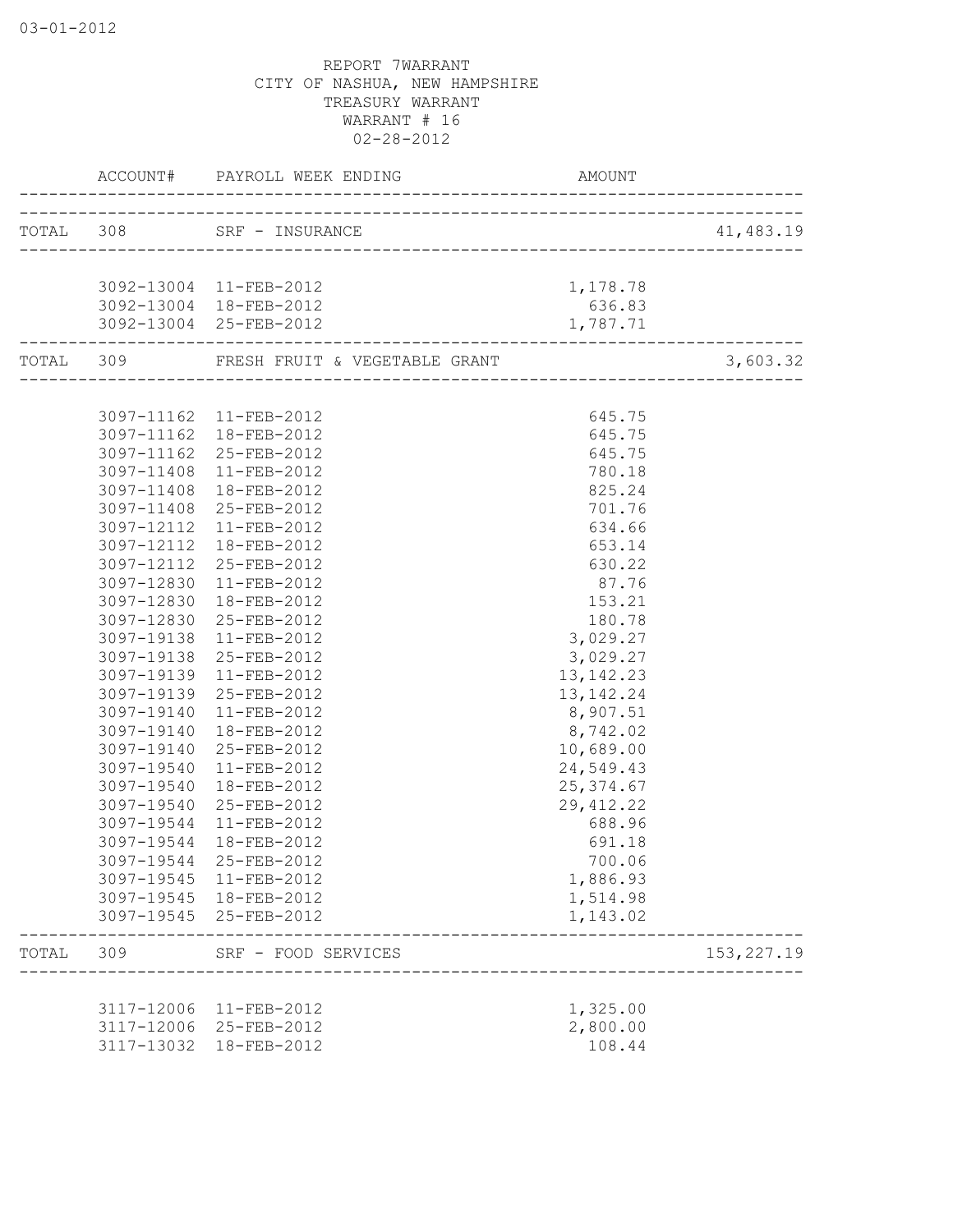|           | ACCOUNT#      | PAYROLL WEEK ENDING                                    | <b>AMOUNT</b>           |           |
|-----------|---------------|--------------------------------------------------------|-------------------------|-----------|
|           |               | TOTAL 311 DRIVER'S EDUCATION<br>______________________ |                         | 4,233.44  |
|           |               |                                                        |                         |           |
|           | 312-11165     | 11-FEB-2012                                            | 1,070.96                |           |
|           | 312-11165     | 18-FEB-2012                                            | 1,070.97                |           |
|           | 312-11165     | 25-FEB-2012                                            | 1,070.96                |           |
|           | 312-11191     | 11-FEB-2012                                            | 785.90                  |           |
|           | 312-11191     | 18-FEB-2012                                            | 868.63                  |           |
|           | 312-11191     | 25-FEB-2012                                            | 827.26                  |           |
|           | 312-11445     | $11-FEB-2012$                                          | 109.36                  |           |
|           | 312-11445     | 18-FEB-2012                                            | 109.36                  |           |
|           | 312-11445     | 25-FEB-2012                                            | 109.36                  |           |
|           | 312-11547     | $11 - FEB - 2012$                                      | 2,235.48                |           |
|           | 312-11547     | 18-FEB-2012                                            | 2,235.48                |           |
|           | 312-11547     | 25-FEB-2012                                            | 2,235.48                |           |
|           | $312 - 12052$ | $11 - FEB - 2012$                                      | 573.99                  |           |
|           | 312-12052     | 18-FEB-2012                                            | 591.78                  |           |
|           | 312-12052     | 25-FEB-2012                                            | 691.23                  |           |
|           | 312-13004     | 11-FEB-2012                                            | 430.12                  |           |
|           |               | 312-13004  18-FEB-2012                                 | 352.03                  |           |
|           |               | 312-13004 25-FEB-2012                                  | 700.14                  |           |
|           |               | 312-17002  11-FEB-2012                                 | 200.00                  |           |
| TOTAL 312 |               | SRF - FINANCIAL SERVICES                               |                         | 16,268.49 |
|           |               |                                                        |                         |           |
|           |               | 3122-12006 11-FEB-2012                                 | 600.00                  |           |
|           | 3122-12006    | 18-FEB-2012                                            | 250.00                  |           |
|           | 3122-12006    | 25-FEB-2012                                            | 550.00                  |           |
|           | 3122-13004    | 11-FEB-2012                                            | 737.50                  |           |
|           | 3122-13004    | 25-FEB-2012                                            | 225.00                  |           |
| TOTAL     | 312           | ADULT ED/CONTINUING ED                                 | _______________________ | 2,362.50  |
|           |               |                                                        |                         |           |
|           | 3212-12006    | 11-FEB-2012                                            | 275.00                  |           |
|           |               | 3212-12006 25-FEB-2012                                 | 550.00                  |           |
|           |               |                                                        |                         | 825.00    |
| TOTAL     | 321           | ADULT ED/COLLEGE TRANSITIONS                           |                         |           |
|           |               | 3249-19230 25-FEB-2012                                 | 275.00                  |           |

3262-11860 11-FEB-2012 2,211.46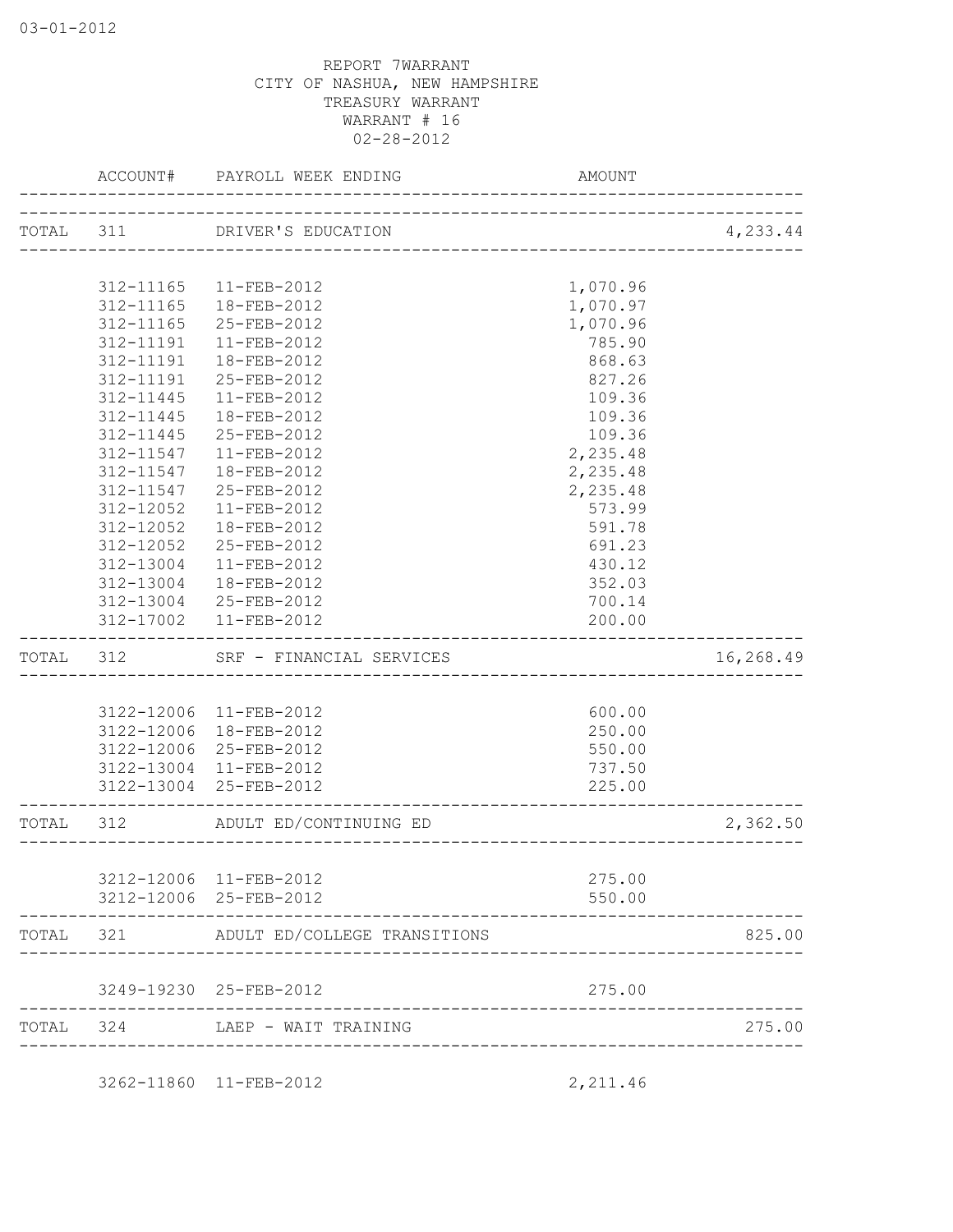|           |               | ACCOUNT# PAYROLL WEEK ENDING | AMOUNT   |           |
|-----------|---------------|------------------------------|----------|-----------|
|           |               | 3262-11860 25-FEB-2012       | 2,211.46 |           |
| TOTAL 326 |               | NH ALTERNATE ASSES COACH     |          | 4,422.92  |
|           | 331-11250     | 11-FEB-2012                  | 717.44   |           |
|           | $331 - 11250$ | 18-FEB-2012                  | 717.44   |           |
|           | 331-11250     | 25-FEB-2012                  | 717.45   |           |
|           | 331-11558     | $11 - FEB - 2012$            | 1,238.73 |           |
|           | 331-11558     | 18-FEB-2012                  | 1,238.73 |           |
|           | 331-12115     | 11-FEB-2012                  | 555.49   |           |
|           | 331-12115     | 18-FEB-2012                  | 555.49   |           |
|           | 331-12115     | 25-FEB-2012                  | 555.49   |           |
|           | 331-13005     | 11-FEB-2012                  | 381.26   |           |
|           | 331-13005     | 25-FEB-2012                  | 189.91   |           |
|           | 331-13038     | 11-FEB-2012                  | 141.74   |           |
|           | 331-13038     | 18-FEB-2012                  | 283.48   |           |
|           | 331-13044     | 11-FEB-2012                  | 2,739.74 |           |
|           | 331-13044     | 18-FEB-2012                  | 350.12   |           |
|           | 331-13044     | 25-FEB-2012                  | 1,949.79 |           |
|           | 331-13048     | 18-FEB-2012                  | 132.36   |           |
|           | 331-18036     | 11-FEB-2012                  | 3,308.90 |           |
|           | 331-18036     | 18-FEB-2012                  | 871.88   |           |
|           |               | 331-18036 25-FEB-2012        | 7,157.27 |           |
| TOTAL 331 |               | SRF - POLICE DEPARTMENT      |          | 23,802.71 |
|           |               |                              |          |           |
|           |               | 332-13004 11-FEB-2012        | 213.16   |           |
|           | 332-13004     | 18-FEB-2012                  | 213.16   |           |
|           |               | 332-13004 25-FEB-2012        | 240.13   |           |
|           |               | 332-18084  18-FEB-2012       | 315.97   |           |
| TOTAL     | 332           | SRF - FIRE DEPARTMENT        |          | 982.42    |
|           |               | 3362-13133 25-FEB-2012       |          |           |
|           |               |                              | 75.00    |           |
|           | TOTAL 336     | TITLE I SINI DR CRISP        |          | 75.00     |
|           |               | 3392-12201 11-FEB-2012       | 558.00   |           |
|           |               | 3392-12201 18-FEB-2012       | 434.00   |           |
|           |               | 3392-12201 25-FEB-2012       | 496.00   |           |
|           | TOTAL 339     | TITLE I SINI FAIRGROUNDS     |          | 1,488.00  |
|           |               |                              |          |           |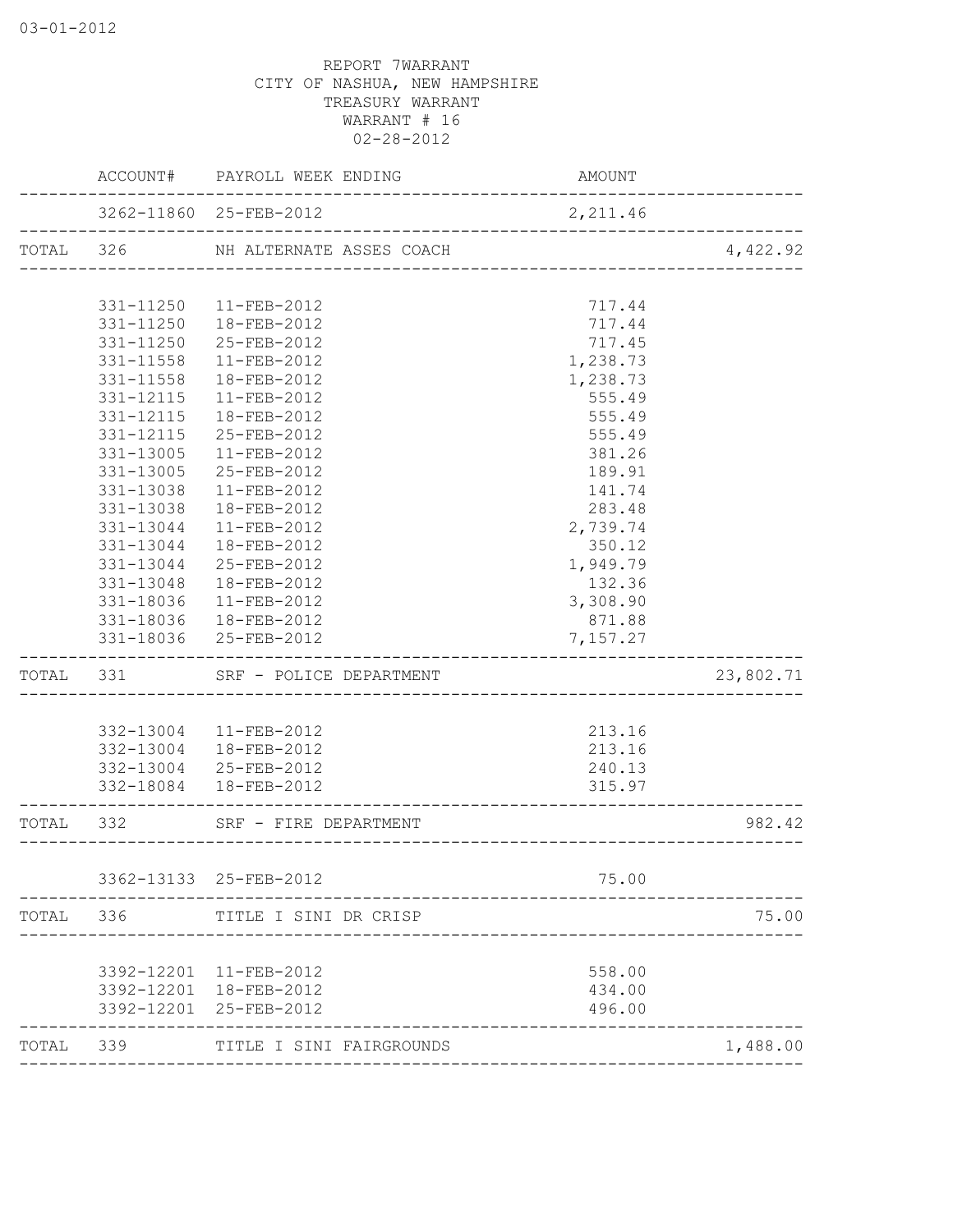|           |            | ACCOUNT# PAYROLL WEEK ENDING   | AMOUNT   |           |
|-----------|------------|--------------------------------|----------|-----------|
|           | 341-01210  | 11-FEB-2012                    | 437.49   |           |
|           | 341-01210  | 18-FEB-2012                    | 437.49   |           |
|           | 341-01210  | 25-FEB-2012                    | 437.48   |           |
|           | 341-11024  | 11-FEB-2012                    | 264.35   |           |
|           | 341-11024  | 18-FEB-2012                    | 264.35   |           |
|           | 341-11024  | 25-FEB-2012                    | 264.35   |           |
|           | 341-11235  | 11-FEB-2012                    | 973.73   |           |
|           | 341-11235  | 18-FEB-2012                    | 973.73   |           |
|           | 341-11235  | 25-FEB-2012                    | 973.73   |           |
|           | 341-11484  | 11-FEB-2012                    | 963.20   |           |
|           | 341-11484  | 18-FEB-2012                    | 963.20   |           |
|           | 341-11484  | 25-FEB-2012                    | 963.20   |           |
|           | 341-11563  | 11-FEB-2012                    | 1,019.34 |           |
|           | 341-11563  | 18-FEB-2012                    | 1,019.33 |           |
|           |            | 341-11563 25-FEB-2012          | 1,019.34 |           |
|           |            | 341-31050  18-FEB-2012         | 100.00   |           |
| TOTAL 341 |            | SRF - COMMUNITY SERVICES       |          | 11,074.31 |
|           |            |                                |          |           |
|           |            | 342-12000 11-FEB-2012          | 518.10   |           |
|           |            | 342-12000  18-FEB-2012         | 518.10   |           |
|           | 342-12000  | 25-FEB-2012                    | 656.27   |           |
|           | 342-12199  | 11-FEB-2012                    | 959.35   |           |
|           | 342-12199  | 18-FEB-2012                    | 959.35   |           |
|           | 342-12199  | 25-FEB-2012                    | 959.35   |           |
|           | 342-12582  | 11-FEB-2012                    | 838.02   |           |
|           | 342-12582  | 18-FEB-2012                    | 838.02   |           |
|           | 342-12582  | 25-FEB-2012                    | 957.63   |           |
| TOTAL     | 342        | SRF - COMMUNITY HEALTH         |          | 7,204.19  |
|           |            |                                |          |           |
|           |            | 3440-12078 11-FEB-2012         | 9,100.00 |           |
|           | 3440-12078 | 18-FEB-2012                    | 975.00   |           |
|           | 3440-12078 | 25-FEB-2012                    | 9,100.00 |           |
|           |            | TOTAL 344 AFTER SCHOOL PROGRAM |          | 19,175.00 |
|           |            |                                |          |           |
|           | 3452-11162 | 11-FEB-2012                    | 711.38   |           |
|           | 3452-11162 | 18-FEB-2012                    | 711.38   |           |
|           | 3452-11162 | 25-FEB-2012                    | 711.38   |           |
|           | 3452-11860 | 11-FEB-2012                    | 7,124.28 |           |
|           | 3452-11860 | 25-FEB-2012                    | 7,124.28 |           |
|           | 3452-12006 | 11-FEB-2012                    | 4,451.09 |           |
|           | 3452-12006 | 18-FEB-2012                    | 3,609.33 |           |
|           | 3452-12006 | 25-FEB-2012                    | 4,291.91 |           |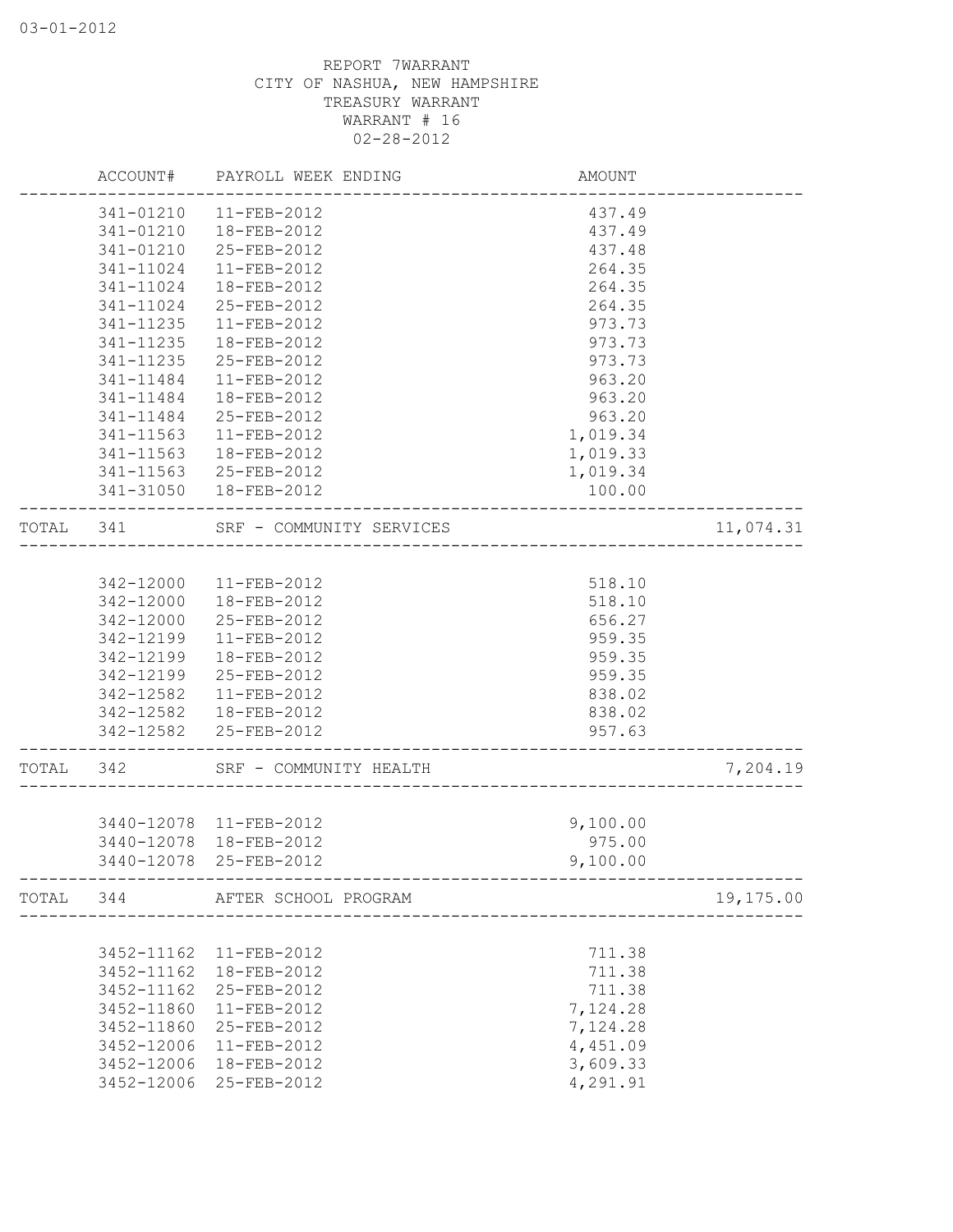|           |                          | ACCOUNT# PAYROLL WEEK ENDING                                 | AMOUNT           |            |
|-----------|--------------------------|--------------------------------------------------------------|------------------|------------|
|           |                          | TOTAL 345 TITLE IV 21ST CENT ELEM                            |                  | 28,735.03  |
|           |                          | 3462-11860 11-FEB-2012                                       | 3,698.59         |            |
|           |                          | 3462-11860 25-FEB-2012                                       | 3,698.58         |            |
|           |                          | 3462-12006 11-FEB-2012                                       | 4,307.35         |            |
|           |                          | 3462-12006 18-FEB-2012                                       | 1,418.32         |            |
|           |                          | 3462-12006 25-FEB-2012                                       | 4,764.45         |            |
|           |                          | TOTAL 346 TITLE IV 21ST CENT MIDDLE<br>_____________________ |                  | 17,887.29  |
|           |                          | 3468-11162 11-FEB-2012                                       | 645.75           |            |
|           |                          | 3468-11162  18-FEB-2012                                      | 645.75           |            |
|           |                          | 3468-11162 25-FEB-2012                                       | 645.75           |            |
|           |                          | 3468-11870 11-FEB-2012                                       | 4,488.23         |            |
|           |                          | 3468-11870 25-FEB-2012                                       | 4,488.23         |            |
|           |                          | 3468-19230 11-FEB-2012                                       | 662.50           |            |
|           |                          | 3468-19230 25-FEB-2012                                       | 1,491.00         |            |
|           |                          | TOTAL 346 SMALLER LEARNING COMMUNITY                         |                  | 13,067.21  |
|           |                          | 3471-12201 25-FEB-2012                                       | 372.00           |            |
| TOTAL 347 |                          | CSSR-SECONDARY SCHOOL REDESIGN                               |                  | 372.00     |
|           |                          |                                                              |                  |            |
|           |                          | 3501-13133 11-FEB-2012                                       | 6,750.00         |            |
|           |                          | 3501-13133 25-FEB-2012                                       | 4,162.50         |            |
|           |                          | TOTAL 350 TITLE IIA QUALITY TEACHERS                         |                  | 10,912.50  |
|           |                          |                                                              |                  |            |
|           |                          | 3502-11726 11-FEB-2012                                       | 13,220.86        |            |
|           | 3502-11726               | 25-FEB-2012                                                  | 13,220.85        |            |
|           | 3502-11803               | 11-FEB-2012                                                  | 1,105.04         |            |
|           | 3502-11803               | 25-FEB-2012                                                  | 1,105.04         |            |
|           | 3502-12201               | 11-FEB-2012                                                  | 248.00           |            |
|           | 3502-12201<br>3502-12201 | 18-FEB-2012<br>25-FEB-2012                                   | 124.00<br>93.00  |            |
| TOTAL     | 350                      | ______________<br>TITLE IIA HQT                              |                  | 29, 116.79 |
|           |                          |                                                              |                  |            |
|           | 352-11562<br>352-11562   | 11-FEB-2012<br>18-FEB-2012                                   | 441.53<br>420.52 |            |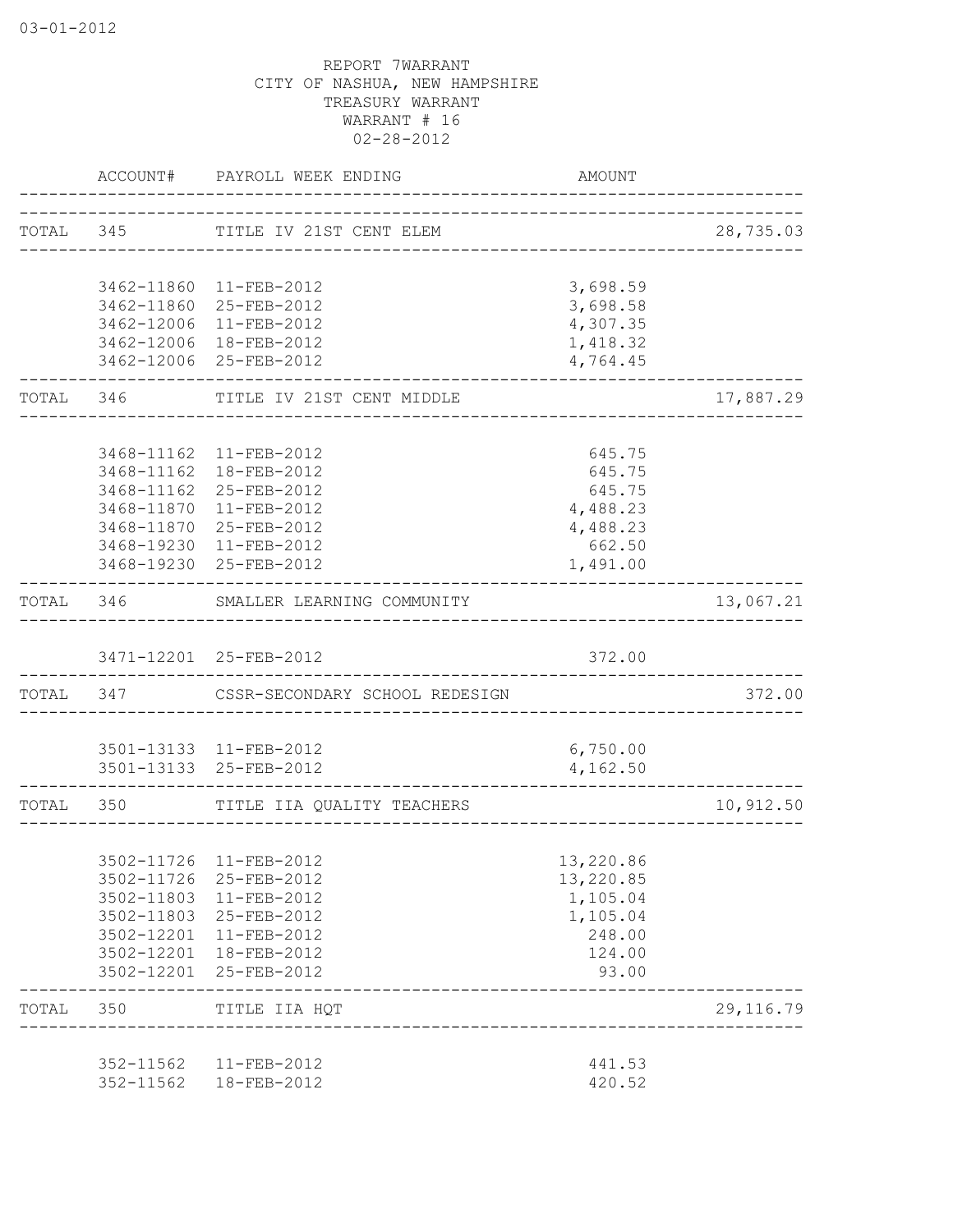|           |            | ACCOUNT# PAYROLL WEEK ENDING                    | AMOUNT                 |             |
|-----------|------------|-------------------------------------------------|------------------------|-------------|
|           |            | 352-11562 25-FEB-2012                           | 420.52                 |             |
| TOTAL 352 |            | SRF - PARKS AND RECREATION                      |                        | 1,282.57    |
|           |            | 3532-11870 11-FEB-2012                          | 125.00                 |             |
|           |            | 3532-11870 25-FEB-2012                          | 650.00                 |             |
|           | 3532-12006 | 11-FEB-2012                                     | 2,487.50               |             |
|           | 3532-12006 | 18-FEB-2012                                     | 775.00                 |             |
|           |            | 3532-12006 25-FEB-2012                          | 3,100.00               |             |
|           |            | 3532-13032 11-FEB-2012                          | 383.53                 |             |
|           |            | 3532-13032 18-FEB-2012                          | 82.66                  |             |
|           |            | 3532-13032 25-FEB-2012                          | 109.32                 |             |
|           |            | TOTAL 353 ADULT ED/HS DIPLOMA PROGRAM           |                        | 7,713.01    |
|           |            |                                                 |                        |             |
|           |            | 3612-11515 11-FEB-2012                          | 4,177.23               |             |
|           |            | 3612-11515 25-FEB-2012                          | 4,177.23               |             |
|           |            | 3612-11726 11-FEB-2012                          | 199,724.44             |             |
|           |            | 3612-11726 25-FEB-2012                          | 18,851.29              |             |
|           |            | 3612-11845 11-FEB-2012                          | 144.68                 |             |
|           |            | 3612-11845 18-FEB-2012                          | 2,263.12               |             |
|           |            | 3612-11845 25-FEB-2012                          | 144.68                 |             |
|           | 3612-12111 | 3612-12111 11-FEB-2012<br>18-FEB-2012           | 14,500.60<br>14,864.93 |             |
|           |            | 3612-12111 25-FEB-2012                          | 17,386.27              |             |
|           |            | 3612-12198 11-FEB-2012                          | 19,230.86              |             |
|           |            | 3612-12198 25-FEB-2012                          | 1,748.26               |             |
|           | 3612-12201 | 11-FEB-2012                                     | 62.00                  |             |
| TOTAL     | 361        | ED JOBS                                         |                        | 297, 275.59 |
|           |            | 371-12029   11-FEB-2012                         | 37.04                  |             |
|           |            | ____________________________                    |                        |             |
| TOTAL     | 371        | SRF - COMMUNITY DEVELOPMENT                     |                        | 37.04       |
|           |            | 373-53075   11-FEB-2012                         | 92.61                  |             |
|           |            | 373-53075   18-FEB-2012                         | 92.60                  |             |
|           |            | 373-53075 25-FEB-2012                           | 55.56                  |             |
| TOTAL     | 373        | SRF - ECONOMIC DEVELOPMENT                      |                        | 240.77      |
|           |            |                                                 |                        |             |
|           |            | 374-0705M  18-FEB-2012<br>374-0705P 11-FEB-2012 | 160.00<br>1,780.30     |             |
|           |            |                                                 |                        |             |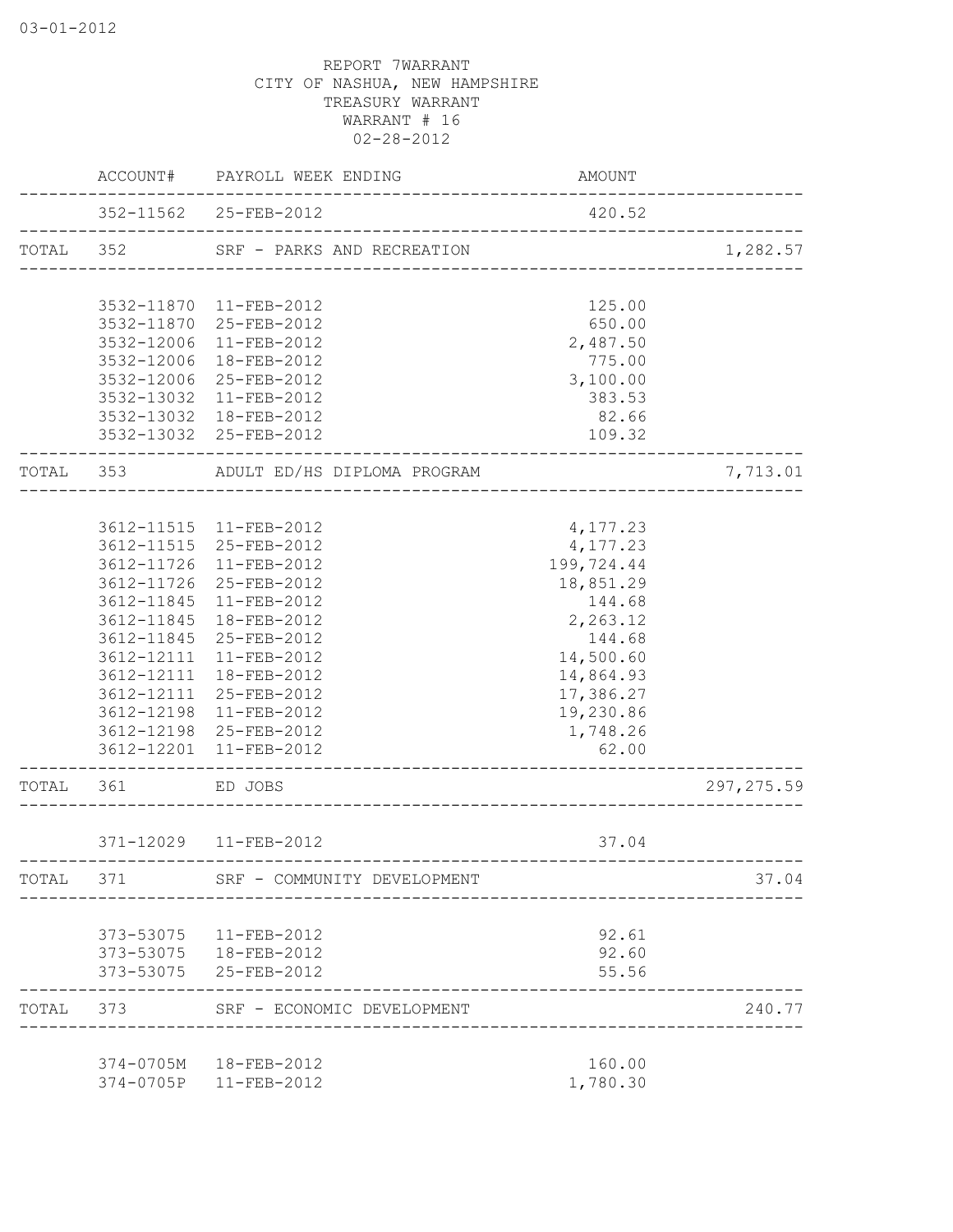|       | ACCOUNT#   | PAYROLL WEEK ENDING      | AMOUNT                        |           |
|-------|------------|--------------------------|-------------------------------|-----------|
|       |            | 374-0705P    18-FEB-2012 | 1,780.30                      |           |
|       |            | 374-0705P 25-FEB-2012    | 1,780.29                      |           |
|       | 374-07235  | 11-FEB-2012              | 564.09                        |           |
|       | 374-07235  | 18-FEB-2012              | 564.09                        |           |
|       | 374-07235  | 25-FEB-2012              | 564.08                        |           |
|       | 374-07285  | 11-FEB-2012              | 37.04                         |           |
|       | 374-07285  | 25-FEB-2012              | 18.52                         |           |
|       | 374-07340  | 11-FEB-2012              | 464.38                        |           |
|       | 374-07340  | 18-FEB-2012              | 464.38                        |           |
|       | 374-07340  | 25-FEB-2012              | 464.38                        |           |
|       | 374-0734P  | 11-FEB-2012              | 1,081.58                      |           |
|       | 374-0734P  | 18-FEB-2012              | 1,081.59                      |           |
|       | 374-0734P  | 25-FEB-2012              | 1,081.58                      |           |
|       | 374-07506  | 18-FEB-2012              | 18.52                         |           |
|       | 374-07506  | 25-FEB-2012              | 18.52                         |           |
|       | 374-31050  | $11 - FEB - 2012$        |                               |           |
|       | 374-31050  | 18-FEB-2012              | 17.00<br>-------------------- |           |
| TOTAL | 374        | SRF - URBAN PROGRAMS     |                               | 11,940.64 |
|       |            |                          |                               |           |
|       | 3762-11726 | 11-FEB-2012              | 17,324.17                     |           |
|       | 3762-11726 | 25-FEB-2012              | 17,324.15                     |           |
|       | 3762-11802 | 11-FEB-2012              | 2,064.08                      |           |
|       | 3762-11802 | 25-FEB-2012              | 2,064.08                      |           |
|       | 3762-11870 | 11-FEB-2012              | 2,860.09                      |           |
|       | 3762-11870 | 25-FEB-2012              | 2,860.09                      |           |
|       | 3762-12111 | 11-FEB-2012              | 5,421.61                      |           |
|       | 3762-12111 | 18-FEB-2012              | 5,422.35                      |           |
|       | 3762-12111 | 25-FEB-2012              | 6,209.36                      |           |
|       | 3762-12126 | 11-FEB-2012              | 616.53                        |           |
|       | 3762-12126 | 18-FEB-2012              | 616.53                        |           |
|       | 3762-12126 | 25-FEB-2012              | 616.53                        |           |
|       | 3762-12135 | 11-FEB-2012              | 278.40                        |           |
|       | 3762-12135 | 18-FEB-2012              | 320.16                        |           |
|       | 3762-12135 | 25-FEB-2012              | 310.88                        |           |
|       | 3762-12198 | 11-FEB-2012              | 53, 952.24                    |           |
|       | 3762-12198 | 25-FEB-2012              | 53,523.88                     |           |
|       | 3762-12201 | 11-FEB-2012              | 229.40                        |           |
|       | 3762-12201 | 18-FEB-2012              | 186.00                        |           |
|       | 3762-13133 | 11-FEB-2012              | 443.75                        |           |
|       | 3762-13133 | 25-FEB-2012              | 500.00                        |           |
|       | 3762-13137 | $11 - FEB - 2012$        | 71.67                         |           |
|       | 3762-19000 | 11-FEB-2012              | 4,531.64                      |           |
|       | 3762-19000 | 18-FEB-2012              | 4,199.84                      |           |
|       | 3762-19000 | 25-FEB-2012              | 4,294.14                      |           |
|       |            |                          |                               |           |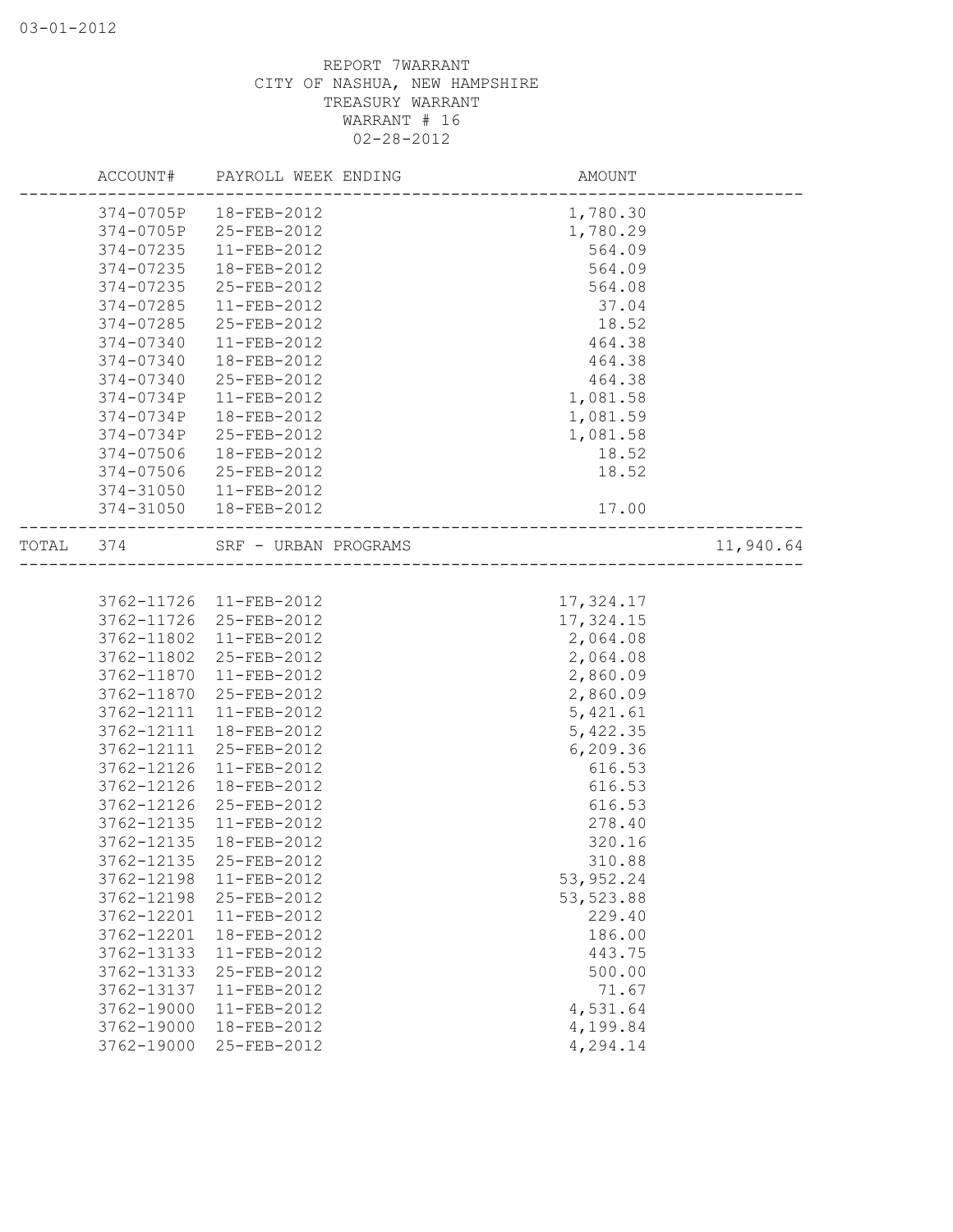|                        | ACCOUNT# PAYROLL WEEK ENDING           | AMOUNT             |             |
|------------------------|----------------------------------------|--------------------|-------------|
| TOTAL 376 TITLE IA     | ---------------------------------      |                    | 186, 241.57 |
|                        |                                        |                    |             |
|                        | 3771-12006 11-FEB-2012                 | 218.75             |             |
| 3771-12006             | 18-FEB-2012                            | 201.25             |             |
| 3771-12006             | 25-FEB-2012                            | 245.00             |             |
| 3771-12078             | 18-FEB-2012<br>3771-12078 25-FEB-2012  | 1,087.50<br>975.00 |             |
| ----------------       | TOTAL 377 TITLE III ENHANCING ENG LANG |                    | 2,727.50    |
|                        |                                        |                    |             |
|                        | 3772-11515 11-FEB-2012                 | 175.00             |             |
| 3772-11515             | 18-FEB-2012                            | 437.50             |             |
| 3772-11515             | 25-FEB-2012                            | 200.00             |             |
| 3772-12006             | 11-FEB-2012                            | 2,017.50           |             |
| 3772-12006             | 18-FEB-2012                            | 927.50             |             |
| ---------------------  | 3772-12006 25-FEB-2012                 | 1,867.50           |             |
|                        | TOTAL 377 TITLE III ENHANCING ENG LANG |                    | 5,625.00    |
|                        |                                        |                    |             |
|                        | 378-01210  11-FEB-2012                 | 550.36             |             |
|                        | 378-01210  18-FEB-2012                 | 550.37             |             |
| 378-01210              | 25-FEB-2012                            | 550.37             |             |
| 378-09003              | $11 - FEB - 2012$                      | 550.37             |             |
| 378-09003              | $18 - FEB - 2012$                      | 550.37             |             |
| 378-09003              | 25-FEB-2012                            | 550.37             |             |
| 378-11676              | $11 - FEB - 2012$                      | 934.06             |             |
| 378-11676              | 18-FEB-2012<br>25-FEB-2012             | 934.06<br>934.06   |             |
| 378-11676<br>378-11677 | 11-FEB-2012                            | 203.74             |             |
| 378-11677              | 18-FEB-2012                            | 259.31             |             |
| 378-11677              | 25-FEB-2012                            | 129.65             |             |
| 378-11679              | $11$ -FEB-2012                         | 928.76             |             |
| 378-11679              | 18-FEB-2012                            | 928.77             |             |
| 378-11679              | 25-FEB-2012                            | 928.76             |             |
| 378-11680              | 11-FEB-2012                            | 833.90             |             |
| 378-11680              | 18-FEB-2012                            | 833.90             |             |
| 378-11680              | 25-FEB-2012                            | 833.90             |             |
| 378-11683              | 11-FEB-2012                            | 1,684.46           |             |
| 378-11683              | 18-FEB-2012                            | 1,684.46           |             |
| 378-11683              | 25-FEB-2012                            | 1,684.45           |             |
| 378-11688              | 11-FEB-2012                            | 620.55             |             |
| 378-11688              | 18-FEB-2012                            | 620.56             |             |
| 378-11688              | 25-FEB-2012                            | 620.55             |             |
| 378-11751              | 11-FEB-2012                            | 1,384.39           |             |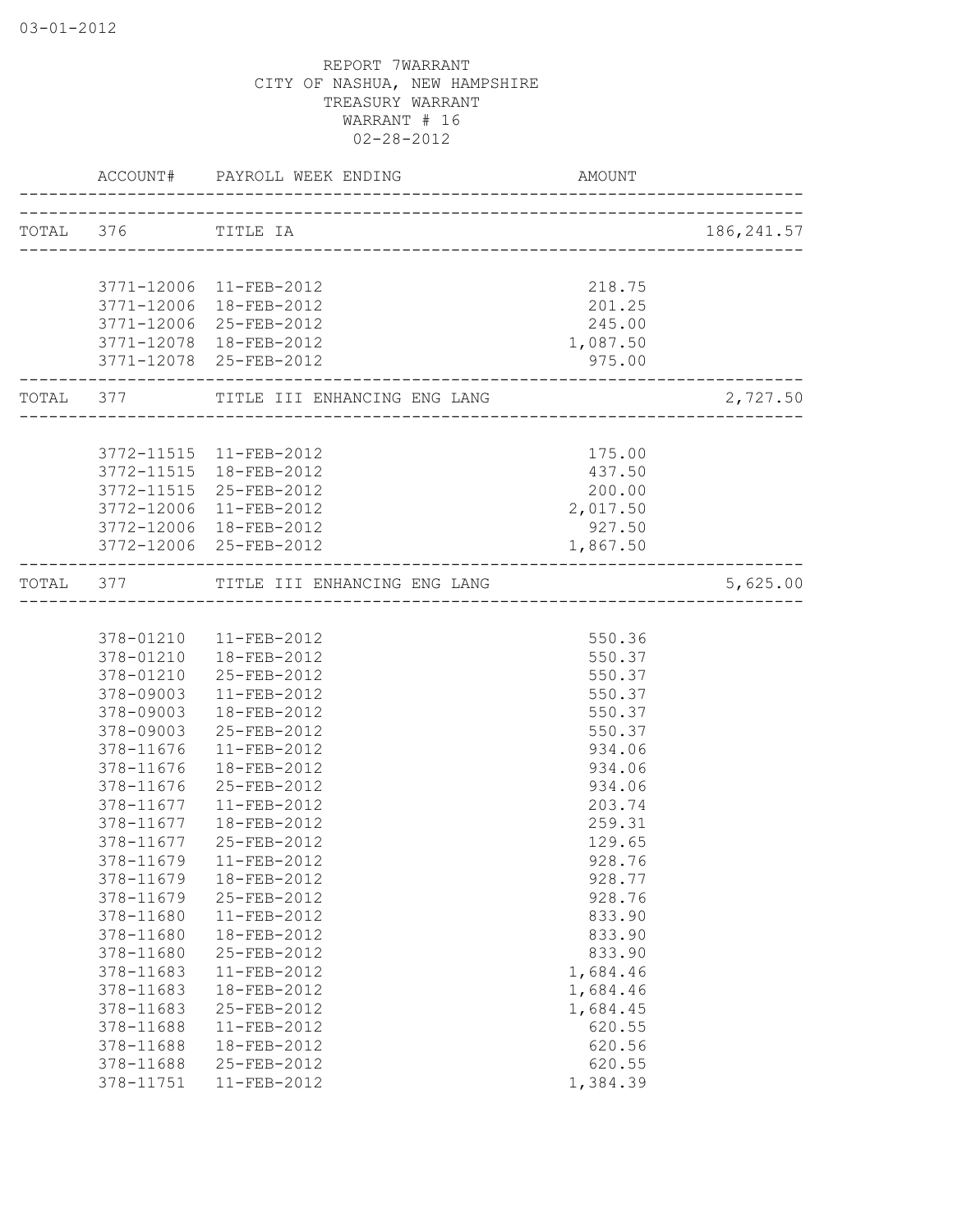|       | ACCOUNT#                 | PAYROLL WEEK ENDING        | <b>AMOUNT</b>        |            |
|-------|--------------------------|----------------------------|----------------------|------------|
|       | 378-11751<br>378-11751   | 18-FEB-2012<br>25-FEB-2012 | 1,384.39<br>1,384.39 |            |
|       | 378-12188<br>378-12188   | 11-FEB-2012<br>18-FEB-2012 | 148.61<br>148.61     |            |
|       | 378-12188                | 25-FEB-2012                | 148.61               |            |
|       | 378-13004                | 25-FEB-2012                | 210.16               |            |
| TOTAL | 378                      | TRANSPORTATION             |                      | 23,709.27  |
|       |                          | 3902-13133 11-FEB-2012     | 237.50               |            |
|       |                          | 3902-13133 25-FEB-2012     | 500.00               |            |
| TOTAL | 390                      | VOC ED SECONDARY PERKINS   |                      | 737.50     |
|       |                          | 3927-13133 11-FEB-2012     | 175.00               |            |
|       |                          | 3927-13133 25-FEB-2012     | 200.00               |            |
| TOTAL | 392                      | CULINARY ARTS              |                      | 375.00     |
|       |                          | 3937-12201 25-FEB-2012     | 31.00                |            |
|       |                          | 3937-19000 11-FEB-2012     | 846.77               |            |
|       |                          | 3937-19000 25-FEB-2012     | 846.77               |            |
| TOTAL | 393                      | DAY CARE                   |                      | 1,724.54   |
|       | 3952-11726               | 11-FEB-2012                | 67,183.16            |            |
|       |                          | 3952-11726 25-FEB-2012     | 67,183.16            |            |
|       | 3952-12201               | 11-FEB-2012                | 217.00               |            |
|       | 3952-12201<br>3952-12201 | 18-FEB-2012<br>25-FEB-2012 | 62.00<br>155.00      |            |
| TOTAL | 395                      | IDEA B SPECIAL EDUCATION   |                      | 134,800.32 |
|       |                          | 3962-11726 11-FEB-2012     | 1,702.99             |            |
|       |                          | 3962-11726 25-FEB-2012     | 1,702.99             |            |
| TOTAL | 396                      | IDEA PRESCHOOL             |                      | 3,405.98   |
|       |                          | 3977-12111 11-FEB-2012     | 2,163.56             |            |
|       | 3977-12111               | 18-FEB-2012                | 2,163.56             |            |
|       |                          | 3977-12111 25-FEB-2012     | 2,346.89             |            |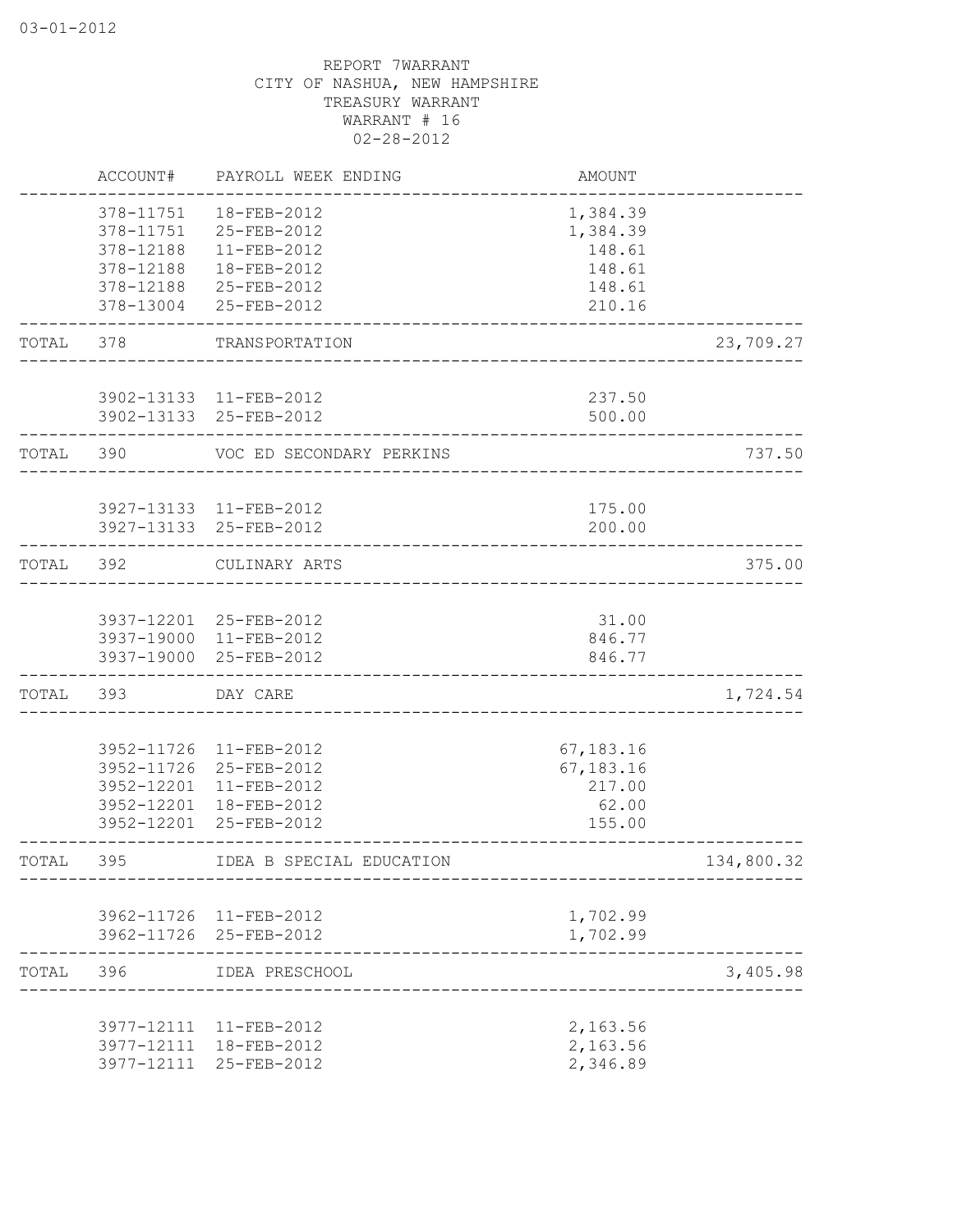| ТОТАІ. 397 | SPECIAL ED LOCAL | 6,674.01 |
|------------|------------------|----------|
|            |                  |          |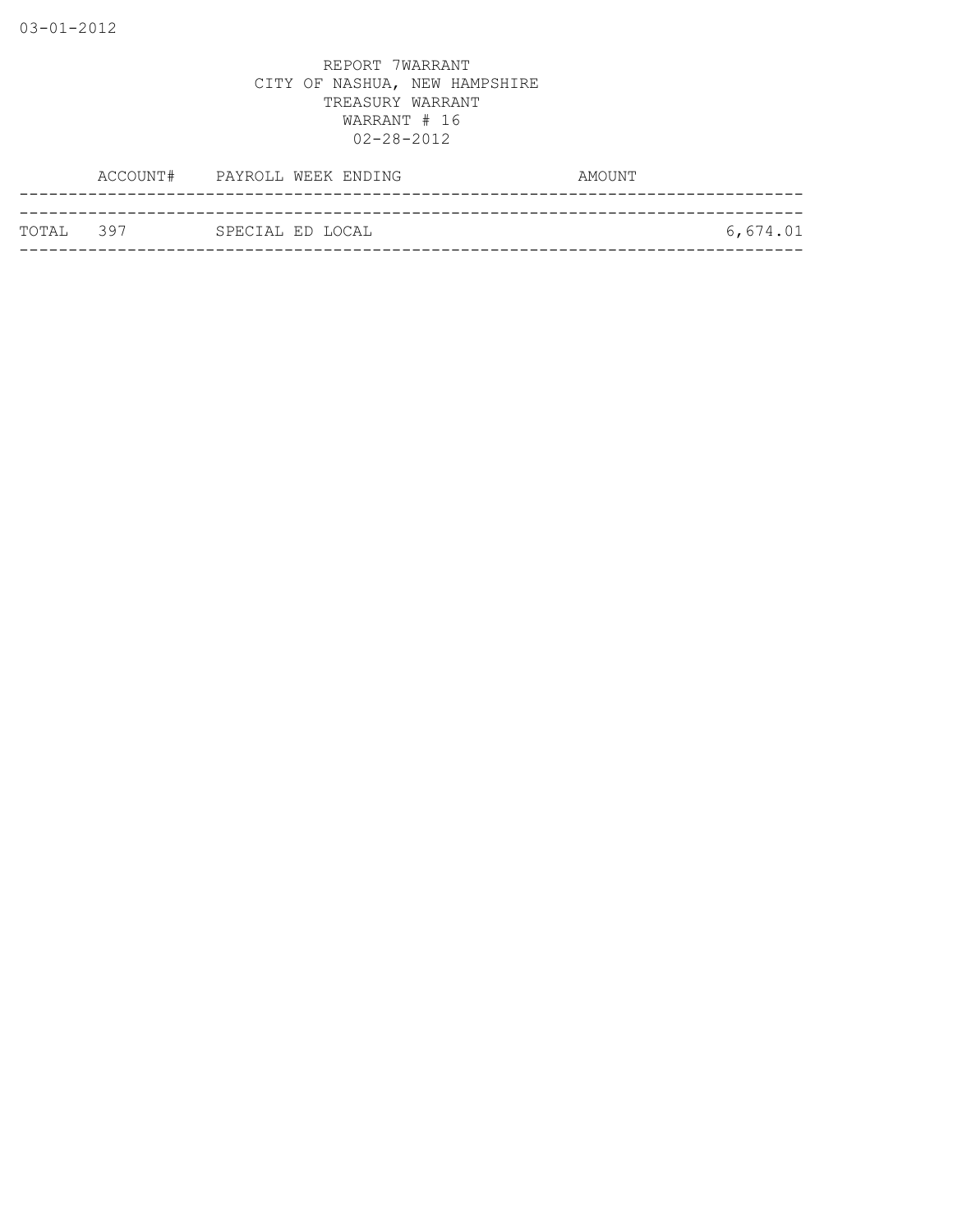|       | ACCOUNT#      | PAYROLL WEEK ENDING   | AMOUNT                                 |           |
|-------|---------------|-----------------------|----------------------------------------|-----------|
|       | 501-11033     | 11-FEB-2012           | 856.40                                 |           |
|       | 501-11033     | 18-FEB-2012           | 856.40                                 |           |
|       | 501-11033     | 25-FEB-2012           | 856.40                                 |           |
|       | 501-11445     | 11-FEB-2012           | 437.44                                 |           |
|       | 501-11445     | 18-FEB-2012           | 437.44                                 |           |
|       | 501-11445     | 25-FEB-2012           | 437.44                                 |           |
|       | 501-11463     | 11-FEB-2012           | 802.30                                 |           |
|       | 501-11463     | 18-FEB-2012           | 802.30                                 |           |
|       | $501 - 11463$ | 25-FEB-2012           | 802.30                                 |           |
|       | $501 - 11470$ | 11-FEB-2012           | 881.65                                 |           |
|       | 501-11470     | 18-FEB-2012           | 881.65                                 |           |
|       | 501-11470     | 25-FEB-2012           | 881.65                                 |           |
|       | 501-11471     | 11-FEB-2012           | 2,033.79                               |           |
|       | 501-11471     | 18-FEB-2012           | 2,033.79                               |           |
|       | 501-11471     | 25-FEB-2012           | 2,033.79                               |           |
|       | 501-11611     | 11-FEB-2012           | 546.80                                 |           |
|       | 501-11611     | 18-FEB-2012           | 546.80                                 |           |
|       |               | 501-11611 25-FEB-2012 | 546.80                                 |           |
|       | 501-31050     | 18-FEB-2012           | 50.00                                  |           |
| TOTAL | 501           | MAYOR'S OFFICE        | _____________________________________  | 16,725.14 |
|       |               |                       |                                        |           |
|       | 502-11195     | 11-FEB-2012           | 1,972.83                               |           |
|       | $502 - 11195$ | 18-FEB-2012           | 1,431.39                               |           |
|       | 502-11195     | 25-FEB-2012           | 1,431.40                               |           |
|       | 502-11219     | 11-FEB-2012           | 3,711.26                               |           |
|       | 502-11219     | 18-FEB-2012           | 3,711.27                               |           |
|       | 502-11219     | 25-FEB-2012           | 3,711.28                               |           |
|       | 502-11518     | $11-FEB-2012$         | 888.18                                 |           |
|       | 502-11518     | 18-FEB-2012           | 888.18                                 |           |
|       | 502-11518     | 25-FEB-2012           | 888.18                                 |           |
|       | $502 - 31050$ | 18-FEB-2012           | 50.00                                  |           |
| TOTAL | 502           | LEGAL DEPARTMENT      | -------------------------------------- | 18,683.97 |
|       |               |                       |                                        |           |
|       | 503-11071     | 11-FEB-2012           | 1,293.15                               |           |
|       | 503-11071     | 18-FEB-2012           | 1,293.15                               |           |
|       | 503-11071     | 25-FEB-2012           | 1,293.15                               |           |
|       | 503-12092     | 11-FEB-2012           | 528.30                                 |           |
|       | 503-12092     | 18-FEB-2012           | 348.30                                 |           |
|       | 503-12092     | 25-FEB-2012           | 348.30                                 |           |
| TOTAL | 503           | BOARD OF ALDERMEN     |                                        | 5,104.35  |
|       |               |                       |                                        |           |

511-11247 11-FEB-2012 670.28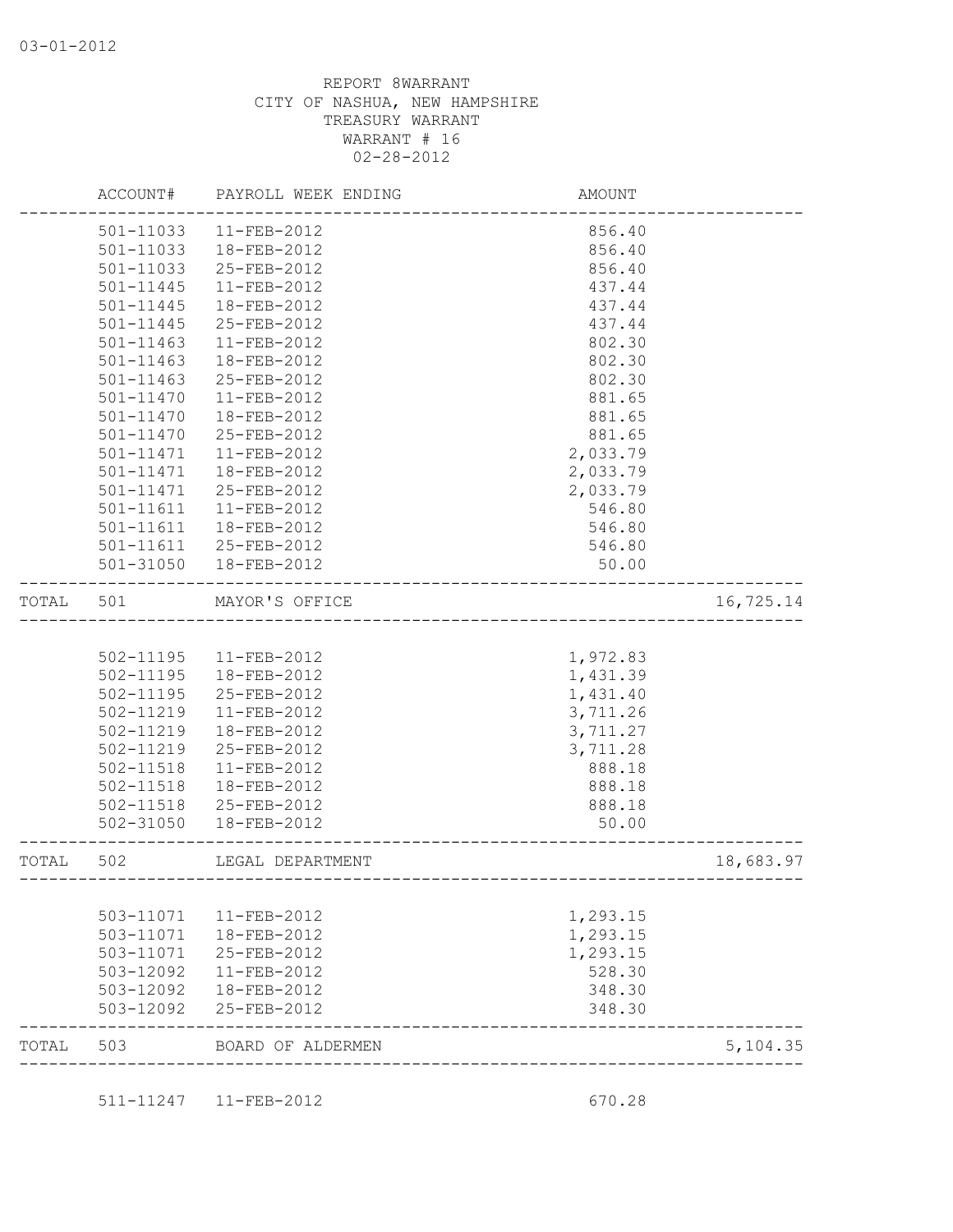|           | ACCOUNT#  | PAYROLL WEEK ENDING   | AMOUNT   |           |
|-----------|-----------|-----------------------|----------|-----------|
|           | 511-11247 | 18-FEB-2012           | 670.28   |           |
|           | 511-11247 | 25-FEB-2012           | 670.28   |           |
|           | 511-11248 | 11-FEB-2012           | 1,442.83 |           |
|           | 511-11248 | 18-FEB-2012           | 1,442.84 |           |
|           |           | 511-11248 25-FEB-2012 | 1,442.84 |           |
| TOTAL 511 |           | $CITI-STAT$           |          | 6, 339.35 |
|           |           |                       |          |           |
|           | 512-11005 | 11-FEB-2012           | 863.56   |           |
|           | 512-11005 | 18-FEB-2012           | 863.55   |           |
|           | 512-11005 | 25-FEB-2012           | 863.55   |           |
|           | 512-11050 | 11-FEB-2012           | 742.06   |           |
|           | 512-11050 | 18-FEB-2012           | 742.06   |           |
|           | 512-11050 | 25-FEB-2012           | 742.05   |           |
|           | 512-11064 | 11-FEB-2012           | 1,017.56 |           |
|           | 512-11064 | 18-FEB-2012           | 1,017.55 |           |
|           | 512-11064 | 25-FEB-2012           | 1,017.55 |           |
|           | 512-11073 | 11-FEB-2012           | 1,627.85 |           |
|           | 512-11073 | 18-FEB-2012           | 1,627.86 |           |
|           | 512-11073 | 25-FEB-2012           | 1,627.85 |           |
|           | 512-11134 | 11-FEB-2012           | 796.65   |           |
|           | 512-11134 | 18-FEB-2012           | 796.65   |           |
|           | 512-11134 | 25-FEB-2012           | 796.65   |           |
|           | 512-11165 | $11-FEB-2012$         | 1,605.06 |           |
|           | 512-11165 | 18-FEB-2012           | 1,605.05 |           |
|           | 512-11165 | 25-FEB-2012           | 1,605.05 |           |
|           | 512-11167 | 11-FEB-2012           | 580.90   |           |
|           | 512-11167 | 18-FEB-2012           | 580.91   |           |
|           | 512-11167 | 25-FEB-2012           | 580.90   |           |
|           | 512-11173 | $11-FEB-2012$         | 1,453.64 |           |
|           | 512-11173 | 18-FEB-2012           | 1,453.63 |           |
|           | 512-11173 | 25-FEB-2012           | 1,453.64 |           |
|           | 512-11177 | 11-FEB-2012           | 1,895.14 |           |
|           | 512-11177 | 18-FEB-2012           | 1,895.14 |           |
|           | 512-11177 | 25-FEB-2012           | 1,895.14 |           |
|           | 512-11222 | 11-FEB-2012           | 1,020.06 |           |
|           | 512-11222 | 18-FEB-2012           | 1,020.07 |           |
|           | 512-11222 | 25-FEB-2012           | 1,020.07 |           |
|           | 512-11224 | 11-FEB-2012           | 1,005.33 |           |
|           | 512-11224 | 18-FEB-2012           | 1,005.33 |           |
|           | 512-11224 | 25-FEB-2012           | 1,005.33 |           |
|           | 512-11265 | 11-FEB-2012           | 888.18   |           |
|           | 512-11265 | 18-FEB-2012           | 888.18   |           |
|           | 512-11265 | 25-FEB-2012           | 888.18   |           |
|           | 512-11431 | 11-FEB-2012           | 1,998.71 |           |
|           | 512-11431 | 18-FEB-2012           | 1,998.70 |           |
|           | 512-11431 | 25-FEB-2012           | 1,998.71 |           |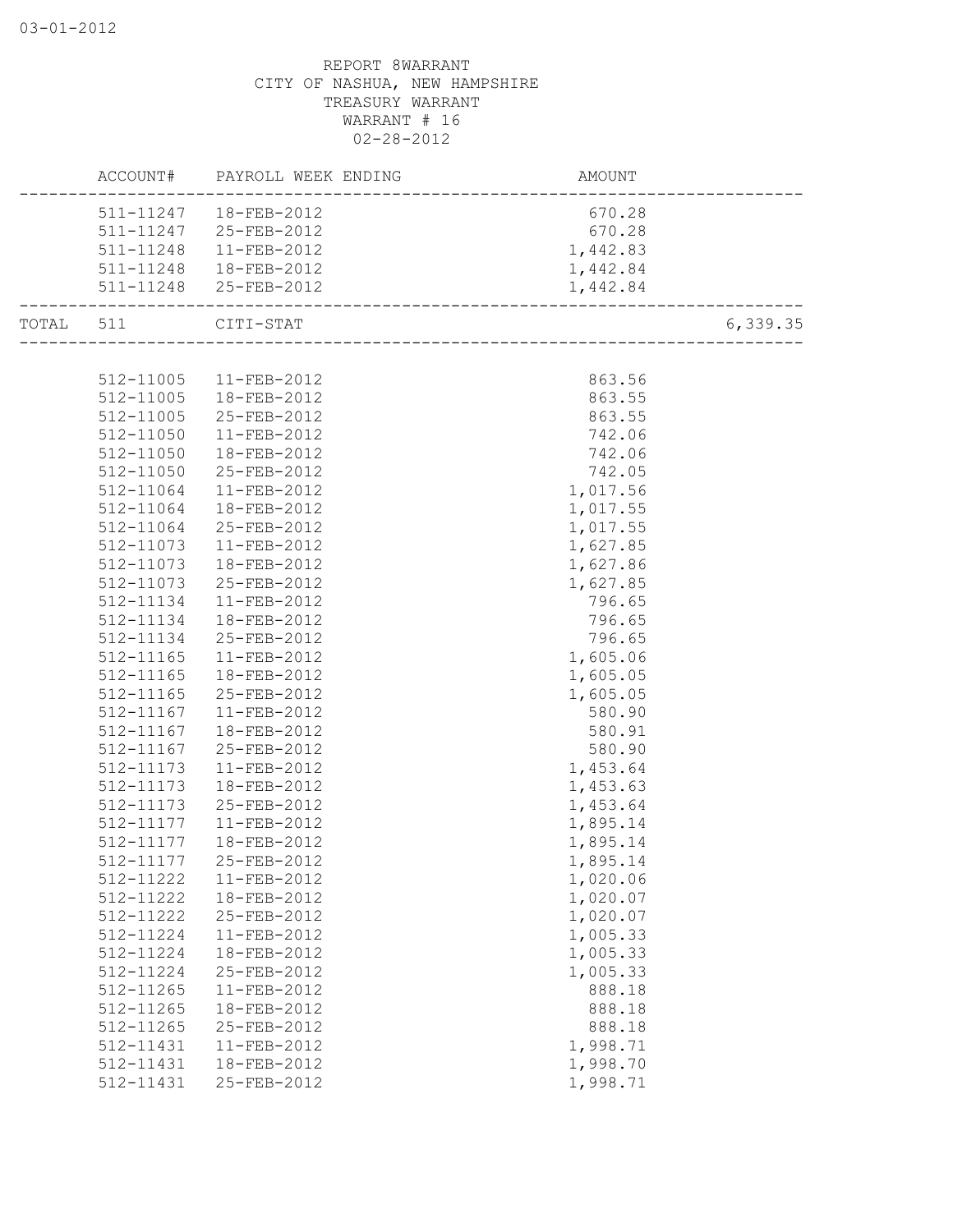|       |           | ACCOUNT# PAYROLL WEEK ENDING | AMOUNT    |           |
|-------|-----------|------------------------------|-----------|-----------|
|       |           | 512-11531   11-FEB-2012      | 1,693.75  |           |
|       | 512-11531 | 18-FEB-2012                  | 1,693.76  |           |
|       | 512-11531 | 25-FEB-2012                  | 1,693.75  |           |
|       | 512-11673 | 11-FEB-2012                  | 1,062.19  |           |
|       | 512-11673 | 18-FEB-2012                  | 1,062.19  |           |
|       | 512-11673 | 25-FEB-2012                  | 1,062.19  |           |
|       | 512-11684 | 11-FEB-2012                  | 877.27    |           |
|       | 512-11684 | 18-FEB-2012                  | 877.26    |           |
|       | 512-11684 | 25-FEB-2012                  | 877.26    |           |
|       | 512-11714 | $11-FEB-2012$                | 962.06    |           |
|       | 512-11714 | 18-FEB-2012                  | 962.06    |           |
|       | 512-11714 | 25-FEB-2012                  | 962.06    |           |
|       | 512-11740 | 11-FEB-2012                  | 1,678.70  |           |
|       | 512-11740 | 18-FEB-2012                  | 1,678.70  |           |
|       | 512-11740 | 25-FEB-2012                  | 1,678.70  |           |
|       | 512-12033 | 11-FEB-2012                  | 619.06    |           |
|       | 512-12033 | 18-FEB-2012                  | 619.06    |           |
|       | 512-12033 | 25-FEB-2012                  | 619.05    |           |
|       | 512-12056 | 11-FEB-2012                  | 363.07    |           |
|       | 512-12056 | 18-FEB-2012                  | 363.07    |           |
|       | 512-12056 | 25-FEB-2012                  | 363.06    |           |
|       | 512-12749 | 11-FEB-2012                  | 622.72    |           |
|       | 512-12749 | 18-FEB-2012                  | 622.71    |           |
|       | 512-12749 | 25-FEB-2012                  | 622.71    |           |
|       | 512-13004 | 11-FEB-2012                  | 59.95     |           |
|       | 512-13004 | 18-FEB-2012                  | 53.33     |           |
|       |           | 512-13004 25-FEB-2012        | 199.49    |           |
|       | 512-31050 | 18-FEB-2012                  | 100.00    |           |
| TOTAL | 512       | FINANCIAL SERVICES           |           | 70,533.23 |
|       |           |                              |           |           |
|       |           | 513-11117  11-FEB-2012       | 1,626.12  |           |
|       | 513-11117 | 18-FEB-2012                  | 1,626.12  |           |
|       | 513-11117 | 25-FEB-2012                  | 1,626.12  |           |
|       | 513-11171 | 11-FEB-2012                  | 2,056.01  |           |
|       | 513-11171 | 18-FEB-2012                  | 2,056.01  |           |
|       | 513-11171 | 25-FEB-2012                  | 3,595.35  |           |
|       | 513-11213 | 11-FEB-2012                  | 1,299.58  |           |
|       | 513-11213 | 18-FEB-2012                  | 1,299.58  |           |
|       | 513-11213 | 25-FEB-2012                  | 1,299.58  |           |
|       | 513-11223 | 11-FEB-2012                  | 774.94    |           |
|       | 513-11223 | 18-FEB-2012                  | 774.94    |           |
|       | 513-11223 | 25-FEB-2012                  | 774.95    |           |
|       | 513-12085 | 11-FEB-2012                  | 250.00    |           |
|       | 513-12085 | 18-FEB-2012                  | 200.00    |           |
|       | 513-12085 | 25-FEB-2012                  | 200.00    |           |
|       | 513-13004 | 25-FEB-2012                  | $-203.42$ |           |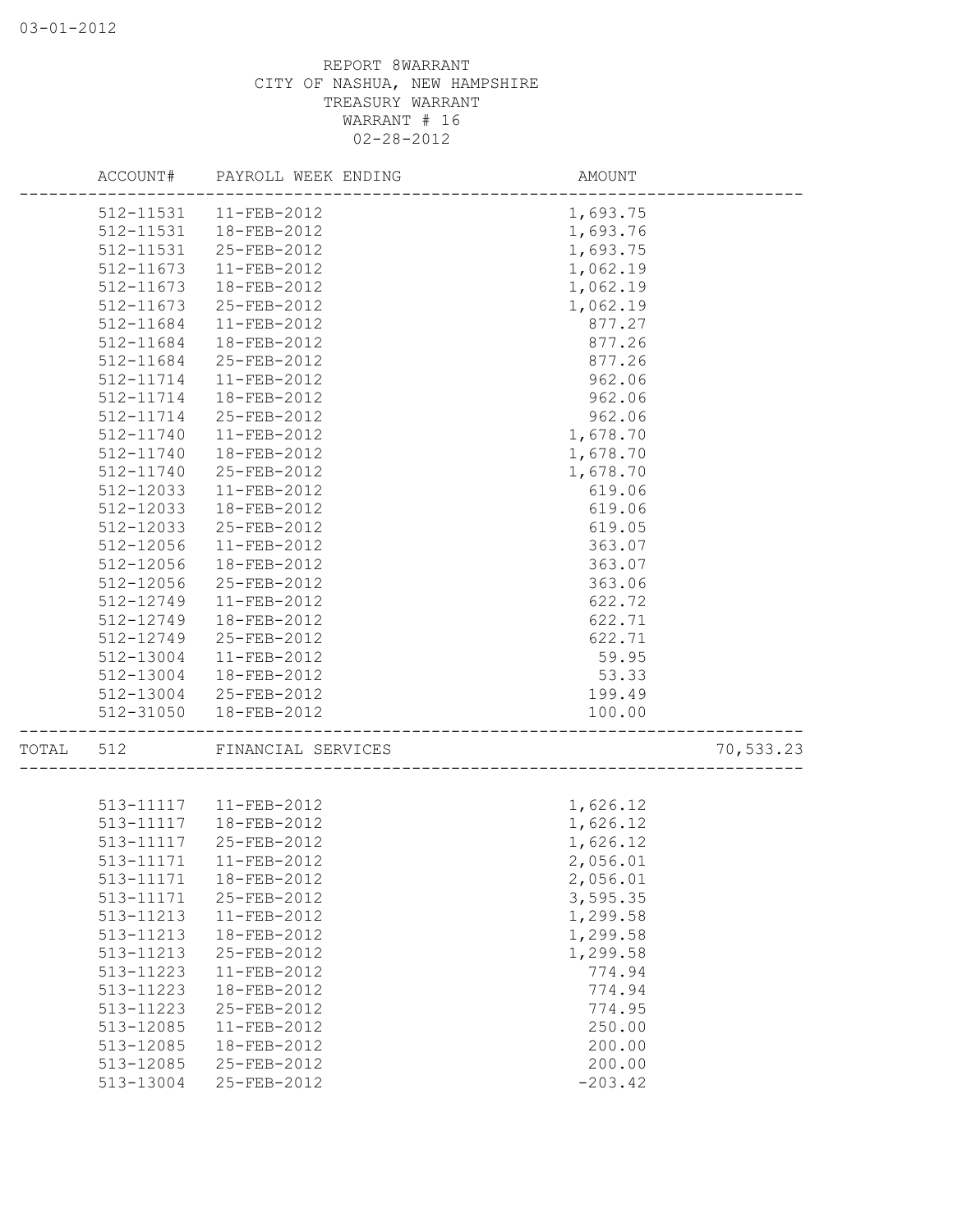|           |               | ACCOUNT# PAYROLL WEEK ENDING | AMOUNT                            |           |
|-----------|---------------|------------------------------|-----------------------------------|-----------|
|           |               | 513-13016 25-FEB-2012        | 203.42<br>_______________________ |           |
|           | TOTAL 513     | CITY CLERK'S OFFICE          |                                   | 19,459.30 |
|           |               |                              |                                   |           |
|           | 515-11185     | 11-FEB-2012                  | 1,026.82                          |           |
|           |               | 515-11185  18-FEB-2012       | 786.82                            |           |
|           | 515-11185     | 25-FEB-2012                  | 786.81                            |           |
|           | $515 - 11350$ | $11 - FEB - 2012$            | 962.06                            |           |
|           | 515-11350     | 18-FEB-2012                  | 962.06                            |           |
|           | 515-11350     | 25-FEB-2012                  | 962.06                            |           |
|           | 515-11447     | $11 - FEB - 2012$            | 1,458.37                          |           |
|           | 515-11447     | 18-FEB-2012                  | 1,458.37                          |           |
|           |               | 515-11447 25-FEB-2012        | 1,458.38                          |           |
|           |               | 515-12028  11-FEB-2012       | 612.71                            |           |
|           |               | 515-12028  18-FEB-2012       | 612.72                            |           |
|           |               | 515-12028 25-FEB-2012        | 284.47                            |           |
| TOTAL 515 |               | HUMAN RESOURCES              |                                   | 11,371.65 |
|           |               |                              |                                   |           |
|           |               | 516-11147   11-FEB-2012      | 637.19                            |           |
|           |               | 516-11147  18-FEB-2012       | 637.19                            |           |
|           |               | 516-11147 25-FEB-2012        | 637.19                            |           |
|           | 516-11148     | 11-FEB-2012                  | 985.60                            |           |
|           | 516-11148     | 18-FEB-2012                  | 985.60                            |           |
|           | 516-11148     | 25-FEB-2012                  | 985.60                            |           |
|           | 516-11459     | 11-FEB-2012                  | 1,293.15                          |           |
|           | 516-11459     | 18-FEB-2012                  | 1,293.15                          |           |
|           | 516-11459     | 25-FEB-2012                  | 1,293.15                          |           |
|           | 516-11573     | 11-FEB-2012                  | 939.12                            |           |
|           | 516-11573     | 18-FEB-2012                  | 939.12                            |           |
|           | 516-11573     | 25-FEB-2012                  | 939.11                            |           |
| TOTAL     | 516           | PURCHASING DEPARTMENT        |                                   | 11,565.17 |
|           |               |                              |                                   |           |
|           | 517-11198     | 11-FEB-2012                  | 1,127.96                          |           |
|           | 517-11198     | 18-FEB-2012                  | 1,127.96                          |           |
|           | 517-11198     | 25-FEB-2012                  | 1,127.97                          |           |
|           | 517-11266     | $11-FEB-2012$                | 641.15                            |           |
|           | 517-11266     | 18-FEB-2012                  | 641.15                            |           |
|           | 517-11266     | 25-FEB-2012                  | 641.15                            |           |
|           | 517-11420     | 11-FEB-2012                  | 747.87                            |           |
|           | 517-11420     | 18-FEB-2012                  | 747.87                            |           |
|           | 517-11420     | 25-FEB-2012                  | 747.87                            |           |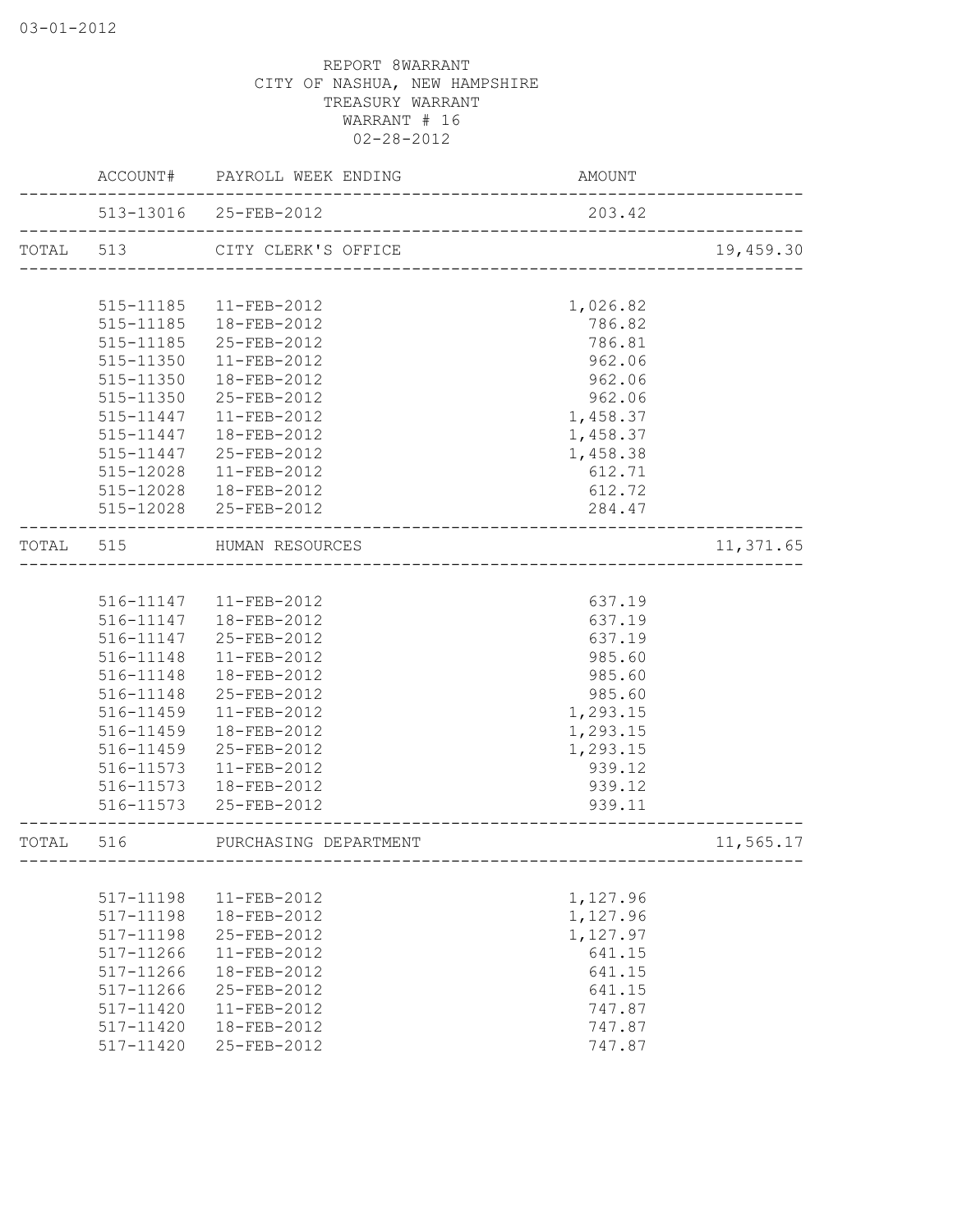|           |           | ACCOUNT# PAYROLL WEEK ENDING          | AMOUNT   |           |
|-----------|-----------|---------------------------------------|----------|-----------|
|           |           | TOTAL 517 BUILDING MAINT - CITY ADMIN |          | 7,550.95  |
|           |           | 518-31050  11-FEB-2012                | $-40.00$ |           |
| TOTAL 518 |           | ________________________________      |          | $-40.00$  |
|           |           |                                       |          |           |
|           |           | 519-11014  11-FEB-2012                | 1,122.76 |           |
|           |           | 519-11014  18-FEB-2012                | 1,122.76 |           |
|           | 519-11014 | 25-FEB-2012                           | 1,122.76 |           |
|           | 519-11016 | 11-FEB-2012                           | 985.60   |           |
|           | 519-11016 | 18-FEB-2012                           | 985.60   |           |
|           | 519-11016 | 25-FEB-2012                           | 985.60   |           |
|           | 519-11017 | $11 - FEB - 2012$                     | 824.00   |           |
|           | 519-11017 | $18 - FEB - 2012$                     | 824.00   |           |
|           | 519-11017 | 25-FEB-2012                           | 824.00   |           |
|           | 519-11115 | $11 - FEB - 2012$                     | 1,996.63 |           |
|           | 519-11115 | 18-FEB-2012                           | 1,996.63 |           |
|           | 519-11115 | 25-FEB-2012                           | 1,996.63 |           |
|           | 519-11146 | $11 - FEB - 2012$                     | 858.42   |           |
|           | 519-11146 | 18-FEB-2012                           | 858.42   |           |
|           | 519-11146 | 25-FEB-2012                           | 858.42   |           |
|           | 519-11153 | 11-FEB-2012                           | 620.56   |           |
|           | 519-11153 | 18-FEB-2012                           | 620.56   |           |
|           | 519-11153 | 25-FEB-2012                           | 620.55   |           |
|           | 519-11154 | 11-FEB-2012                           | 652.12   |           |
|           | 519-11154 | 18-FEB-2012                           | 652.12   |           |
|           | 519-11154 | 25-FEB-2012                           | 652.11   |           |
|           | 519-11205 | 11-FEB-2012                           | 815.21   |           |
|           | 519-11205 | 18-FEB-2012                           | 815.22   |           |
|           | 519-11205 | 25-FEB-2012                           | 815.21   |           |
|           | 519-11241 | 11-FEB-2012                           | 1,367.59 |           |
|           | 519-11241 | 18-FEB-2012                           | 1,367.59 |           |
|           | 519-11241 | 25-FEB-2012                           | 1,367.59 |           |
| TOTAL     | 519       | ASSESSORS                             |          | 27,728.66 |
|           | 520-12077 | 11-FEB-2012                           | 277.03   |           |
|           |           | 520-12077  18-FEB-2012                | 277.03   |           |
|           | 520-12077 | 25-FEB-2012                           | 277.03   |           |
| TOTAL     | 520       | HUNT BUILDING                         |          | 831.09    |

522-11024 11-FEB-2012 639.71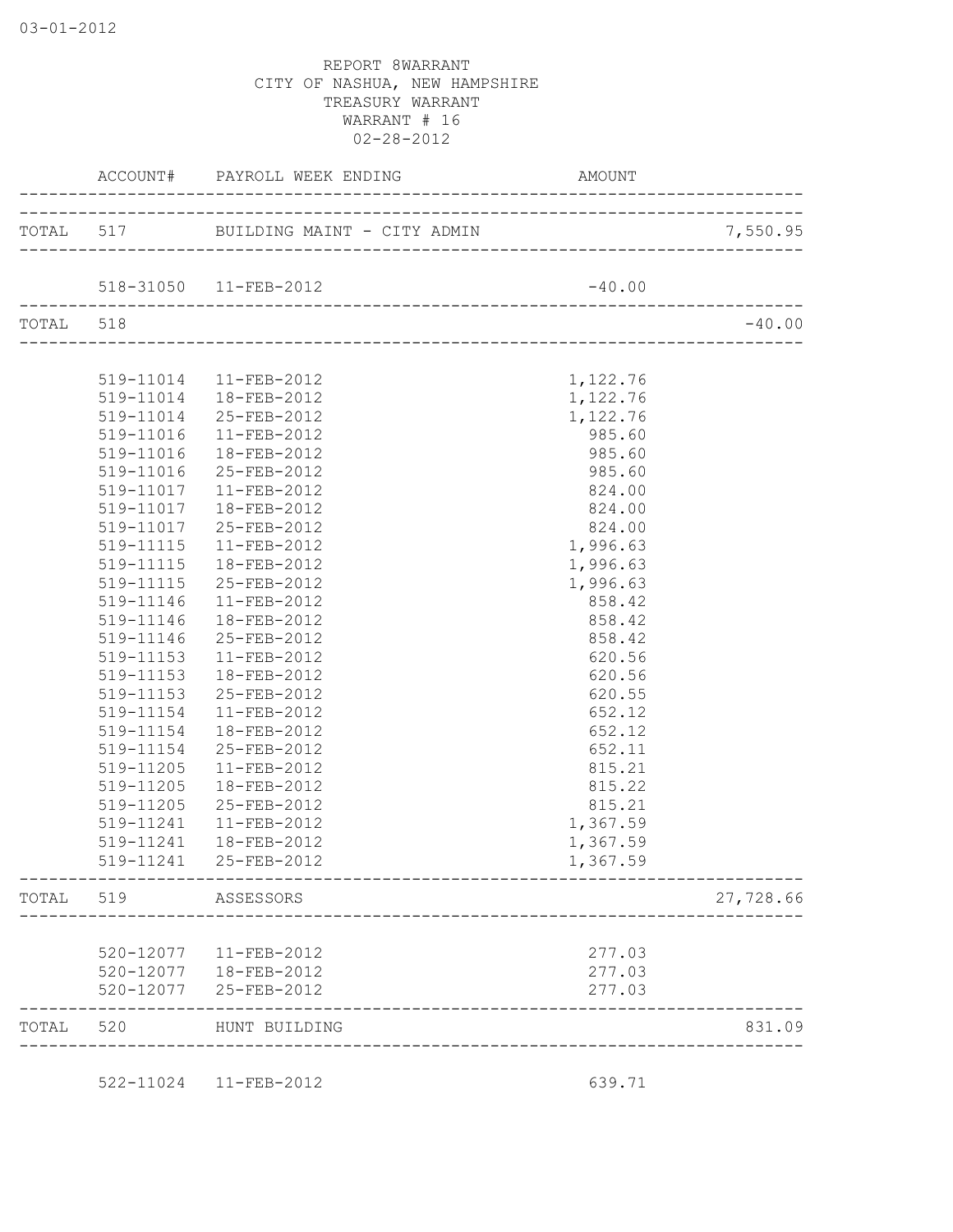|       |           | ACCOUNT# PAYROLL WEEK ENDING | AMOUNT                            |            |
|-------|-----------|------------------------------|-----------------------------------|------------|
|       | 522-11024 | 18-FEB-2012                  | 639.71                            |            |
|       | 522-11024 | 25-FEB-2012                  | 639.71                            |            |
|       | 522-11128 | 11-FEB-2012                  | 1,152.82                          |            |
|       | 522-11128 | 18-FEB-2012                  | 1,152.83                          |            |
|       | 522-11128 | 25-FEB-2012                  | 1,152.82                          |            |
|       | 522-11286 | 11-FEB-2012                  | 608.85                            |            |
|       | 522-11286 | 18-FEB-2012                  | 608.85                            |            |
|       | 522-11286 | 25-FEB-2012                  | 608.85                            |            |
|       | 522-11356 | 11-FEB-2012                  | 1,103.93                          |            |
|       | 522-11356 | 18-FEB-2012                  | 1,103.92                          |            |
|       | 522-11356 | 25-FEB-2012                  | 1,103.92                          |            |
|       | 522-11429 | 11-FEB-2012                  | 1,873.48                          |            |
|       | 522-11429 | 18-FEB-2012                  | 1,873.48                          |            |
|       | 522-11429 | 25-FEB-2012                  | 1,873.48                          |            |
|       | 522-11496 | 11-FEB-2012                  | 1,537.47                          |            |
|       | 522-11496 | 18-FEB-2012                  | 1,537.48                          |            |
|       | 522-11496 | 25-FEB-2012                  | 1,537.48                          |            |
|       | 522-11641 | 11-FEB-2012                  | 1,409.38                          |            |
|       | 522-11641 | 18-FEB-2012                  | 1,409.38                          |            |
|       | 522-11641 | 25-FEB-2012                  | 1,409.38                          |            |
|       | 522-11652 | 11-FEB-2012                  | 1,496.81                          |            |
|       | 522-11652 | 18-FEB-2012                  | 1,496.81                          |            |
|       | 522-11652 | 25-FEB-2012                  | 1,496.81                          |            |
|       | 522-11721 | 11-FEB-2012                  | 1,556.11                          |            |
|       | 522-11721 | 18-FEB-2012                  | 1,556.11                          |            |
|       | 522-11721 | 25-FEB-2012                  | 1,556.11                          |            |
|       | 522-11724 | 11-FEB-2012                  | 1,377.84                          |            |
|       | 522-11724 | 18-FEB-2012                  | 1,377.84                          |            |
|       | 522-11724 | 25-FEB-2012                  | 1,377.84                          |            |
|       | 522-11729 | 11-FEB-2012                  | 2,231.12                          |            |
|       | 522-11729 | 18-FEB-2012                  | 2,231.12                          |            |
|       | 522-11729 | 25-FEB-2012                  | 2,231.11                          |            |
|       | 522-31050 | 18-FEB-2012                  | 200.00                            |            |
| TOTAL | 522       | INFORMATION TECHNOLOGY       | --------------------------------- | 45, 162.56 |
|       |           |                              |                                   |            |
|       | 523-11332 | 11-FEB-2012                  | 1,006.33                          |            |
|       | 523-11332 | 18-FEB-2012                  | 1,006.33                          |            |
|       | 523-11332 | 25-FEB-2012                  | 1,006.33                          |            |
| TOTAL | 523       | GIS                          |                                   | 3,018.99   |
|       |           |                              |                                   |            |
|       | 531-11065 | 11-FEB-2012                  | 1,149.02                          |            |
|       | 531-11065 | 18-FEB-2012                  | 1,149.02                          |            |
|       | 531-11065 | 25-FEB-2012                  | 1,149.02                          |            |
|       | 531-11085 | 11-FEB-2012                  | 922.04                            |            |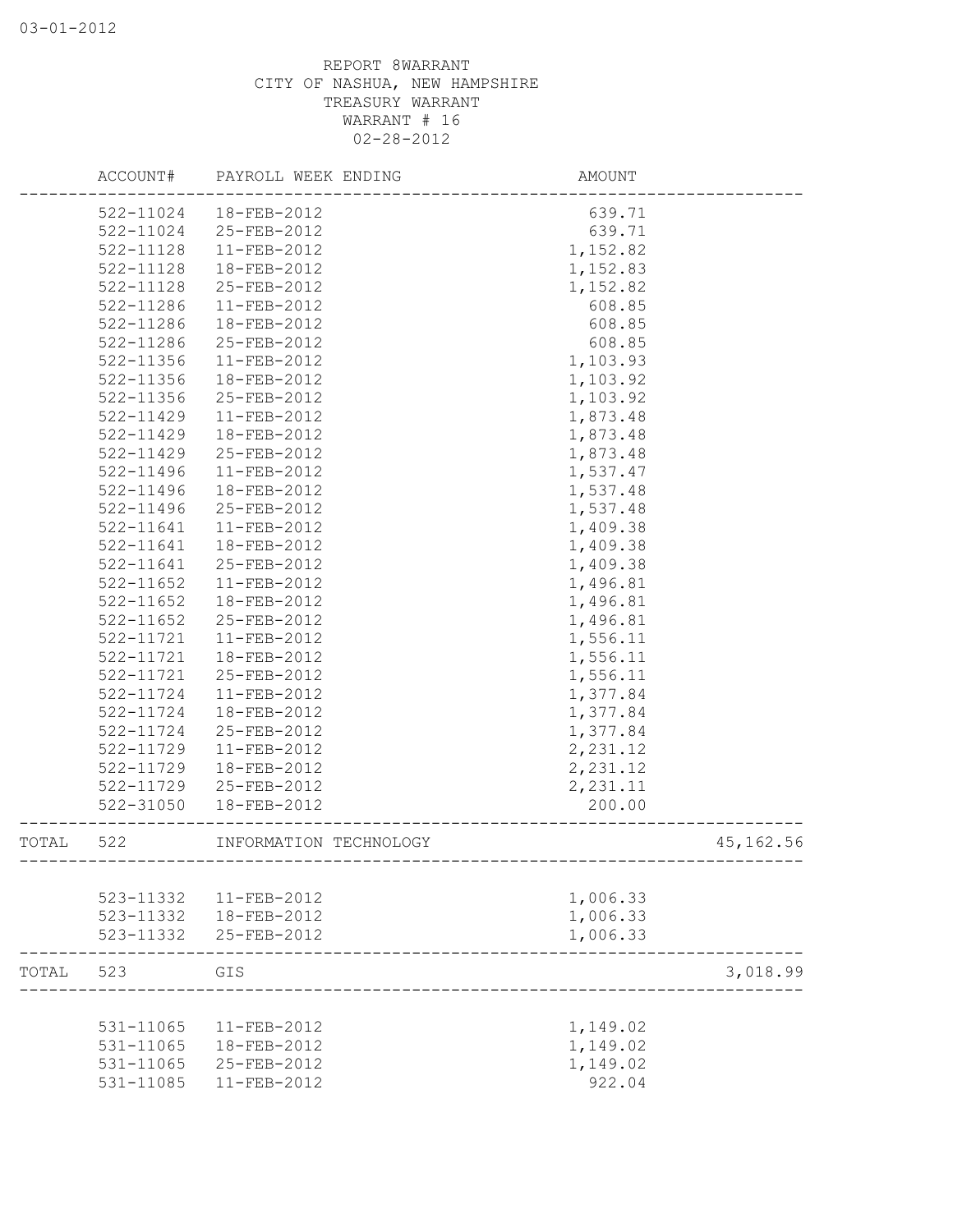| ACCOUNT#  | PAYROLL WEEK ENDING    | AMOUNT    |  |
|-----------|------------------------|-----------|--|
|           | 531-11085  18-FEB-2012 | 922.04    |  |
| 531-11085 | 25-FEB-2012            | 922.04    |  |
| 531-11114 | 11-FEB-2012            | 2,367.05  |  |
| 531-11114 | 18-FEB-2012            | 2,367.05  |  |
| 531-11114 | 25-FEB-2012            | 2,367.05  |  |
| 531-11129 | 11-FEB-2012            | 1,968.13  |  |
| 531-11129 | 18-FEB-2012            | 1,968.14  |  |
| 531-11129 | 25-FEB-2012            | 1,968.13  |  |
| 531-11164 | 11-FEB-2012            | 1,178.65  |  |
| 531-11164 | 18-FEB-2012            | 1,178.65  |  |
| 531-11164 | 25-FEB-2012            | 1,178.65  |  |
| 531-11166 | $11-FEB-2012$          | 1,937.98  |  |
| 531-11166 | 18-FEB-2012            | 1,937.99  |  |
| 531-11166 | 25-FEB-2012            | 1,937.99  |  |
| 531-11170 | 11-FEB-2012            | 1,526.04  |  |
| 531-11170 | 18-FEB-2012            | 1,526.03  |  |
| 531-11170 | 25-FEB-2012            | 1,526.02  |  |
| 531-11201 | 11-FEB-2012            | 682.42    |  |
| 531-11201 | 18-FEB-2012            | 682.42    |  |
| 531-11201 | 25-FEB-2012            | 682.41    |  |
| 531-11203 | 11-FEB-2012            | 1,349.54  |  |
| 531-11203 | 18-FEB-2012            | 1,349.54  |  |
| 531-11203 | 25-FEB-2012            | 1,349.54  |  |
| 531-11226 | 11-FEB-2012            | 776.25    |  |
| 531-11226 | 18-FEB-2012            | 776.25    |  |
| 531-11226 | 25-FEB-2012            | 776.25    |  |
| 531-11242 | 11-FEB-2012            | 1,158.79  |  |
| 531-11242 | 18-FEB-2012            | 1,158.79  |  |
| 531-11242 | 25-FEB-2012            | 1,158.79  |  |
| 531-11245 | 11-FEB-2012            | 643.00    |  |
| 531-11245 | 18-FEB-2012            | 643.00    |  |
| 531-11245 | 25-FEB-2012            | 643.00    |  |
| 531-11257 | 11-FEB-2012            | 5, 123.45 |  |
| 531-11257 | 18-FEB-2012            | 5, 123.45 |  |
| 531-11257 | 25-FEB-2012            | 5, 123.45 |  |
| 531-11287 | 11-FEB-2012            | 846.16    |  |
| 531-11287 | 18-FEB-2012            | 846.15    |  |
| 531-11287 | 25-FEB-2012            | 846.15    |  |
| 531-11398 | 11-FEB-2012            | 646.26    |  |
| 531-11398 | 18-FEB-2012            | 646.25    |  |
| 531-11398 | 25-FEB-2012            | 646.25    |  |
| 531-11474 | 11-FEB-2012            | 740.39    |  |
| 531-11474 | 18-FEB-2012            | 740.38    |  |
| 531-11474 | 25-FEB-2012            | 740.39    |  |
| 531-11477 | 11-FEB-2012            | 735.61    |  |
| 531-11477 | 18-FEB-2012            | 735.61    |  |
| 531-11477 | 25-FEB-2012            | 735.61    |  |
| 531-11487 | 11-FEB-2012            | 1,400.35  |  |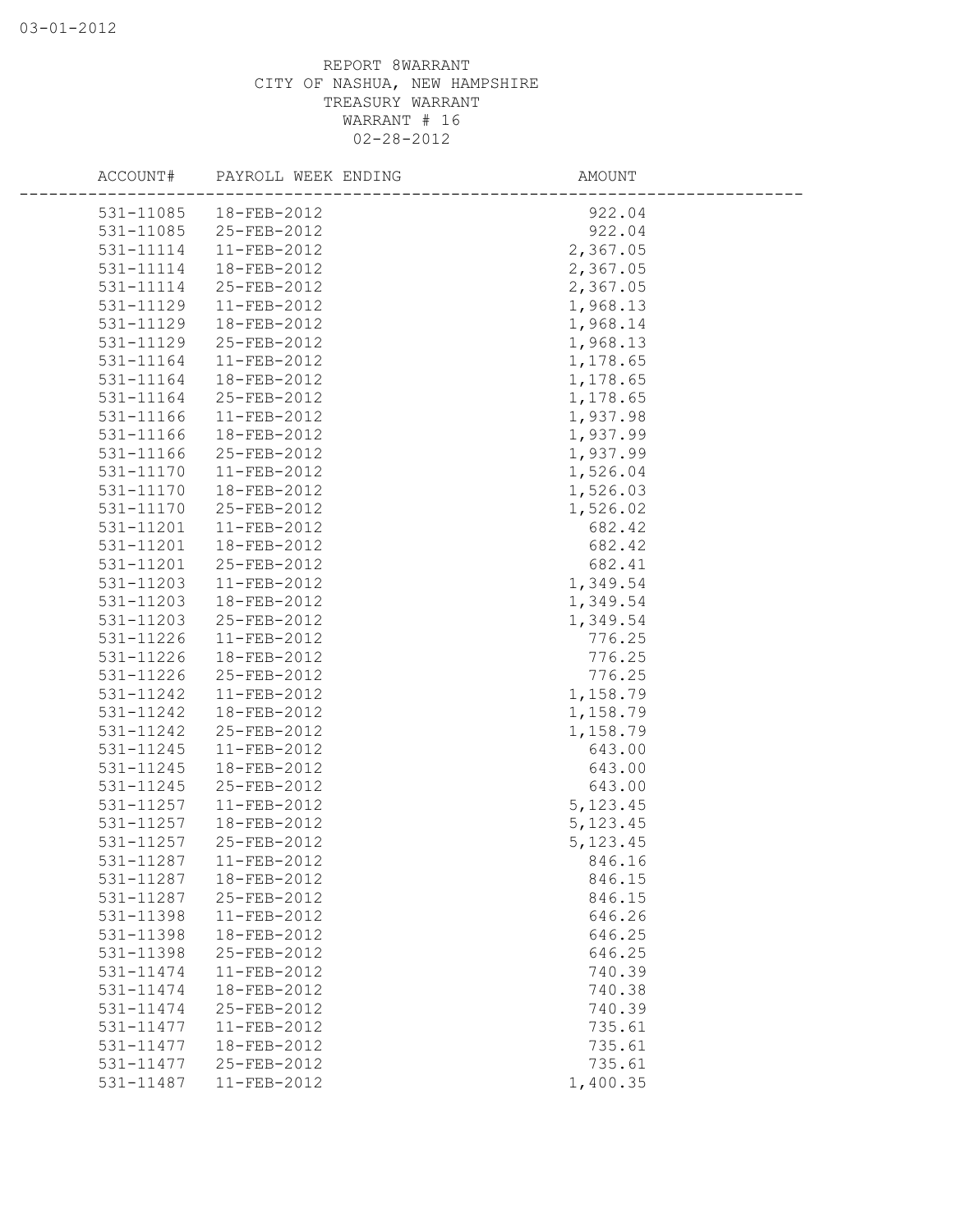|               | ACCOUNT# PAYROLL WEEK ENDING | AMOUNT     |  |
|---------------|------------------------------|------------|--|
| 531-11487     | 18-FEB-2012                  | 1,400.35   |  |
| 531-11487     | 25-FEB-2012                  | 1,400.35   |  |
| 531-11495     | 11-FEB-2012                  | 1,037.27   |  |
| 531-11495     | 18-FEB-2012                  | 1,037.27   |  |
| 531-11495     | 25-FEB-2012                  | 1,037.26   |  |
| 531-11498     | 11-FEB-2012                  | 882.57     |  |
| 531-11498     | 18-FEB-2012                  | 882.57     |  |
| 531-11498     | 25-FEB-2012                  | 882.57     |  |
| 531-11516     | 11-FEB-2012                  | 884.57     |  |
| 531-11516     | 18-FEB-2012                  | 884.57     |  |
| 531-11516     | 25-FEB-2012                  | 884.57     |  |
| 531-11534     | $11 - FEB - 2012$            | 1,496.61   |  |
| 531-11534     | 18-FEB-2012                  | 1,496.62   |  |
| 531-11534     | 25-FEB-2012                  | 1,496.61   |  |
| 531-11535     | 11-FEB-2012                  | 11,526.71  |  |
| 531-11535     | 18-FEB-2012                  | 11,526.69  |  |
| 531-11535     | 25-FEB-2012                  | 13,447.83  |  |
| 531-11537     | 11-FEB-2012                  | 12,875.85  |  |
| 531-11537     | 18-FEB-2012                  | 12,938.18  |  |
| 531-11537     | 25-FEB-2012                  | 14,485.33  |  |
| 531-11538     | 11-FEB-2012                  | 922.04     |  |
| 531-11538     | 18-FEB-2012                  | 922.04     |  |
| 531-11538     | 25-FEB-2012                  | 922.05     |  |
| 531-11539     | 11-FEB-2012                  | 1,587.08   |  |
| 531-11539     | 18-FEB-2012                  | 1,587.08   |  |
| 531-11539     | 25-FEB-2012                  | 1,587.08   |  |
| 531-11544     | 11-FEB-2012                  | 4,289.96   |  |
| 531-11544     | 18-FEB-2012                  | 4,289.96   |  |
| 531-11544     | 25-FEB-2012                  | 4,289.96   |  |
| 531-11549     | 11-FEB-2012                  | 9,451.57   |  |
| 531-11549     | 18-FEB-2012                  | 7,364.80   |  |
| 531-11549     | 25-FEB-2012                  | 7,364.80   |  |
| 531-11550     | 11-FEB-2012                  | 1,924.26   |  |
| 531-11550     | 18-FEB-2012                  | 1,924.26   |  |
| 531-11550     | 25-FEB-2012                  | 1,924.26   |  |
| 531-11552     | 11-FEB-2012                  | 11,398.20  |  |
| 531-11552     | 18-FEB-2012                  | 11,398.20  |  |
| $531 - 11552$ | 25-FEB-2012                  | 11,398.20  |  |
| 531-11555     | $11 - FEB - 2012$            | 45, 435.00 |  |
| 531-11555     | 18-FEB-2012                  | 45, 435.00 |  |
| 531-11555     | 25-FEB-2012                  | 45,435.00  |  |
| 531-11558     | 11-FEB-2012                  | 68,699.95  |  |
| 531-11558     | 18-FEB-2012                  | 68,734.65  |  |
| 531-11558     | 25-FEB-2012                  | 66,947.30  |  |
| 531-11561     | 11-FEB-2012                  | 15,260.70  |  |
| 531-11561     | 18-FEB-2012                  | 15,260.70  |  |
| 531-11561     | 25-FEB-2012                  | 15,266.55  |  |
| 531-11567     | 11-FEB-2012                  | 34,187.10  |  |
|               |                              |            |  |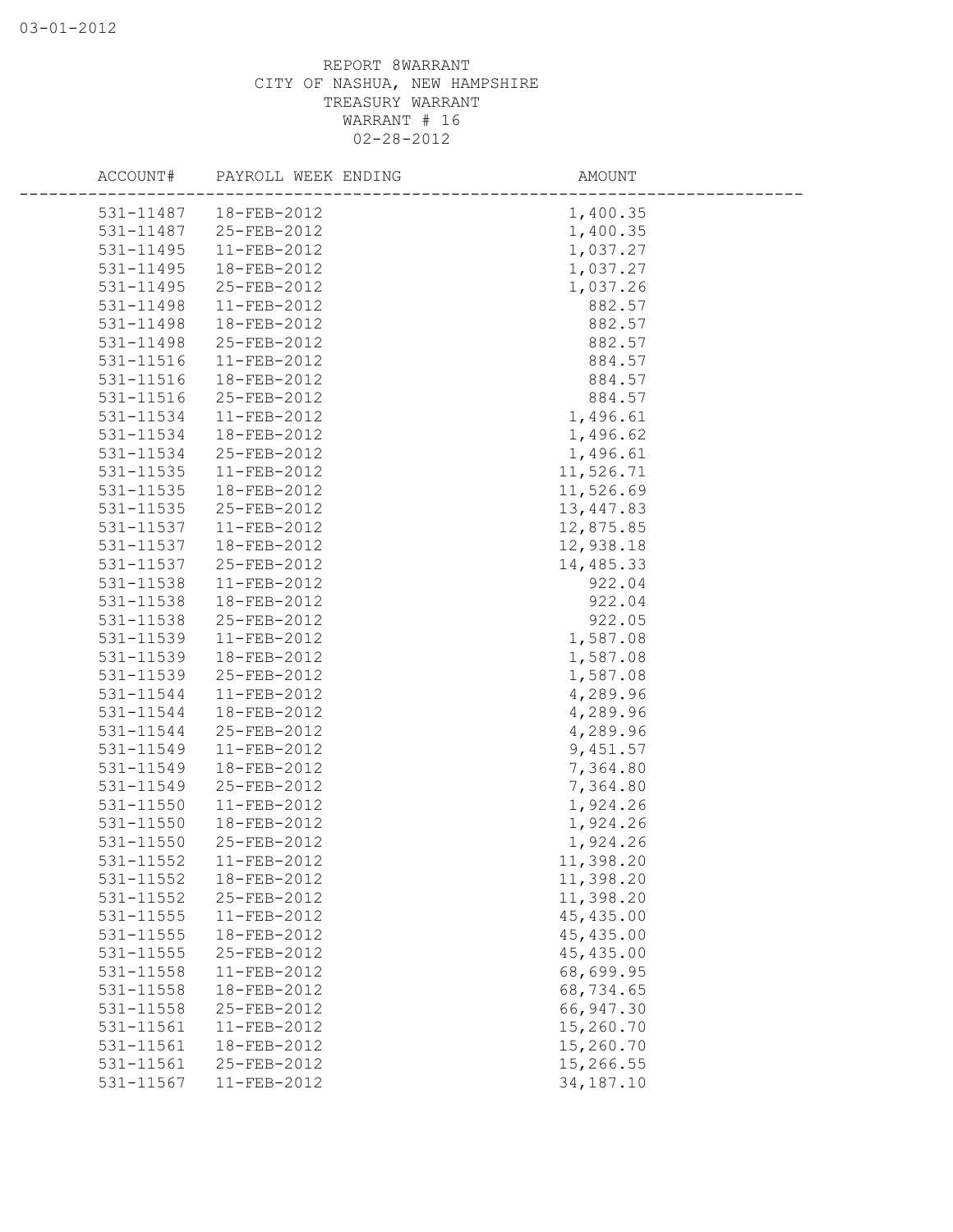|           | ACCOUNT# PAYROLL WEEK ENDING | AMOUNT      |  |
|-----------|------------------------------|-------------|--|
| 531-11567 | 18-FEB-2012                  | 34,236.35   |  |
| 531-11567 | 25-FEB-2012                  | 34, 187. 15 |  |
| 531-11569 | 11-FEB-2012                  | 1,214.02    |  |
| 531-11569 | 18-FEB-2012                  | 1,214.02    |  |
| 531-11569 | 25-FEB-2012                  | 1,214.02    |  |
| 531-11618 | 11-FEB-2012                  | 2,713.47    |  |
| 531-11618 | 18-FEB-2012                  | 2,713.47    |  |
| 531-11618 | 25-FEB-2012                  | 2,713.46    |  |
| 531-11622 | 11-FEB-2012                  | 3,062.09    |  |
| 531-11622 | 18-FEB-2012                  | 3,062.09    |  |
| 531-11622 | 25-FEB-2012                  | 3,062.10    |  |
| 531-11664 | $11-FEB-2012$                | 1,171.16    |  |
| 531-11664 | 18-FEB-2012                  | 1,171.16    |  |
| 531-11664 | 25-FEB-2012                  | 1, 171. 17  |  |
| 531-11665 | 11-FEB-2012                  | 863.25      |  |
| 531-11665 | 18-FEB-2012                  | 863.25      |  |
| 531-11665 | 25-FEB-2012                  | 863.25      |  |
| 531-11719 | 11-FEB-2012                  | 949.27      |  |
| 531-11719 | 18-FEB-2012                  | 949.26      |  |
| 531-11719 | 25-FEB-2012                  | 949.26      |  |
| 531-11732 | 11-FEB-2012                  | 6,034.25    |  |
| 531-11732 | 18-FEB-2012                  | 6,034.25    |  |
| 531-11732 | 25-FEB-2012                  | 6,034.25    |  |
| 531-12020 | 11-FEB-2012                  | 984.99      |  |
| 531-12020 | 18-FEB-2012                  | 984.99      |  |
| 531-12020 | 25-FEB-2012                  | 984.99      |  |
| 531-12042 | 11-FEB-2012                  | 1,851.12    |  |
| 531-12042 | 18-FEB-2012                  | 1,118.85    |  |
| 531-12042 | 25-FEB-2012                  | 1,419.40    |  |
| 531-12066 | 11-FEB-2012                  | 666.41      |  |
| 531-12066 | 18-FEB-2012                  | 666.41      |  |
| 531-12066 | 25-FEB-2012                  | 666.41      |  |
| 531-12068 | 11-FEB-2012                  | 725.99      |  |
| 531-12068 | 18-FEB-2012                  | 725.99      |  |
| 531-12068 | 25-FEB-2012                  | 725.99      |  |
| 531-12071 | 11-FEB-2012                  | 266.52      |  |
| 531-12071 | 18-FEB-2012                  | 266.52      |  |
| 531-12071 | 25-FEB-2012                  | 266.52      |  |
| 531-12119 | 11-FEB-2012                  | 1,158.52    |  |
| 531-12119 | 18-FEB-2012                  | 1,158.52    |  |
| 531-12119 | 25-FEB-2012                  | 1,158.52    |  |
| 531-13004 | 11-FEB-2012                  | 3,016.41    |  |
| 531-13004 | 18-FEB-2012                  | 1,846.48    |  |
| 531-13004 | 25-FEB-2012                  | 2,136.78    |  |
| 531-13038 | 11-FEB-2012                  | 171.22      |  |
| 531-13038 | 18-FEB-2012                  | 923.87      |  |
| 531-13038 | 25-FEB-2012                  | 736.01      |  |
| 531-13040 | 11-FEB-2012                  | 2,560.42    |  |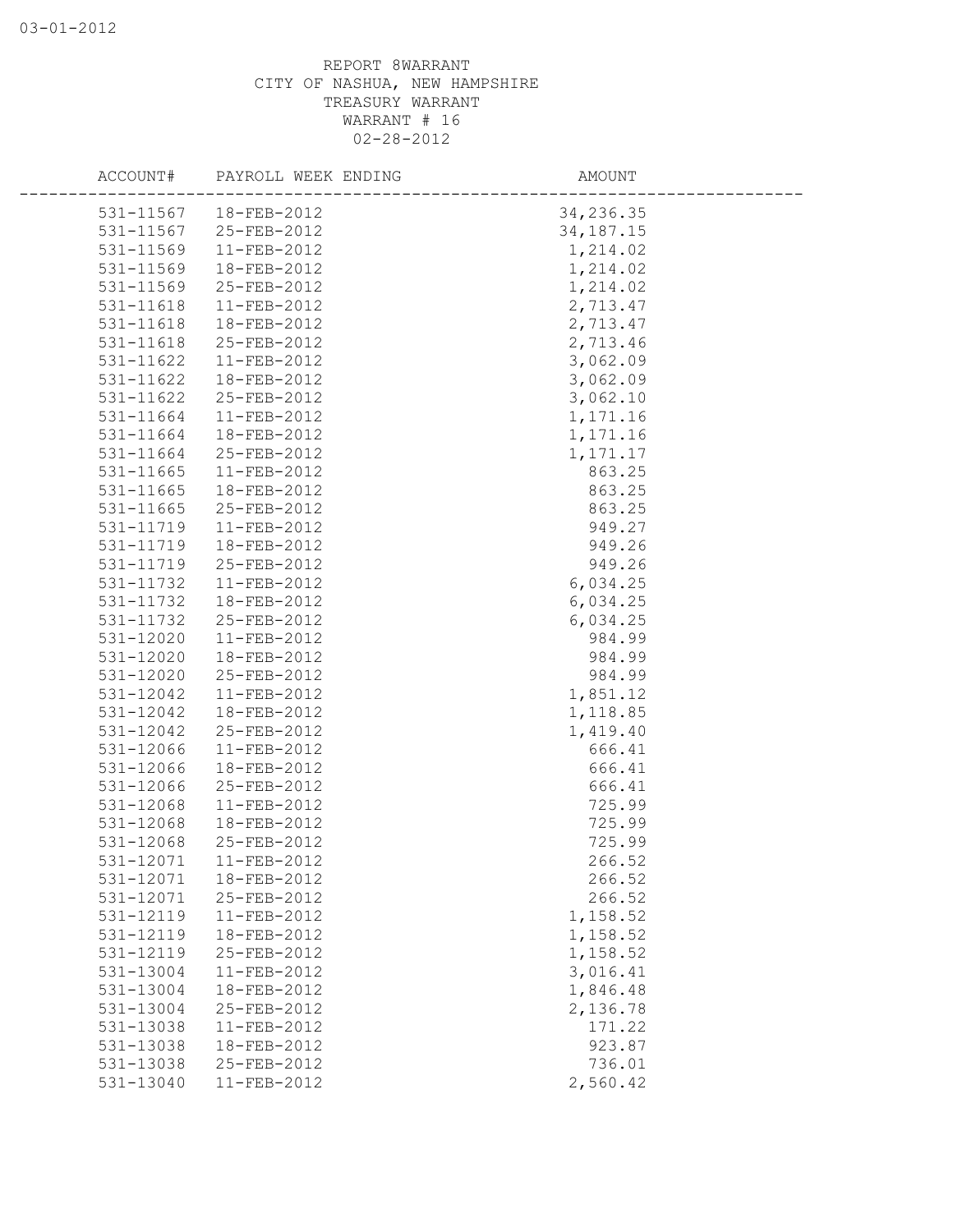|           | ACCOUNT# PAYROLL WEEK ENDING | AMOUNT    |            |
|-----------|------------------------------|-----------|------------|
| 531-13040 | 18-FEB-2012                  | 2,128.41  |            |
| 531-13040 | 25-FEB-2012                  | 5,294.08  |            |
| 531-13044 | 11-FEB-2012                  | 1,208.96  |            |
| 531-13044 | 18-FEB-2012                  | 2,129.40  |            |
| 531-13044 | 25-FEB-2012                  | 749.56    |            |
| 531-13047 | 11-FEB-2012                  | 11,070.81 |            |
| 531-13047 | 18-FEB-2012                  | 6,345.16  |            |
| 531-13047 | 25-FEB-2012                  | 16,170.50 |            |
| 531-13048 | $11-FEB-2012$                | 2,837.70  |            |
| 531-13048 | 18-FEB-2012                  | 2,664.77  |            |
| 531-13048 | 25-FEB-2012                  | 5,742.82  |            |
| 531-15002 | 25-FEB-2012                  | 46,641.78 |            |
| 531-17003 | 18-FEB-2012                  | 1,100.00  |            |
|           | 531-17006 25-FEB-2012        | 1,300.00  |            |
| 531-31050 | 18-FEB-2012                  | 134.00    |            |
| TOTAL 531 | POLICE DEPARTMENT            |           | 919,516.55 |
|           |                              |           |            |
|           | 532-11024   11-FEB-2012      | 2,120.49  |            |
| 532-11024 | 18-FEB-2012                  | 2,120.50  |            |
| 532-11024 | 25-FEB-2012                  | 2,120.48  |            |
| 532-11036 | $11-FEB-2012$                | 1,929.24  |            |
| 532-11036 | 18-FEB-2012                  | 1,929.24  |            |
| 532-11036 | 25-FEB-2012                  | 1,929.25  |            |
| 532-11063 | 11-FEB-2012                  | 1,377.02  |            |
| 532-11063 | 18-FEB-2012                  | 1,377.04  |            |
| 532-11063 | 25-FEB-2012                  | 1,377.02  |            |
| 532-11066 | 11-FEB-2012                  | 1,363.38  |            |
| 532-11066 | 18-FEB-2012                  | 1,363.38  |            |
| 532-11066 | 25-FEB-2012                  | 1,405.64  |            |
| 532-11069 | 11-FEB-2012                  | 2,382.64  |            |
| 532-11069 | 18-FEB-2012                  | 3,071.16  |            |
| 532-11069 | 25-FEB-2012                  | 2,726.88  |            |
| 532-11111 | 11-FEB-2012                  | 2,240.77  |            |
| 532-11111 | 18-FEB-2012                  | 2,240.77  |            |
| 532-11111 | 25-FEB-2012                  | 2,240.77  |            |
| 532-11207 | 11-FEB-2012                  | 6,793.70  |            |
| 532-11207 | 18-FEB-2012                  | 6,793.69  |            |
| 532-11207 | 25-FEB-2012                  | 6,793.69  |            |
| 532-11281 | 11-FEB-2012                  | 1,005.80  |            |
| 532-11281 | 18-FEB-2012                  | 1,005.79  |            |
| 532-11281 | 25-FEB-2012                  | 1,005.80  |            |
| 532-11285 | 11-FEB-2012                  | 8, 414.54 |            |
| 532-11285 | 18-FEB-2012                  | 8, 414.52 |            |
| 532-11285 | 25-FEB-2012                  | 8, 414.52 |            |
| 532-11291 | 11-FEB-2012                  | 6,750.22  |            |
| 532-11291 | 18-FEB-2012                  | 6,700.34  |            |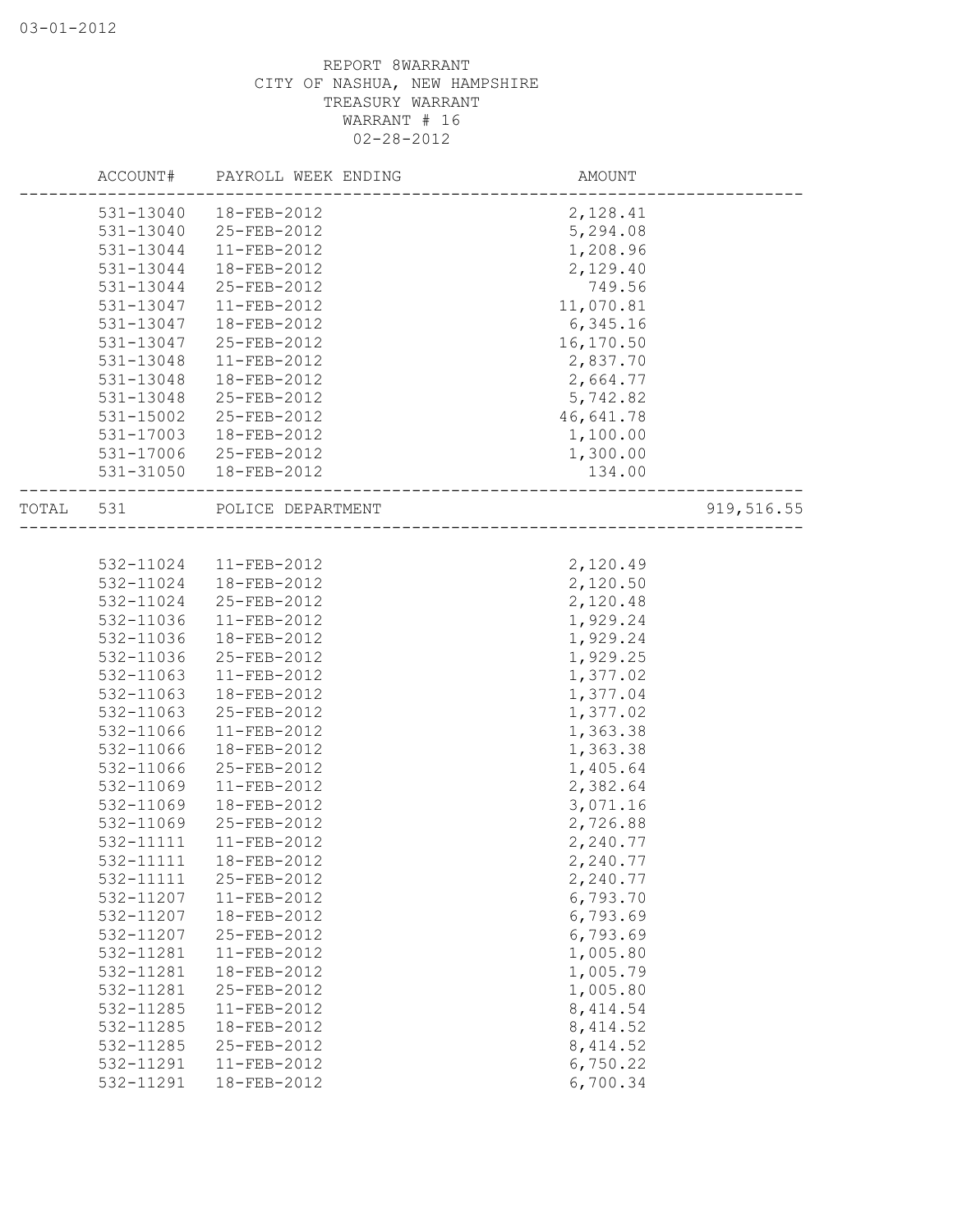|           | ACCOUNT# PAYROLL WEEK ENDING | AMOUNT     |  |
|-----------|------------------------------|------------|--|
|           | 532-11291 25-FEB-2012        | 6,770.16   |  |
| 532-11298 | $11-FEB-2012$                | 1,395.22   |  |
| 532-11298 | 18-FEB-2012                  | 1,395.22   |  |
| 532-11298 | 25-FEB-2012                  | 13,613.67  |  |
| 532-11300 | 11-FEB-2012                  | 38,779.98  |  |
| 532-11300 | 18-FEB-2012                  | 37, 435.72 |  |
| 532-11300 | 25-FEB-2012                  | 37, 435.72 |  |
| 532-11303 | 11-FEB-2012                  | 1,252.31   |  |
| 532-11303 | 18-FEB-2012                  | 1,252.31   |  |
| 532-11303 | 25-FEB-2012                  | 1,252.31   |  |
| 532-11309 | 11-FEB-2012                  | 101,430.70 |  |
| 532-11309 | 18-FEB-2012                  | 100,940.72 |  |
| 532-11309 | 25-FEB-2012                  | 100,638.54 |  |
| 532-11660 | $11-FEB-2012$                | 1,535.86   |  |
| 532-11660 | 18-FEB-2012                  | 1,535.86   |  |
| 532-11660 | 25-FEB-2012                  | 1,535.86   |  |
| 532-11663 | $11-FEB-2012$                | 1,535.86   |  |
| 532-11663 | 18-FEB-2012                  | 1,535.86   |  |
| 532-11663 | 25-FEB-2012                  | 1,535.88   |  |
| 532-11666 | $11-FEB-2012$                | 1,535.86   |  |
| 532-11666 | 18-FEB-2012                  | 1,535.86   |  |
| 532-11666 | 25-FEB-2012                  | 1,535.86   |  |
| 532-11668 | 11-FEB-2012                  | 1,551.21   |  |
| 532-11668 | 18-FEB-2012                  | 1,551.21   |  |
| 532-11668 | 25-FEB-2012                  | 1,551.21   |  |
| 532-12070 | 11-FEB-2012                  | 26, 265.74 |  |
| 532-12070 | 18-FEB-2012                  | 25,448.15  |  |
| 532-12070 | 25-FEB-2012                  | 25, 324.11 |  |
| 532-13003 | 18-FEB-2012                  | 131.66     |  |
| 532-13003 | 25-FEB-2012                  | 478.27     |  |
| 532-13004 | 18-FEB-2012                  | 361.89     |  |
| 532-13004 | 25-FEB-2012                  | 558.51     |  |
| 532-13018 | 11-FEB-2012                  | 817.67     |  |
| 532-13018 | 18-FEB-2012                  | 1,299.93   |  |
| 532-13018 | 25-FEB-2012                  | 3, 314.85  |  |
| 532-13024 | 11-FEB-2012                  | 608.40     |  |
| 532-13024 | 25-FEB-2012                  | 916.72     |  |
| 532-13050 | 11-FEB-2012                  | 9,007.93   |  |
| 532-13050 | 18-FEB-2012                  | 8,224.04   |  |
| 532-13050 | 25-FEB-2012                  | 8,947.20   |  |
| 532-15002 | 25-FEB-2012                  | 44, 911.83 |  |
| 532-19231 | 11-FEB-2012                  | 1,190.06   |  |
| 532-19231 | 18-FEB-2012                  | 1,190.06   |  |
| 532-19231 | 25-FEB-2012                  | 1,190.06   |  |
| 532-19232 | 11-FEB-2012                  | 1,863.00   |  |
| 532-19232 | 18-FEB-2012                  | 1,863.00   |  |
| 532-19232 | 25-FEB-2012                  | 1,863.00   |  |
| 532-19233 | 11-FEB-2012                  | 2,812.78   |  |
|           |                              |            |  |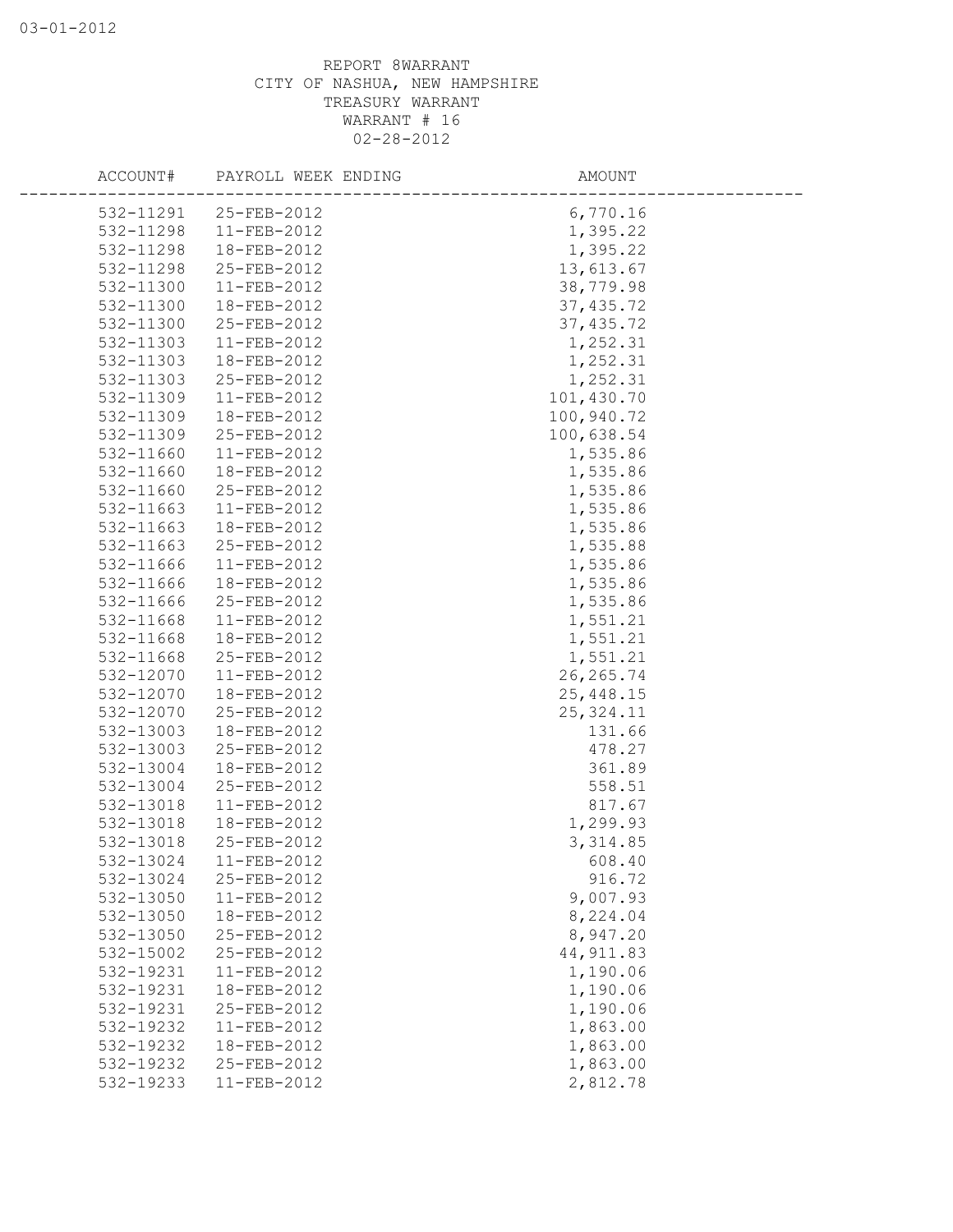|           | ACCOUNT#  | PAYROLL WEEK ENDING                                    | AMOUNT                           |            |
|-----------|-----------|--------------------------------------------------------|----------------------------------|------------|
|           | 532-19233 | 18-FEB-2012                                            | 2,838.12                         |            |
|           | 532-19233 | 25-FEB-2012                                            | 2,838.12                         |            |
|           | 532-19234 | 11-FEB-2012                                            | 1,790.09                         |            |
|           | 532-19234 | 18-FEB-2012                                            | 1,790.09                         |            |
|           | 532-19234 | 25-FEB-2012                                            | 1,790.09                         |            |
|           |           | 532-31050  18-FEB-2012                                 | 101.00                           |            |
| TOTAL 532 |           | FIRE DEPARTMENT                                        |                                  | 739,213.62 |
|           |           |                                                        |                                  |            |
|           | 535-11436 | 11-FEB-2012                                            | 1,384.61                         |            |
|           | 535-11436 | 18-FEB-2012                                            | 1,384.62                         |            |
|           | 535-11436 | 25-FEB-2012                                            | 1,384.61                         |            |
|           | 535-11980 | 11-FEB-2012                                            | 96.15                            |            |
|           | 535-11980 | 18-FEB-2012                                            | 96.15                            |            |
|           | 535-11980 | 25-FEB-2012                                            | 96.15                            |            |
|           |           | 535-31050  18-FEB-2012                                 | 100.00                           |            |
| TOTAL     | 535       | EMERGENCY MANAGEMENT<br>______________________________ |                                  | 4,542.29   |
|           |           | 536-11200 11-FEB-2012                                  | 1,449.60                         |            |
|           |           | 536-11200  18-FEB-2012                                 | 1,449.60                         |            |
|           | 536-11200 | 25-FEB-2012                                            |                                  |            |
|           |           |                                                        | 1,449.60                         |            |
|           |           | 536-12137   11-FEB-2012                                | 1,230.12                         |            |
|           |           | 536-12137  18-FEB-2012                                 | 1,230.12                         |            |
|           | 536-31050 | 536-12137 25-FEB-2012<br>18-FEB-2012                   | 1,230.12<br>50.00                |            |
| TOTAL     | 536       | CITYWIDE COMMUNICATIONS                                |                                  | 8,089.16   |
|           |           |                                                        | ________________________________ |            |
|           |           | 541-11024  11-FEB-2012                                 | 396.53                           |            |
|           |           | 541-11024  18-FEB-2012                                 | 396.53                           |            |
|           | 541-11024 | 25-FEB-2012                                            | 396.53                           |            |
|           | 541-11240 | 11-FEB-2012                                            | 1,558.90                         |            |
|           | 541-11240 | 18-FEB-2012                                            | 1,558.90                         |            |
|           | 541-11240 | 25-FEB-2012                                            | 1,558.90                         |            |
|           | 541-11346 | 11-FEB-2012                                            | 437.48                           |            |
|           | 541-11346 | 18-FEB-2012                                            | 437.48                           |            |
|           | 541-11346 | 25-FEB-2012                                            | 437.48                           |            |
|           | 541-31050 | 18-FEB-2012                                            | 50.00                            |            |
| TOTAL     | 541       | COMMUNITY SERVICES DIVISION                            |                                  | 7,228.73   |
|           | 542-11024 |                                                        |                                  |            |
|           |           | 11-FEB-2012<br>542-11024  18-FEB-2012                  | 660.88<br>660.88                 |            |
|           |           |                                                        |                                  |            |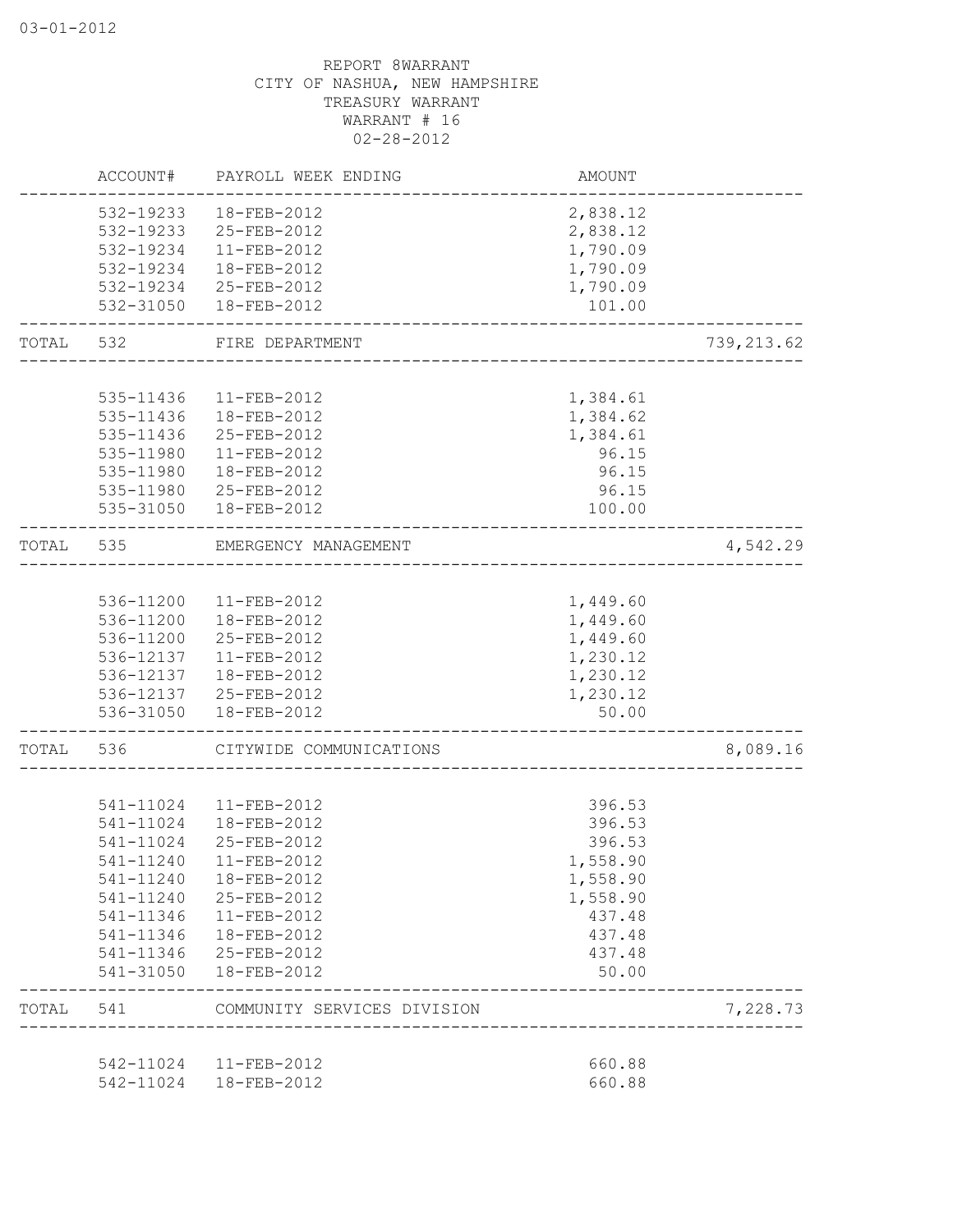|       | ACCOUNT#  | PAYROLL WEEK ENDING        | <b>AMOUNT</b> |            |
|-------|-----------|----------------------------|---------------|------------|
|       | 542-11024 | 25-FEB-2012                | 660.88        |            |
|       | 542-11426 | 11-FEB-2012                | 1,286.72      |            |
|       | 542-11426 | 18-FEB-2012                | 1,286.72      |            |
|       | 542-11426 | 25-FEB-2012                | 1,286.72      |            |
|       | 542-11484 | 11-FEB-2012                | 156.80        |            |
|       | 542-11484 | 18-FEB-2012                | 156.80        |            |
|       | 542-11484 | 25-FEB-2012                | 156.80        |            |
|       | 542-11584 | 11-FEB-2012                | 3,853.60      |            |
|       | 542-11584 | 18-FEB-2012                | 3,853.60      |            |
|       | 542-11584 | 25-FEB-2012                | 3,853.61      |            |
|       | 542-12044 | 11-FEB-2012                | 90.90         |            |
|       | 542-12044 | 18-FEB-2012                | 90.90         |            |
|       |           | 542-12044 25-FEB-2012      | 287.87        |            |
|       | 542-31050 | 18-FEB-2012                | 50.00         |            |
| TOTAL | 542       | COMMUNITY HEALTH           |               | 18,393.68  |
|       |           |                            |               |            |
|       | 543-11380 | 11-FEB-2012                | 993.15        |            |
|       | 543-11380 | 18-FEB-2012                | 993.15        |            |
|       | 543-11380 | 25-FEB-2012                | 993.15        |            |
|       | 543-11438 | 11-FEB-2012                | 1,331.51      |            |
|       | 543-11438 | 18-FEB-2012                | 1,331.51      |            |
|       | 543-11438 | 25-FEB-2012                | 1,331.51      |            |
|       | 543-11602 | 11-FEB-2012                | 914.39        |            |
|       | 543-11602 | 18-FEB-2012                | 914.39        |            |
|       | 543-11602 | 25-FEB-2012                | 914.39        |            |
|       | 543-11604 | 11-FEB-2012                | 790.75        |            |
|       | 543-11604 | 18-FEB-2012                | 790.76        |            |
|       | 543-11604 | 25-FEB-2012                | 790.75        |            |
|       | 543-11605 | 11-FEB-2012                | 990.06        |            |
|       | 543-11605 | 18-FEB-2012                | 990.06        |            |
|       | 543-11605 | 25-FEB-2012                | 990.06        |            |
|       | 543-31050 | 18-FEB-2012                | 67.00         |            |
|       |           |                            |               |            |
| TOTAL | 543       | ENVIRONMENTAL HEALTH DEPT. |               | 15, 126.59 |
|       |           |                            |               |            |
|       | 544-11008 | 11-FEB-2012                | 770.28        |            |
|       | 544-11008 | 18-FEB-2012                | 770.29        |            |
|       | 544-11008 | 25-FEB-2012                | 770.29        |            |
|       | 544-11099 | 11-FEB-2012                | 2,171.97      |            |
|       | 544-11099 | 18-FEB-2012                | 2,171.97      |            |
|       | 544-11099 | 25-FEB-2012                | 2,171.96      |            |
|       | 544-11112 | 11-FEB-2012                | 881.65        |            |
|       | 544-11112 | 18-FEB-2012                | 881.64        |            |
|       | 544-11112 | 25-FEB-2012                | 881.65        |            |
|       | 544-11367 | 11-FEB-2012                | 862.73        |            |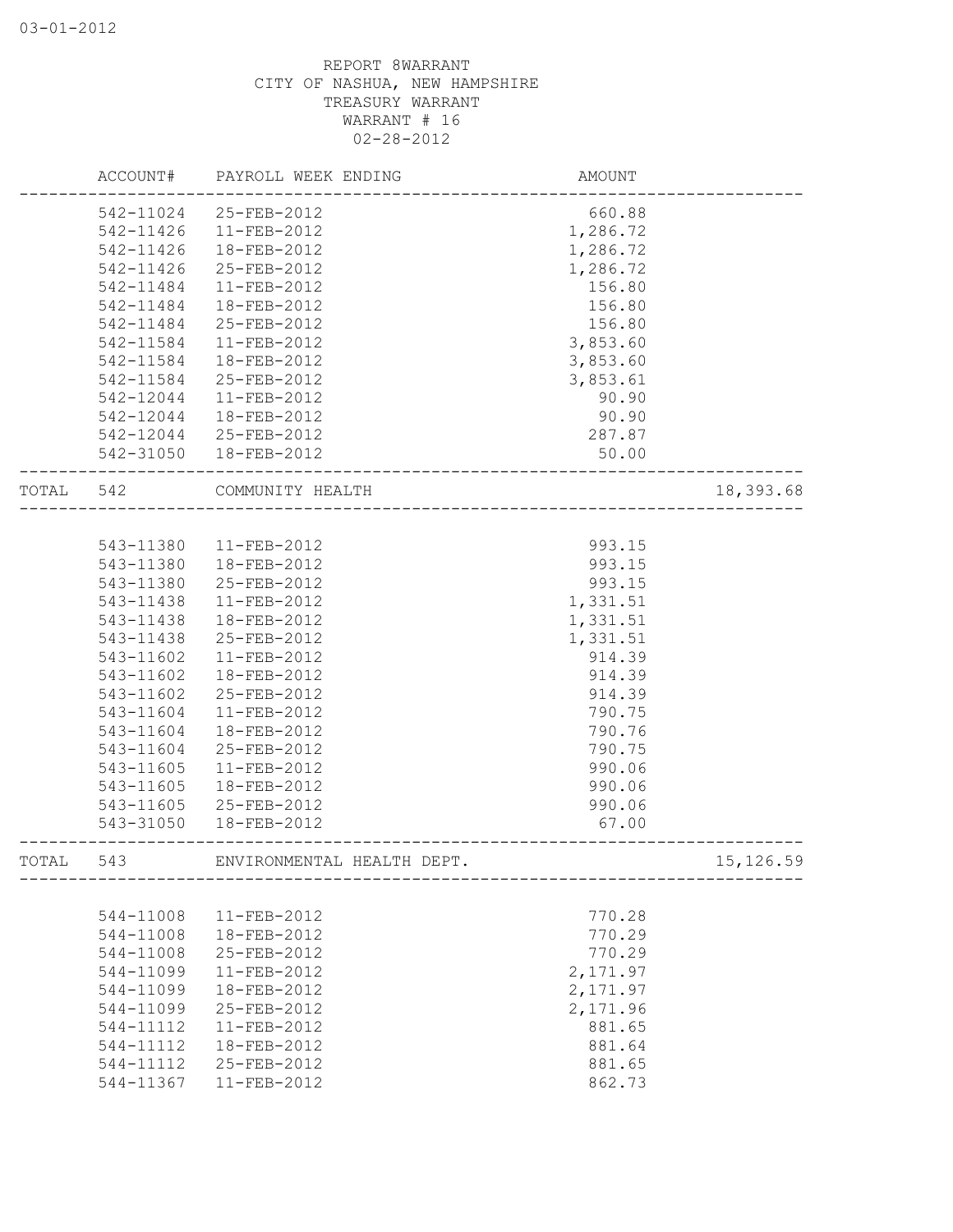|           |               | ACCOUNT# PAYROLL WEEK ENDING | AMOUNT   |            |
|-----------|---------------|------------------------------|----------|------------|
|           | 544-11367     | 18-FEB-2012                  | 862.73   |            |
|           | 544-11367     | 25-FEB-2012                  | 862.73   |            |
|           | 544-11777     | 11-FEB-2012                  | 1,334.81 |            |
|           | 544-11777     | 18-FEB-2012                  | 1,334.81 |            |
|           | 544-11777     | 25-FEB-2012                  | 1,334.81 |            |
|           | 544-31050     | 18-FEB-2012                  | 50.00    |            |
| TOTAL 544 |               | WELFARE ADMINISTRATION       |          | 18, 114.32 |
|           |               |                              |          |            |
|           | 551-11024     | 11-FEB-2012                  | 639.71   |            |
|           | 551-11024     | 18-FEB-2012                  | 639.71   |            |
|           | 551-11024     | 25-FEB-2012                  | 639.71   |            |
|           | 551-11057     | 11-FEB-2012                  | 920.69   |            |
|           | 551-11057     | 18-FEB-2012                  | 943.71   |            |
|           | 551-11057     | 25-FEB-2012                  | 897.67   |            |
|           | 551-11094     | 11-FEB-2012                  | 313.78   |            |
|           | 551-11094     | 18-FEB-2012                  | 313.78   |            |
|           | 551-11094     | 25-FEB-2012                  | 313.79   |            |
|           | $551 - 11097$ | 11-FEB-2012                  | 1,101.98 |            |
|           | 551-11097     | 18-FEB-2012                  | 1,101.98 |            |
|           | 551-11097     | 25-FEB-2012                  | 1,101.98 |            |
|           | 551-11211     | 11-FEB-2012                  | 635.27   |            |
|           | 551-11211     | 18-FEB-2012                  | 635.27   |            |
|           | 551-11211     | 25-FEB-2012                  | 635.27   |            |
|           | 551-11249     | 11-FEB-2012                  | 1,359.29 |            |
|           | 551-11249     | 18-FEB-2012                  | 1,359.29 |            |
|           | 551-11249     | 25-FEB-2012                  | 1,359.28 |            |
|           | 551-11268     | 11-FEB-2012                  | 650.13   |            |
|           | 551-11268     | 18-FEB-2012                  | 650.13   |            |
|           | 551-11268     | 25-FEB-2012                  | 650.13   |            |
|           | 551-11273     | 11-FEB-2012                  | 1,735.80 |            |
|           | 551-11273     | 18-FEB-2012                  | 1,735.80 |            |
|           | 551-11273     | 25-FEB-2012                  | 1,735.80 |            |
|           | 551-11435     | 11-FEB-2012                  | 941.42   |            |
|           | 551-11435     | 18-FEB-2012                  | 941.42   |            |
|           | 551-11435     | 25-FEB-2012                  | 941.42   |            |
|           | $551 - 11462$ | 11-FEB-2012                  | 1,059.21 |            |
|           | 551-11462     | 18-FEB-2012                  | 1,059.21 |            |
|           | $551 - 11462$ | 25-FEB-2012                  | 1,059.21 |            |
|           | 551-11620     | 11-FEB-2012                  | 1,190.53 |            |
|           | 551-11620     | 18-FEB-2012                  | 1,190.52 |            |
|           | 551-11620     | 25-FEB-2012                  | 1,190.53 |            |
|           | 551-11638     | 11-FEB-2012                  | 1,218.11 |            |
|           | 551-11638     | 18-FEB-2012                  | 1,218.12 |            |
|           | 551-11638     | 25-FEB-2012                  | 1,218.11 |            |
|           | 551-13004     | 11-FEB-2012                  | 103.58   |            |
|           | $551 - 31050$ | 18-FEB-2012                  | 67.00    |            |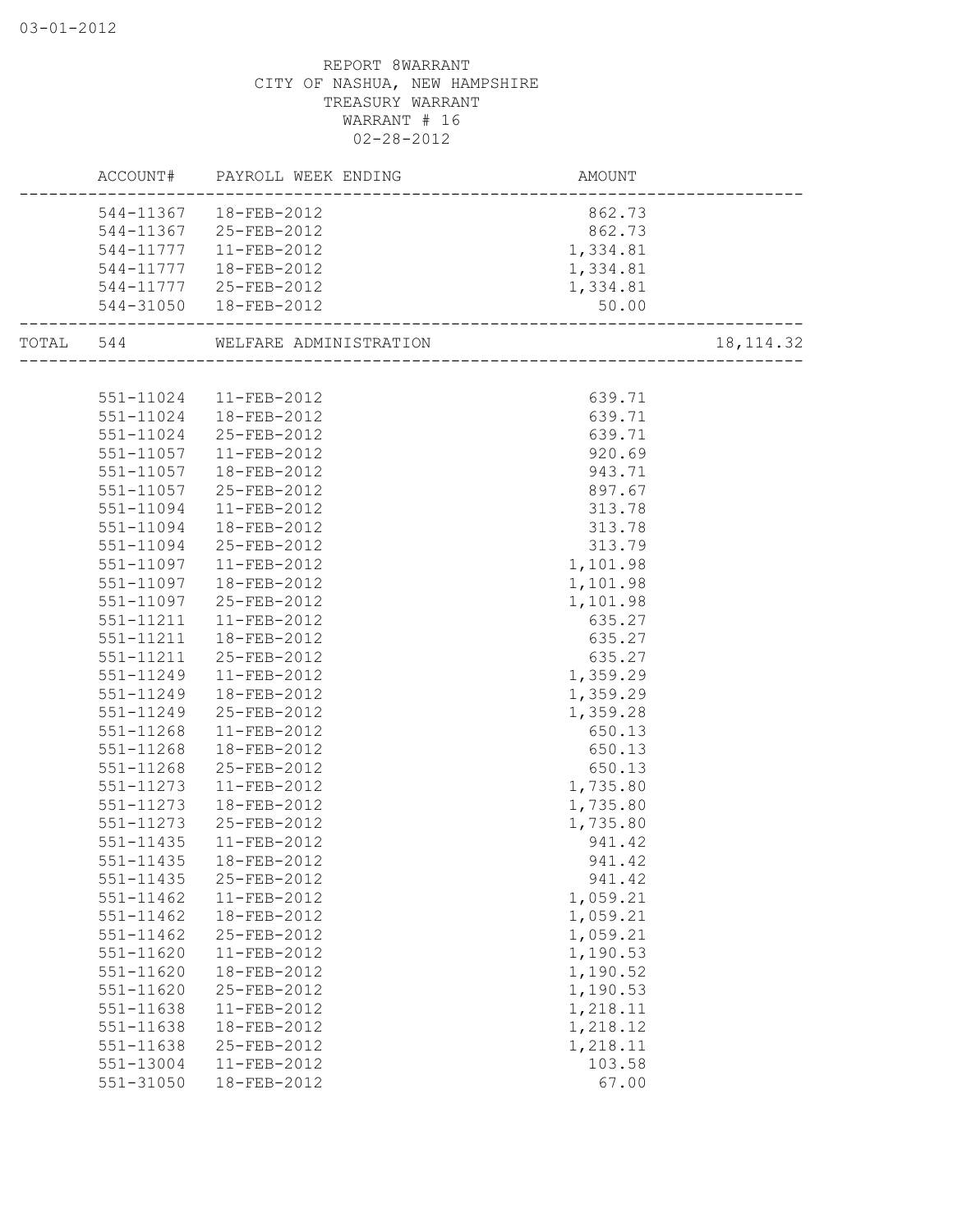|           | ACCOUNT# PAYROLL WEEK ENDING PAYROLL A | AMOUNT    |  |
|-----------|----------------------------------------|-----------|--|
|           | 551-31050 25-FEB-2012                  | 268.00    |  |
|           | 551-91010  18-FEB-2012                 | 1,230.00  |  |
|           |                                        |           |  |
|           |                                        |           |  |
| 552-11024 | 11-FEB-2012                            | 706.26    |  |
| 552-11024 | 18-FEB-2012                            | 706.27    |  |
| 552-11024 | 25-FEB-2012                            | 706.26    |  |
| 552-11077 | 11-FEB-2012                            | 1,338.14  |  |
| 552-11077 | 18-FEB-2012                            | 1,338.13  |  |
| 552-11077 | 25-FEB-2012                            | 1,338.14  |  |
| 552-11087 | 11-FEB-2012                            | 878.00    |  |
| 552-11087 | 18-FEB-2012                            | 878.00    |  |
| 552-11087 | 25-FEB-2012                            | 878.00    |  |
| 552-11143 | 11-FEB-2012                            | 878.00    |  |
| 552-11143 | 18-FEB-2012                            | 878.00    |  |
| 552-11143 | 25-FEB-2012                            | 878.00    |  |
| 552-11324 | 11-FEB-2012                            | 4,236.84  |  |
| 552-11324 | 18-FEB-2012                            | 4,236.84  |  |
| 552-11324 | 25-FEB-2012                            | 27,029.75 |  |
| 552-11339 | 11-FEB-2012                            | 3,022.88  |  |
| 552-11339 | 18-FEB-2012                            | 3,766.01  |  |
| 552-11339 | 25-FEB-2012                            | 3,012.80  |  |
| 552-11342 | 11-FEB-2012                            | 790.80    |  |
| 552-11342 | 18-FEB-2012                            | 790.80    |  |
| 552-11342 | 25-FEB-2012                            | 790.80    |  |
| 552-11343 | 11-FEB-2012                            | 2,437.55  |  |
| 552-11343 | 18-FEB-2012                            | 2,487.52  |  |
| 552-11343 | 25-FEB-2012                            | 2,665.20  |  |
| 552-11407 | 11-FEB-2012                            | 5,469.60  |  |
| 552-11407 | 18-FEB-2012                            | 5,469.61  |  |
| 552-11407 | 25-FEB-2012                            | 5,469.60  |  |
| 552-11492 | 11-FEB-2012                            | 836.40    |  |
| 552-11492 | 18-FEB-2012                            | 836.40    |  |
|           | 552-11492 25-FEB-2012                  | 836.40    |  |
| 552-11562 | $11 - FEB - 2012$                      | 441.54    |  |
| 552-11562 | 18-FEB-2012                            | 420.52    |  |
| 552-11562 | 25-FEB-2012                            | 420.52    |  |
| 552-11580 | 11-FEB-2012                            | 1,019.77  |  |
| 552-11580 | 18-FEB-2012                            | 1,019.76  |  |
| 552-11580 | 25-FEB-2012                            | 1,019.76  |  |
| 552-11672 | 11-FEB-2012                            | 1,575.29  |  |
| 552-11672 | 18-FEB-2012                            | 1,575.29  |  |
| 552-11672 | 25-FEB-2012                            | 1,575.29  |  |
| 552-11750 | $11 - FEB - 2012$                      | 803.60    |  |
| 552-11750 | 18-FEB-2012                            | 803.60    |  |
| 552-11750 | 25-FEB-2012                            | 803.60    |  |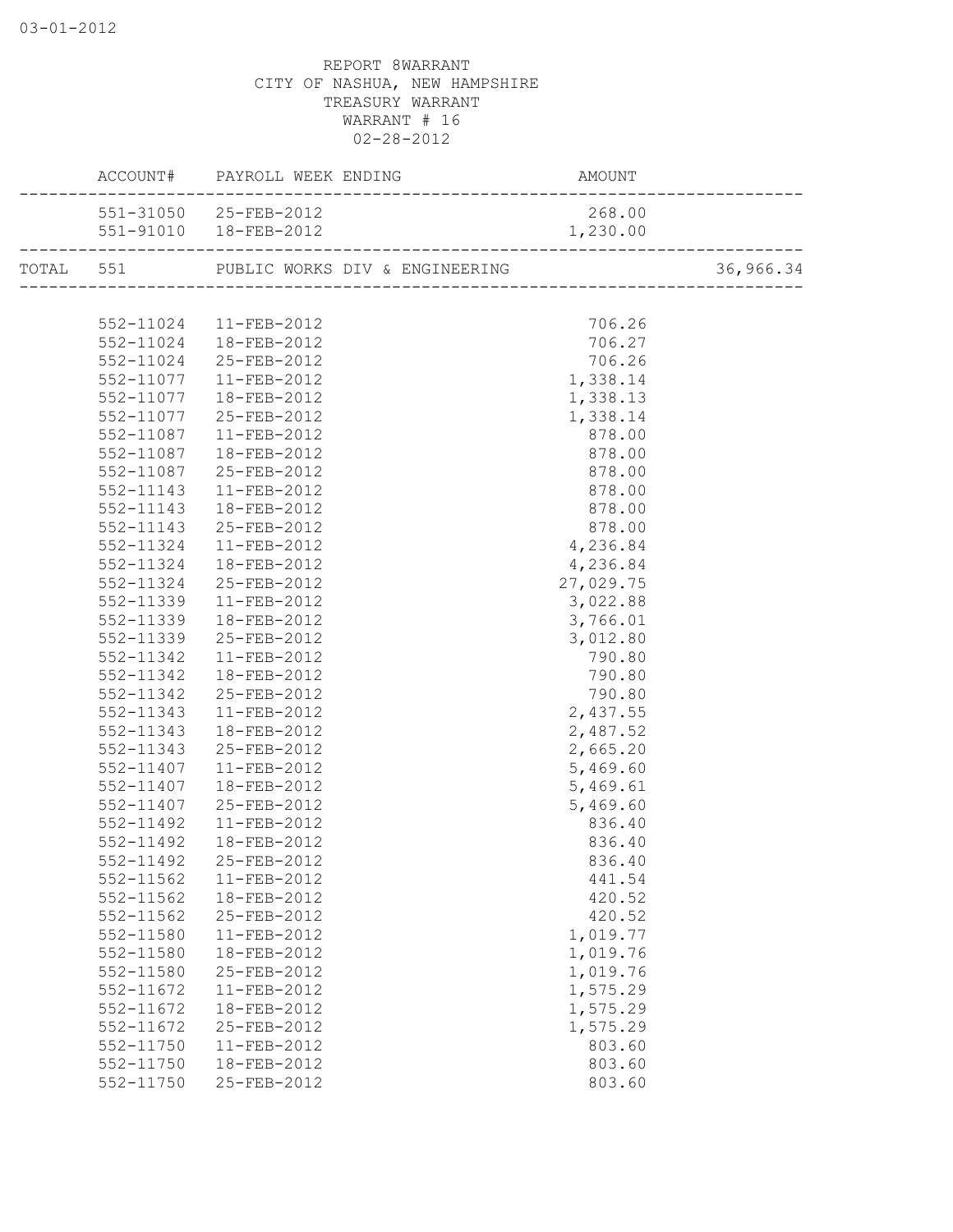|           | ACCOUNT# PAYROLL WEEK ENDING | AMOUNT    |            |
|-----------|------------------------------|-----------|------------|
| 552-13004 | 11-FEB-2012                  | 278.04    |            |
| 552-13004 | 18-FEB-2012                  | 278.04    |            |
| 552-13004 | 25-FEB-2012                  | 484.00    |            |
| 552-13009 | 11-FEB-2012                  | $-263.90$ |            |
| 552-13067 | 11-FEB-2012                  | 4,153.13  |            |
| 552-13067 | 18-FEB-2012                  | 4,291.56  |            |
| 552-13067 | 25-FEB-2012                  | 1,173.93  |            |
| 552-31050 | 18-FEB-2012                  | 67.00     |            |
| TOTAL 552 | PARKS AND RECREATION         |           | 107,527.34 |
|           |                              |           |            |
| 553-11024 | 11-FEB-2012                  | 370.75    |            |
| 553-11024 | 18-FEB-2012                  | 344.49    |            |
| 553-11024 | 25-FEB-2012                  | 456.52    |            |
| 553-11078 | 11-FEB-2012                  | 1,374.43  |            |
| 553-11078 | 18-FEB-2012                  | 1,374.43  |            |
| 553-11078 | 25-FEB-2012                  | 1,374.43  |            |
| 553-11098 | 11-FEB-2012                  | 1,038.42  |            |
| 553-11098 | 18-FEB-2012                  | 1,038.42  |            |
| 553-11098 | 25-FEB-2012                  | 1,038.42  |            |
| 553-11192 | 11-FEB-2012                  | 2,931.17  |            |
| 553-11192 | 18-FEB-2012                  | 977.06    |            |
| 553-11279 | 11-FEB-2012                  | 7,093.29  |            |
| 553-11279 | 18-FEB-2012                  | 7,127.93  |            |
| 553-11279 | 25-FEB-2012                  | 6,707.44  |            |
| 553-11327 | $11-FEB-2012$                | 4,236.83  |            |
| 553-11327 | 18-FEB-2012                  | 4,236.84  |            |
| 553-11327 | 25-FEB-2012                  | 4,236.83  |            |
| 553-11375 | 11-FEB-2012                  | 602.57    |            |
| 553-11375 | 18-FEB-2012                  | 753.20    |            |
| 553-11375 | 25-FEB-2012                  | 753.20    |            |
| 553-11465 | 11-FEB-2012                  | 2,509.20  |            |
| 553-11465 | 18-FEB-2012                  | 2,509.20  |            |
| 553-11465 | 25-FEB-2012                  | 2,509.20  |            |
| 553-11474 | 11-FEB-2012                  | 3,856.80  |            |
| 553-11474 | 18-FEB-2012                  | 3,856.80  |            |
| 553-11474 | 25-FEB-2012                  | 3,856.80  |            |
| 553-11475 | 11-FEB-2012                  | 2,931.60  |            |
| 553-11475 | 18-FEB-2012                  | 2,931.60  |            |
| 553-11475 | 25-FEB-2012                  | 2,931.60  |            |
| 553-11477 | 11-FEB-2012                  | 1,941.44  |            |
| 553-11477 | 18-FEB-2012                  | 1,756.00  |            |
| 553-11477 | 25-FEB-2012                  | 1,756.00  |            |
| 553-11478 | 11-FEB-2012                  | 890.00    |            |
| 553-11478 | 18-FEB-2012                  | 1,061.28  |            |
| 553-11478 | 25-FEB-2012                  | 1,062.36  |            |
| 553-11648 | 11-FEB-2012                  | 860.56    |            |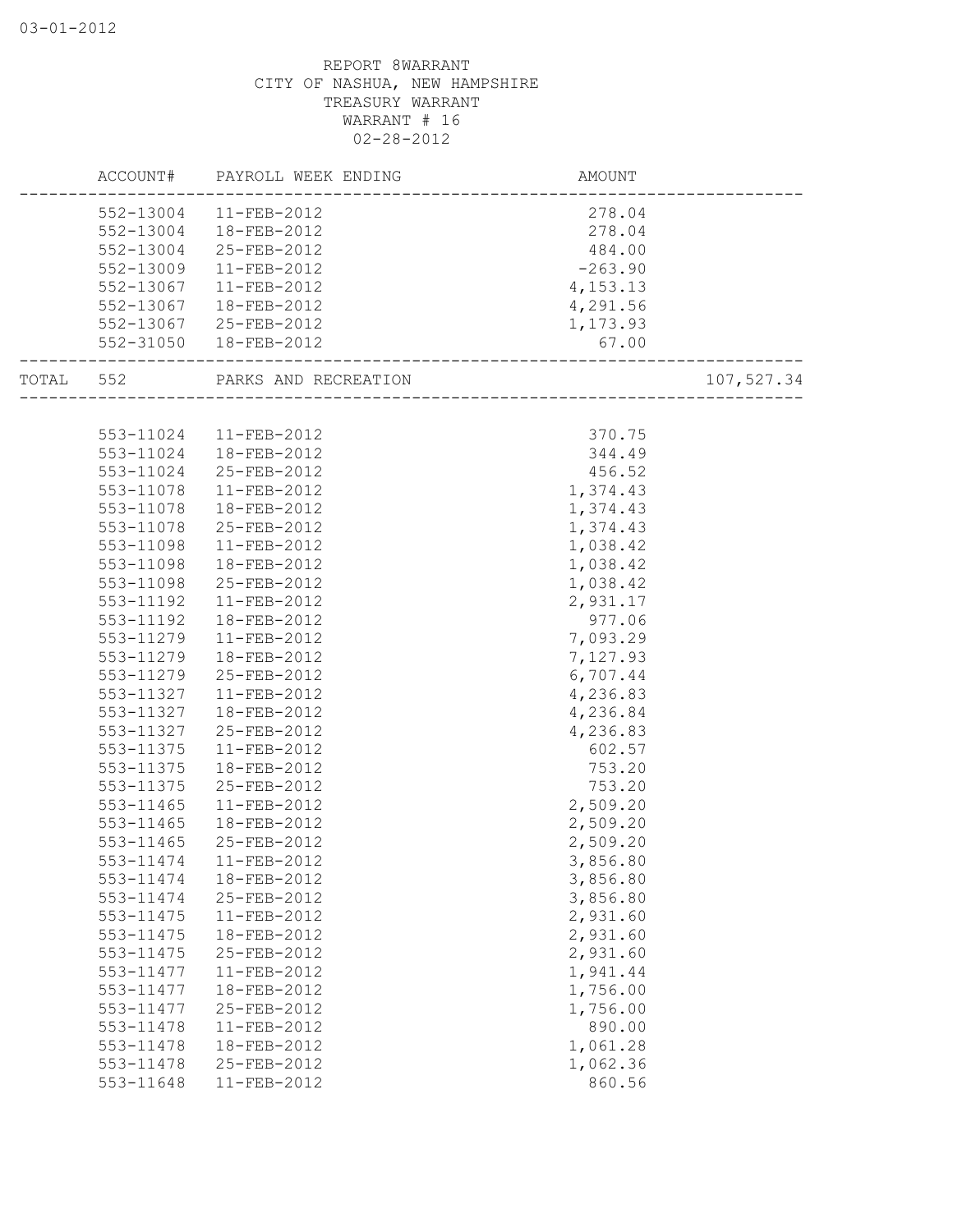|       |                        | ACCOUNT# PAYROLL WEEK ENDING     | AMOUNT                              |            |
|-------|------------------------|----------------------------------|-------------------------------------|------------|
|       | 553-11648              | 18-FEB-2012                      | 860.55                              |            |
|       | 553-11648              | 25-FEB-2012                      | 860.55                              |            |
|       | 553-11678              | 11-FEB-2012                      | 1,622.12                            |            |
|       | 553-11678              | 18-FEB-2012                      | 1,622.11                            |            |
|       | 553-11678              | 25-FEB-2012                      | 1,622.11                            |            |
|       | 553-11759              | 11-FEB-2012                      | 14,686.02                           |            |
|       | 553-11759              | 18-FEB-2012                      | 14,551.18                           |            |
|       | 553-11759              | 25-FEB-2012                      | 14,517.12                           |            |
|       | 553-11771              | 11-FEB-2012                      | 1,901.60                            |            |
|       | 553-11771              | 18-FEB-2012                      | 1,901.60                            |            |
|       | 553-11771              | 25-FEB-2012                      | 1,901.60                            |            |
|       | 553-13004              | 11-FEB-2012                      | 386.89                              |            |
|       | 553-13004              | 18-FEB-2012                      | 331.49                              |            |
|       | 553-13004              | 25-FEB-2012                      | 496.25                              |            |
|       | 553-13009              | 11-FEB-2012                      | 557.43                              |            |
|       | 553-13009              | 18-FEB-2012                      | 1,232.89                            |            |
|       | 553-13009              | 25-FEB-2012                      | 1,732.76                            |            |
|       | 553-13901              | 11-FEB-2012                      | 10,777.82                           |            |
|       | 553-13901              | 18-FEB-2012                      | 10,785.76                           |            |
|       |                        | 553-13901 25-FEB-2012            | 11,016.05                           |            |
|       |                        | 553-17010 25-FEB-2012            | 2,200.00                            |            |
|       |                        | 553-31050  18-FEB-2012           | 17.00                               |            |
| TOTAL | 553                    | STREET DEPARTMENT                | ----------------------------------- | 180,868.01 |
|       |                        |                                  |                                     |            |
|       | 555-11024              | 11-FEB-2012                      | 370.75                              |            |
|       | 555-11024              | 18-FEB-2012                      | 344.49                              |            |
|       | 555-11024              | 25-FEB-2012                      | 456.52                              |            |
|       |                        |                                  |                                     |            |
|       | 555-11279              | 25-FEB-2012                      | 351.20                              |            |
|       | 555-11461              | 11-FEB-2012                      | 1,446.40                            |            |
|       | 555-11461              | 18-FEB-2012                      | 1,446.40                            |            |
|       | 555-11461              | 25-FEB-2012                      | 1,446.40                            |            |
|       | 555-11505              | $11-FEB-2012$                    | 1,225.81                            |            |
|       | 555-11505              | 18-FEB-2012                      | 1,225.81                            |            |
|       |                        |                                  |                                     |            |
|       | 555-11505<br>555-11639 | 25-FEB-2012<br>$11 - FEB - 2012$ | 1,225.81<br>836.40                  |            |
|       | 555-11639              | 18-FEB-2012                      | 836.40                              |            |
|       | 555-11639              | 25-FEB-2012                      | 836.40                              |            |
|       | 555-11640              | 11-FEB-2012                      | 493.62                              |            |
|       | 555-11738              | 11-FEB-2012                      | 2,000.00                            |            |
|       | 555-11738              | 18-FEB-2012                      | 2,000.00                            |            |
|       | 555-11738              | 25-FEB-2012                      | 2,000.00                            |            |
|       | 555-11745              | 11-FEB-2012                      | 831.60                              |            |
|       | 555-11745              | 18-FEB-2012                      | 831.60                              |            |
|       | 555-11745              | 25-FEB-2012                      | 831.60                              |            |
|       | 555-13004              | 11-FEB-2012                      | 677.60                              |            |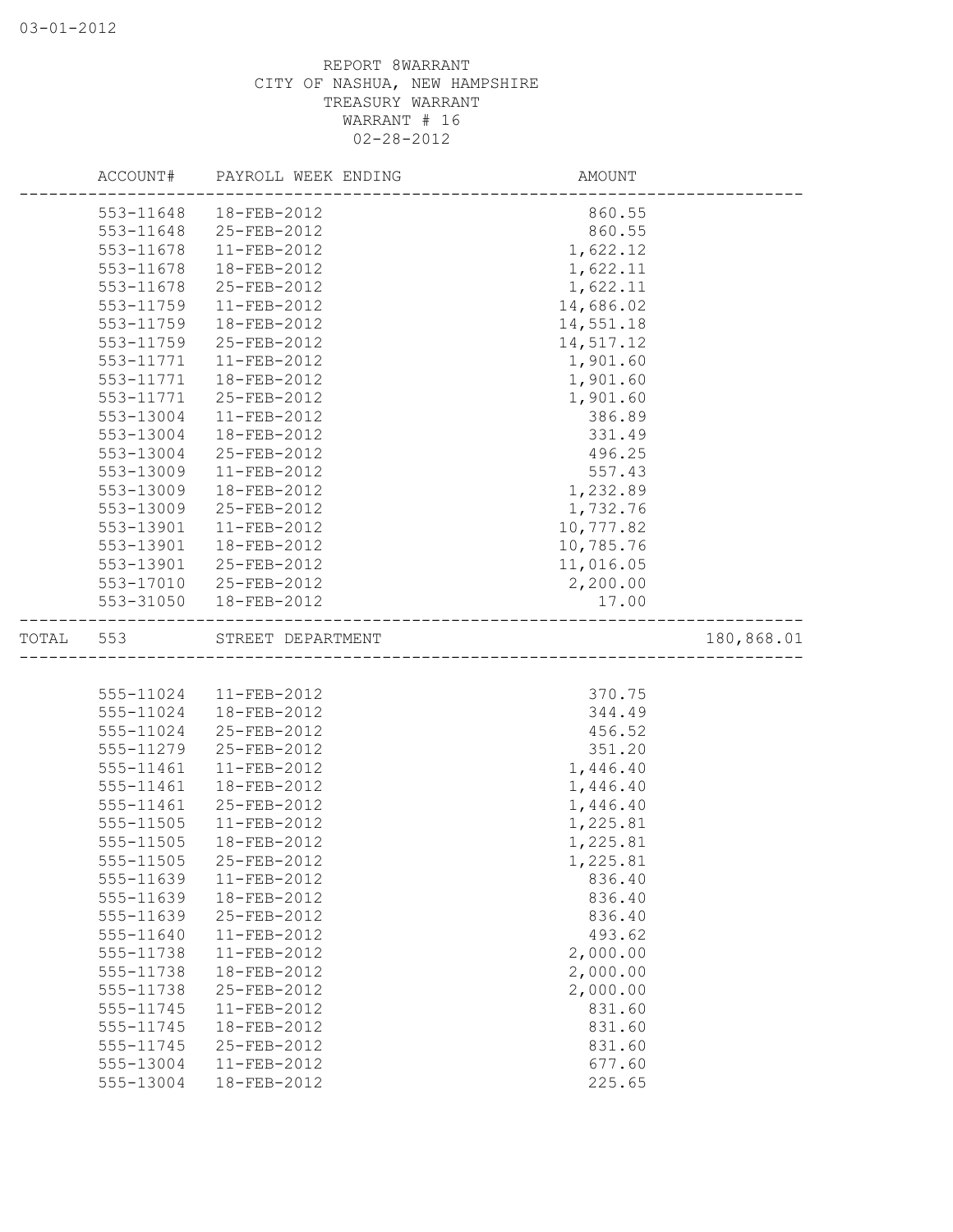|       | ACCOUNT#  | PAYROLL WEEK ENDING | <b>AMOUNT</b> |           |
|-------|-----------|---------------------|---------------|-----------|
|       | 555-13004 | 25-FEB-2012         | 264.01        |           |
|       | 555-13068 | 11-FEB-2012         | 263.37        |           |
|       | 555-13068 | 18-FEB-2012         | 263.15        |           |
|       | 555-13068 | 25-FEB-2012         | 263.37        |           |
| TOTAL | 555       | TRAFFIC DEPARTMENT  |               | 22,994.36 |
|       |           |                     |               |           |
|       | 557-11024 | 11-FEB-2012         | 639.71        |           |
|       | 557-11024 | 18-FEB-2012         | 639.71        |           |
|       | 557-11024 | 25-FEB-2012         | 639.71        |           |
|       | 557-11161 | 11-FEB-2012         | 1,268.16      |           |
|       | 557-11161 | 18-FEB-2012         | 1,268.16      |           |
|       | 557-11161 | 25-FEB-2012         | 1,268.16      |           |
|       | 557-11751 | 11-FEB-2012         | 72.86         |           |
|       | 557-11751 | 18-FEB-2012         | 72.86         |           |
|       | 557-11751 | 25-FEB-2012         | 72.86         |           |
|       | 557-31050 | 18-FEB-2012         | 51.00         |           |
| TOTAL | 557       | PARKING LOTS        |               | 5,993.19  |
|       |           |                     |               |           |
|       | 561-11345 | 11-FEB-2012         | 1,247.10      |           |
|       | 561-11345 | 18-FEB-2012         | 1,247.10      |           |
|       | 561-11345 | 25-FEB-2012         | 1,247.10      |           |
|       | 561-11651 | 11-FEB-2012         | 890.19        |           |
|       | 561-11651 | 18-FEB-2012         | 890.19        |           |
|       | 561-11651 | 25-FEB-2012         | 890.19        |           |
|       | 561-11658 | 11-FEB-2012         | 1,080.99      |           |
|       | 561-11658 | 18-FEB-2012         | 1,080.99      |           |
|       | 561-11658 | 25-FEB-2012         | 1,080.99      |           |
|       | 561-13004 | 18-FEB-2012         | 60.05         |           |
|       | 561-13004 | 25-FEB-2012         | 80.25         |           |
|       | 561-91010 | 18-FEB-2012         | 100.00        |           |
| TOTAL | 561       | EDGEWOOD CEMETERY   |               | 9,895.14  |
|       |           |                     |               |           |
|       | 563-11345 | 11-FEB-2012         | 1,199.47      |           |
|       | 563-11345 | 18-FEB-2012         | 1,199.47      |           |
|       | 563-11345 | 25-FEB-2012         | 1,199.48      |           |
|       | 563-11651 | 11-FEB-2012         | 792.54        |           |
|       | 563-11651 | 18-FEB-2012         | 792.54        |           |
|       | 563-11651 | 25-FEB-2012         | 792.54        |           |
|       | 563-13004 | 18-FEB-2012         | 59.44         |           |
|       | 563-13004 | 25-FEB-2012         | 74.30         |           |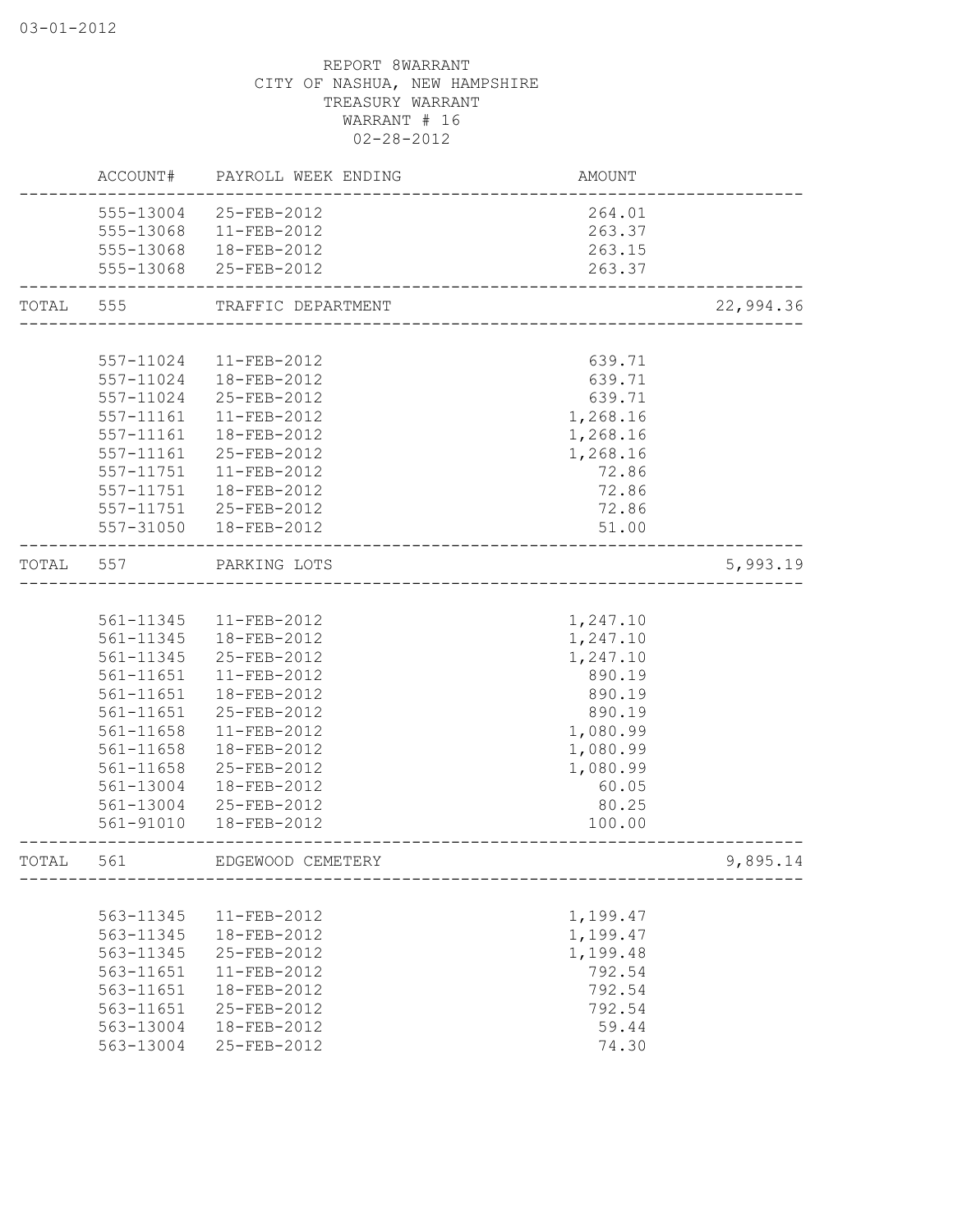|       | ACCOUNT#      | PAYROLL WEEK ENDING         | <b>AMOUNT</b> |            |
|-------|---------------|-----------------------------|---------------|------------|
|       |               | TOTAL 563 WOODLAWN CEMETERY |               | 6,109.78   |
|       |               |                             |               |            |
|       | 571-11024     | 11-FEB-2012                 | 639.71        |            |
|       | 571-11024     | 18-FEB-2012                 | 639.71        |            |
|       | 571-11024     | 25-FEB-2012                 | 639.71        |            |
|       | 571-11237     | 11-FEB-2012                 | 2,059.24      |            |
|       | 571-11237     | 18-FEB-2012                 | 2,059.24      |            |
|       | 571-11237     | 25-FEB-2012                 | 2,059.24      |            |
| TOTAL | 571           | COMMUNITY DEVELOPMENT       |               | 8,096.85   |
|       |               |                             |               |            |
|       |               | 572-11024 11-FEB-2012       | 672.17        |            |
|       | 572-11024     | 18-FEB-2012                 | 672.17        |            |
|       | 572-11024     | 25-FEB-2012                 | 672.17        |            |
|       | 572-11215     | $11 - FEB - 2012$           | 3,727.01      |            |
|       | 572-11215     | 18-FEB-2012                 | 3,727.02      |            |
|       | 572-11215     | 25-FEB-2012                 | 3,727.00      |            |
|       | 572-11238     | $11 - FEB - 2012$           | 882.38        |            |
|       | 572-11238     | 18-FEB-2012                 | 882.38        |            |
|       | 572-11238     | 25-FEB-2012                 | 882.39        |            |
|       | 572-11450     | 11-FEB-2012                 | 1,780.04      |            |
|       | 572-11450     | 18-FEB-2012                 | 1,780.05      |            |
|       | 572-11450     | 25-FEB-2012                 | 1,780.05      |            |
|       | 572-11522     | 11-FEB-2012                 | 858.42        |            |
|       | 572-11522     | 18-FEB-2012                 | 858.42        |            |
|       | 572-11522     | 25-FEB-2012                 | 858.42        |            |
|       | 572-11525     | 11-FEB-2012                 | 1,058.01      |            |
|       | 572-11525     | 18-FEB-2012                 | 1,058.00      |            |
|       | 572-11525     | 25-FEB-2012                 | 1,058.00      |            |
|       | 572-31050     | 18-FEB-2012                 | 17.00         |            |
|       | 572-58005     | 11-FEB-2012                 | 100.00        |            |
|       | 572-58005     | 25-FEB-2012                 | 200.00        |            |
| TOTAL | 572           | PLANNING DEPARTMENT         |               | 27, 251.10 |
|       |               |                             |               |            |
|       | 573-11444     | 11-FEB-2012                 | 1,715.72      |            |
|       | 573-11444     | 18-FEB-2012                 | 1,715.72      |            |
|       | 573-11444     | 25-FEB-2012                 | 1,715.72      |            |
|       | 573-11646     | 11-FEB-2012                 | 370.43        |            |
|       | 573-11646     | 18-FEB-2012                 | 370.43        |            |
|       | 573-11646     | 25-FEB-2012                 | 518.60        |            |
|       | $573 - 31050$ | 18-FEB-2012                 | 50.00         |            |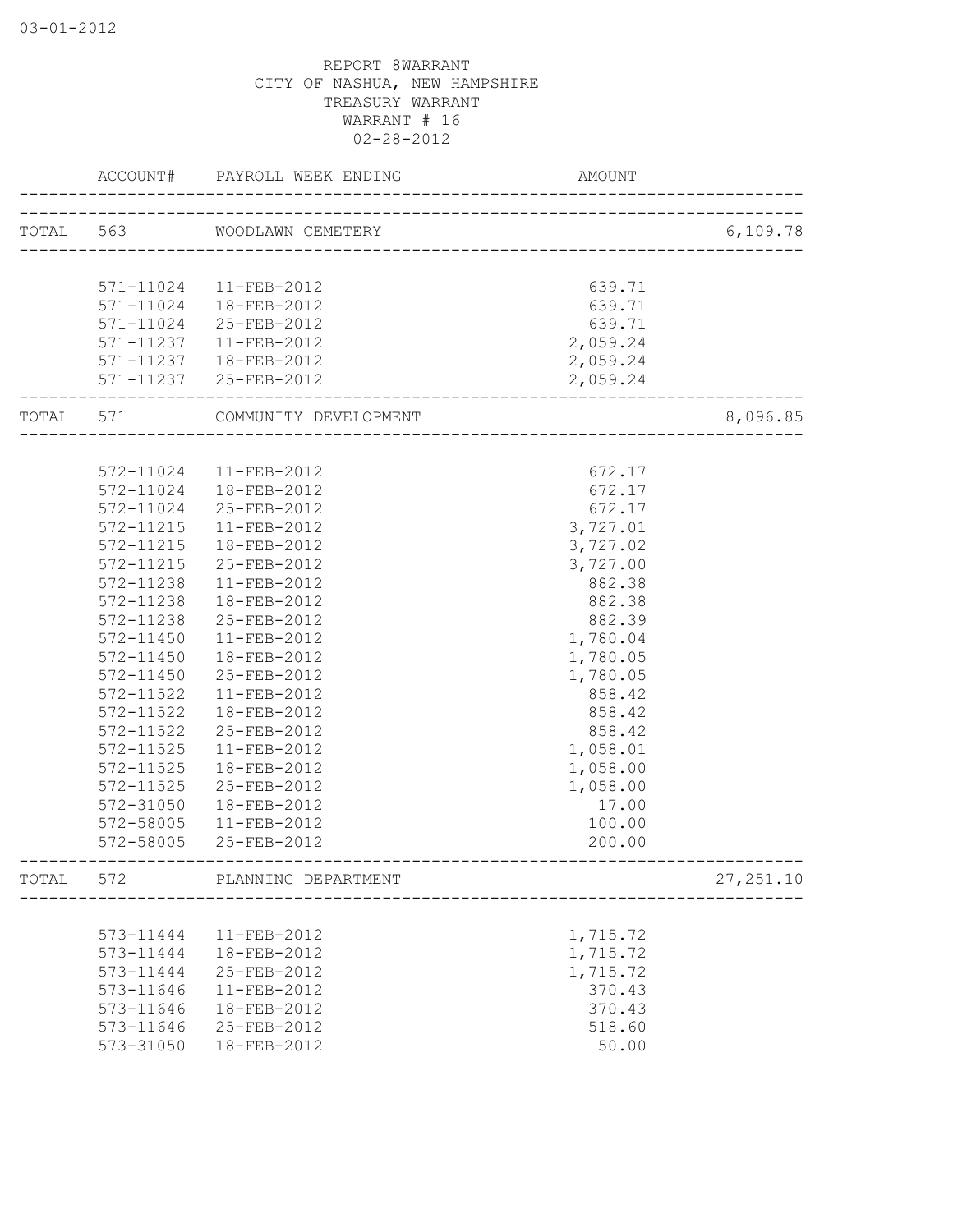|           | ACCOUNT# PAYROLL WEEK ENDING | AMOUNT               |          |
|-----------|------------------------------|----------------------|----------|
|           |                              |                      | 6,456.62 |
|           |                              |                      |          |
| 575-11032 | 11-FEB-2012                  | 742.01               |          |
| 575-11032 | 18-FEB-2012                  | 742.01               |          |
| 575-11032 | 25-FEB-2012                  | 742.00               |          |
| 575-11042 | 11-FEB-2012                  | 1,478.66             |          |
| 575-11042 | 18-FEB-2012                  | 1,478.66             |          |
| 575-11042 | 25-FEB-2012                  | 1,478.65             |          |
| 575-11189 | 11-FEB-2012                  | 1,135.75             |          |
| 575-11189 | 18-FEB-2012                  | 1,135.75             |          |
| 575-11189 | 25-FEB-2012                  | 1,135.75             |          |
| 575-11246 | 11-FEB-2012                  | 1,735.56             |          |
| 575-11246 | 18-FEB-2012                  | 1,735.55             |          |
| 575-11246 | 25-FEB-2012                  | 1,735.56             |          |
| 575-11365 | 11-FEB-2012                  | 462.30               |          |
| 575-11365 | 18-FEB-2012                  | 462.30               |          |
| 575-11365 | 25-FEB-2012                  | 462.30               |          |
| 575-11387 | 11-FEB-2012                  | 7,061.53             |          |
| 575-11387 | 18-FEB-2012                  |                      |          |
| 575-11387 |                              | 7,061.54<br>7,061.55 |          |
|           | 25-FEB-2012                  |                      |          |
| 575-11393 | 11-FEB-2012                  | 3,696.27             |          |
| 575-11393 | 18-FEB-2012                  | 3,696.26             |          |
| 575-11393 | 25-FEB-2012                  | 3,696.26             |          |
| 575-11400 | $11-FEB-2012$                | 8,465.62             |          |
| 575-11400 | 18-FEB-2012                  | 8,465.61             |          |
| 575-11400 | 25-FEB-2012                  | 8,465.63             |          |
| 575-11401 | $11 - FEB - 2012$            | 3,311.90             |          |
| 575-11401 | 18-FEB-2012                  | 3,311.90             |          |
| 575-11401 | 25-FEB-2012                  | 3,311.90             |          |
| 575-11403 | 11-FEB-2012                  | 790.75               |          |
| 575-11403 | 18-FEB-2012                  | 790.75               |          |
| 575-11403 | 25-FEB-2012                  | 790.75               |          |
| 575-11404 | $11-FEB-2012$                | 803.50               |          |
|           | 575-11404  18-FEB-2012       | 803.50               |          |
| 575-11404 | 25-FEB-2012                  | 803.50               |          |
| 575-11627 | 11-FEB-2012                  | 646.72               |          |
| 575-11627 | 18-FEB-2012                  | 646.71               |          |
| 575-11627 | 25-FEB-2012                  | 646.71               |          |
| 575-12090 | 11-FEB-2012                  | 1,174.58             |          |
| 575-12090 | 18-FEB-2012                  | 1,174.58             |          |
| 575-12090 | 25-FEB-2012                  | 1,174.57             |          |
| 575-12114 | 11-FEB-2012                  | 1,493.61             |          |
| 575-12114 | 18-FEB-2012                  | 1,538.11             |          |
| 575-12114 | 25-FEB-2012                  | 1,297.54             |          |
| 575-13004 | $11 - FEB - 2012$            | 17.20                |          |
| 575-13004 | 25-FEB-2012                  | 172.78               |          |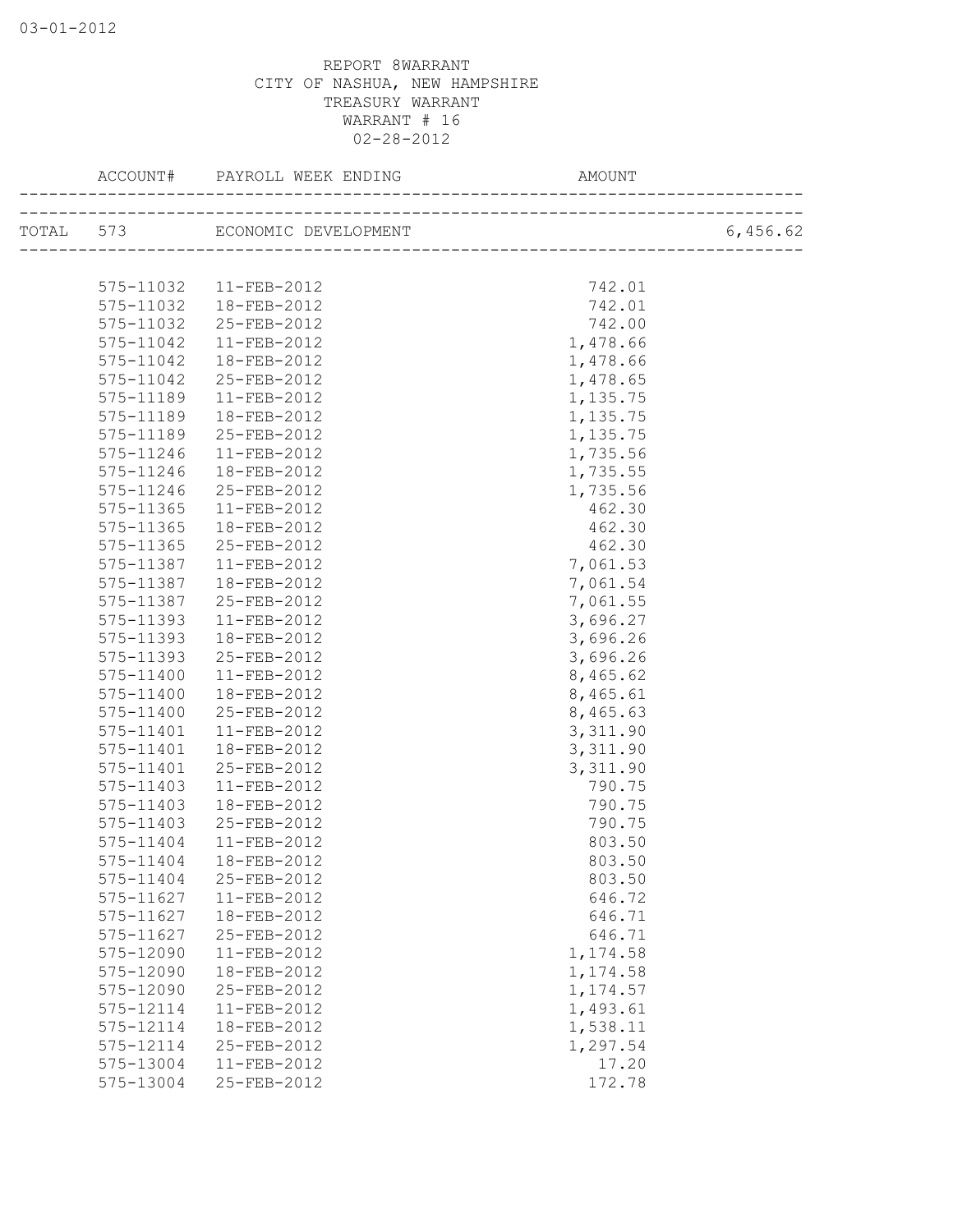|       |           | ACCOUNT# PAYROLL WEEK ENDING | AMOUNT                  |            |
|-------|-----------|------------------------------|-------------------------|------------|
|       |           | 575-13035 11-FEB-2012        | 820.10                  |            |
|       |           | 575-13035  18-FEB-2012       | 1,151.95                |            |
|       |           | 575-13035 25-FEB-2012        | 945.78                  |            |
|       |           | TOTAL 575 PUBLIC LIBRARIES   |                         | 101,952.47 |
|       |           |                              | ______________________  |            |
|       | 576-11221 | 11-FEB-2012                  | 1,092.14                |            |
|       | 576-11221 | 18-FEB-2012                  | 1,561.49                |            |
|       | 576-11221 | 25-FEB-2012                  | 1,279.88                |            |
|       | 576-11315 | 11-FEB-2012                  | 762.17                  |            |
|       | 576-11315 | 18-FEB-2012                  | 762.17                  |            |
|       | 576-11315 | 25-FEB-2012                  | 762.17                  |            |
|       | 576-11361 | 11-FEB-2012                  | 3, 113.66               |            |
|       | 576-11361 | 18-FEB-2012                  | 3, 113.67               |            |
|       | 576-11361 | 25-FEB-2012                  | 3, 113.65               |            |
|       | 576-11362 | 11-FEB-2012                  | 1, 114.74               |            |
|       | 576-11362 | 18-FEB-2012                  | 1, 114.73               |            |
|       | 576-11362 | 25-FEB-2012                  | 1, 114.74               |            |
|       | 576-12045 | 11-FEB-2012                  | 304.27                  |            |
|       | 576-12045 | 18-FEB-2012                  | 304.26                  |            |
|       | 576-12045 | 25-FEB-2012                  | 269.03                  |            |
|       | 576-12134 | 11-FEB-2012                  | 519.32                  |            |
|       | 576-12134 | 18-FEB-2012                  | 494.60                  |            |
|       |           | 576-12134 25-FEB-2012        | 494.60                  |            |
|       |           | 576-12149  11-FEB-2012       | 435.49                  |            |
|       |           | 576-12149  18-FEB-2012       | 435.49                  |            |
|       |           | 576-12149 25-FEB-2012        | 399.20                  |            |
|       | 576-91010 | 18-FEB-2012                  | 1,476.00                |            |
| TOTAL | 576       | BUILDING DEPARTMENT          |                         | 24,037.47  |
|       |           |                              |                         |            |
|       |           | 577-11067 11-FEB-2012        | 1,222.77                |            |
|       |           | 577-11067  18-FEB-2012       | 1,222.78                |            |
|       | 577-11067 | 25-FEB-2012                  | 1,222.78                |            |
|       | 577-11183 | 11-FEB-2012                  | 1,894.23                |            |
|       | 577-11183 | 18-FEB-2012                  | 1,894.23                |            |
|       | 577-11183 | 25-FEB-2012                  | 1,894.22                |            |
|       | 577-91010 | 18-FEB-2012                  | 570.00                  |            |
| TOTAL | 577       | CODE ENFORCEMENT             |                         | 9,921.01   |
|       |           |                              | _______________________ |            |
|       | 581-11012 | 11-FEB-2012                  | 3,791.85                |            |
|       | 581-11012 | 25-FEB-2012                  | 3,791.85                |            |
|       | 581-11076 | 11-FEB-2012                  | 3,907.92                |            |
|       | 581-11076 | 25-FEB-2012                  | 3,907.92                |            |
|       |           |                              |                         |            |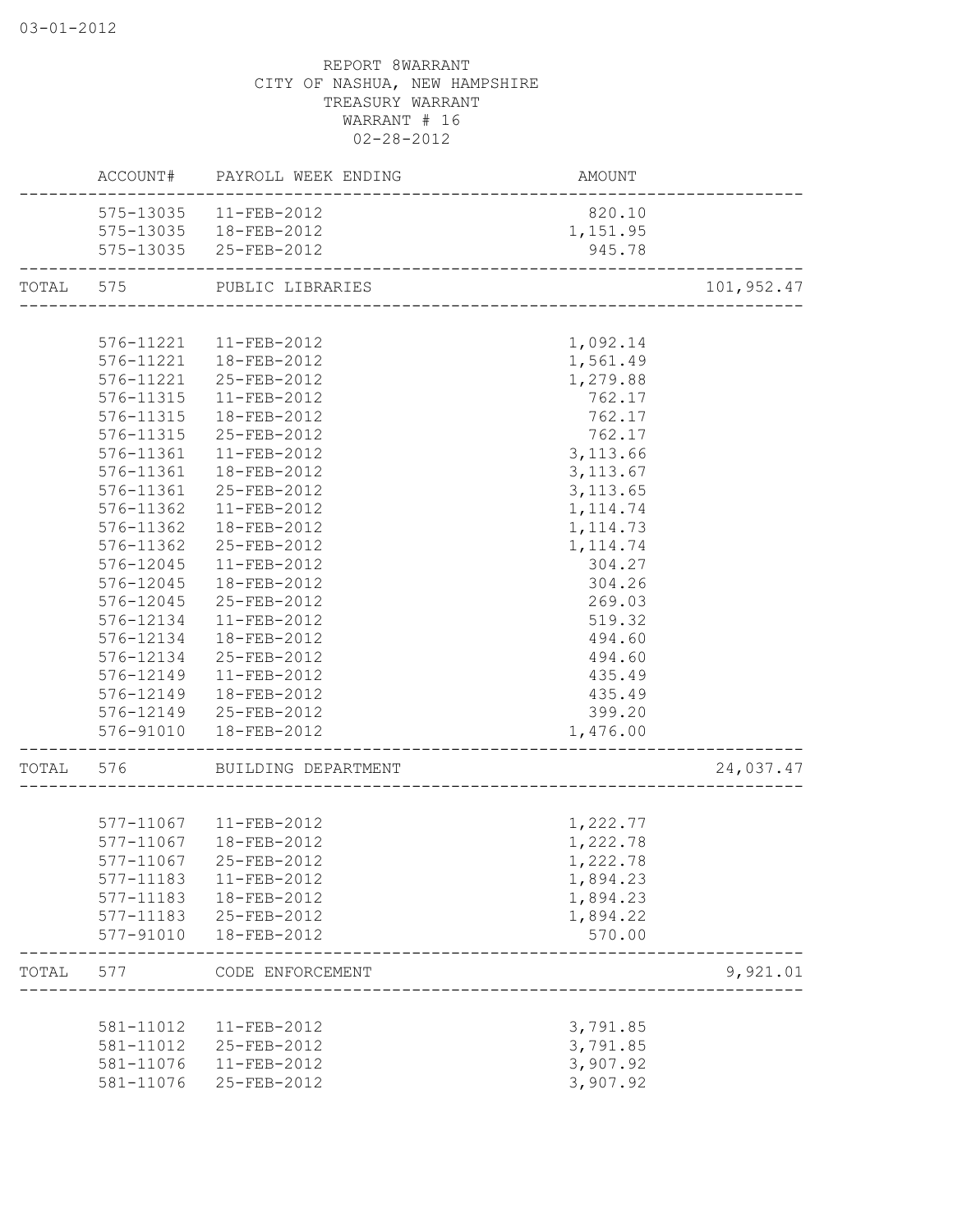| ACCOUNT#  | PAYROLL WEEK ENDING | AMOUNT       |  |
|-----------|---------------------|--------------|--|
| 581-11162 | 11-FEB-2012         | 54,837.62    |  |
| 581-11162 | 18-FEB-2012         | 55,546.99    |  |
| 581-11162 | 25-FEB-2012         | 55,261.57    |  |
| 581-11204 | 11-FEB-2012         | 12,340.40    |  |
| 581-11204 | 18-FEB-2012         | 12,340.40    |  |
| 581-11204 | 25-FEB-2012         | 12,340.40    |  |
| 581-11347 | 11-FEB-2012         | 2,472.35     |  |
| 581-11347 | 25-FEB-2012         | 2,472.35     |  |
| 581-11348 | $11-FEB-2012$       | 86,526.20    |  |
| 581-11348 | 25-FEB-2012         | 86,894.53    |  |
| 581-11366 | $11-FEB-2012$       | 55,492.62    |  |
| 581-11366 | 18-FEB-2012         | 55, 364.95   |  |
| 581-11366 | 25-FEB-2012         | 55,875.67    |  |
| 581-11396 | 11-FEB-2012         | 40,563.60    |  |
| 581-11396 | 25-FEB-2012         | 40,563.58    |  |
| 581-11402 | 11-FEB-2012         | 3,453.47     |  |
| 581-11402 | 18-FEB-2012         | 3,453.47     |  |
| 581-11402 | 25-FEB-2012         | 3,453.48     |  |
| 581-11408 | 11-FEB-2012         | 18,368.40    |  |
| 581-11408 | 18-FEB-2012         | 17,591.90    |  |
| 581-11408 | 25-FEB-2012         | 16,849.09    |  |
| 581-11486 | 11-FEB-2012         | 42,714.27    |  |
| 581-11486 | 25-FEB-2012         | 42,714.32    |  |
| 581-11515 | 11-FEB-2012         | 1,657.58     |  |
| 581-11515 | 25-FEB-2012         | 1,657.58     |  |
| 581-11570 | $11-FEB-2012$       | 67,900.48    |  |
| 581-11570 | 25-FEB-2012         | 65,746.29    |  |
| 581-11572 | 11-FEB-2012         | 58,281.75    |  |
| 581-11572 | 25-FEB-2012         | 58,281.77    |  |
| 581-11579 | 11-FEB-2012         | 41, 112. 15  |  |
| 581-11579 | 25-FEB-2012         | 41, 112. 21  |  |
| 581-11628 | 11-FEB-2012         | 4,506.14     |  |
| 581-11628 | 18-FEB-2012         | 4,562.01     |  |
| 581-11628 | 25-FEB-2012         | 4,562.01     |  |
| 581-11675 | 11-FEB-2012         | 5,223.46     |  |
| 581-11675 | 25-FEB-2012         | 5,223.46     |  |
| 581-11709 | 11-FEB-2012         | 5,838.12     |  |
| 581-11709 | 25-FEB-2012         | 5,838.12     |  |
| 581-11711 | 11-FEB-2012         | 2,946.52     |  |
| 581-11711 | 25-FEB-2012         | 2,946.52     |  |
| 581-11726 | 11-FEB-2012         | 1,490,108.75 |  |
| 581-11726 | 25-FEB-2012         | 1,677,028.81 |  |
| 581-11800 | 11-FEB-2012         | 36,188.01    |  |
| 581-11800 | 25-FEB-2012         | 36,188.01    |  |
| 581-11801 | 11-FEB-2012         | 19,731.39    |  |
| 581-11801 | 18-FEB-2012         | 366.00       |  |
| 581-11801 | 25-FEB-2012         | 19,731.36    |  |
| 581-11802 | 11-FEB-2012         | 12,663.51    |  |
|           |                     |              |  |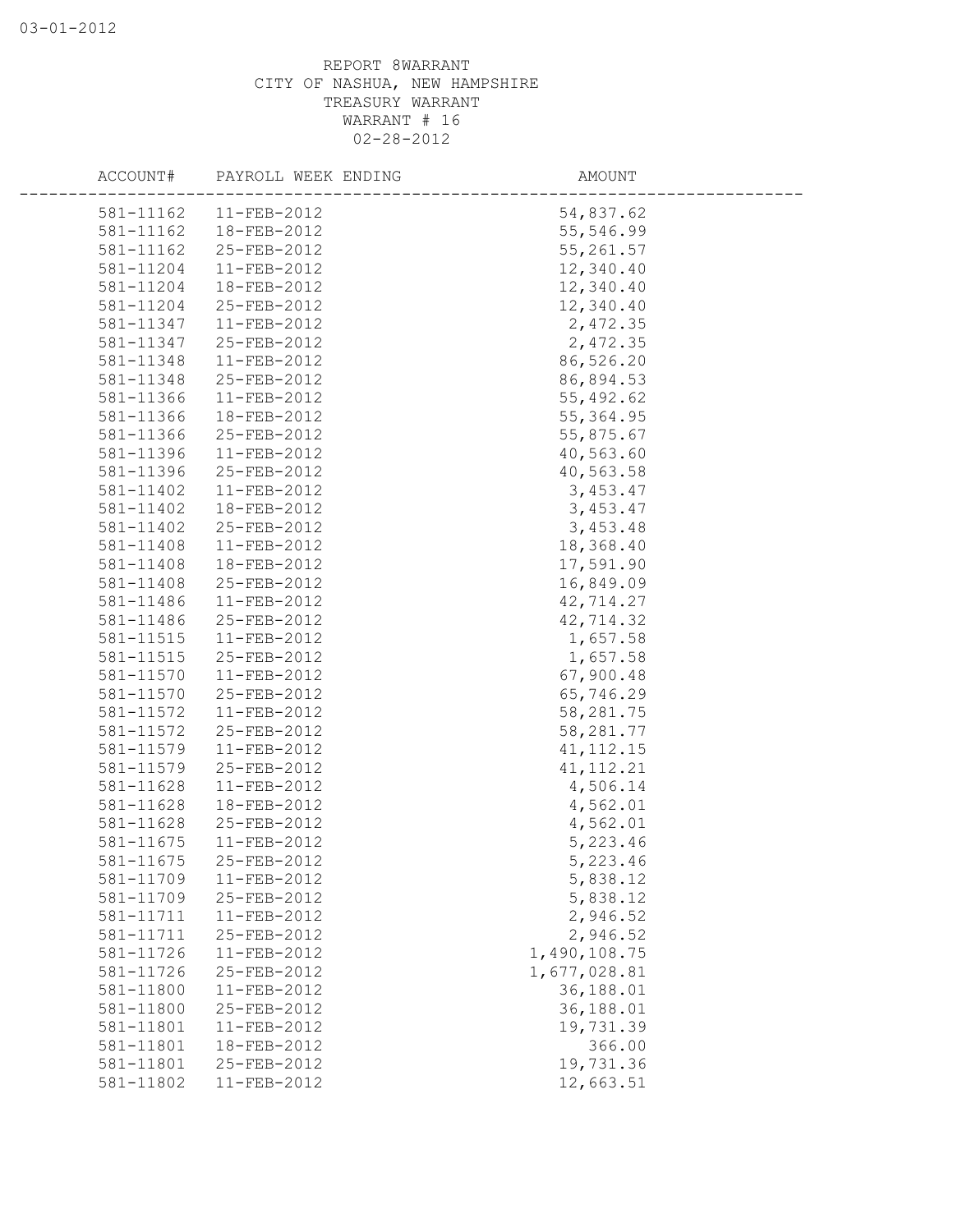| ACCOUNT#  | PAYROLL WEEK ENDING | AMOUNT       |  |
|-----------|---------------------|--------------|--|
| 581-11802 | 25-FEB-2012         | 12,663.52    |  |
| 581-11803 | $11-FEB-2012$       | 14,566.36    |  |
| 581-11803 | 18-FEB-2012         | 731.55       |  |
| 581-11803 | 25-FEB-2012         | 14,566.33    |  |
| 581-11805 | 11-FEB-2012         | 40,035.45    |  |
| 581-11805 | 25-FEB-2012         | 37, 183.95   |  |
| 581-11812 | 11-FEB-2012         | 2,693.54     |  |
| 581-11812 | 25-FEB-2012         | 2,693.54     |  |
| 581-11830 | 11-FEB-2012         | 5,853.95     |  |
| 581-11830 | 25-FEB-2012         | 5,853.97     |  |
| 581-11845 | 11-FEB-2012         | 761.95       |  |
| 581-11845 | 18-FEB-2012         | $-1, 395.07$ |  |
| 581-11845 | 25-FEB-2012         | 781.24       |  |
| 581-11850 | $11 - FEB - 2012$   | 1,946.70     |  |
| 581-11850 | 18-FEB-2012         | 1,946.70     |  |
| 581-11850 | 25-FEB-2012         | 1,946.70     |  |
| 581-11860 | $11 - FEB - 2012$   | 8,491.78     |  |
| 581-11860 | 25-FEB-2012         | 8,491.78     |  |
| 581-12021 | $11-FEB-2012$       | 16,138.82    |  |
| 581-12021 | 18-FEB-2012         | 51,365.00    |  |
| 581-12021 | 25-FEB-2012         | 31,954.82    |  |
| 581-12060 | 11-FEB-2012         | 3,373.66     |  |
| 581-12060 | 18-FEB-2012         | 3,129.91     |  |
| 581-12060 | 25-FEB-2012         | 3, 153. 41   |  |
|           |                     |              |  |
| 581-12078 | 11-FEB-2012         | 2,706.25     |  |
| 581-12078 | 18-FEB-2012         | 500.00       |  |
| 581-12078 | 25-FEB-2012         | 2,881.25     |  |
| 581-12081 | 11-FEB-2012         | 2,463.72     |  |
| 581-12081 | 25-FEB-2012         | 2,463.73     |  |
| 581-12084 | 11-FEB-2012         | 4,075.00     |  |
| 581-12084 | 18-FEB-2012         | 1,975.00     |  |
| 581-12084 | 25-FEB-2012         | 2,225.00     |  |
| 581-12111 | 11-FEB-2012         | 154,088.73   |  |
| 581-12111 | 18-FEB-2012         | 153,396.66   |  |
| 581-12111 | 25-FEB-2012         | 179, 973.21  |  |
| 581-12112 | 11-FEB-2012         | 7,169.76     |  |
| 581-12112 | 18-FEB-2012         | 6,945.89     |  |
| 581-12112 | 25-FEB-2012         | 7,020.87     |  |
| 581-12126 | 11-FEB-2012         | 4,430.15     |  |
| 581-12126 | 18-FEB-2012         | 4,421.11     |  |
| 581-12126 | 25-FEB-2012         | 4,434.19     |  |
| 581-12135 | 11-FEB-2012         | 4,843.98     |  |
| 581-12135 | 18-FEB-2012         | 5,381.37     |  |
| 581-12135 | 25-FEB-2012         | 5,738.98     |  |
| 581-12136 | 11-FEB-2012         | 653.25       |  |
| 581-12136 | 18-FEB-2012         | 818.93       |  |
| 581-12136 | 25-FEB-2012         | 760.75       |  |
| 581-12138 | 11-FEB-2012         | 760.73       |  |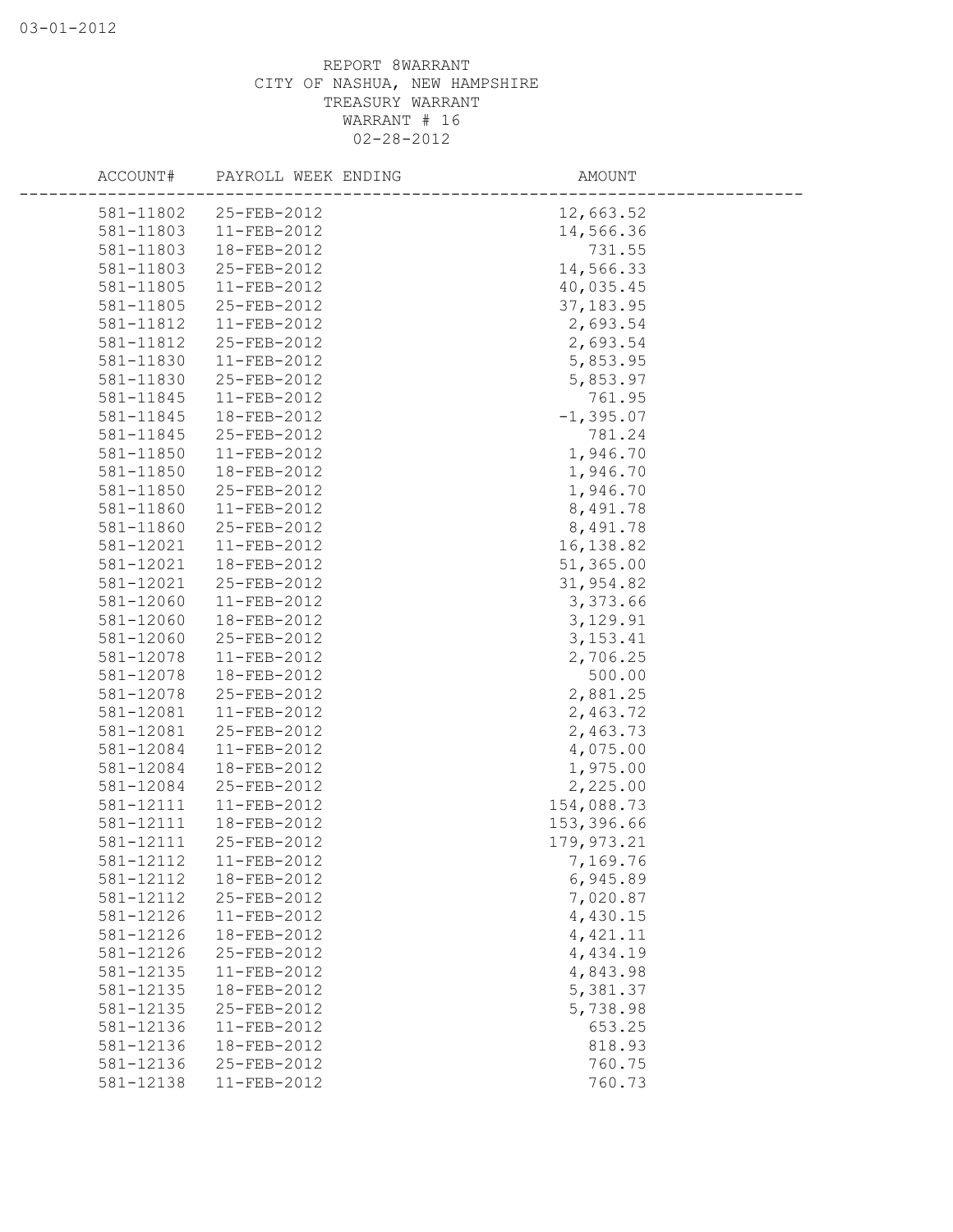|       | ACCOUNT#  | PAYROLL WEEK ENDING | <b>AMOUNT</b> |                |
|-------|-----------|---------------------|---------------|----------------|
|       | 581-12138 | 18-FEB-2012         | 760.73        |                |
|       | 581-12138 | 25-FEB-2012         | 760.73        |                |
|       | 581-12141 | 11-FEB-2012         | 100.00        |                |
|       | 581-12141 | 18-FEB-2012         | 100.00        |                |
|       | 581-12141 | 25-FEB-2012         | 200.00        |                |
|       | 581-12153 | 11-FEB-2012         | 40.00         |                |
|       | 581-12198 | 11-FEB-2012         | 18,322.11     |                |
|       | 581-12198 | 25-FEB-2012         | 35,804.72     |                |
|       | 581-12200 | 11-FEB-2012         | 1,338.48      |                |
|       | 581-12200 | 25-FEB-2012         | 1,338.48      |                |
|       | 581-12201 | 11-FEB-2012         | 26,004.91     |                |
|       | 581-12201 | 18-FEB-2012         | 29,742.04     |                |
|       | 581-12201 | 25-FEB-2012         | 26, 274.03    |                |
|       | 581-1235  | 18-FEB-2012         | 290.00        |                |
|       | 581-13004 | 11-FEB-2012         | 1,410.00      |                |
|       | 581-13004 | 18-FEB-2012         | 510.00        |                |
|       | 581-13004 | 25-FEB-2012         | 870.00        |                |
|       | 581-13021 | 11-FEB-2012         | 271.54        |                |
|       | 581-13021 | 18-FEB-2012         | 164.76        |                |
|       | 581-13021 | 25-FEB-2012         | 318.04        |                |
|       | 581-13032 | 11-FEB-2012         | 2,349.03      |                |
|       | 581-13032 | 18-FEB-2012         | 700.60        |                |
|       | 581-13032 | 25-FEB-2012         | 820.63        |                |
|       | 581-13120 | 11-FEB-2012         | 4,490.43      |                |
|       | 581-13120 | 18-FEB-2012         | 3,472.93      |                |
|       | 581-13120 | 25-FEB-2012         | 2,669.31      |                |
|       | 581-13133 | 11-FEB-2012         | 3,101.81      |                |
|       | 581-13133 | 18-FEB-2012         | 500.00        |                |
|       | 581-13133 | 25-FEB-2012         | 2,856.25      |                |
|       | 581-17004 | 11-FEB-2012         |               |                |
|       | 581-19000 | 11-FEB-2012         | 8,200.91      |                |
|       | 581-19000 | 25-FEB-2012         | 8,200.90      |                |
|       | 581-19230 | 25-FEB-2012         | 66,150.00     |                |
|       | 581-19240 | 11-FEB-2012         | 520.80        |                |
|       | 581-19240 | 25-FEB-2012         | 1,380.96      |                |
|       | 581-31050 | 11-FEB-2012         | 2,080.00      |                |
| TOTAL | 581       | SCHOOL DEPARTMENT   |               | 5, 543, 466.38 |
|       |           |                     |               |                |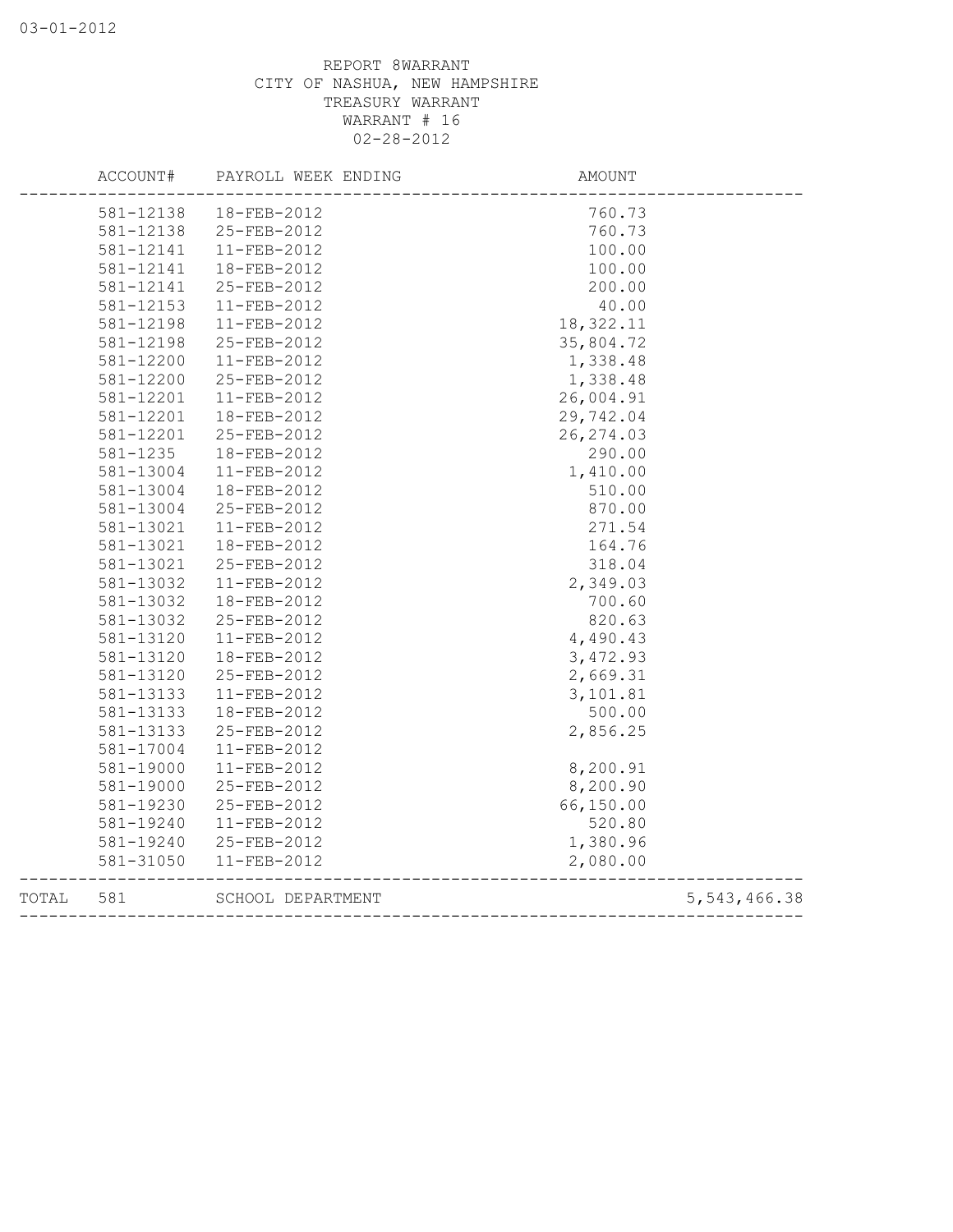|       | ACCOUNT#                            | PAYROLL WEEK ENDING                                   | AMOUNT                           |          |
|-------|-------------------------------------|-------------------------------------------------------|----------------------------------|----------|
|       | 722-12890<br>722-12890<br>722-12890 | $11 - FEB - 2012$<br>18-FEB-2012<br>$25 - FFR - 2012$ | 1,241.49<br>1,588.91<br>1,165.17 |          |
| TOTAL | 722                                 | CPF-INFORMATION TECHNOLOGY                            |                                  | 3,995.57 |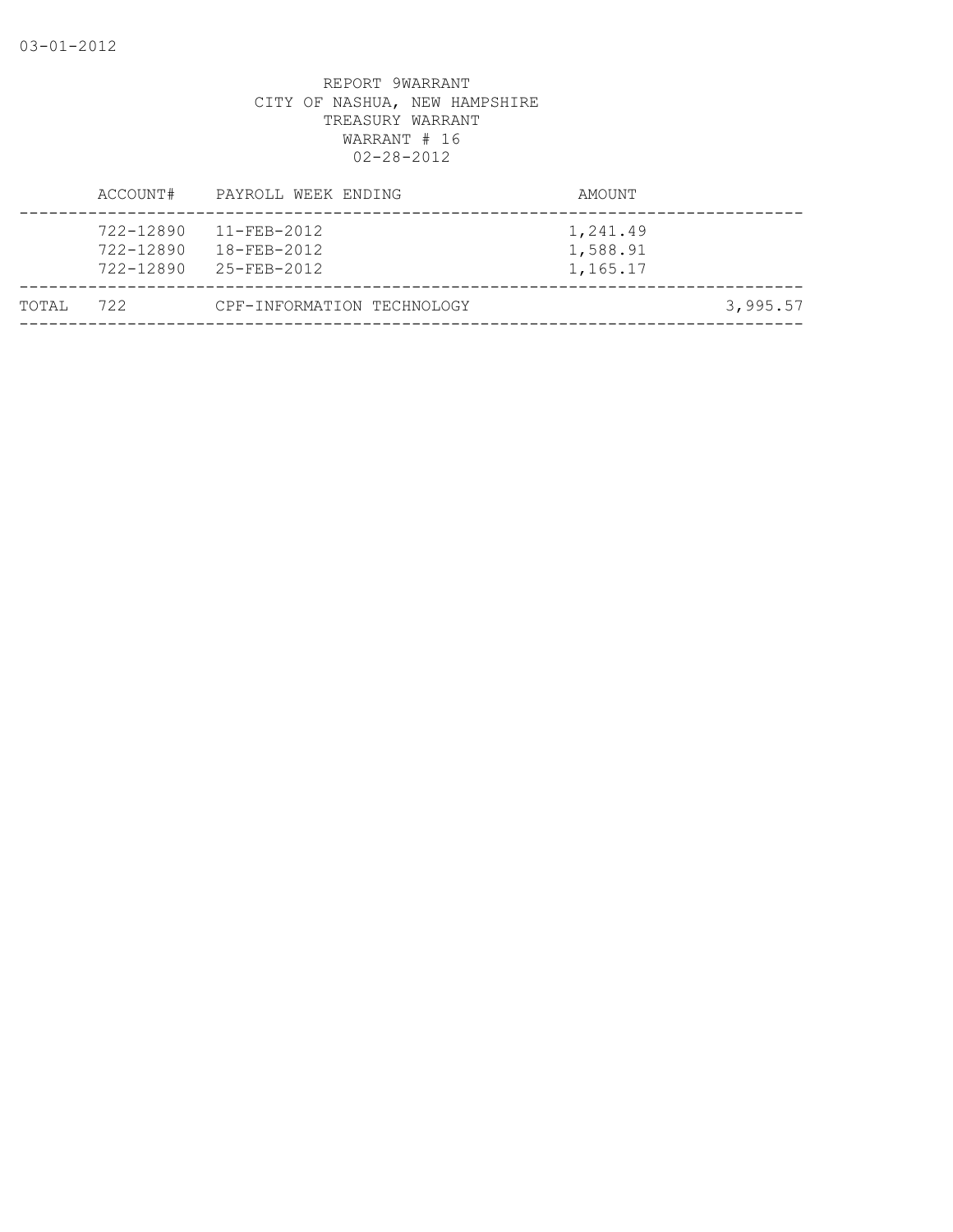| ACCOUNT#               | PAYROLL WEEK ENDING        | AMOUNT           |  |
|------------------------|----------------------------|------------------|--|
| 801-11008              | 11-FEB-2012                | 608.41           |  |
| 801-11008              | 18-FEB-2012                | 608.42           |  |
| 801-11008              | 25-FEB-2012                | 608.42           |  |
| 801-11024              | 11-FEB-2012                | 639.71           |  |
| 801-11024              | 18-FEB-2012                | 639.71           |  |
| 801-11024              | 25-FEB-2012                | 639.71           |  |
| 801-11064              | $11-FEB-2012$              | 145.36           |  |
| 801-11064              | 18-FEB-2012                | 145.36           |  |
| 801-11064              | 25-FEB-2012                | 145.36           |  |
| 801-11094              | 11-FEB-2012                | 104.59           |  |
| 801-11094              | 18-FEB-2012                | 104.59           |  |
| 801-11094              | 25-FEB-2012                | 104.60           |  |
| 801-11190              | 11-FEB-2012                | 421.45           |  |
| 801-11190              | 18-FEB-2012                | 421.45           |  |
| 801-11190              | 25-FEB-2012                | 421.45           |  |
| 801-11193              | 11-FEB-2012                | 1,025.45         |  |
| 801-11193              | 18-FEB-2012                | 1,025.45         |  |
| 801-11193              | 25-FEB-2012                | 1,025.45         |  |
| 801-11211              | $11-FEB-2012$              | 70.59            |  |
| 801-11211              | 18-FEB-2012                | 70.59            |  |
| 801-11211              | 25-FEB-2012                | 70.59            |  |
| 801-11222              | 11-FEB-2012                | 218.59           |  |
| 801-11222              | 18-FEB-2012                | 218.59           |  |
| 801-11222              | 25-FEB-2012                | 218.59           |  |
| 801-11249              | 11-FEB-2012                | 194.19           |  |
| 801-11249              | 18-FEB-2012                | 194.19           |  |
| 801-11249              | 25-FEB-2012                | 194.19           |  |
| 801-11268              | 11-FEB-2012                | 139.32           |  |
| 801-11268              | 18-FEB-2012                | 139.32           |  |
| 801-11268              | 25-FEB-2012                | 139.31           |  |
| 801-11271              | 11-FEB-2012                | 1,190.53         |  |
| 801-11271              | 18-FEB-2012                | 1,190.53         |  |
| 801-11271              | 25-FEB-2012                | 1,190.53         |  |
| 801-11276              | 11-FEB-2012                | 5,384.40         |  |
| 801-11276              | 18-FEB-2012                | 5,410.86         |  |
| 801-11276              | 25-FEB-2012                | 5,384.40         |  |
| 801-11289<br>801-11289 | 11-FEB-2012<br>18-FEB-2012 | 350.06<br>350.06 |  |
| 801-11289              | 25-FEB-2012                | 350.05           |  |
| 801-11431              | 11-FEB-2012                | 351.17           |  |
| 801-11431              | 18-FEB-2012                | 351.18           |  |
| 801-11431              | 25-FEB-2012                | 351.17           |  |
| 801-11435              | 11-FEB-2012                | 282.43           |  |
| 801-11435              | 18-FEB-2012                | 282.43           |  |
| 801-11435              | 25-FEB-2012                | 282.43           |  |
| 801-11595              | 11-FEB-2012                | 5,032.00         |  |
| 801-11595              | 11-FEB-2012                | 4,153.99         |  |
| 801-11595              | 18-FEB-2012                | 4,856.40         |  |
|                        |                            |                  |  |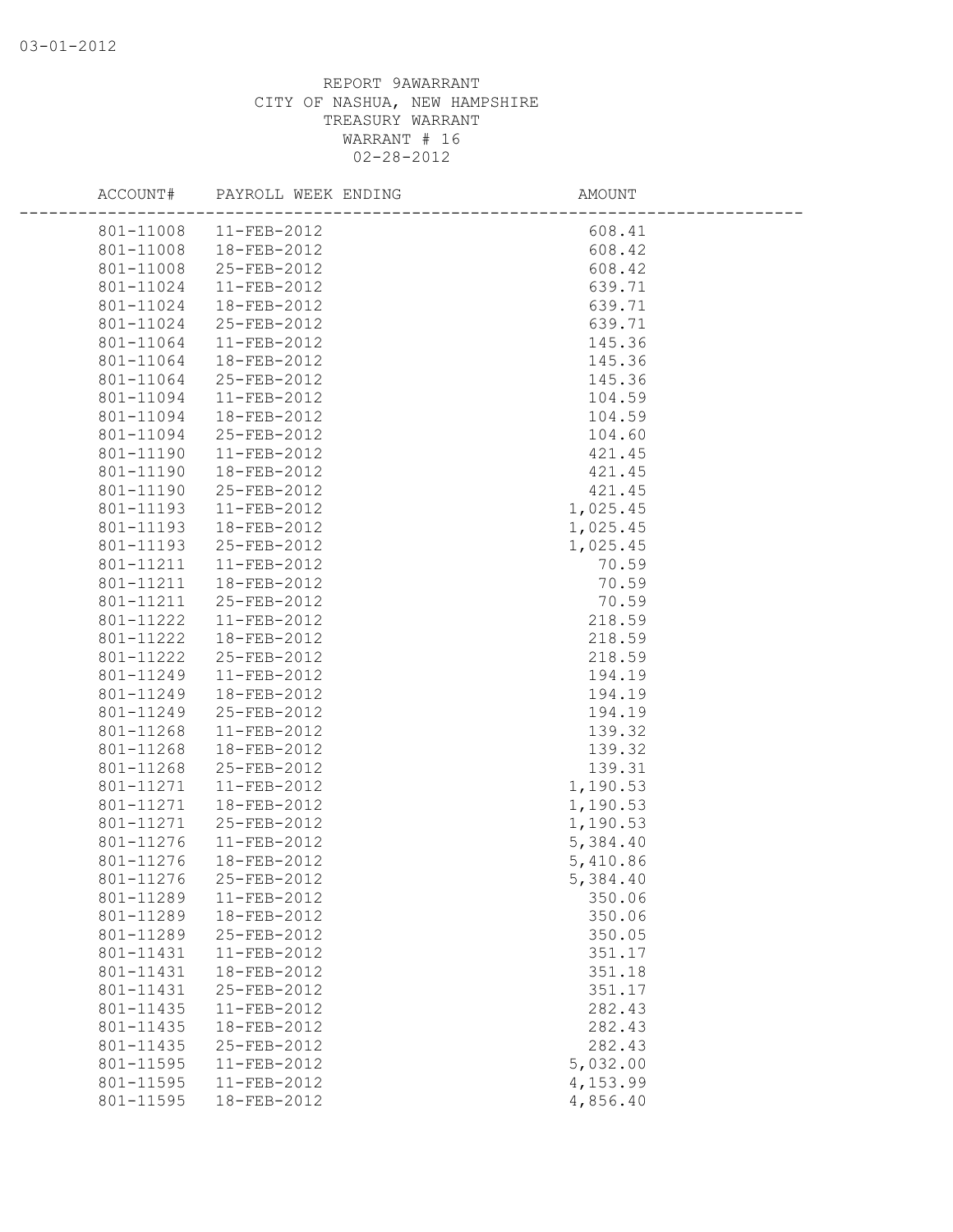|       | ACCOUNT#  | PAYROLL WEEK ENDING   | AMOUNT                   |            |
|-------|-----------|-----------------------|--------------------------|------------|
|       | 801-11595 | 18-FEB-2012           | 4,153.99                 |            |
|       | 801-11595 | 25-FEB-2012           | 4,837.52                 |            |
|       | 801-11595 | 25-FEB-2012           | 4,153.99                 |            |
|       | 801-11596 | 11-FEB-2012           | 3,512.00                 |            |
|       | 801-11596 | 18-FEB-2012           | 3,512.00                 |            |
|       | 801-11596 | 25-FEB-2012           | 3,512.00                 |            |
|       | 801-11598 | 11-FEB-2012           | 870.00                   |            |
|       | 801-11598 | 18-FEB-2012           | 870.00                   |            |
|       | 801-11598 | 25-FEB-2012           | 870.00                   |            |
|       | 801-11599 | $11-FEB-2012$         | 1, 114.71                |            |
|       | 801-11599 | 11-FEB-2012           | 1, 114.71                |            |
|       | 801-11599 | 18-FEB-2012           | 1,371.95                 |            |
|       | 801-11599 | 18-FEB-2012           | 1, 114.71                |            |
|       | 801-11599 | 25-FEB-2012           | 1,371.95                 |            |
|       | 801-11599 | 25-FEB-2012           | 1,371.95                 |            |
|       | 801-11606 | 11-FEB-2012           | 725.29                   |            |
|       | 801-11606 | 18-FEB-2012           | 725.29                   |            |
|       | 801-11606 | 25-FEB-2012           | 1,030.43                 |            |
|       | 801-11647 | 11-FEB-2012           | 2,377.10                 |            |
|       | 801-11647 | 18-FEB-2012           | 668.84                   |            |
|       | 801-13004 | 11-FEB-2012           | 1,375.82                 |            |
|       | 801-13004 | 11-FEB-2012           | 933.45                   |            |
|       | 801-13004 | 18-FEB-2012           | 2,234.98                 |            |
|       | 801-13004 | 18-FEB-2012           | 887.89                   |            |
|       | 801-13004 | 18-FEB-2012           | 283.64                   |            |
|       | 801-13004 | 25-FEB-2012           | 3,501.71                 |            |
|       | 801-13004 | 25-FEB-2012           | 3,239.81                 |            |
|       | 801-13004 | 25-FEB-2012           | 1,267.53                 |            |
|       | 801-31050 | 18-FEB-2012           | 17.00                    |            |
| TOTAL | 801       | SOLID WASTE DISPOSAL  | ________________________ | 100,467.88 |
|       |           |                       |                          |            |
|       |           | 802-11024 11-FEB-2012 | 155.94                   |            |
|       | 802-11024 | 11-FEB-2012           | 623.77                   |            |
|       | 802-11024 | 18-FEB-2012           | 155.94                   |            |
|       | 802-11024 | 18-FEB-2012           | 623.77                   |            |
|       | 802-11024 | 25-FEB-2012           | 155.94                   |            |
|       | 802-11024 | 25-FEB-2012           | 623.77                   |            |
|       | 802-11064 | 11-FEB-2012           | 145.36                   |            |
|       | 802-11064 | 11-FEB-2012           | 145.36                   |            |
|       | 802-11064 | 18-FEB-2012           | 145.36                   |            |
|       | 802-11064 | 18-FEB-2012           | 145.36                   |            |
|       | 802-11064 | 25-FEB-2012           | 145.36                   |            |
|       | 802-11064 | 25-FEB-2012           | 145.36                   |            |
|       | 802-11091 | 11-FEB-2012           | 1,145.45                 |            |
|       | 802-11091 | 18-FEB-2012           | 1,145.45                 |            |
|       | 802-11091 | 25-FEB-2012           | 1,145.45                 |            |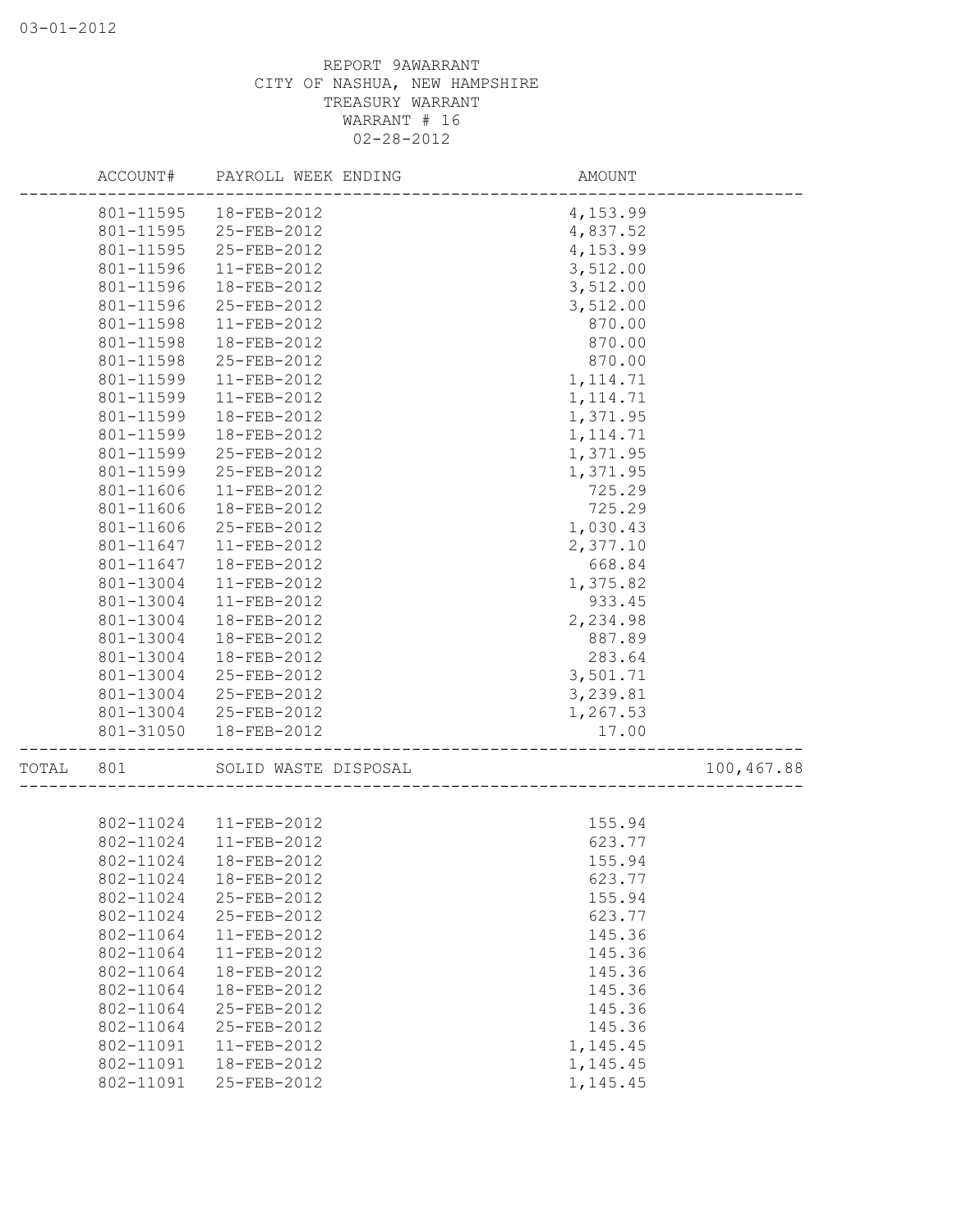| ACCOUNT#  | PAYROLL WEEK ENDING    | AMOUNT   |
|-----------|------------------------|----------|
| 802-11092 | $11 - FEB - 2012$      | 806.80   |
| 802-11092 | 18-FEB-2012            | 803.60   |
| 802-11092 | 25-FEB-2012            | 806.80   |
| 802-11094 | 11-FEB-2012            | 313.79   |
| 802-11094 | 11-FEB-2012            | 313.78   |
| 802-11094 | 18-FEB-2012            | 313.79   |
| 802-11094 | 18-FEB-2012            | 313.78   |
| 802-11094 | 25-FEB-2012            | 313.77   |
| 802-11094 | 25-FEB-2012            | 313.79   |
| 802-11096 | 11-FEB-2012            | 959.79   |
| 802-11096 | 18-FEB-2012            | 959.79   |
| 802-11096 | 25-FEB-2012            | 959.79   |
| 802-11102 | 11-FEB-2012            | 824.00   |
| 802-11102 | 18-FEB-2012            | 824.00   |
| 802-11102 | 25-FEB-2012            | 824.00   |
| 802-11105 | 11-FEB-2012            | 1,051.15 |
| 802-11105 | 18-FEB-2012            | 1,051.15 |
| 802-11105 | 25-FEB-2012            | 1,037.26 |
| 802-11124 | 11-FEB-2012            | 760.65   |
| 802-11124 | 18-FEB-2012            | 760.65   |
| 802-11124 | 25-FEB-2012            | 760.65   |
| 802-11155 | 11-FEB-2012            | 1,050.42 |
| 802-11155 | 18-FEB-2012            | 1,050.42 |
| 802-11155 | 25-FEB-2012            | 1,050.42 |
| 802-11157 | 11-FEB-2012            | 1,775.78 |
| 802-11157 | 18-FEB-2012            | 1,756.00 |
| 802-11157 | 25-FEB-2012            | 1,756.00 |
| 802-11158 | 11-FEB-2012            | 1,884.80 |
| 802-11158 | 18-FEB-2012            | 1,884.80 |
| 802-11158 | 25-FEB-2012            | 1,884.80 |
| 802-11190 | 11-FEB-2012            | 421.44   |
| 802-11190 | 18-FEB-2012            | 421.44   |
| 802-11190 | 25-FEB-2012            | 421.44   |
| 802-11211 | 11-FEB-2012            | 282.34   |
| 802-11211 | $11 - FEB - 2012$      | 423.52   |
|           | 802-11211  18-FEB-2012 | 282.34   |
| 802-11211 | 18-FEB-2012            | 423.52   |
| 802-11211 | 25-FEB-2012            | 282.34   |
| 802-11211 | 25-FEB-2012            | 423.51   |
| 802-11222 | 11-FEB-2012            | 218.59   |
| 802-11222 | 18-FEB-2012            | 218.59   |
| 802-11222 | 25-FEB-2012            | 218.59   |
| 802-11249 | 11-FEB-2012            | 194.19   |
| 802-11249 | 11-FEB-2012            | 194.19   |
| 802-11249 | 18-FEB-2012            | 194.19   |
| 802-11249 | 18-FEB-2012            | 194.19   |
| 802-11249 | 25-FEB-2012            | 194.19   |
| 802-11249 | 25-FEB-2012            | 194.19   |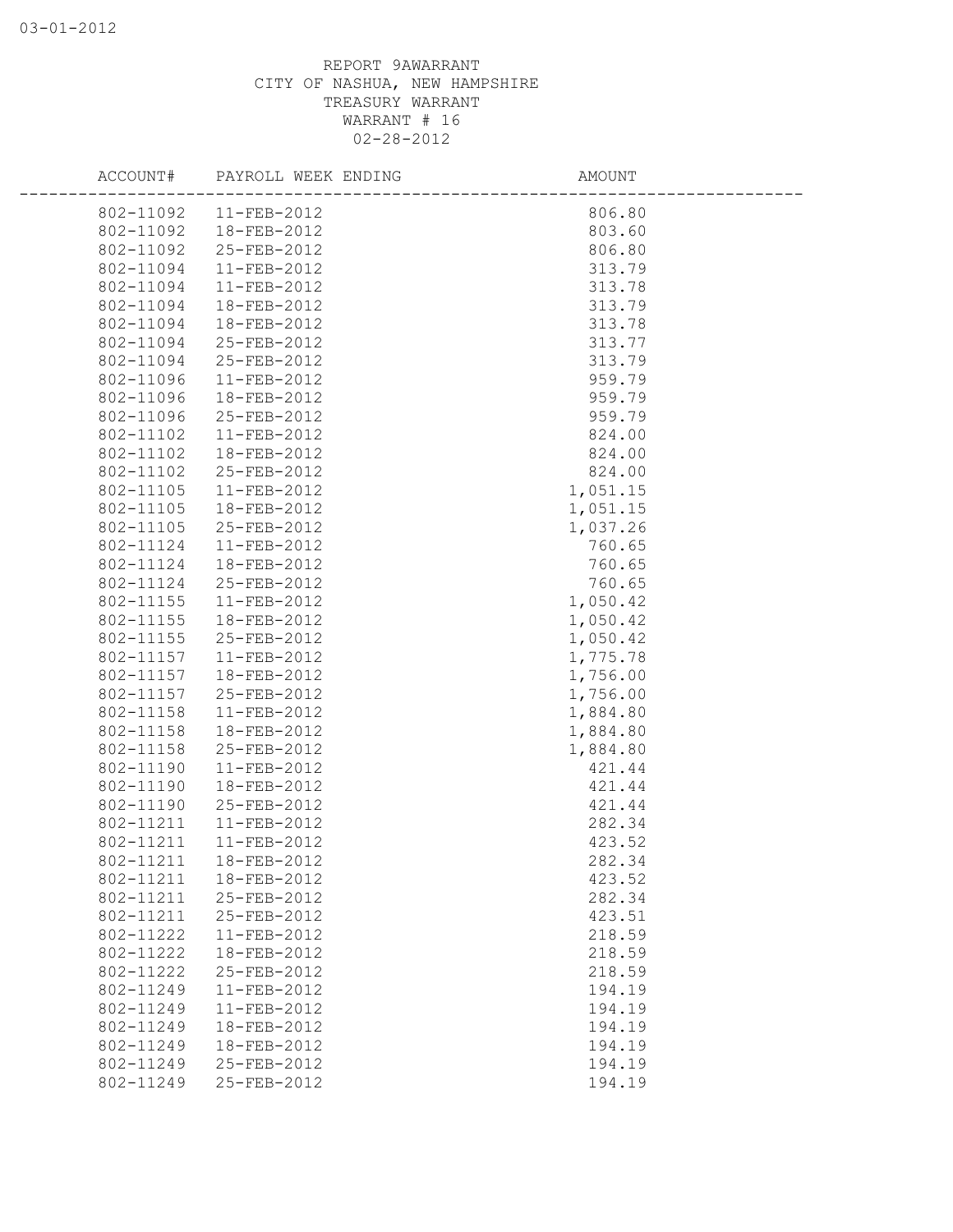| ACCOUNT#  | PAYROLL WEEK ENDING | AMOUNT    |
|-----------|---------------------|-----------|
| 802-11260 | $11-FEB-2012$       | 1,029.10  |
| 802-11260 | 18-FEB-2012         | 2,986.90  |
| 802-11260 | 25-FEB-2012         | 2,008.00  |
| 802-11268 | 11-FEB-2012         | 46.44     |
| 802-11268 | 11-FEB-2012         | 92.88     |
| 802-11268 | 18-FEB-2012         | 46.44     |
| 802-11268 | 18-FEB-2012         | 92.88     |
| 802-11268 | 25-FEB-2012         | 46.44     |
| 802-11268 | 25-FEB-2012         | 92.88     |
| 802-11270 | 11-FEB-2012         | 1, 114.74 |
| 802-11270 | 18-FEB-2012         | 1, 114.73 |
| 802-11270 | 25-FEB-2012         | 1, 114.74 |
| 802-11289 | 11-FEB-2012         | 350.06    |
| 802-11289 | 18-FEB-2012         | 350.06    |
| 802-11289 | 25-FEB-2012         | 350.06    |
| 802-11330 | 11-FEB-2012         | 1, 114.71 |
| 802-11330 | 18-FEB-2012         | 1, 114.71 |
| 802-11330 | 25-FEB-2012         | 1, 114.71 |
| 802-11333 | 11-FEB-2012         | 1,092.86  |
| 802-11333 | 18-FEB-2012         | 1,092.86  |
| 802-11333 | 25-FEB-2012         | 1,092.86  |
| 802-11431 | 11-FEB-2012         | 351.17    |
| 802-11431 | 18-FEB-2012         | 351.18    |
| 802-11431 | 25-FEB-2012         | 351.17    |
| 802-11435 | 11-FEB-2012         | 470.71    |
| 802-11435 | 11-FEB-2012         | 188.28    |
| 802-11435 | 18-FEB-2012         | 470.71    |
| 802-11435 | 18-FEB-2012         | 188.28    |
| 802-11435 | 25-FEB-2012         | 470.71    |
| 802-11435 | 25-FEB-2012         | 188.29    |
| 802-11480 | 11-FEB-2012         | 2,907.65  |
| 802-11480 | 18-FEB-2012         | 2,877.42  |
| 802-11480 | 25-FEB-2012         | 2,901.60  |
| 802-11513 | 11-FEB-2012         | 5, 144.27 |
| 802-11513 | 18-FEB-2012         | 5,675.21  |
| 802-11513 | 25-FEB-2012         | 5,796.80  |
| 802-11514 | 11-FEB-2012         | 3,037.20  |
| 802-11514 | 18-FEB-2012         | 3,036.40  |
| 802-11514 | 25-FEB-2012         | 3,036.40  |
| 802-11681 | 11-FEB-2012         | 326.04    |
| 802-11681 | 11-FEB-2012         | 1,304.18  |
| 802-11681 | 18-FEB-2012         | 326.04    |
| 802-11681 | 18-FEB-2012         | 1,304.18  |
| 802-11681 | 25-FEB-2012         | 326.04    |
| 802-11681 | 25-FEB-2012         | 1,304.18  |
| 802-11693 | 11-FEB-2012         | 1, 114.73 |
| 802-11693 | 18-FEB-2012         | 1, 114.74 |
| 802-11693 | 25-FEB-2012         | 1, 114.74 |